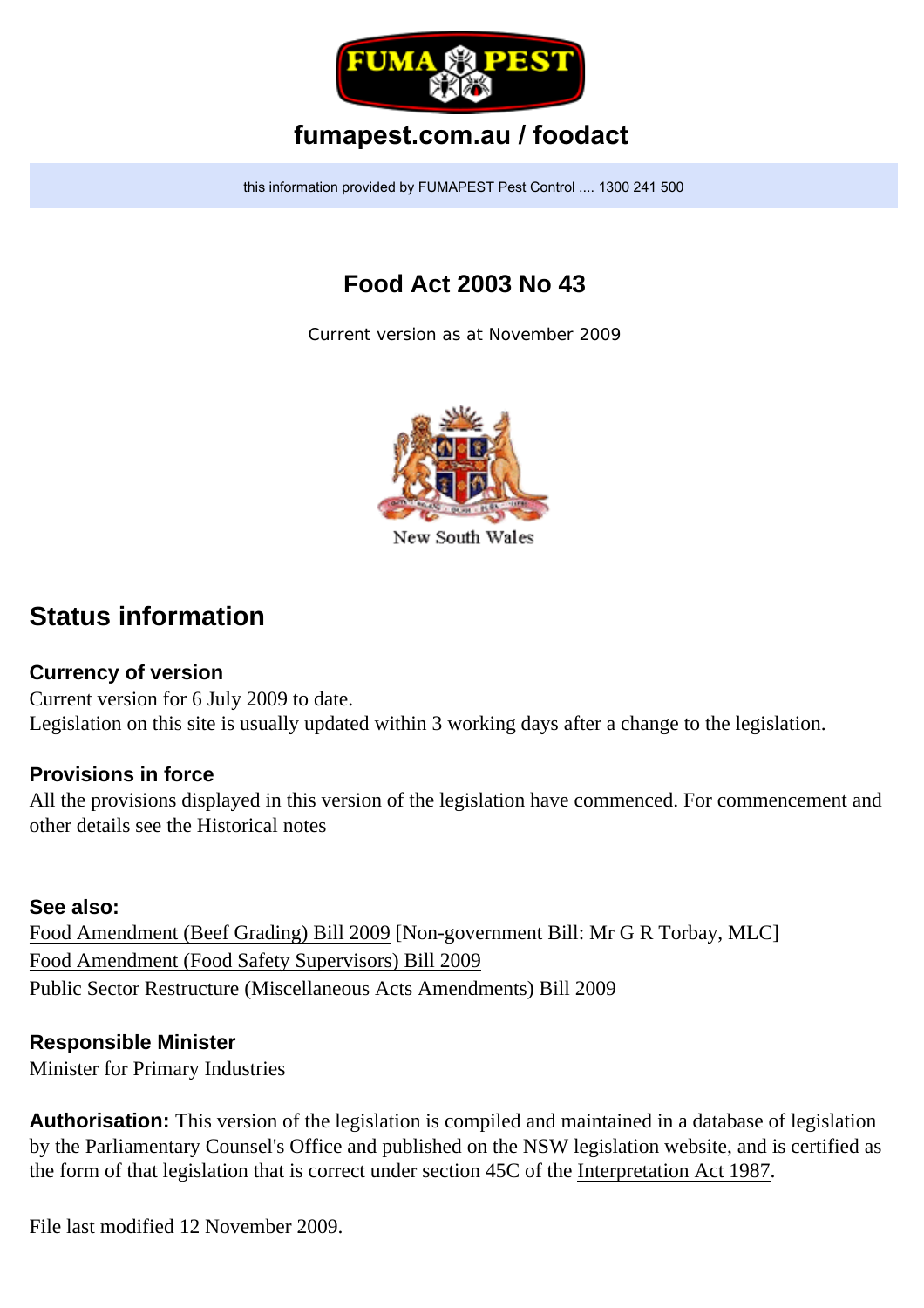

An Act to regulate the handling of food for sale and the sale of food and to provide for the application of the *Australia New Zealand Food Standards Code*in New South Wales; to repeal the *[Food Act 1989](http://www.legislation.nsw.gov.au/xref/inforce/?xref=Type%3Dact%20AND%20Year%3D1989%20AND%20no%3D231&nohits=y)*; and for other purposes.

## **Part 1Preliminary**

### **1 Name of Act**

This Act is the *[Food Act 2003](http://www.legislation.nsw.gov.au/xref/inforce/?xref=Type%3Dact%20AND%20Year%3D2003%20AND%20no%3D43&nohits=y)*.

### **2 Commencement**

This Act commences on a day or days to be appointed by proclamation.

### **3 Objects of Act**

The objects of this Act include the following:

- (a) to ensure food for sale is both safe and suitable for human consumption,
- (b) to prevent misleading conduct in connection with the sale of food,
- (c) to provide for the application in this State of the Food Standards Code.

## **4 Definitions**

(1) In this Act:

*Administrative Decisions Tribunal*means the Administrative Decisions Tribunal constituted under the *[Administrative Decisions Tribunal Act 1997](http://www.legislation.nsw.gov.au/xref/inforce/?xref=Type%3Dact%20AND%20Year%3D1997%20AND%20no%3D76&nohits=y)*.

#### *advertisement*means:

- (a) any words, whether written or spoken, or
- (b) any pictorial representation or design, or
- (c) any other representation by any means at all,

used or apparently used to promote, directly or indirectly, the sale of food.

*analysis*includes any examination or testing of food or any other thing.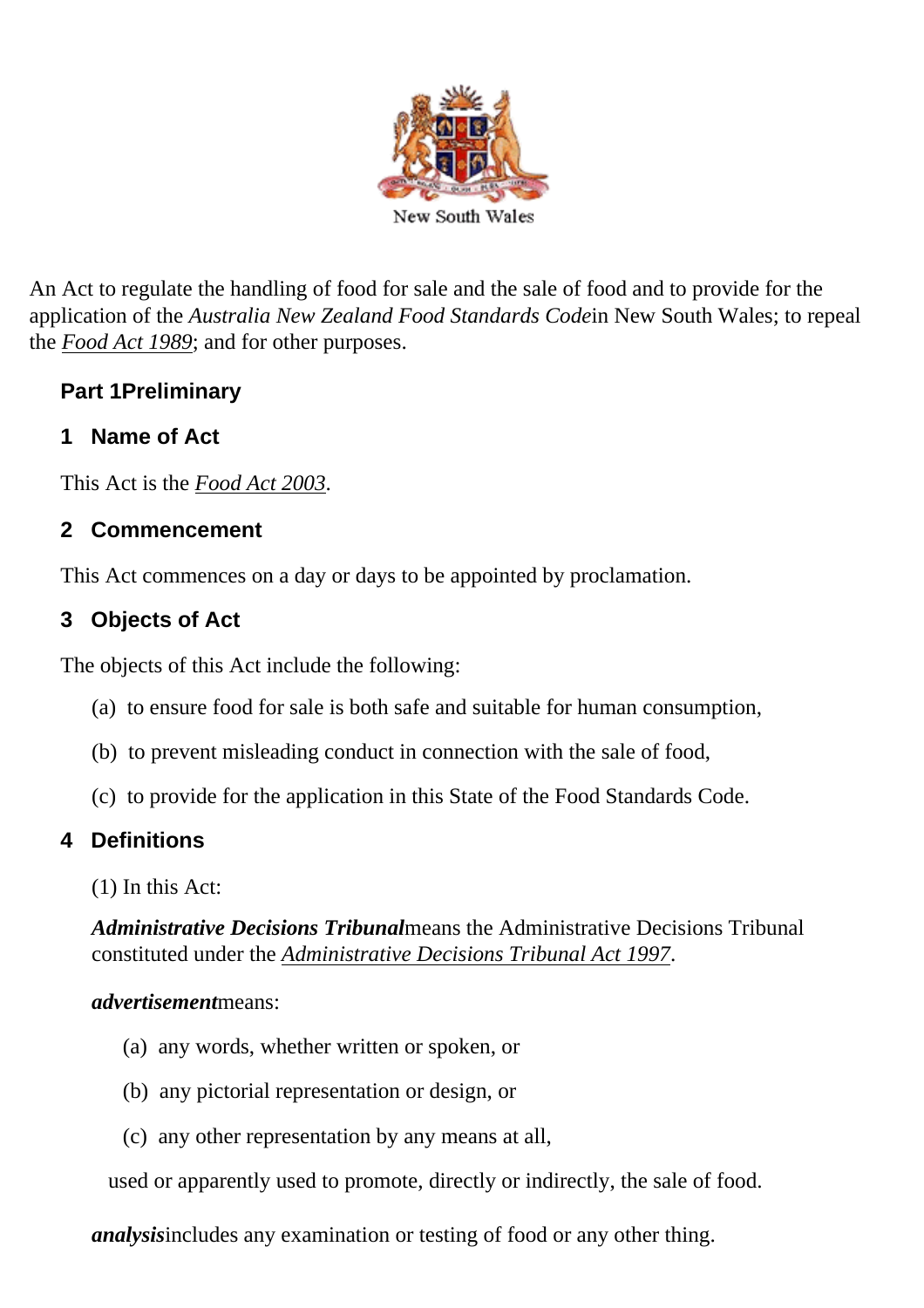*animal*includes an amphibian, bird, crustacean, fish, mollusc or reptile.

*appropriate enforcement agency*means, in relation to the provision in which the expression is used, the enforcement agency prescribed by the regulations for the purposes of that provision.

*approved analyst*means a person approved under Division 4 of Part 6.

*approved form*means the form approved from time to time by the Food Authority.

*approved laboratory*means a laboratory approved under Division 3 of Part 6.

*authorised justice*has the same meaning as in the *[Search Warrants Act 1985](http://www.legislation.nsw.gov.au/xref/inforce/?xref=Type%3Dact%20AND%20Year%3D1985%20AND%20no%3D37&nohits=y)*.

*authorised officer*means a person appointed under Division 3 of Part 9.

*Commonwealth Food Authority*has the same meaning as *Authority*in the *[Food Standards](http://www.comlaw.gov.au/)  [Australia New Zealand Act 1991](http://www.comlaw.gov.au/)*of the Commonwealth.

*Director-General*means the person holding office as the Director-General of the NSW Food Authority under Part 2.2 of the *[Public Sector Employment and Management Act](http://www.legislation.nsw.gov.au/xref/inforce/?xref=Type%3Dact%20AND%20Year%3D2002%20AND%20no%3D43&nohits=y)  [2002](http://www.legislation.nsw.gov.au/xref/inforce/?xref=Type%3Dact%20AND%20Year%3D2002%20AND%20no%3D43&nohits=y)*.

#### *enforcement agency*means:

- (a) the Food Authority, or
- (b) a relevant body appointed as an enforcement agency under Division 2 of Part 9, or

(c) any person or body, or a person or body within a class of persons or bodies, prescribed by the regulations for the purposes of this definition (other than a relevant body within the meaning of Division 2 of Part 9).

*equipment*means the whole or part of:

(a) any utensil, machinery, instrument, device, apparatus or appliance that is used, or that is designed or intended for use, in or in connection with the handling of food, or

(b) any substance, utensil, machinery, instrument, device, apparatus or appliance that is used, or that is designed or intended for use, in cleaning anything referred to in paragraph (a).

*examine*includes weigh, count, test or measure.

*exercise*a function includes perform a duty.

*food*has the meaning given by section 5.

*Food Authority*means the NSW Food Authority constituted under Part 9.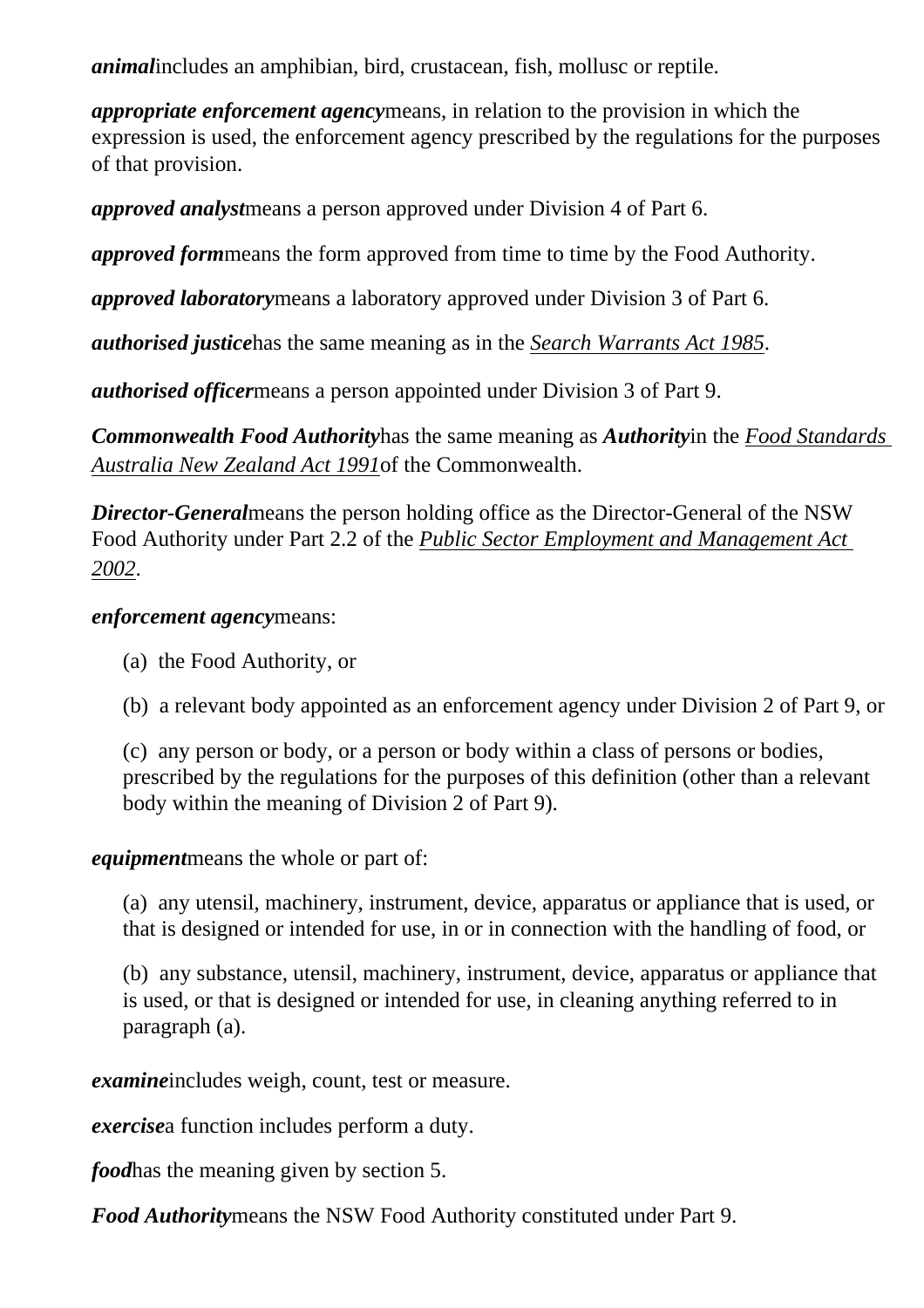*Food Authority Fund*means the fund established under section 117A.

*food business*has the meaning given by section 6.

*food safety auditor*means a member of staff of the Food Authority authorised under Division 1 of Part 7, or another person approved under that Division, to be a food safety auditor.

*food safety scheme*means a food safety scheme prescribed by the regulations in accordance with Part 8.

*Food Safety Standards*means the standards contained in Chapter 3 of the Food Standards Code.

*Food Standards Code*means the *Australia New Zealand Food Standards Code*as defined in the *[Food Standards Australia New Zealand Act 1991](http://www.comlaw.gov.au/)*of the Commonwealth, as modified in accordance with regulations referred to in section 140 or 141.

*food transport vehicle*means a vehicle used for the transport of food for sale.

*Forum*means the Food Regulation Forum established under Division 3A of Part 9.

*function*includes a power, authority or duty.

*handling of food* includes the making, manufacturing, producing, collecting, extracting, processing, storing, transporting, delivering, preparing, treating, preserving, packing, cooking, thawing, serving or displaying of food.

*improvement notice*means an improvement notice issued under Part 5.

*labelincludes any tag, brand, mark or statement in writing or any representation or design* or other descriptive matter on or attached to or used or displayed in connection with or accompanying any food or package.

*member of staff of the Food Authority*means a person employed under Chapter 1A of the *[Public Sector Employment and Management Act 2002](http://www.legislation.nsw.gov.au/xref/inforce/?xref=Type%3Dact%20AND%20Year%3D2002%20AND%20no%3D43&nohits=y)*in a Division of the Government Service to enable the Food Authority to exercise its functions.

*New South Wales Dairy Industry Conference*means the New South Wales Dairy Industry Conference constituted by the *[Dairy Industry Act 2000](http://www.legislation.nsw.gov.au/xref/inforce/?xref=Type%3Dact%20AND%20Year%3D2000%20AND%20no%3D54&nohits=y)*.

*package* includes any container or wrapper in or by which food intended for sale is wholly or partly encased, covered, enclosed, contained or packed and, in the case of food carried or sold or intended to be carried or sold in more than one package, includes every such package.

*premises*includes:

(a) land (whether or not vacant), or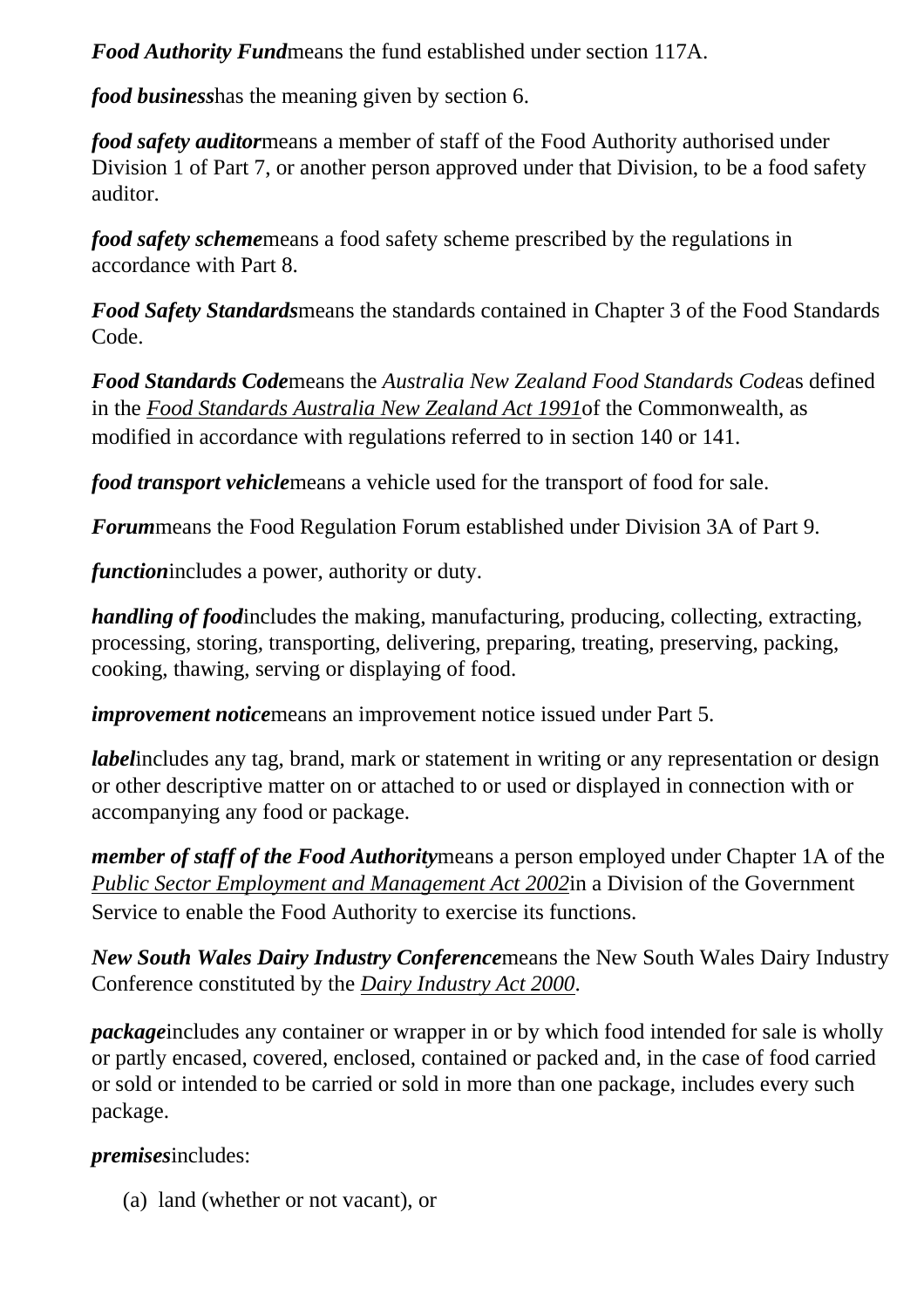(b) the whole or any part of a building, tent, stall or other structure (whether of a permanent or temporary nature), or

(c) a pontoon, or

(d) a vehicle (other than a food transport vehicle while it is engaged in the transport of food).

*primary food production*has the meaning given by section 7.

*private corporation*means a corporation within the meaning of the *[Corporations Act](http://www.comlaw.gov.au/)  [2001](http://www.comlaw.gov.au/)*of the Commonwealth.

*private subsidiary corporation*means a private corporation in which either the Food Authority or the New South Wales Dairy Industry Conference has a controlling interest.

*prohibition order*means a prohibition order made under Part 5.

#### *proprietor of a food business*means:

- (a) the person carrying on the food business, or
- (b) if that person cannot be identified the person in charge of the food business.

*recall order*means an order under Part 3 requiring the recall or disposal, or both, of any food.

*register of offences*means the register of offences kept under Part 10A.

*register of penalty notices*means the register of penalty notices kept under Part 10A.

*sell*includes:

- (a) barter, offer or attempt to sell, or
- (b) receive for sale, or
- (c) have in possession for sale, or
- (d) display for sale, or
- (e) cause or permit to be sold or offered for sale, or
- (f) send, forward or deliver for sale, or
- (g) dispose of by any method for valuable consideration, or
- (h) dispose of to an agent for sale on consignment, or
- (i) provide under a contract of service, or
- (j) supply food as a meal or part of a meal to an employee, in accordance with a term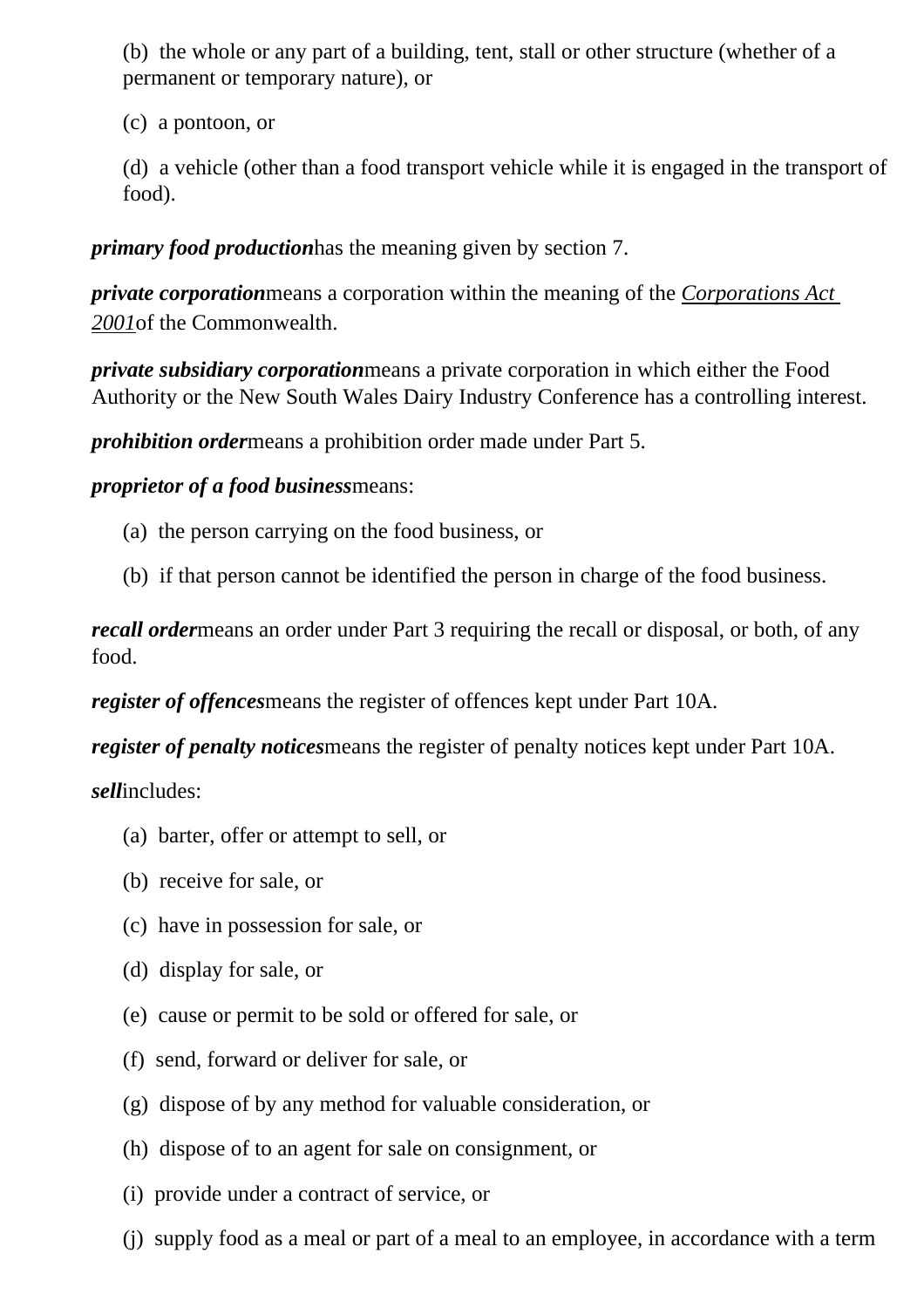of an award governing the employment of the employee or a term of the employee's contract of service, for consumption by the employee at the employee's place of work, or

(k) dispose of by way of raffle, lottery or other game of chance, or

(l) offer as a prize or reward, or

(m) give away for the purpose of advertisement or in furtherance of trade or business, or

(n) supply food under a contract (whether or not the contract is made with the consumer of the food), together with accommodation, service or entertainment, in consideration of an inclusive charge for the food supplied and the accommodation, service or entertainment, or

(o) supply food (whether or not for consideration) in the course of providing services to patients in public hospitals (within the meaning of the *[Health Services Act 1997](http://www.legislation.nsw.gov.au/xref/inforce/?xref=Type%3Dact%20AND%20Year%3D1997%20AND%20no%3D154&nohits=y)*) or inmates in correctional centres (within the meaning of the *[Crimes \(Administration of](http://www.legislation.nsw.gov.au/xref/inforce/?xref=Type%3Dact%20AND%20Year%3D1999%20AND%20no%3D93&nohits=y)  [Sentences\) Act 1999](http://www.legislation.nsw.gov.au/xref/inforce/?xref=Type%3Dact%20AND%20Year%3D1999%20AND%20no%3D93&nohits=y)*), or

(p) sell for the purpose of resale.

*unsafe*has the meaning given by section 8.

*unsuitable*has the meaning given by section 9.

*vehicle* means any means of transport, whether self-propelled or not, and whether used on land or sea or in the air.

(2) For the purposes of this Act, food or equipment that is displayed for the purpose of being offered as a prize or reward or given away for the purpose of advertisement or in the furtherance of trade or business is taken to have been displayed for sale by the owner of the food or equipment.

(3) Notes included in this Act do not form part of this Act.

# **5 Meaning of "food"**

(1) In this Act, *food*includes:

(a) any substance or thing of a kind used, or represented as being for use, for human consumption (whether it is live, raw, prepared or partly prepared), or

(b) any substance or thing of a kind used, or represented as being for use, as an ingredient or additive in a substance or thing referred to in paragraph (a), or

(c) any substance used in preparing a substance or thing referred to in paragraph (a) (other than a substance used in preparing a living thing) if it comes into direct contact with the substance or thing referred to in that paragraph, such as a processing aid, or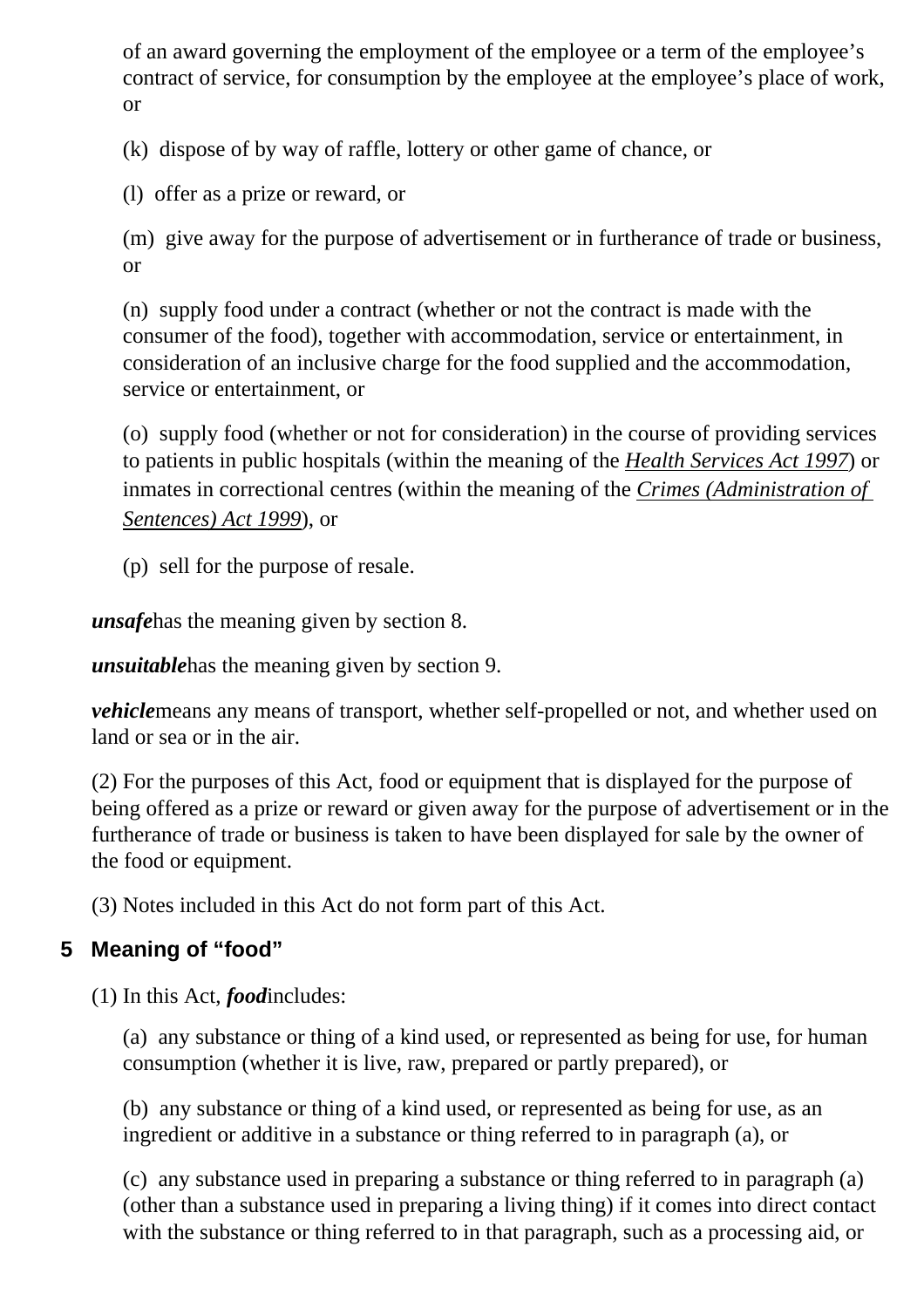(d) chewing gum or an ingredient or additive in chewing gum, or any substance used in preparing chewing gum, or

(e) any substance or thing declared to be a food under a declaration in force under section 6 of the *[Food Standards Australia New Zealand Act 1991](http://www.comlaw.gov.au/)*of the Commonwealth,

whether or not the substance, thing or chewing gum is in a condition fit for human consumption.

(2) However, *food*does not include a therapeutic good within the meaning of the *[Therapeutic Goods Act 1989](http://www.comlaw.gov.au/)*of the Commonwealth.

(3) To avoid doubt, *food*may include live animals and plants.

### **6 Meaning of "food business"**

In this Act, *food business*means a business, enterprise or activity that involves:

- (a) the handling of food intended for sale, or
- (b) the sale of food,

regardless of whether the business, enterprise or activity concerned is of a commercial, charitable or community nature or whether it involves the handling or sale of food on one occasion only.

## **7 Meaning of "primary food production"**

(1) In this Act, *primary food production*means the growing, raising, cultivation, picking, harvesting, collection or catching of food, and includes the following:

(a) the transportation or delivery of food on, from or between the premises on which it was grown, raised, cultivated, picked, harvested, collected or caught,

(b) the packing, treating (for example, washing) or storing of food on the premises on which it was grown, raised, cultivated, picked, harvested, collected or caught,

(c) the storage of food in a silo that is not connected with a food processing operation and the transportation or delivery of food from, between or to such silos,

(d) the sale of livestock at saleyards and the transportation of livestock to and from saleyards,

(e) any other food production activity that is regulated by or under an Act prescribed by the regulations for the purposes of this subsection.

(2) However, *primary food production*does not include:

(a) any process involving the substantial transformation of food (for example, manufacturing or canning), regardless of whether the process is carried out on the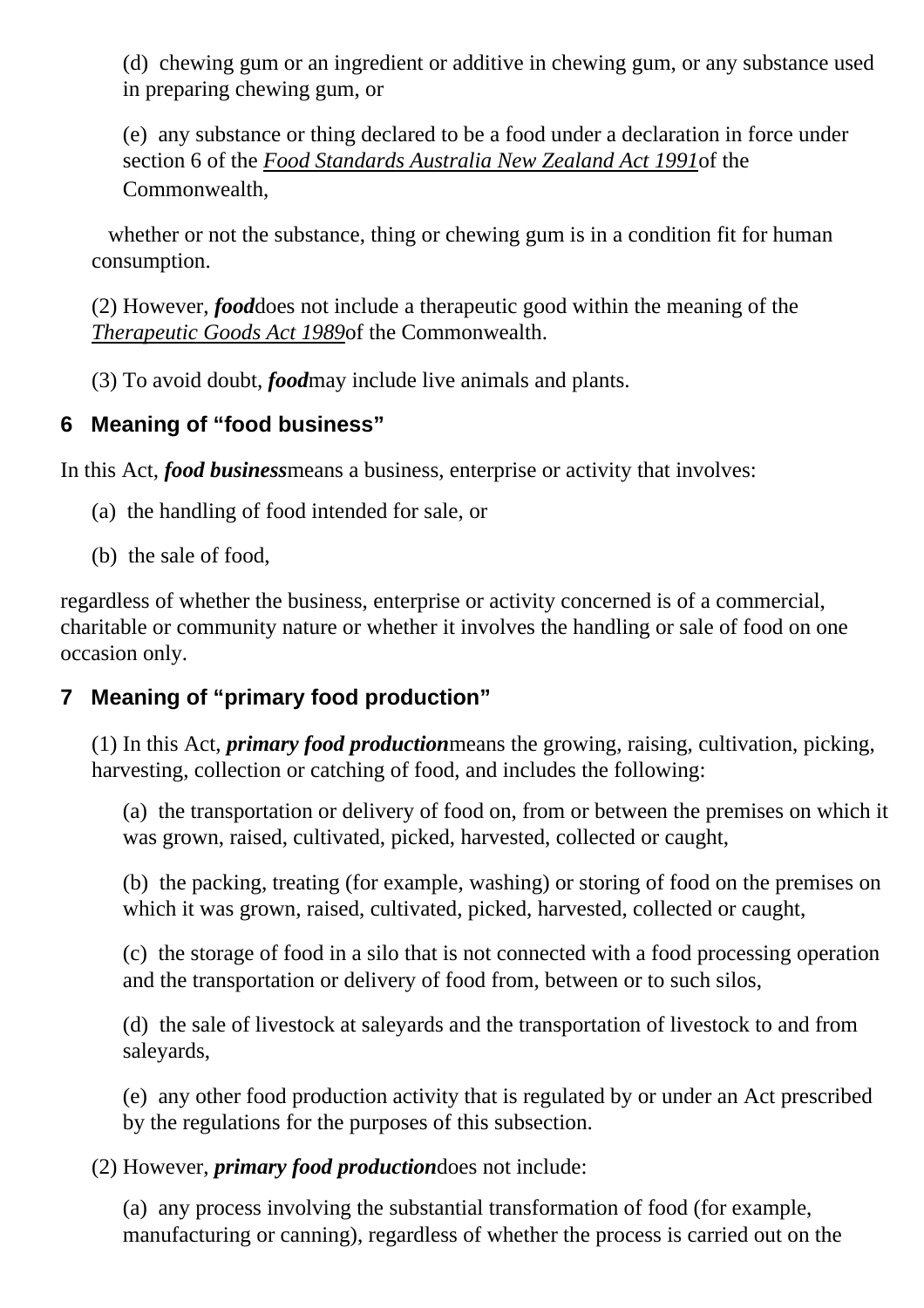premises on which the food was grown, cultivated, picked, harvested, collected or caught, or

(b) the sale or service of food directly to the public, or

(c) any other food production activity that is prescribed by the regulations for the purposes of this subsection.

**Note.** Section 7 (2) (c) enables regulations to be made prescribing food production activities that are not included in the definition of *primary food production*. Such a regulation might be made, for example, to prescribe a food production activity in relation to which significant and unmanaged food safety hazards have been identified.

### **8 Meaning of "unsafe" food**

(1) For the purposes of this Act, food is *unsafe*at a particular time if it would be likely to cause physical harm to a person who might later consume it, assuming:

(a) it was, after that particular time and before being consumed by the person, properly subjected to all processes (if any) that are relevant to its reasonable intended use, and

(b) nothing happened to it after that particular time and before being consumed by the person that would prevent its being used for its reasonable intended use, and

(c) it was consumed by the person according to its reasonable intended use.

(2) However, food is not *unsafe*for the purposes of this Act merely because its inherent nutritional or chemical properties cause, or its inherent nature causes, adverse reactions only in persons with allergies or sensitivities that are not common to the majority of persons.

(3) In subsection (1), *processes*include processes involving storage and preparation.

## **9 Meaning of "unsuitable" food**

(1) For the purposes of this Act, food is *unsuitable*if it is food that:

(a) is damaged, deteriorated or perished to an extent that affects its reasonable intended use, or

(b) contains any damaged, deteriorated or perished substance that affects its reasonable intended use, or

(c) is the product of a diseased animal, or an animal that has died otherwise than by slaughter, and has not been declared by or under another Act to be safe for human consumption, or

(d) contains a biological or chemical agent, or other matter or substance, that is foreign to the nature of the food.

(2) However, food is not *unsuitable*for the purposes of this Act merely because: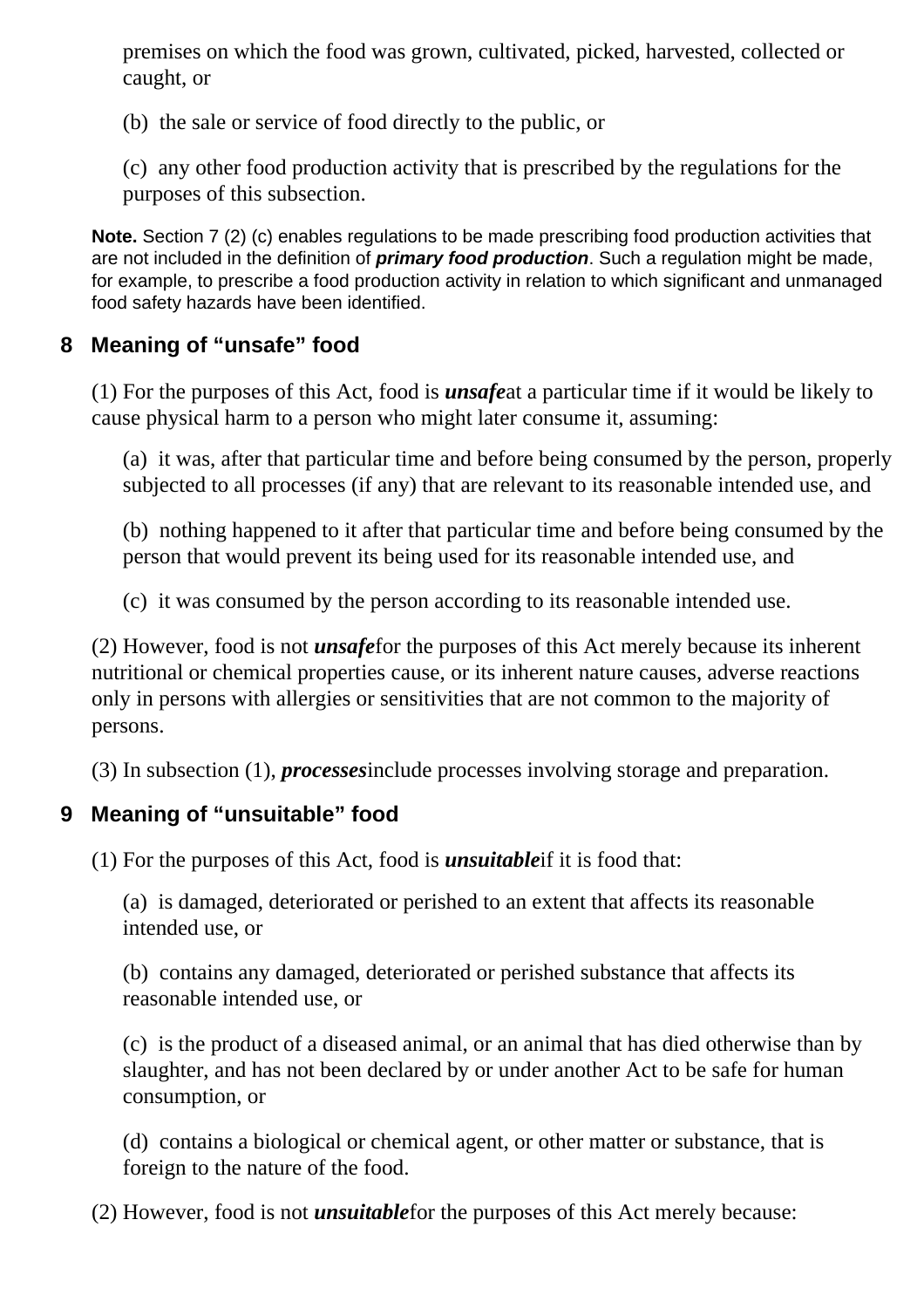(a) at any particular time before it is sold for human consumption it contains an agricultural or veterinary chemical, or

(b) when it is sold for human consumption it contains an agricultural or veterinary chemical, so long as it does not contain the chemical in an amount that contravenes the Food Standards Code, or

(c) it contains a metal or non-metal contaminant (within the meaning of the Food Standards Code) in an amount that does not contravene the permitted level for the contaminant as specified in the Food Standards Code, or

(d) it contains any matter or substance that is permitted by the Food Standards Code.

(3) In this section, *slaughter*of an animal includes the killing of an animal in the process of capturing, taking or harvesting it for the purposes of preparing it for use as food.

## **10 (Repealed)**

#### **11 Application of Act to water suppliers**

(1) The following provisions of this Act do not apply to a water supplier in respect of the supply of water for human consumption through a reticulated water system:

(a) sections 13, 15, 16 (1), 17 (1), 18, 19, 20 and 21 (but only to the extent to which section 21 requires compliance with the requirements of the Food Safety Standards),

(b) Parts 5, 7 and 8.

#### (2) In this section, *water supplier*means:

(a) a body that is constituted by or under an Act and that has as or as one of its functions the supply of water for human consumption, or

(b) a person who is employed or engaged by such a body to supply water for human consumption, or

(c) any body or person prescribed by the regulations for the purposes of this section.

#### **12 Relationship to other laws**

(1) If, by or under any other Act (whether passed before or after the commencement of this section) any provision is made in relation to food for sale, being a provision that is inconsistent with the provisions of this Act or the regulations under this Act, the provisions of this Act or the regulations prevail to the extent of the inconsistency.

(2) Any statutory rule relating to any of the following matters must be submitted to the Minister before being made:

- (a) the wholesomeness, cleanliness or freedom from contamination of food,
- (b) the composition of, and standards for, food,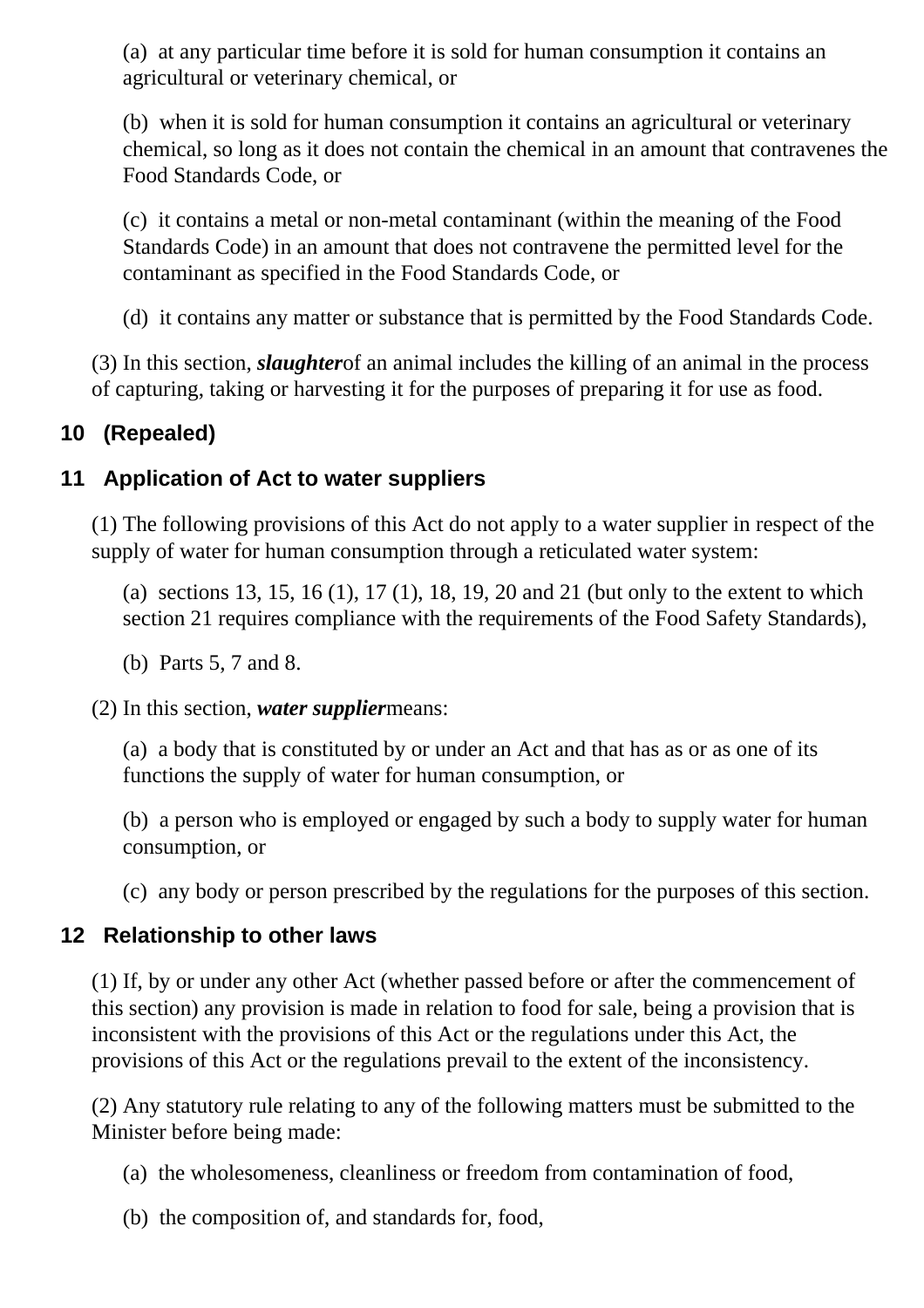(c) the cleanliness of vehicles, premises or places in which food is sold or handled for sale.

(3) No such statutory rule may be made unless the Minister approves of such of its provisions as relate to any of those matters.

(4) Failure to comply with any provision of this section does not affect the validity of a statutory rule.

(5) In this section, *statutory rule*means a regulation, by-law, rule or ordinance made, or required by law to be approved or confirmed, by the Governor or made by a council.

#### **Part 2Offences relating to food**

#### **Division 1Serious offences relating to food**

#### **13 Handling of food in unsafe manner**

(1) A person must not handle food intended for sale in a manner that the person knows will render, or is likely to render, the food unsafe.

Maximum penalty: 1,000 penalty units or imprisonment for 2 years, or both, in the case of an individual and 5,000 penalty units in the case of a corporation.

(2) A person must not handle food intended for sale in a manner that the person ought reasonably to know is likely to render the food unsafe.

Maximum penalty: 750 penalty units in the case of an individual and 3,750 penalty units in the case of a corporation.

#### **14 Sale of unsafe food**

(1) A person must not sell food that the person knows is unsafe.

Maximum penalty: 1,000 penalty units or imprisonment for 2 years, or both, in the case of an individual and 5,000 penalty units in the case of a corporation.

(2) A person must not sell food that the person ought reasonably to know is unsafe.

Maximum penalty: 750 penalty units in the case of an individual and 3,750 penalty units in the case of a corporation.

#### **15 False description of food**

(1) A person must not cause food intended for sale to be falsely described if the person knows that a consumer of the food who relies on the description will, or is likely to, suffer physical harm.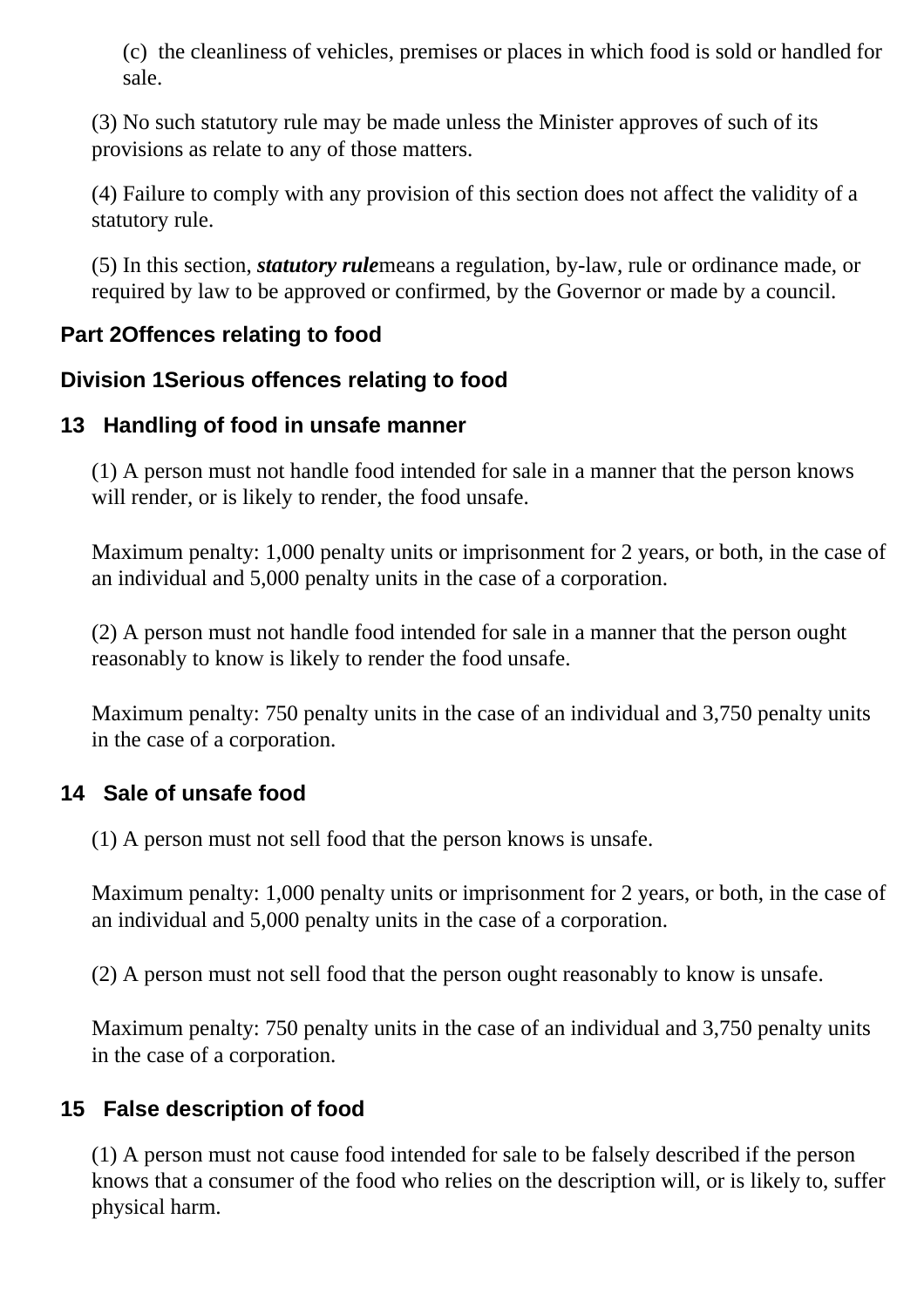Maximum penalty: 1,000 penalty units or imprisonment for 2 years, or both, in the case of an individual and 5,000 penalty units in the case of a corporation.

**Note.** Examples of food that is falsely described are contained in section 22.

(2) A person must not cause food intended for sale to be falsely described if the person ought reasonably to know that a consumer of the food who relies on the description is likely to suffer physical harm.

Maximum penalty: 750 penalty units in the case of an individual and 3,750 penalty units in the case of a corporation.

**Note.** Examples of food that is falsely described are contained in section 22.

(3) A person must not sell food that the person knows is falsely described and will, or is likely to, cause physical harm to a consumer of the food who relies on the description.

Maximum penalty: 1,000 penalty units or imprisonment for 2 years, or both, in the case of an individual and 5,000 penalty units in the case of a corporation.

**Note.** Examples of food that is falsely described are contained in section 22.

(4) A person must not sell food that the person ought reasonably to know is falsely described and is likely to cause physical harm to a consumer of the food who relies on the description.

Maximum penalty: 750 penalty units in the case of an individual and 3,750 penalty units in the case of a corporation.

**Note.** Examples of food that is falsely described are contained in section 22.

#### **Division 2Other offences relating to food**

#### **16 Handling and sale of unsafe food**

(1) A person must not handle food intended for sale in a manner that will render, or is likely to render, the food unsafe.

(2) A person must not sell food that is unsafe.

Maximum penalty: 500 penalty units in the case of an individual and 2,500 penalty units in the case of a corporation.

#### **17 Handling and sale of unsuitable food**

(1) A person must not handle food intended for sale in a manner that will render, or is likely to render, the food unsuitable.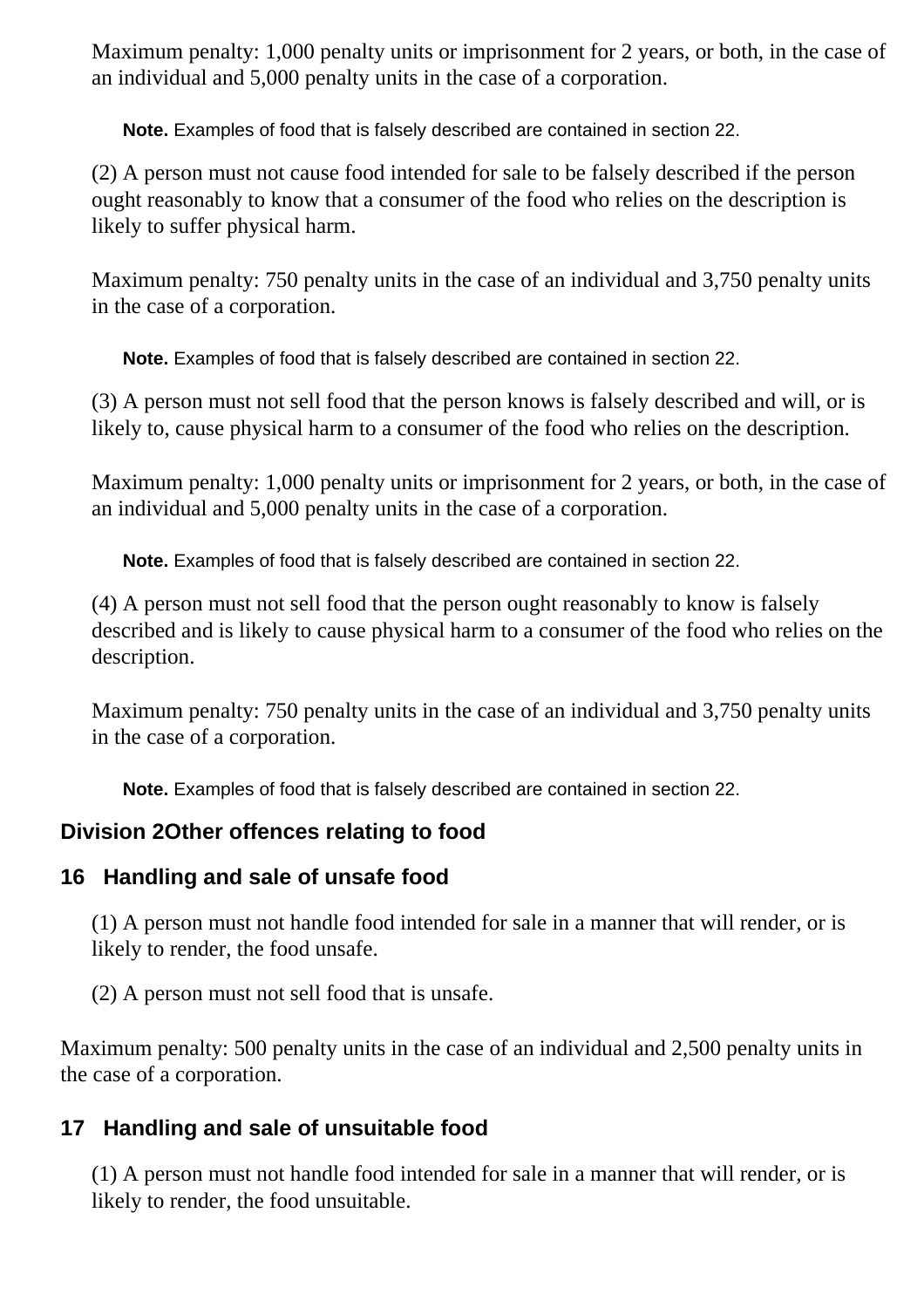(2) A person must not sell food that is unsuitable.

(3) For the purposes of this section, it is immaterial whether the food concerned is safe.

Maximum penalty: 400 penalty units in the case of an individual and 2,000 penalty units in the case of a corporation.

## **18 Misleading conduct relating to sale of food**

(1) A person must not, in the course of carrying on a food business, engage in conduct that is misleading or deceptive or is likely to mislead or deceive in relation to the advertising, packaging or labelling of food intended for sale or the sale of food.

(2) A person must not, for the purpose of effecting or promoting the sale of any food in the course of carrying on a food business, cause the food to be advertised, packaged or labelled in a way that falsely describes the food.

**Note.** Examples of food that is falsely described are contained in section 22.

(3) A person must not, in the course of carrying on a food business, sell food that is packaged or labelled in a way that falsely describes the food.

**Note.** Examples of food that is falsely described are contained in section 22.

(4) Nothing in subsection (2) or (3) limits the generality of subsection (1).

Maximum penalty: 500 penalty units in the case of an individual and 2,500 penalty units in the case of a corporation.

# **19 Sale of food not complying with purchaser's demand**

(1) A person must not, in the course of carrying on a food business, supply food by way of sale if the food is not of the nature or substance demanded by the purchaser.

Maximum penalty: 500 penalty units in the case of an individual and 2,500 penalty units in the case of a corporation.

(2) For the purposes of this section, it is immaterial whether the food concerned is safe.

## **20 Sale of unfit equipment or packaging or labelling material**

(1) A person must not sell equipment that if used for the purposes for which it was designed or intended to be used:

(a) would render or be likely to render food unsafe, or

(b) would put other equipment, or would be likely to put other equipment, in such a condition that, if the other equipment were used for the purposes for which it was designed or intended to be used, it would render, or be likely to render, food unsafe.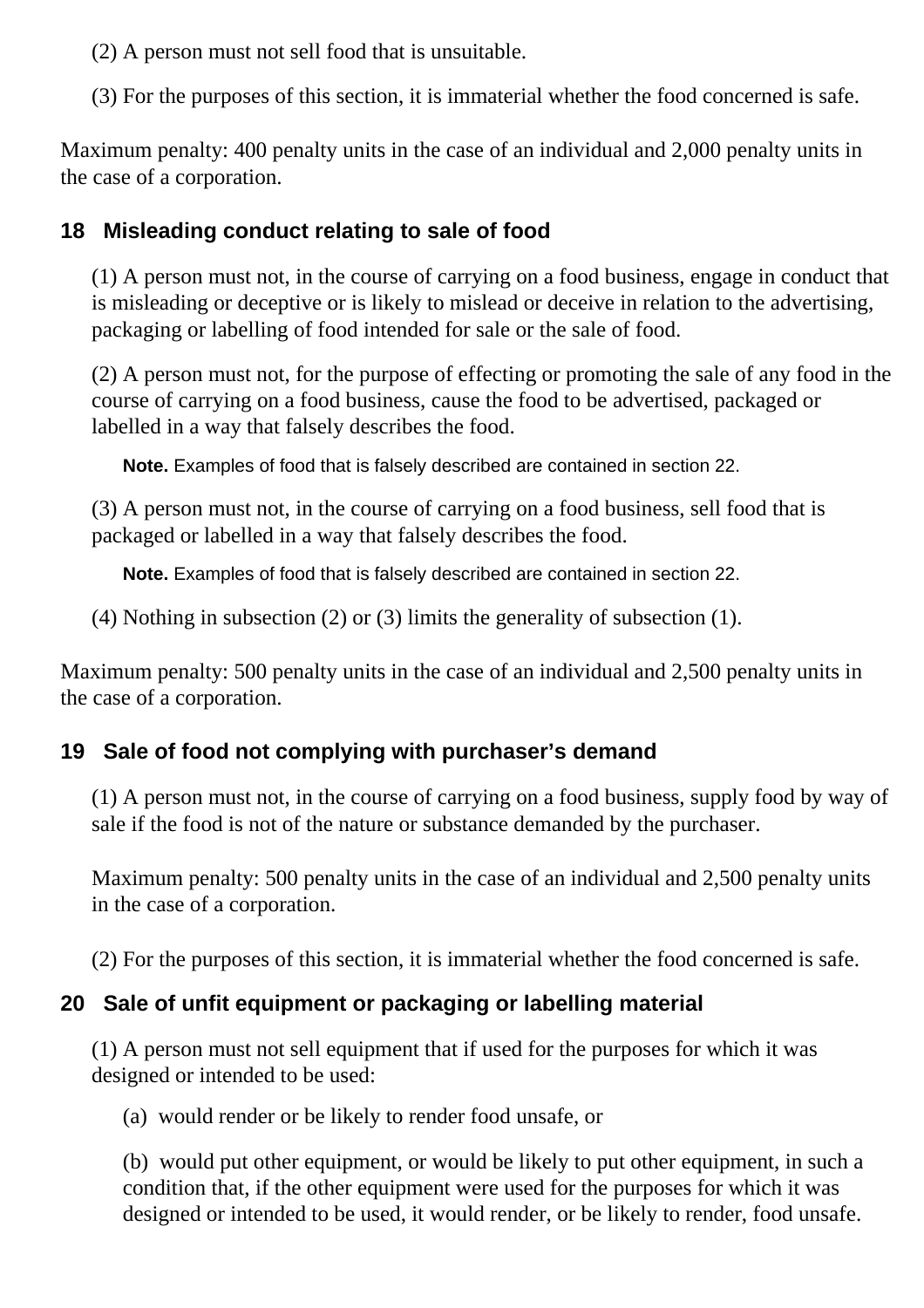(2) A person must not sell packaging or labelling material that if used for the purposes for which it was designed or intended to be used would render or be likely to render food unsafe.

Maximum penalty: 500 penalty units in the case of an individual and 2,500 penalty units in the case of a corporation.

## **21 Compliance with Food Standards Code**

(1) A person must comply with any requirement imposed on the person by a provision of the Food Standards Code in relation to the conduct of a food business or to food intended for sale or food for sale.

(2) A person must not sell any food that does not comply with a requirement of the Food Standards Code that relates to the food.

(3) A person must not sell or advertise for sale any food that is packaged or labelled in a manner that contravenes a provision of the Food Standards Code.

(4) A person must not sell or advertise for sale any food in a manner that contravenes a provision of the Food Standards Code.

(5) This section does not require compliance with a provision of the Food Standards Code in relation to the conduct of a food business that is primary food production unless a food safety scheme provides that the provision applies to the food business or to a class of food businesses that includes the food business concerned.

Maximum penalty: 500 penalty units in the case of an individual and 2,500 penalty units in the case of a corporation.

## **22 False descriptions of food**

(1) For the purposes of this Part, food that is falsely described includes food to which any one or more of the following paragraphs applies:

(a) the food is represented as being of a particular nature or substance for which there is a prescribed standard under the Food Standards Code and the food does not comply with that prescribed standard,

(b) the food is represented as being of a particular nature or substance and it contains, or is mixed or diluted with, any substance in a quantity or proportion that significantly diminishes its food value or nutritive properties as compared with food of the represented nature or substance,

(c) the food is represented as being of a particular nature or substance and it contains, or is mixed or diluted with, any substance of lower commercial value than food of the represented nature or substance,

(d) the food is represented as being of a particular nature or substance and a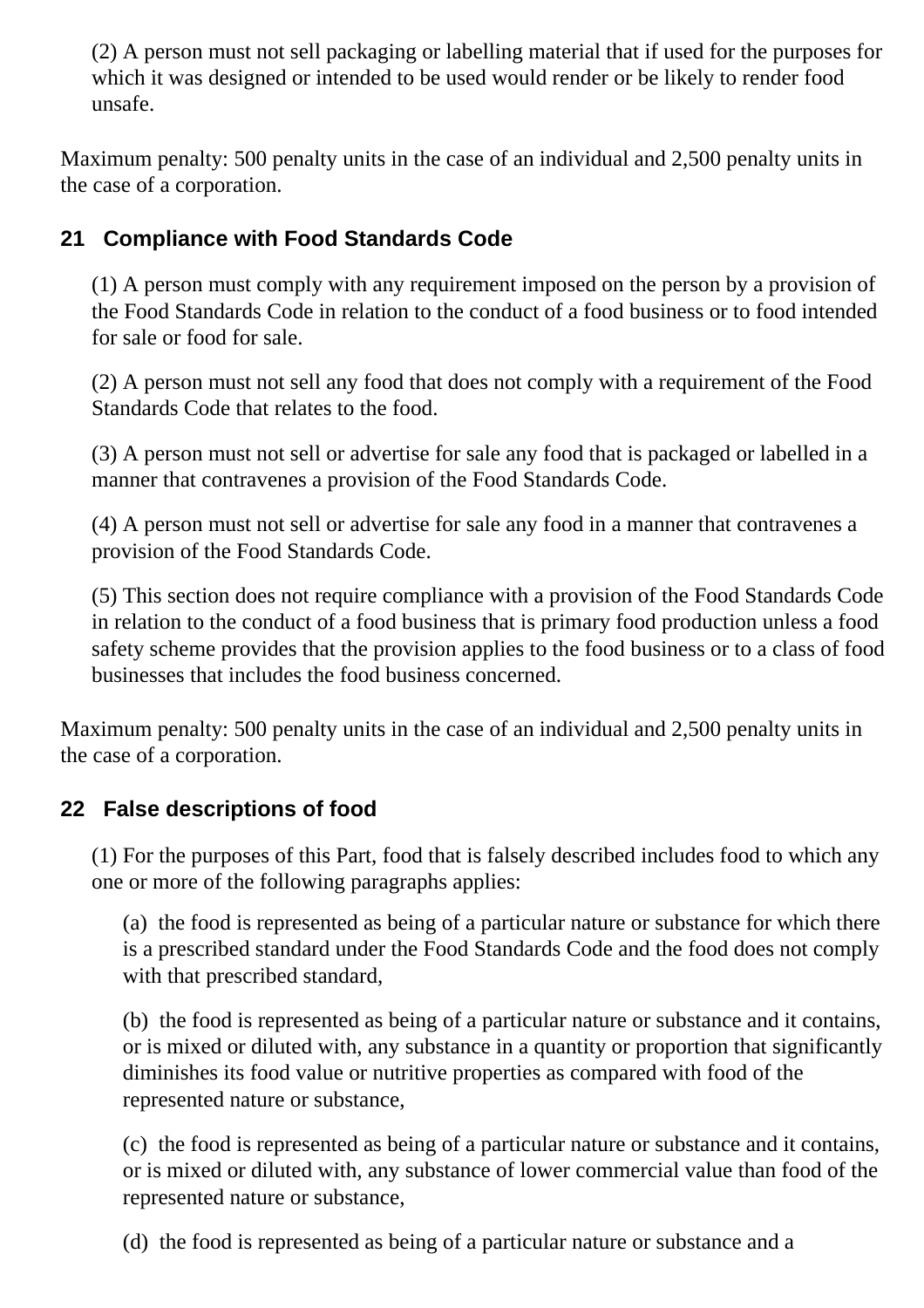constituent of the food has been wholly or partly removed so that its properties are diminished as compared with food of the represented nature or substance,

(e) any word, statement, device or design used in the packaging or labelling of the food, or in an advertisement for the food, would create a false impression as to the nature or substance of the food, or the commercial value of the food, in the mind of a reasonable person,

(f) the food is not of the nature or substance represented by the manner in which it is packaged, labelled or offered for sale.

(2) Without limiting the application of subsection (1) of this section to section 18 (2), food is falsely described for the purposes of section 18 (2) if it is supplied in response to a purchaser's request for a particular type of food, or a food that does not contain a particular ingredient, and the food is not of that type or contains that ingredient.

## **23 Application of provisions outside the State**

For the purposes of a provision of this Part, it does not matter that the food concerned was sold or intended for sale outside this State.

**Note.** See section 25 for a defence in relation to food intended for export.

#### **Division 3Defences**

#### **24 Defence relating to publication of advertisements**

(1) In any proceedings for an offence under this Part in relation to the publication of an advertisement, it is a defence for a person to prove that the person carried on the business of publishing or arranging for the publication of advertisements and that the person published or arranged for the publication of the advertisement in question in the ordinary course of that business.

(2) Subsection (1) does not apply if the person:

(a) should reasonably have known that the publication of the advertisement was an offence, or

(b) had previously been informed in writing by the Food Authority that publication of such an advertisement would constitute an offence, or

(c) is the proprietor of a food business or is otherwise engaged in the conduct of a food business for which the advertisements concerned were published.

#### **25 Defence in respect of food for export**

(1) In any proceedings for an offence under this Part involving a contravention of or failure to comply with a provision of the Food Standards Code in relation to food, it is a defence for a person to prove that:

(a) the food in question is to be exported to another country, and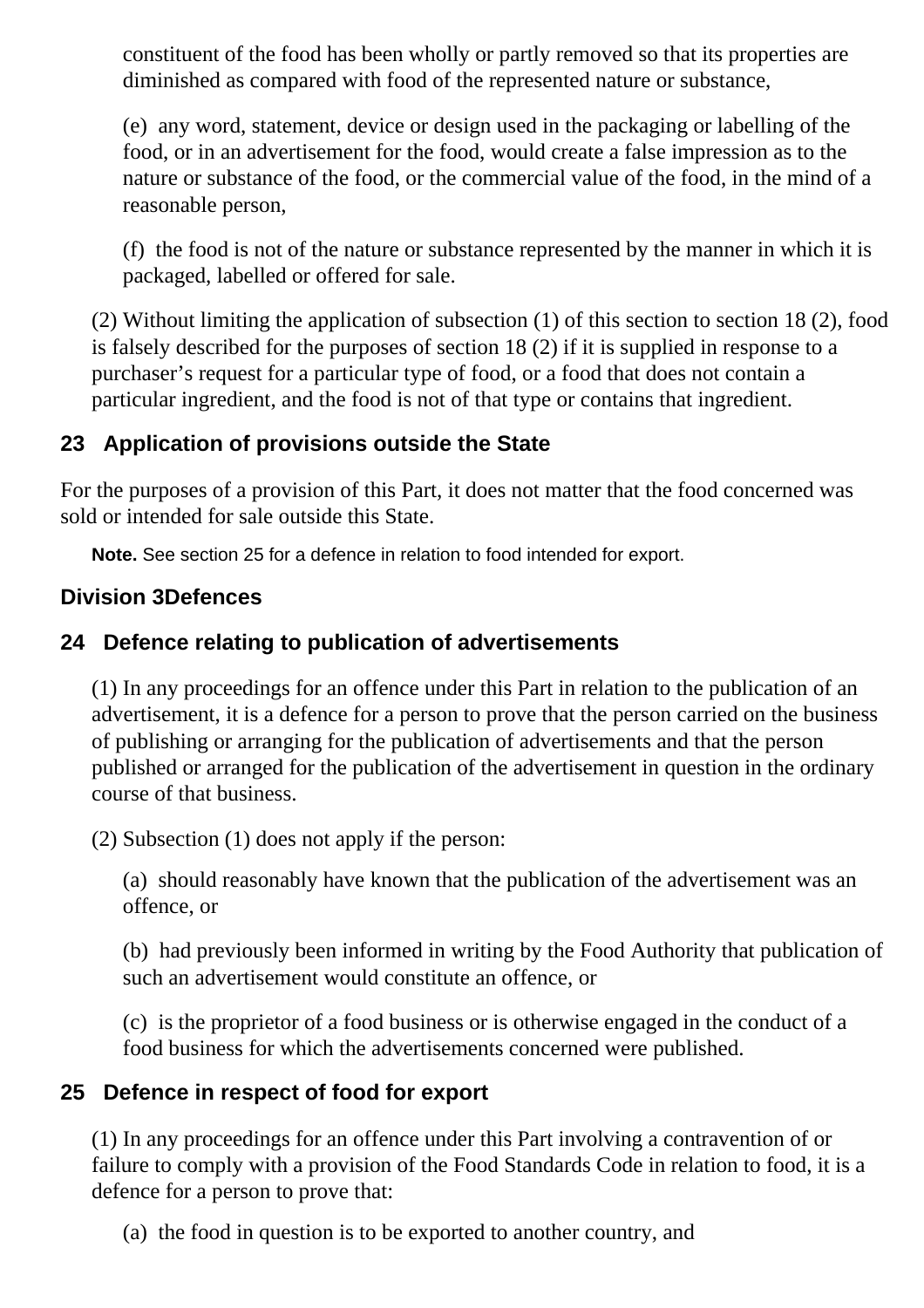(b) the food complies with the laws in force at the time of the alleged offence in the place to which the food is to be exported, being laws that deal with the same subjectmatter as the provision of the Food Standards Code concerned.

(2) This section does not apply to food that was originally intended for export but was sold in this State.

### **26 Defence of due diligence**

(1) In any proceedings for an offence under this Part, it is a defence if it is proved that the person took all reasonable precautions and exercised all due diligence to prevent the commission of the offence by the person or by another person under the person's control.

(2) Without limiting the ways in which a person may satisfy the requirements of subsection (1), a person satisfies those requirements if it is proved:

(a) that the commission of the offence was due to:

- (i) an act or default of another person, or
- (ii) reliance on information supplied by another person, and
- (b) that:

(i) the person carried out all such checks of the food concerned as were reasonable in all the circumstances, or

(ii) it was reasonable in all the circumstances to rely on checks carried out by the person who supplied the food concerned to the person, and

- (c) that the person did not import the food into this State from another country, and
- (d) in the case of an offence involving the sale of food, that:

(i) the person sold the food in the same condition as when the person purchased it, or

(ii) the person sold the food in a different condition to that in which the person purchased it, but that the difference did not result in any contravention of this Act or the regulations.

(3) In subsection (2) (a), another person does not include a person who was:

(a) an employee or agent of the defendant, or

(b) in the case of a defendant that is a body corporate, a director, employee or agent of the defendant.

(4) Without limiting the ways in which a person may satisfy the requirements of subsection (1) or (2) (b) (i), a person may satisfy those requirements by proving that:

(a) in the case of an offence relating to a food business for which a food safety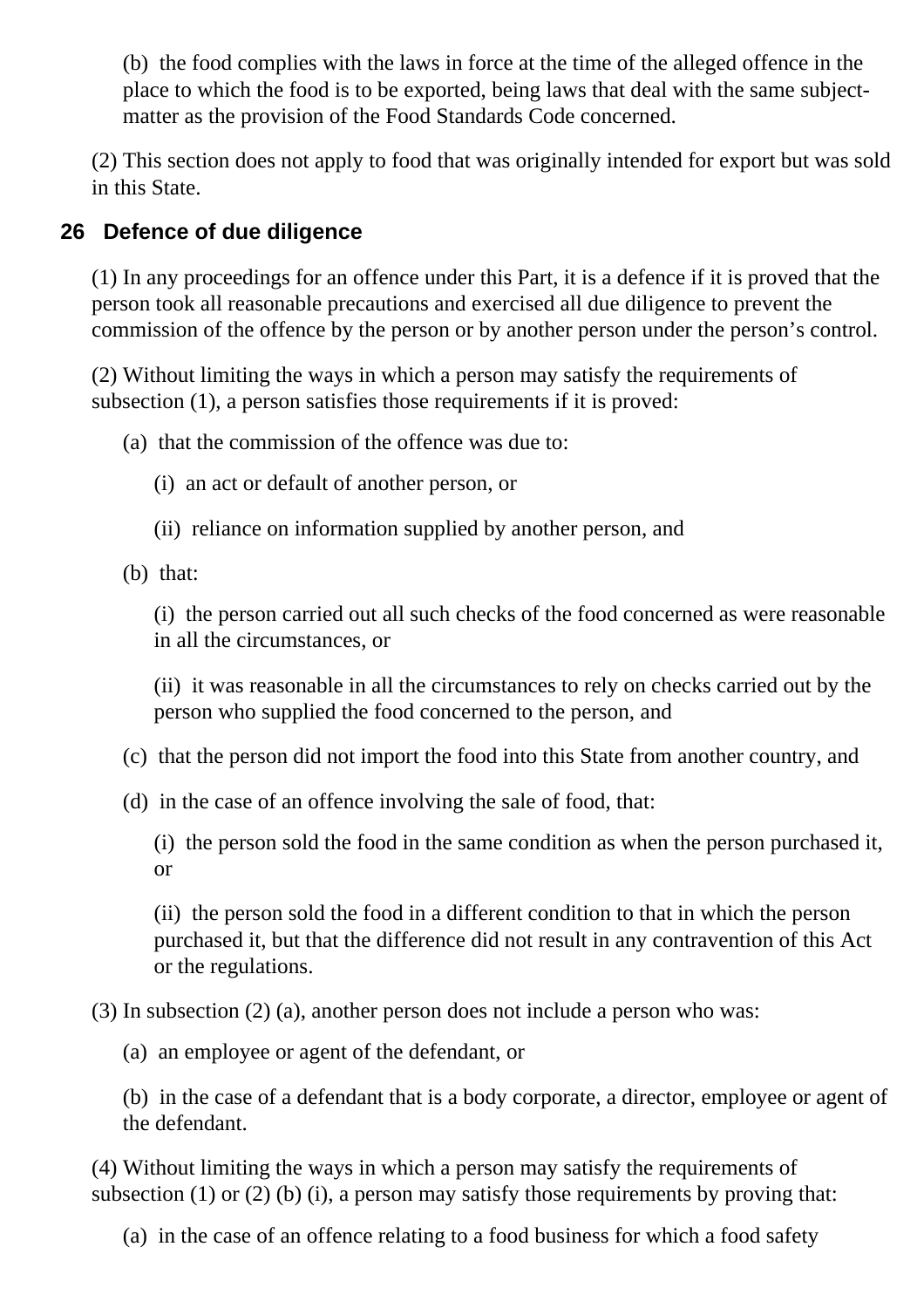program is required to be prepared in accordance with the regulations, the person complied with a food safety program for the food business that complies with the requirements of the regulations, or

(b) in any other case, the person complied with a scheme (for example, a quality assurance program or an industry code of practice) that was:

(i) designed to manage food safety hazards and based on Australian national or international standards, codes or guidelines designed for that purpose, and

(ii) documented in some manner.

### **27 Defence of mistaken and reasonable belief not available**

In any proceedings for an offence under Division 2, it is no defence that the defendant had a mistaken but reasonable belief as to the facts that constituted the offence.

### **28 Defence in respect of handling food**

In any proceedings for an offence under section 13, 16 (1) or 17 (1), it is a defence if it is proved that the person caused the food to which the offence relates to be destroyed or otherwise disposed of immediately after the food was handled in the manner that was likely to render it unsafe or unsuitable.

#### **29 Defence in respect of sale of unfit equipment or packaging or labelling material**

In any proceedings for an offence under section 20 (1) or (2), it is a defence if the person proves that the person reasonably believed that the equipment or material concerned was not intended for use in connection with the handling of food.

#### **Part 3Emergency powers**

#### **30 Making of order**

An order may be made under this Part by the Food Authority if the Food Authority has reasonable grounds to believe that the making of the order is necessary to prevent or reduce the possibility of a serious danger to public health or to mitigate the adverse consequences of a serious danger to public health.

#### **31 Nature of order**

An order under this Part may do any one or more of the following:

(a) require the publication of warnings, in a form approved by the Food Authority, that a particular food or type of food is unsafe,

(b) prohibit the cultivation, taking, harvesting or obtaining, from a specified area, of a particular food or type of food,

(c) prohibit a particular food or type of food from being advertised or sold,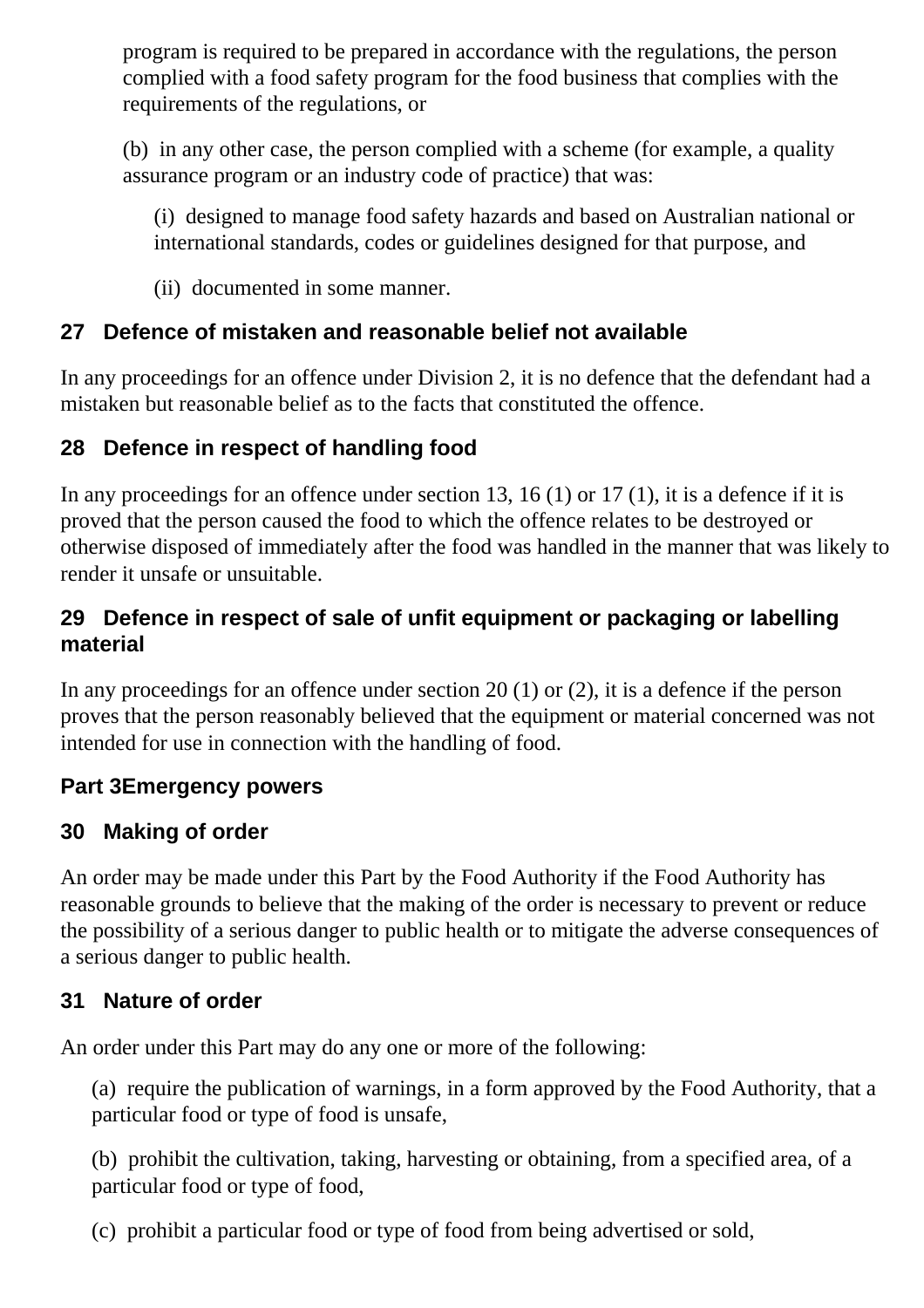(d) direct that a particular food or type of food consigned or distributed for sale or sold be recalled and specify the manner in which, and the period within which, the recall is to be conducted,

(e) direct that a particular food or type of food be impounded, isolated, destroyed or otherwise disposed of and specify the manner in which the impounding, isolation, destruction or disposal is to be conducted,

(f) prohibit absolutely the carrying on of an activity in relation to a particular food or type of food, or permit the carrying on of the activity in accordance with conditions specified in the order,

(g) without limiting the generality of paragraph (f), impose conditions relating to the taking and analysis of samples of the food or of water or soil or any other thing that is part of the environment in which that activity is carried on in relation to the food,

(h) specify methods of analysis (not inconsistent with any methods prescribed by the Food Standards Code) of any samples required to be taken in accordance with the order.

### **32 Special provisions relating to recall orders**

(1) A recall order may require the person, or the persons of a class, that is bound by the order to disclose to the public or to a class of persons specified in the order, in a manner so specified, any one or more of the following:

- (a) the particular food or type of food to be recalled or disposed of,
- (b) the reasons why the food is considered to be unsafe,
- (c) the circumstances in which the consumption of the food is unsafe,
- (d) procedures for disposing of the food.

(2) A person who is required by a recall order to conduct a recall of any food must give written notice to the Food Authority of the completion of the recall as soon as practicable after that completion.

(3) A person who is bound by a recall order is liable for any cost incurred by or on behalf of the Food Authority in connection with the recall order and any such cost is taken to be a debt due to the Food Authority from that person.

(4) In any proceedings for the recovery of the debt, a certificate signed by the Food Authority stating the amount of any costs and the manner in which they were incurred is evidence of the matters certified.

#### **33 Manner of making orders**

- (1) An order under this Part:
	- (a) may be made in writing addressed to the person or persons intended to be bound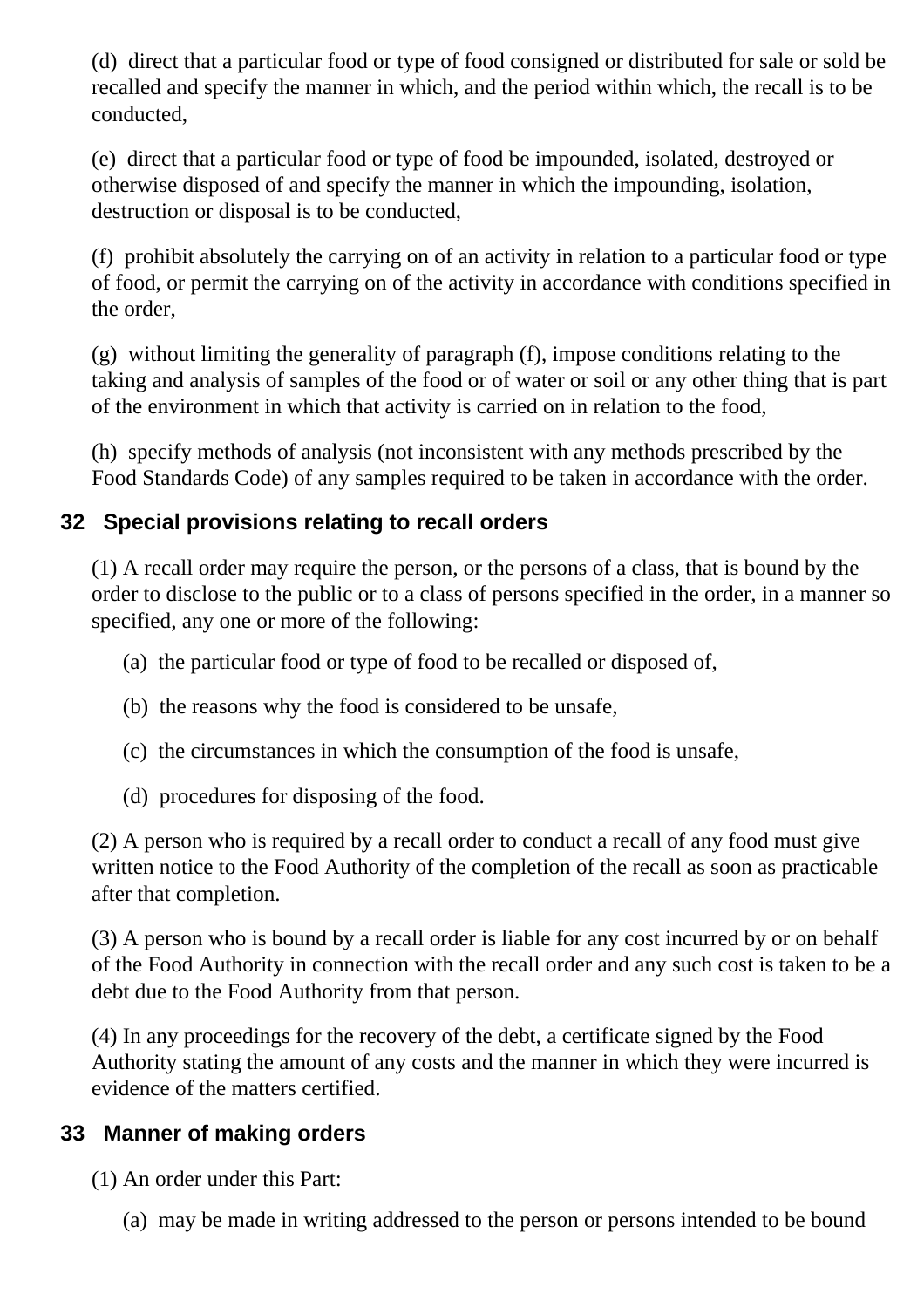by it, and served on that person or each of those persons, as the case requires, or

(b) may be addressed to several persons, to a class of persons, or to all persons.

(2) Notice of an order addressed as referred to in subsection (1) (b) setting out the terms of the order and the persons to be bound by the order must, as soon as practicable after the order is made, be published in a newspaper that, in the opinion of the Food Authority, will be most likely to bring the order to the attention of the persons bound by it.

(3) An order under this Part, when it takes effect, is binding on the person or persons to whom it is addressed.

(4) An order that is served on a person takes effect when it is served.

(5) An order, notice of which is published under subsection (2), takes effect at the beginning of the first day on which the notice was published.

(6) An order ceases to have effect at the expiration of 90 days after the day on which it takes effect unless it is sooner revoked.

(7) Subsection (6) does not prevent a further order being made in the same terms as an order that has expired.

(8) An order under this Part may be varied or revoked by the Food Authority in the same manner as the order was made.

### **34 Compensation**

(1) A person bound by an order under this Part who suffers loss as a result of the making of the order may apply to the Food Authority for compensation if the person considers that there were insufficient grounds for the making of the order.

(2) If there were insufficient grounds for the making of the order, the Food Authority is to pay such compensation to the applicant as is just and reasonable.

(3) The Food Authority is to send written notification of its determination as to the payment of compensation under this section to each applicant for the payment of such compensation.

(4) If the Food Authority has not determined an application for compensation under this section within 28 days of receiving the application, the Food Authority is taken to have refused to pay any compensation.

(5) An applicant for the payment of compensation under this section who is dissatisfied with a determination by the Food Authority as to the refusal to pay compensation or as to the amount of compensation may apply to the Administrative Decisions Tribunal for a review of the determination:

(a) within 28 days after the day on which notification of the determination was received, or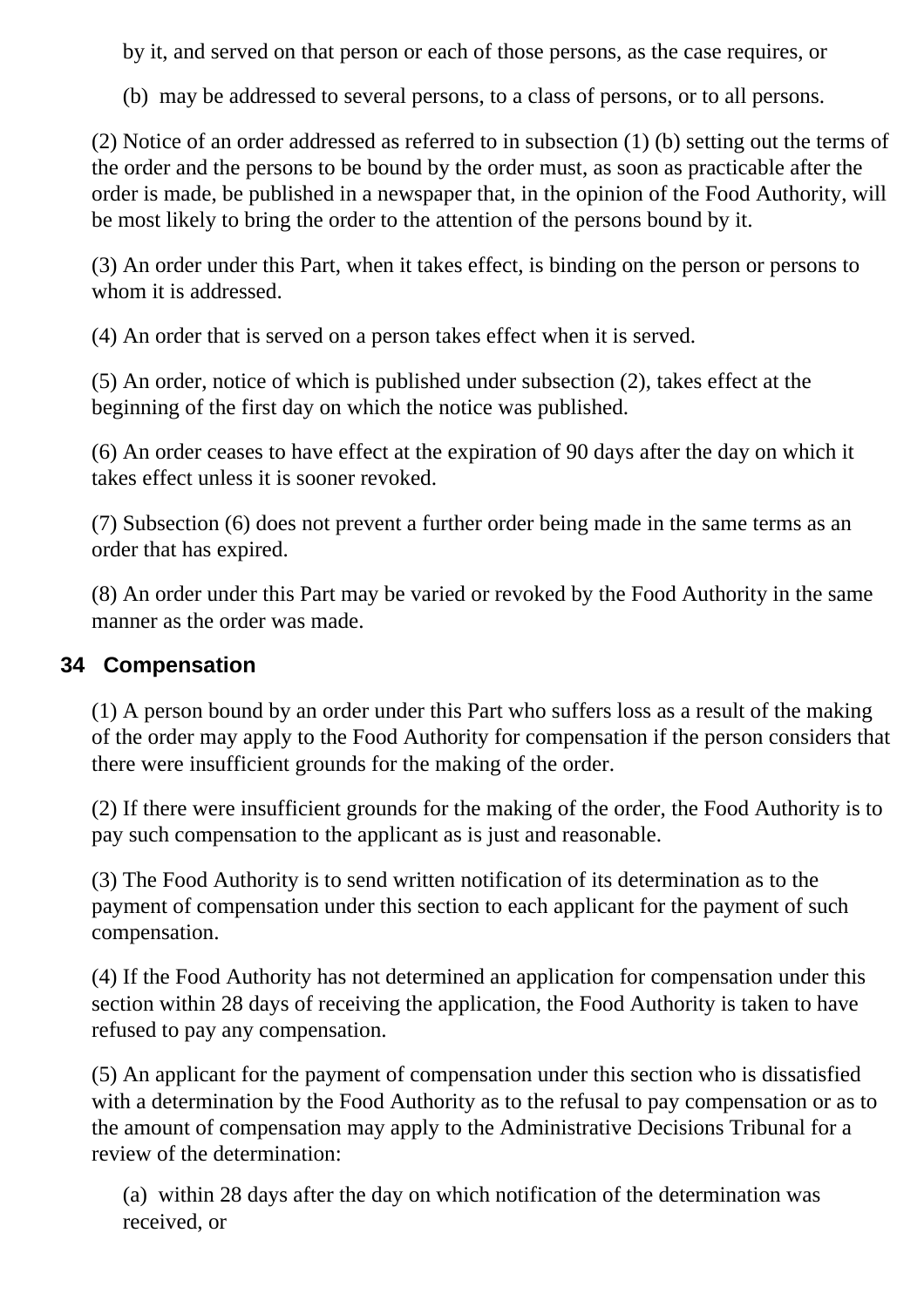(b) in a case to which subsection (4) applies, within 28 days after the expiration of the 28-day period referred to in that subsection.

### **35 Failure to comply with emergency order**

A person must not, without reasonable excuse:

(a) carry on an activity in contravention of any prohibition imposed on the person by an order under this Part, or

- (b) neglect or refuse to comply with a direction given by such an order, or
- (c) fail to comply with a condition specified in such an order.

Maximum penalty: 500 penalty units in the case of an individual or 2,500 penalty units in the case of a corporation.

## **36 Limitation on stay of operation of emergency orders**

In any proceedings for judicial review or in any other proceedings, a court or tribunal is not authorised to make an interlocutory order that has the effect of staying the operation of an order under this Part.

#### **Part 4Inspection and seizure powers**

### **Division 1Inspection**

## **37 Powers of authorised officers**

(1) For the purposes of this Act, an authorised officer may, at any reasonable time, do any one or more of the following:

(a) alone, or with such police officers or other persons as the authorised officer considers necessary, enter and inspect any premises that the authorised officer reasonably believes are used in connection with the handling of any food intended for sale or the sale of food, or any food transport vehicle,

(b) alone, or with such police officers or other persons as the authorised officer considers necessary, enter and inspect any premises or food transport vehicle, in which the authorised officer reasonably believes that there are any records or documents that relate to the handling of any food intended for sale or the sale of food,

(c) examine any food intended for sale,

(d) open and examine any package that the authorised officer reasonably believes contains any food intended for sale or any equipment,

(e) open and examine any equipment,

(f) examine any labelling or advertising material that appears to the authorised officer to be intended for use in connection with any food intended for sale or any equipment,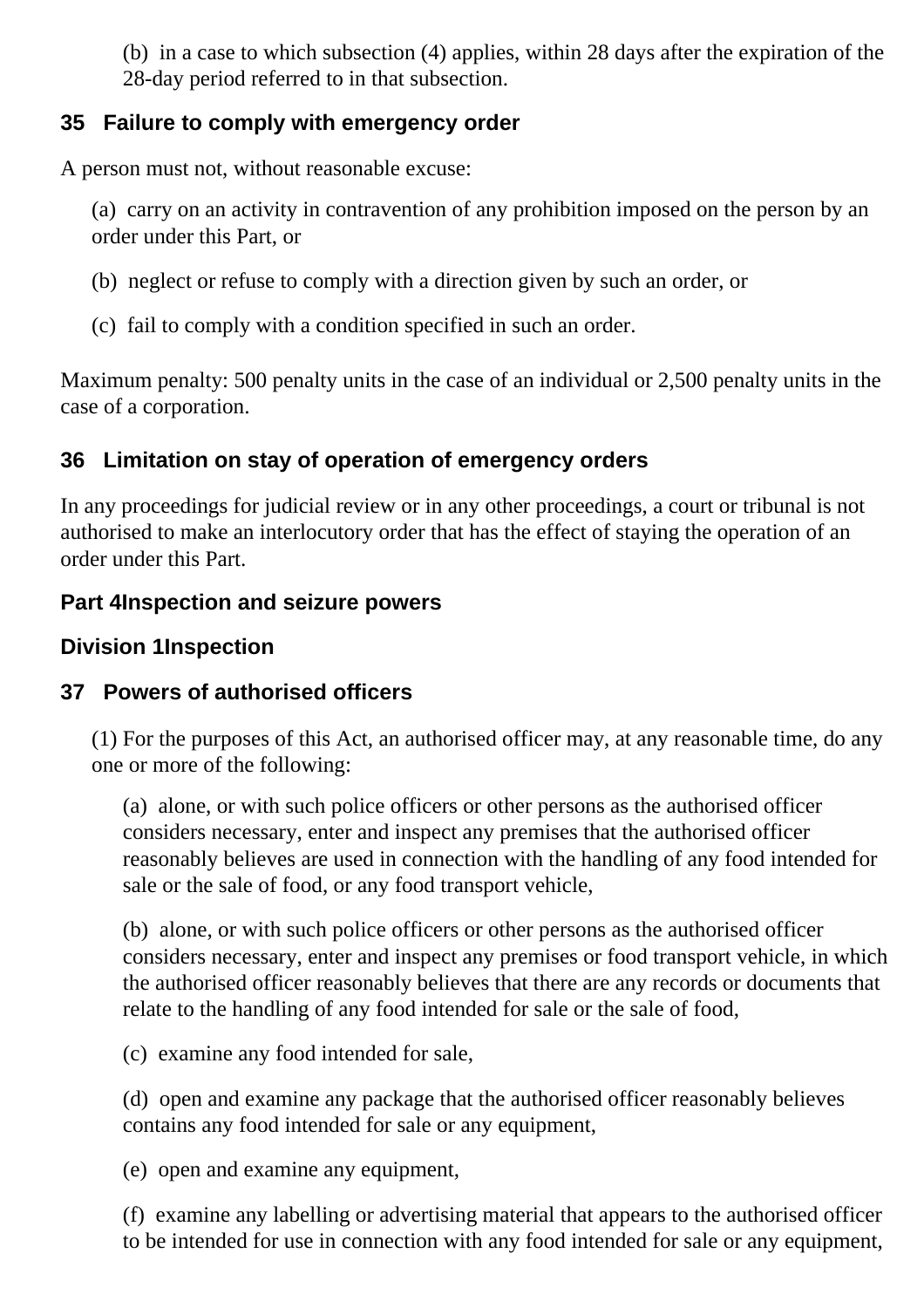(g) subject to Division 1 of Part 6, for the purpose of analysing any food sold or intended for sale or for carrying out any other examination in order to determine whether the provisions of this Act or the regulations are being complied with, demand, select and obtain samples of any food,

(h) for the purpose of analysis, take samples of water or soil or any other thing that is part of the environment in which any food is handled to determine whether that environment poses a risk to the safety of the food for human consumption,

(i) take samples of any thing, other than for the purpose of analysis, that the authorised officer reasonably believes may be used as evidence that an offence has been, or is being, committed under this Act or the regulations,

(j) examine any records or documents referred to in paragraph (b), make copies of those records or documents or any part of them and, for that purpose, take away and retain (for such time as may be reasonably necessary) any such records or documents or any part of them,

(k) stop and detain any vehicle that the authorised officer is authorised by this subsection to enter,

(l) open, or require to be opened, any container used for the conveyance of goods, or any package, that the authorised officer reasonably believes to contain any food sold or intended for sale, or any equipment,

(m) take such photographs, films or audio or visual recordings as the authorised officer considers necessary,

(n) take any measurements and make sketches or drawings or any other type of record,

(o) require a person to provide information or answer questions in connection with the authorised officer's functions under this Act or to produce any record, document or thing that an authorised officer is authorised to examine under this Act,

(p) require a person to state the person's name and residential address,

(q) generally make such investigations and inquiries as may be necessary to ascertain whether an offence under this Act or the regulations has been or is being committed.

(2) This section does not authorise entry into any part of premises that is being used solely for residential purposes, except:

(a) with the consent of the occupier of the premises, or

(b) under the authority of a search warrant, or

(c) if that part of the premises is being used for the preparation or service of meals provided with paid accommodation.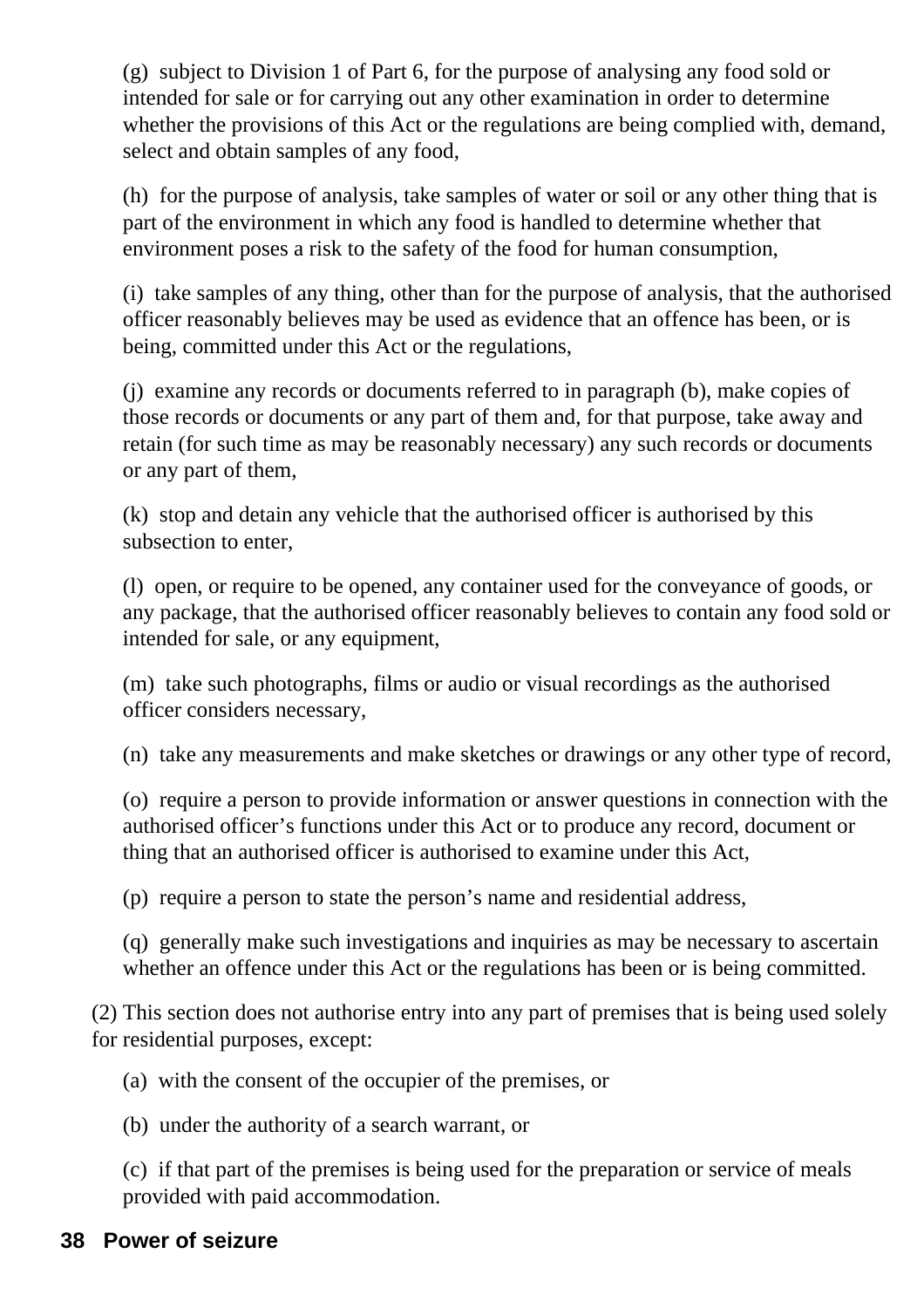An authorised officer may seize any food, or any vehicle, equipment, package or labelling or advertising material, or any other thing at all, that the authorised officer believes on reasonable grounds:

(a) is evidence that an offence under this Act or the regulations has been or is being committed, or

(b) does not comply with a provision of this Act or the regulations, or, in the case of food, is labelled or packaged in a way that does not comply with a provision of this Act or the regulations.

### **39 Search warrants**

(1) An authorised officer may apply to an authorised justice for a search warrant if the authorised officer has reasonable grounds for believing that a provision of this Act or the regulations has been or is being contravened on premises.

(2) An authorised justice to whom an application is made under this section may, if satisfied that there are reasonable grounds for doing so, issue a search warrant authorising the authorised officer named in the warrant, when accompanied by a police officer, and such other person (if any) as is named in the warrant:

(a) to enter the premises concerned, and

(b) to search the premises for evidence of a contravention of this Act or the regulations.

(3) Division 4 of Part 5 of the *[Law Enforcement \(Powers and Responsibilities\) Act](http://www.legislation.nsw.gov.au/xref/inforce/?xref=Type%3Dact%20AND%20Year%3D2002%20AND%20no%3D103&nohits=y)  [2002](http://www.legislation.nsw.gov.au/xref/inforce/?xref=Type%3Dact%20AND%20Year%3D2002%20AND%20no%3D103&nohits=y)*applies to a search warrant issued under this section.

## **40 Failure to comply with requirements of authorised officers**

(1) A person must not, without reasonable excuse, fail to comply with a requirement of an authorised officer duly made under this Division.

Maximum penalty: 500 penalty units in the case of an individual and 2,500 penalty units in the case of a corporation.

(2) Such a requirement is not duly made unless, at the time of the making of the requirement, the person of whom the requirement is made is informed by the authorised officer that a refusal or failure to comply with the requirement may constitute an offence.

## **41 Interfering with seized items**

A person must not, without the permission of an authorised officer, detain, remove or tamper with any food, vehicle, equipment, package or labelling or advertising material or other thing that has been seized under this Act, unless it has been returned in accordance with Division 2 or an order disallowing the seizure has been made under that Division.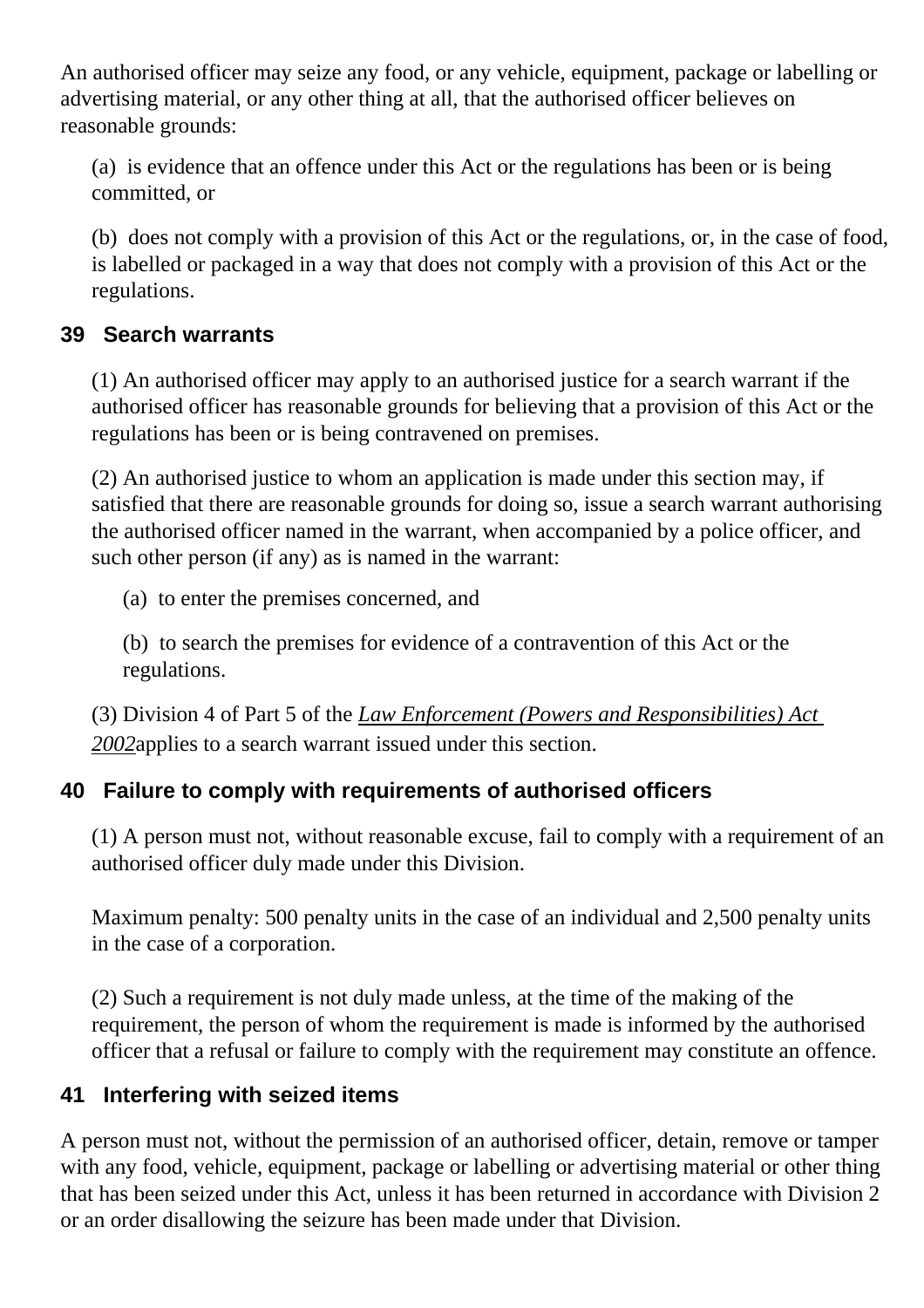Maximum penalty: 500 penalty units in the case of an individual and 2,500 penalty units in the case of a corporation.

## **42 False information**

A person must not, in connection with a requirement or direction under this Act, provide any information or produce any document that the person knows is false or misleading in a material particular.

Maximum penalty: 500 penalty units in the case of an individual and 2,500 penalty units in the case of a corporation.

## **43 Obstructing or impersonating authorised officers**

(1) A person must not, without reasonable excuse, resist, obstruct, or attempt to obstruct, an authorised officer in the exercise of the authorised officer's functions under this Act.

(2) A person must not impersonate an authorised officer.

(3) A person must not threaten, intimidate or assault an authorised officer in the exercise of the authorised officer's functions under this Act.

Maximum penalty: 500 penalty units.

## **Division 2Items seized by authorised officers**

#### **44 Seized items**

(1) Any item seized under this Part may, at the option of the authorised officer who seized the item or of any authorised officer acting in his or her place, be detained in the premises where it was found or be removed to another place and detained there.

(2) If the item is to be detained in the premises where it was found, the authorised officer:

(a) may place it in a room, compartment or cabinet in those premises, and

(b) may mark, fasten and seal the door or opening providing access to that room, compartment or cabinet, and

(c) must ensure that it is marked in such a way as to indicate that it has been seized under this Act.

#### **45 Notification of seizure**

An authorised officer who seizes any item under this Part must, as soon as practicable after the seizure, give the person from whom the item was seized written notification of the seizure that includes the following:

(a) a description of the items seized,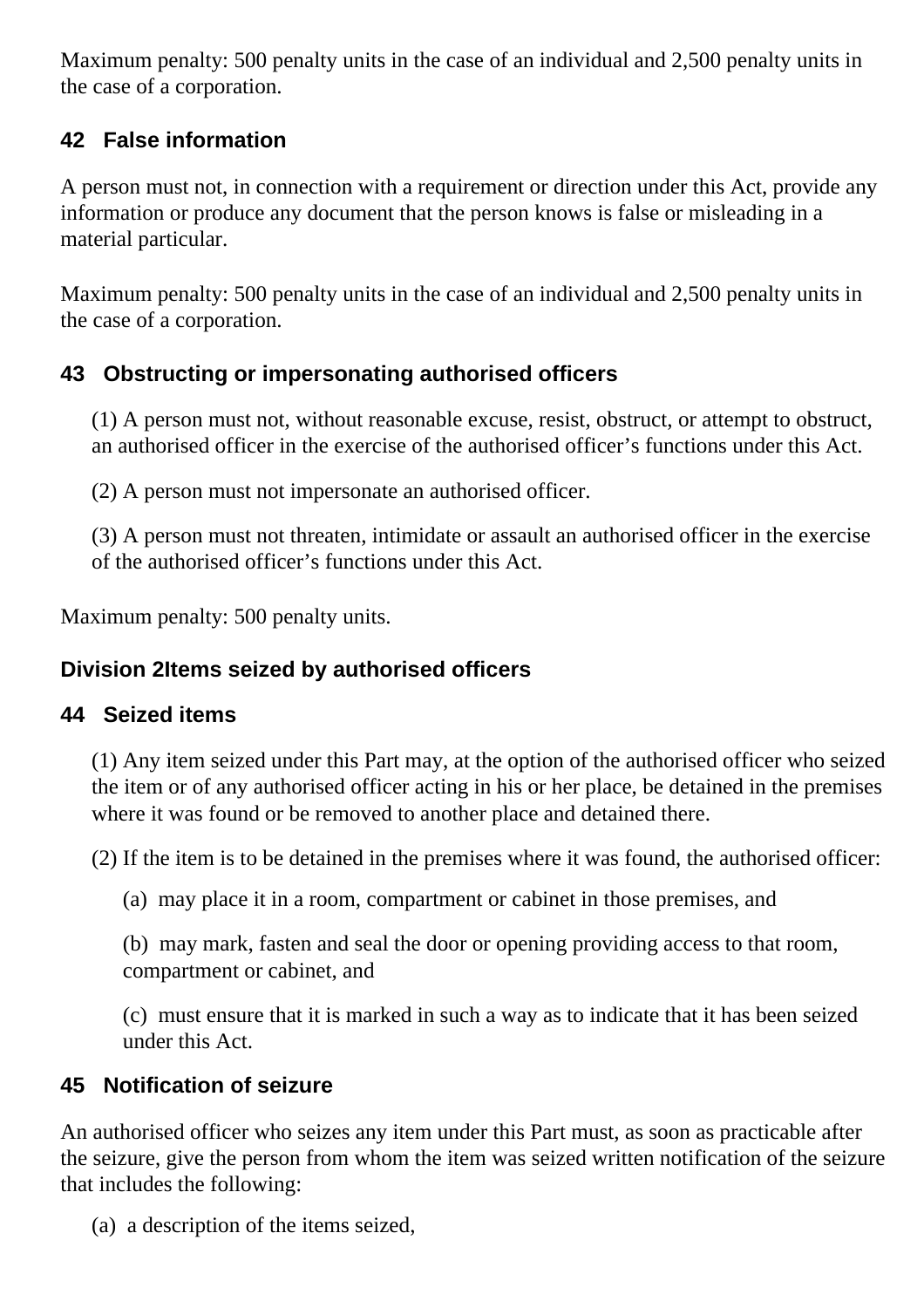(b) the reason for the seizure,

(c) an explanation of the person's right to make an application to the court under section 52 for an order disallowing the seizure,

(d) the address of the place where the item is held if the item has been removed from the premises where it was seized,

(e) the name of the enforcement agency to whom the authorised officer reports.

# **46 Destruction of filthy, decomposed or putrid matter**

If an authorised officer who has seized food under this Part is satisfied that the food consists wholly or partly of filthy, decomposed or putrid matter or that it poses an immediate risk to health or property, the authorised officer (disregarding any provision to the contrary in this Part) may cause the food to be destroyed.

# **47 Return of seized item**

If, before any item seized under this Part is forfeited to the Crown under this Division, the enforcement agency concerned becomes satisfied that there has been no contravention of this Act or the regulations of which the item is evidence, the enforcement agency must, as soon as practicable, cause the item to be delivered to:

- (a) the person from whom it was seized, or
- (b) such other person as appears to the enforcement agency to be entitled to it.

## **48 Forfeiture of item**

(1) An item seized under this Part is forfeited to the Crown:

(a) on the expiration of the period allowed by section 52 for the making of an application for an order disallowing the seizure if the item has not been dealt with under section 47 and no application under section 52 has been made within that period, or

(b) if an application for an order disallowing the seizure has been made under section 52 but the application has been refused or has been withdrawn before a decision on the application has been made, on the date on which the application is refused or withdrawn.

(2) An item forfeited to the Crown under this section may be destroyed, sold or otherwise disposed of as the enforcement agency concerned may, generally or in a particular case, direct.

# **49 Cost of destruction or disposal of forfeited item**

(1) A person who was the owner of an item immediately before its forfeiture under this Division is liable for any cost incurred by or on behalf of the enforcement agency concerned in connection with the lawful destruction or disposal of the item (including any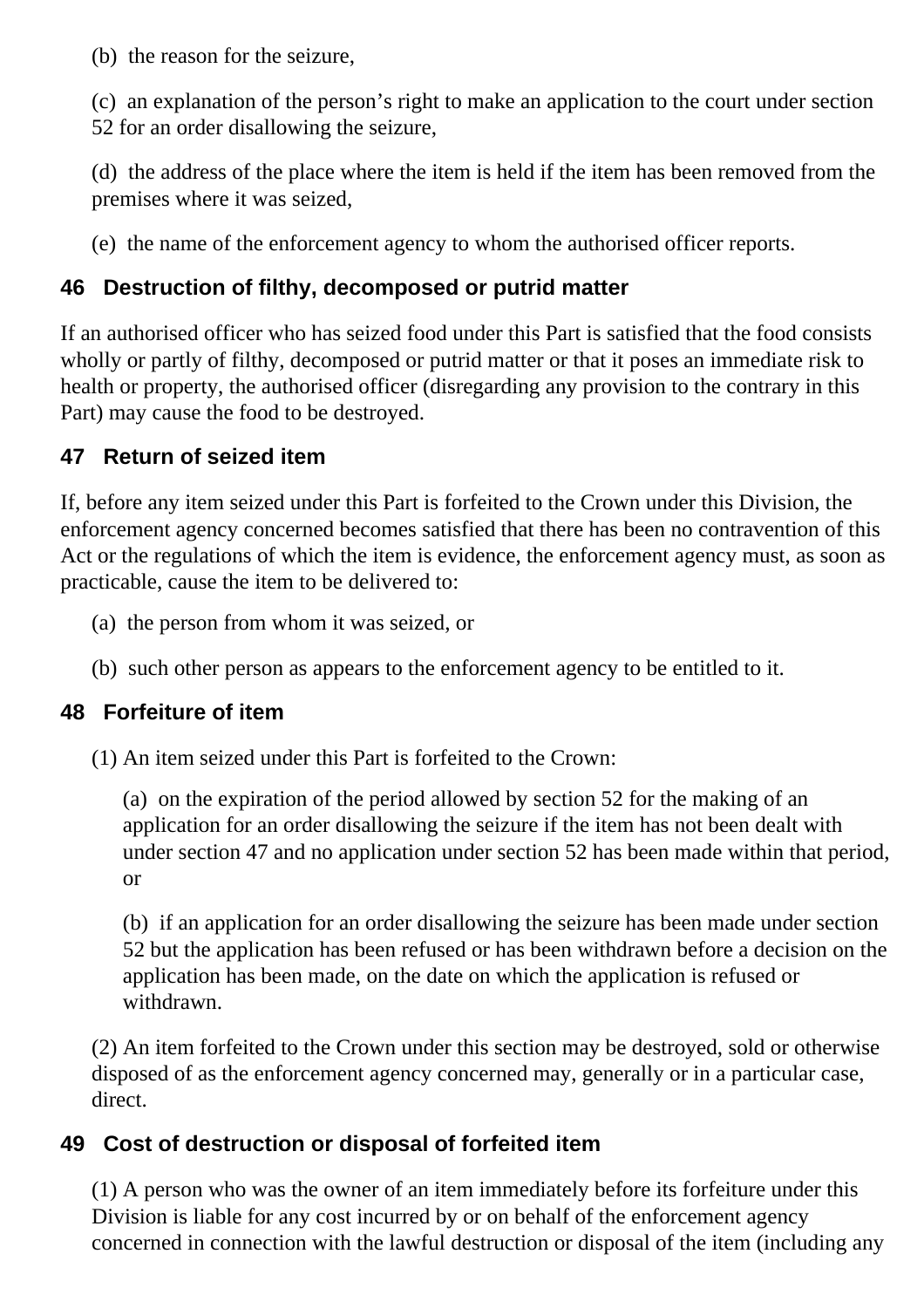storage costs) and any such cost is taken to be a debt due to the enforcement agency from that person.

(2) In any proceedings for the recovery of the debt, a certificate signed by the enforcement agency stating the amount of any costs and the manner in which they were incurred is evidence of the matters certified.

### **50 Return of forfeited item**

(1) An item seized under this Part that is forfeited under this Division and that has not been destroyed or otherwise disposed of in a manner that would prevent its return must, as soon as practicable, be delivered to the person from whom it was seized, or such other person as appears to the enforcement agency concerned to be entitled to it, if the enforcement agency becomes satisfied that no contravention of this Act or the regulations has been committed in relation to the item.

(2) On being so delivered, any proprietary and other interests in the item that existed immediately before its forfeiture are restored.

### **51 Compensation to be paid in certain circumstances**

(1) A person may apply for compensation for an item seized under this Part to the enforcement agency that appointed the authorised officer who seized the item, but only if the period allowed by section 52 for the making of an application for an order disallowing the seizure has expired and no application has been made.

(2) An enforcement agency is, on an application made in accordance with this section, to pay such compensation as is just and reasonable in relation to any item seized under this Part by an authorised officer appointed by it if:

(a) no contravention of this Act or the regulations has been committed in relation to the item, and

(b) the item cannot be returned or has in consequence of the seizure depreciated in value.

(3) An enforcement agency required to make a determination under subsection (2) as to the payment of compensation is to send written notification of its determination to the person from whom the item was seized and any person seeking compensation under this section.

(4) If an enforcement agency determines to pay compensation under this section in relation to an item, the compensation is to be paid to the person from whom the item was seized, or such other person as appears to the enforcement agency to be entitled to it.

(5) A person from whom an item was seized under this Part, or any other person who has sought compensation under this section, who is dissatisfied with a determination by an enforcement agency under this section as to the payment of such compensation may apply to the Administrative Decisions Tribunal for a review of the determination within 10 days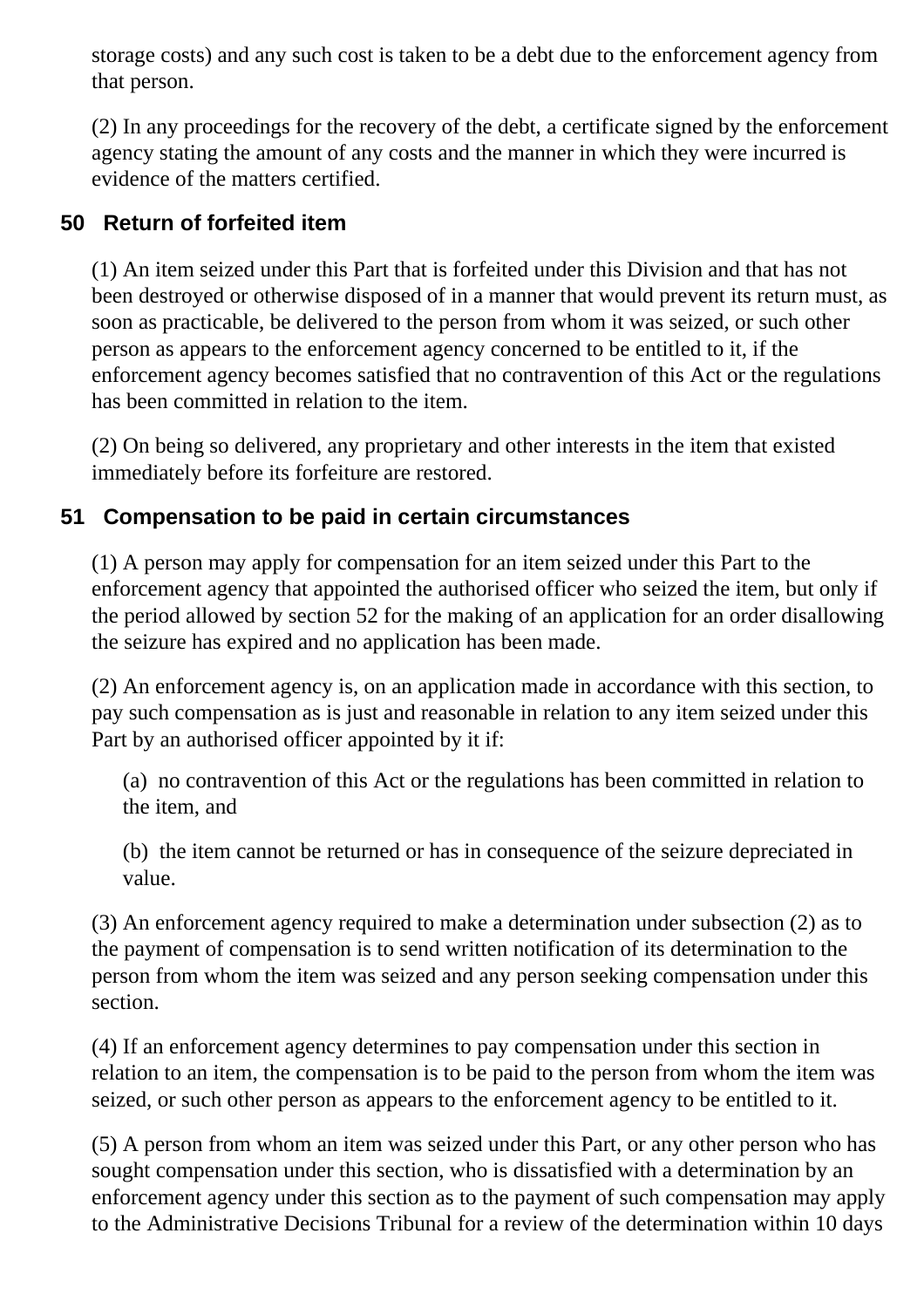after the date on which notification of the determination was received.

### **52 Application for order disallowing seizure**

(1) A person claiming to be entitled to any item seized under this Part may, within 10 days after the date on which the seizure took place, lodge an application with the District Court or the Local Court for an order disallowing the seizure.

(2) The application is to be made in accordance with the rules governing the court and is not to be heard unless the applicant has previously served a copy of the application on the enforcement agency concerned.

### **53 Enforcement agency entitled to answer application**

The enforcement agency concerned is entitled to appear as respondent at the hearing of an application made under section 52.

#### **54 Order disallowing seizure of item**

The court, on the hearing of an application made under section 52, must make an order disallowing the seizure of an item if:

(a) it is proved that the applicant would, but for the seizure, be entitled to the item and it is not proved that an offence under this Act or the regulations was being, or had been, committed, being an offence of which the item was evidence, or

(b) in the opinion of the court, there are exceptional circumstances justifying the making of such an order,

but otherwise the court must refuse the application.

#### **55 Ancillary orders**

(1) In the event that the court makes an order for the return of any item seized under this Part, it must also make one or both of the following orders:

(a) an order directing the respondent to cause the item to be delivered to the applicant or to such other person as appears to the court to be entitled to it,

(b) if the item cannot for any reason be so delivered or has in consequence of the seizure depreciated in value, an order directing the enforcement agency concerned to pay to the applicant such amount by way of compensation as the court considers to be just and reasonable.

(2) Despite subsection (1), the court is not to award an amount of compensation that exceeds its general monetary jurisdiction.

(3) The award of costs with respect to the hearing of the application lies in the discretion of the court.

(4) If the court makes an order for the payment of any amount as compensation or awards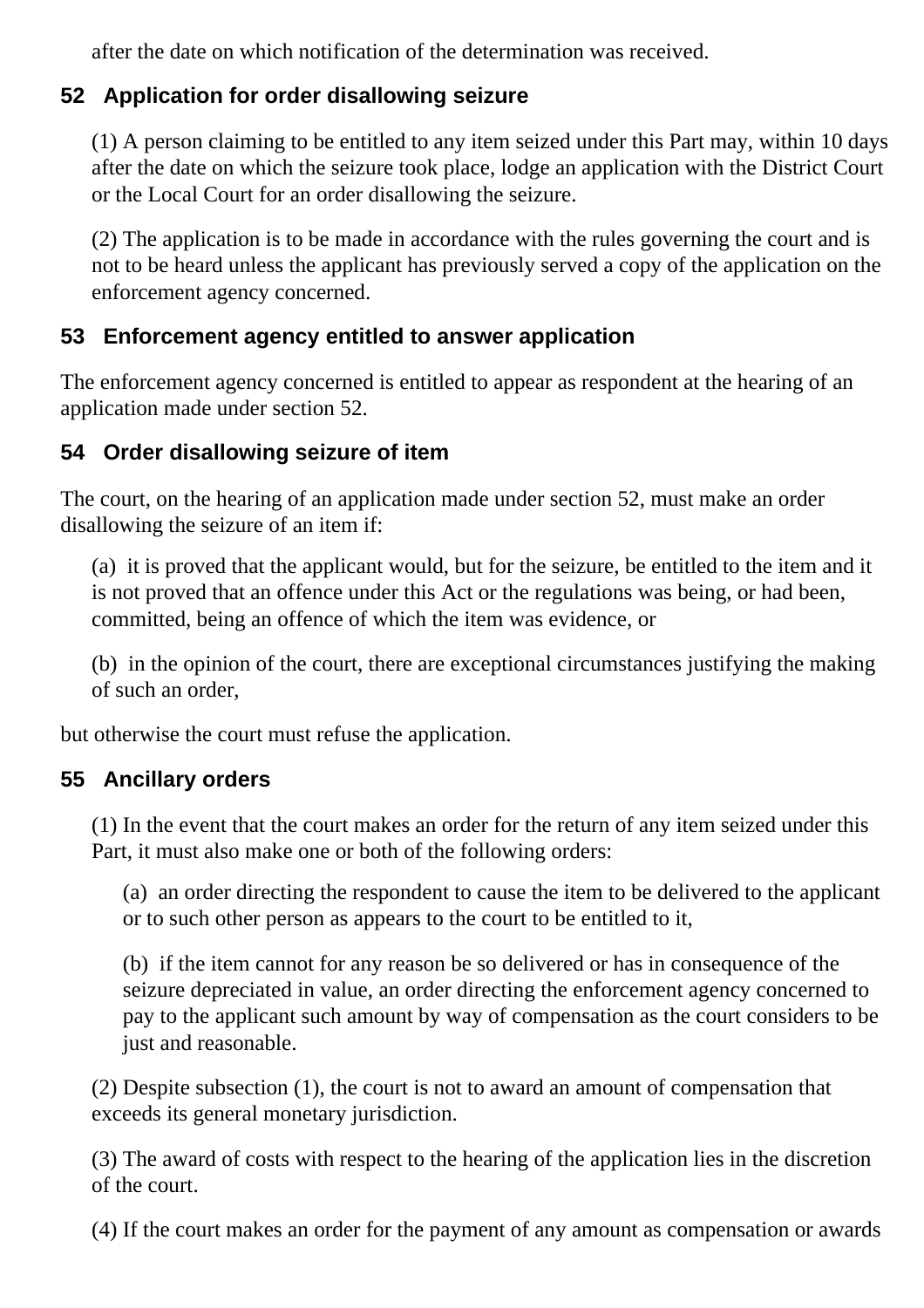any amount as costs, the order is enforceable as a judgment of the court.

# **56 Adjournment pending hearing of other proceedings**

If on the hearing of an application made under section 52 it appears to the court that the item that is the subject of the application is required to be produced in evidence in any pending proceedings in connection with an offence under this Act or the regulations or under any other Act or regulations under any other Act, the court, on the application of the respondent or on its own motion, may adjourn the hearing until the conclusion of those proceedings.

# **Part 5Improvement notices and prohibition orders for premises or equipment**

## **57 Unclean or unfit premises, vehicles or equipment**

If an authorised officer believes, on reasonable grounds, that:

(a) any premises used by a food business in connection with the handling of food intended for sale or any equipment or food transport vehicle is in an unclean or insanitary condition or is otherwise unfit for the purpose for which it is designed or intended to be used, or

(b) any premises used by a food business in connection with the handling of food intended for sale or any equipment or food transport vehicle does not comply with a provision of the Food Safety Standards with which the food business is required to comply, or

(c) in relation to any premises used in connection with the handling of food for sale or any food transport vehicle, any relevant food safety program prepared in accordance with the regulations is not being implemented adequately by a food business, or

(d) any provision of the Food Standards Code with which a food business is required to comply is being contravened in relation to the handling of food intended for sale on any premises, or in any food transport vehicle, used by the food business in connection with the handling of food intended for sale,

the authorised officer may serve an improvement notice on the proprietor of the food business in accordance with this Part.

#### **58 Improvement notice**

(1) An improvement notice is to take the form of an order that:

(a) premises, equipment or a food transport vehicle be put into a clean and sanitary condition, or be repaired, to the satisfaction of an authorised officer, or

(b) equipment or a vehicle be replaced, or

(c) a food safety program be prepared if required by the regulations, or

(d) a food safety program required by the regulations be revised so as to comply with the requirements of the regulations, or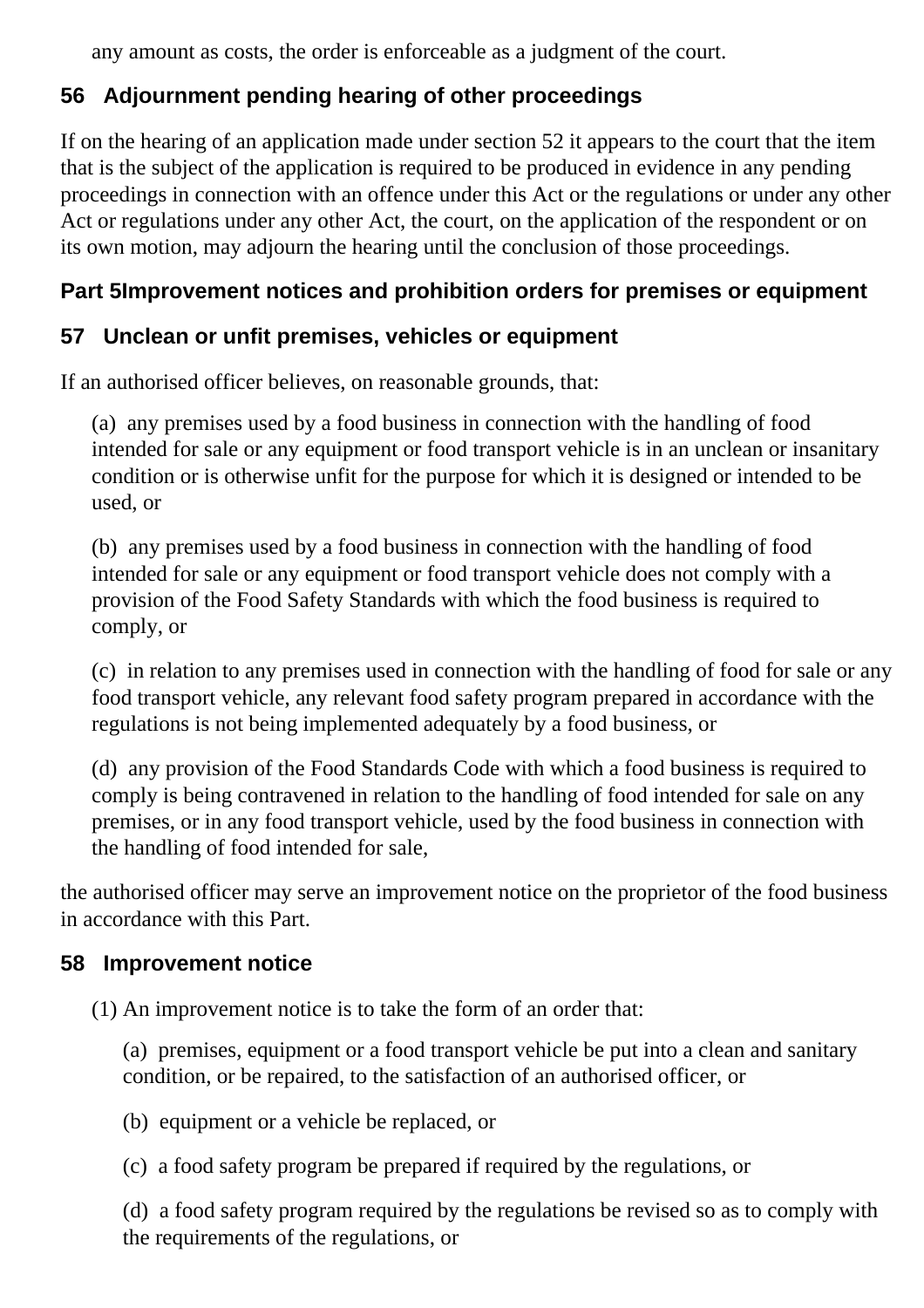(e) in relation to the handling of food intended for sale, measures be taken to implement the provisions of any relevant food safety program required to be prepared by the regulations, or

(f) in relation to the handling of food intended for sale, measures be taken to implement the requirements of the Food Safety Standards,

 within a period of 24 hours (or such longer period as is specified in the notice) after the service of the notice on the proprietor of the food business.

(2) Before the end of the period specified in the improvement notice, the authorised officer who issued the notice may, on his or her own motion or on the application of the proprietor of the food business, extend the period within which the proprietor of the food business is to take action in accordance with the notice.

(3) An improvement notice is to state that it is issued under this section.

#### **59 Compliance with improvement notice**

(1) If an improvement notice is complied with, an authorised officer is to note the date of compliance on a copy of the notice.

(2) An authorised officer must give a copy of an improvement notice, noted in accordance with this section, to the person on whom the improvement notice was served if requested to do so by the person.

#### **60 Prohibition order**

(1) If the Food Authority or an enforcement agency believes, on reasonable grounds:

(a) that any of the circumstances specified in section 57 (a), (b), (c) or (d) exist, and

(b) that:

(i) the proprietor of a food business has not complied with an improvement notice within the time required by section 58 for compliance, or

(ii) the issue of the order is necessary to prevent or mitigate a serious danger to public health,

 the Food Authority or the enforcement agency may serve a prohibition order on the proprietor of the food business in accordance with this Part.

(2) A prohibition order is to take the form of an order that:

(a) no food intended for sale is to be handled on specified premises or a specified part of specified premises, or

(b) no food intended for sale is to be conveyed in a specified vehicle, or

(c) specified equipment is not to be used in connection with food intended for sale, or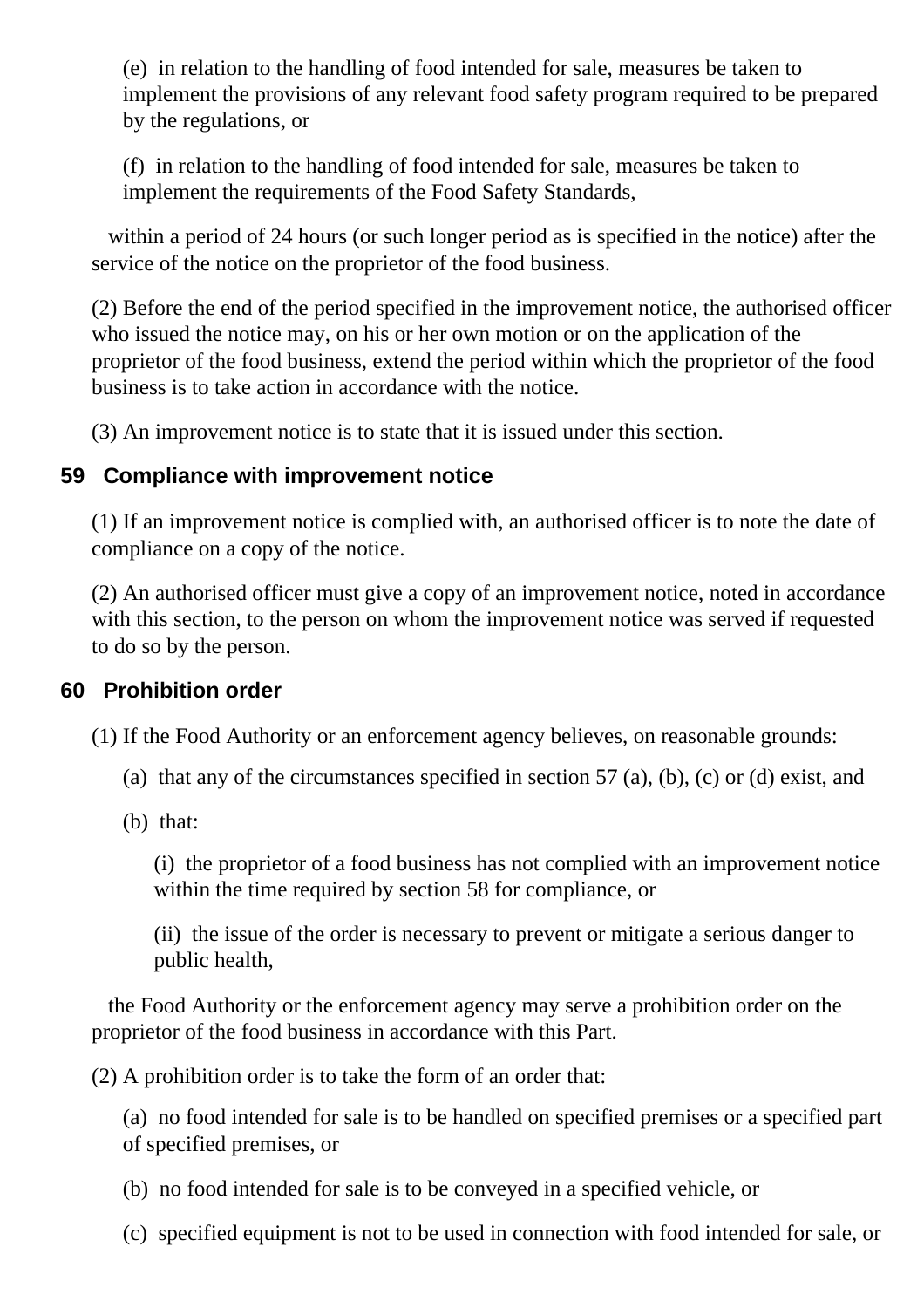(d) no food intended for sale is to be handled by a food business in a specified way or for a specified purpose,

 until the proprietor of the food business has been given a certificate of clearance stating that the premises, part of the premises, vehicle or equipment may be used for the handling or conveyance of food intended for sale, or for use in connection with such food, or that the food may be handled in the specified way or for the specified purpose, as the case may be.

(3) A prohibition order is to state that it is issued under this section.

(4) The Food Authority or person that made the order must give a certificate of clearance if, after an inspection of the premises, part of the premises, vehicle or equipment, or the way of handling food, specified in the prohibition order, the Food Authority or person finds, by the Food Authority's or person's own inspection or the report of an authorised officer, that:

(a) the premises, part of the premises, vehicle or equipment, or the handling of food by the food business in the specified way or for the specified purpose, is not a serious danger to public health, and

(b) the person on whom the prohibition order was served has complied with the prohibition order and any improvement notices served on the person.

### **61 Scope of notices and orders**

An improvement notice or a prohibition order may be made with respect to any one or more of the following:

(a) any premises or any part of any premises, food transport vehicle or equipment specified in the notice or order,

(b) all equipment contained on any premises or any part of any premises, or in a food transport vehicle, specified in the notice or order, or any specified equipment so contained,

(c) the handling of food intended for sale by a food business in a specified way or for a specified purpose.

#### **62 Notices and orders to contain certain information**

An improvement notice or prohibition order under this Part:

(a) must specify any provision of the Food Standards Code to which it relates, and

(b) may specify particular action to be taken by a person to ensure compliance with the provision of the Food Standards Code to which it relates.

#### **63 Request for re-inspection**

(1) The proprietor of the food business whose premises (other than a vehicle) are affected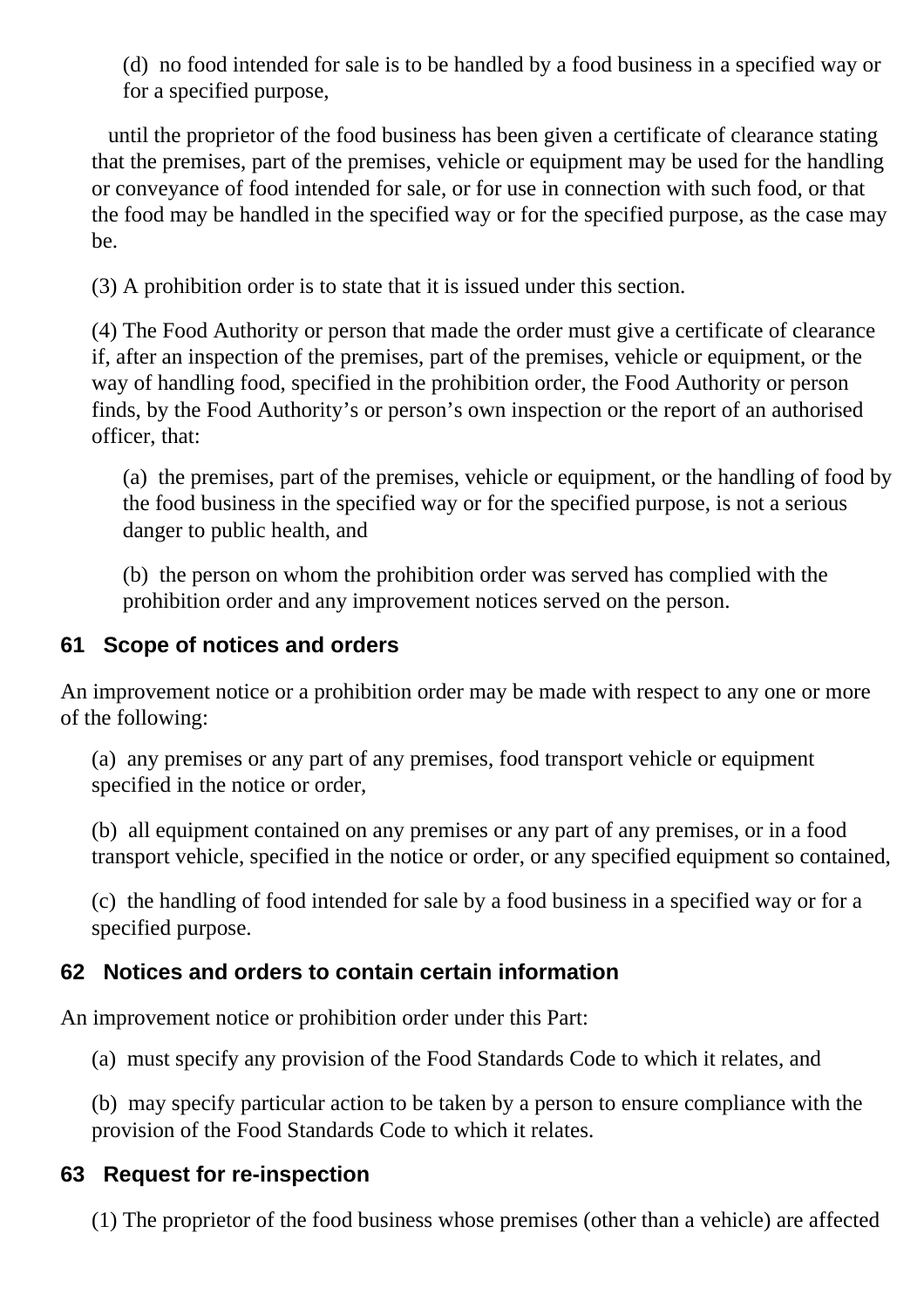by a prohibition order may at any time after the order has been served make a written request to the Food Authority or person who made the order to cause the premises to be inspected by an authorised officer.

(2) The proprietor of the food business whose vehicle or equipment is affected by a prohibition order may at any time after the order has been served make a written request to the Food Authority or person who made the order to cause the vehicle or equipment to be inspected by an authorised officer:

(a) at the place where it was originally inspected, or

(b) if it is not convenient for it to be inspected at that place, at some other place that the Food Authority or person who made the order has agreed to.

(3) If a request for inspection is made under this section and the premises, vehicle or equipment concerned, through no fault of the proprietor of the food business, is not inspected by an authorised officer within the period of 48 hours of the receipt of the request by the Food Authority or person, a certificate of clearance is taken to have been given to the proprietor of the food business under section 60.

# **64 Contravention of prohibition order**

A person must not contravene or fail to comply with a prohibition order served on the person under this Part.

Maximum penalty: 500 penalty units in the case of an individual and 2,500 penalty units in the case of a corporation.

## **65 Review of decision to refuse certificate of clearance**

The proprietor of a food business on whom a prohibition order has been served may apply to the Administrative Decisions Tribunal for a review of a decision of the Food Authority or the person who made the order to refuse to give a certificate of clearance under section 60 to the proprietor.

## **66 Compensation**

(1) A person bound by a prohibition order who suffers loss as a result of the making of the order may apply to the Food Authority or person who made the order for compensation if the person bound by the order considers that there were no grounds for the making of the order.

(2) If there were no grounds for the making of the order, the Food Authority or enforcement agency is to pay such compensation to the applicant as is just and reasonable.

(3) The Food Authority or enforcement agency is to send written notification of its determination as to the payment of compensation under this section to each applicant for the payment of such compensation.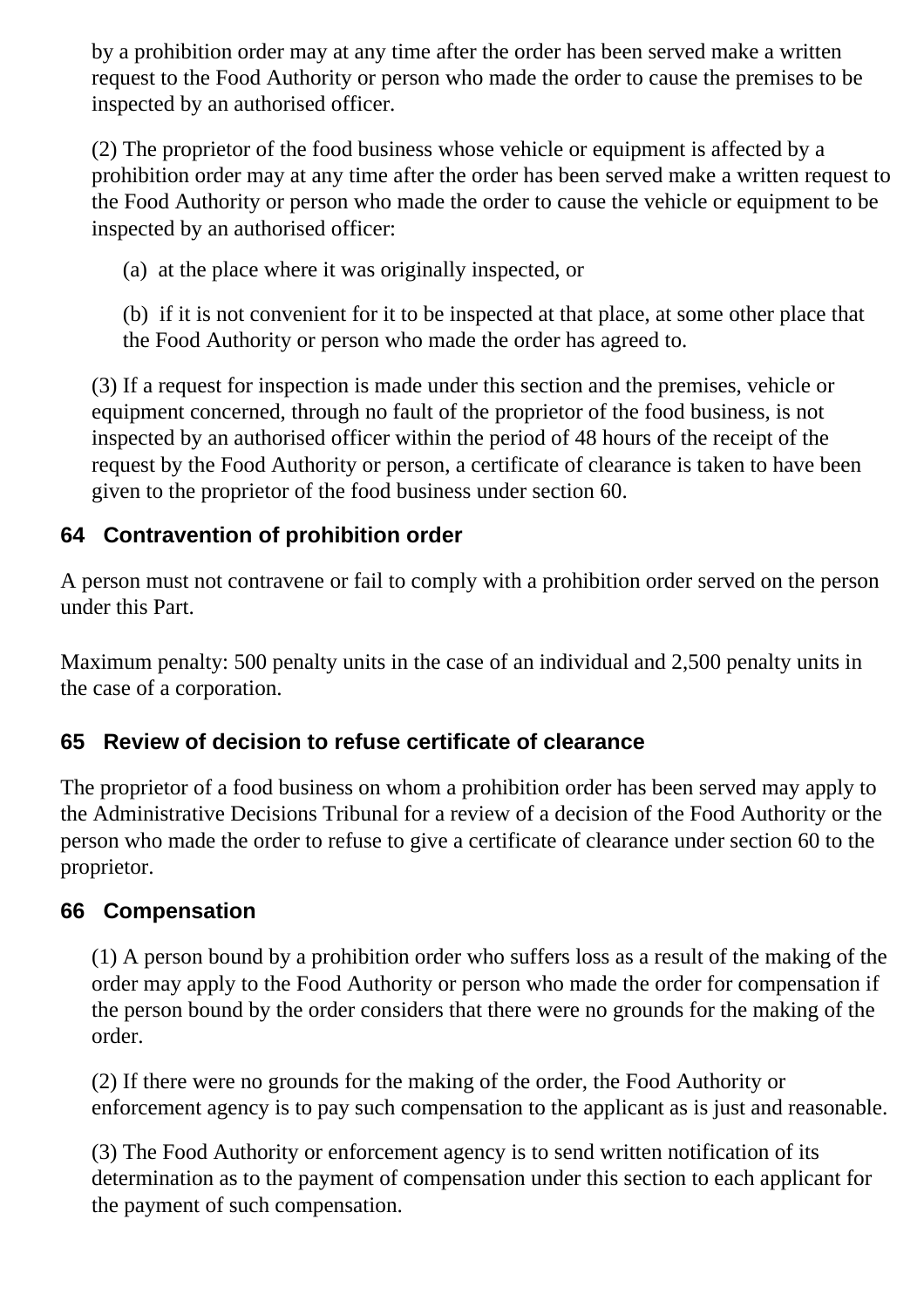(4) If the Food Authority or enforcement agency has not determined an application for compensation under this section within 28 days of receiving the application, the Food Authority or enforcement agency is taken to have refused to pay any compensation.

(5) An applicant for the payment of compensation under this section who is dissatisfied with a determination by the Food Authority or enforcement agency as to the refusal to pay compensation or as to the amount of compensation may apply to the Administrative Decisions Tribunal for a review of the determination:

(a) within 28 days after the day on which notification of the determination was received, or

(b) in a case to which subsection (4) applies, within 28 days after the expiration of the 28-day period referred to in that subsection.

#### **66AA Fee**

(1) A person who is given an improvement notice by an authorised officer of an enforcement agency must, within 28 days after the notice is given, pay the fee prescribed by the regulations to the enforcement agency if the notice contains a requirement to do so.

(2) The enforcement agency may:

(a) extend the time for payment of the fee, on the application of the person to whom the improvement notice was given, or

(b) waive payment of the whole or any part of the fee, on the enforcement agency's own initiative or on the application of the person to whom the improvement notice was given.

(3) A person to whom an improvement notice is given in accordance with this Part must pay the fee required by this section within the time provided under this section.

Maximum penalty (subsection (3)): 50 penalty units.

## **Part 6Taking and analysis of samples**

#### **Division 1Taking of samples**

## **66A Application of Division**

This Division applies only to the taking of samples by an authorised officer in the exercise of powers under Part 4.

## **67 Proprietor to be informed**

Whenever an authorised officer obtains a sample of food for the purposes of analysis, an authorised officer must, either before or as soon as practicable after obtaining the sample, inform: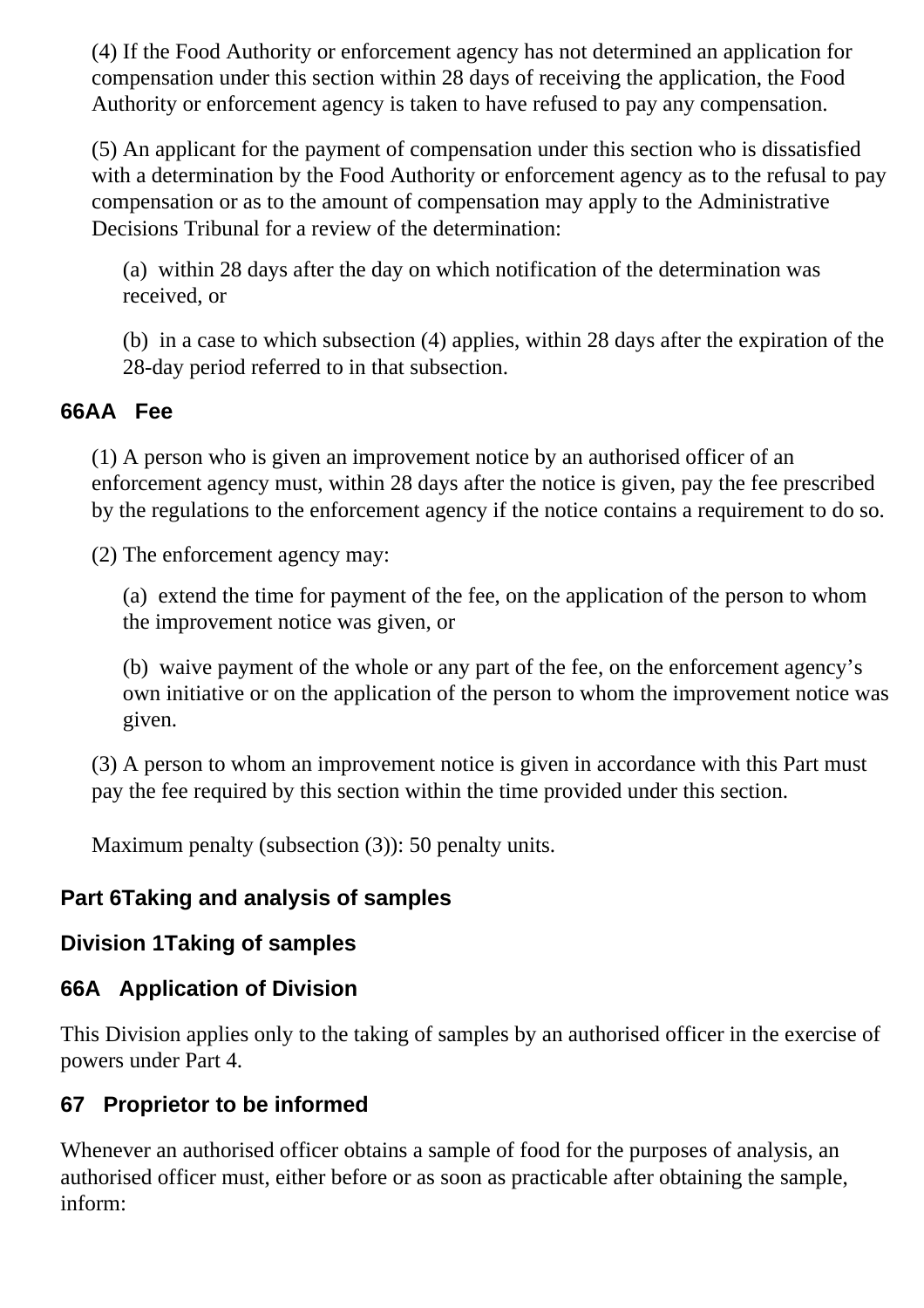(a) the proprietor of the food business from which the sample is to be taken or was taken, or

(b) if the proprietor is not present or readily available, the person from whom the sample was obtained or who was in charge of the food from which the sample was taken,

of the authorised officer's intention to have the sample analysed.

### **68 Payment for sample**

An authorised officer when obtaining a sample of food must pay, or tender payment of:

(a) the amount prescribed by the regulations as the amount payable for the sample concerned, or

(b) if no such amount is prescribed by the regulations, an amount equal to the current market value of the sample,

to the person from whom the sample is obtained.

### **69 Samples from vending machines**

Sections 67 and 68 do not apply to the obtaining of a sample by an authorised officer from a vending machine if the authorised officer obtains the sample by making proper payment for it and the authorised officer cannot identify anyone who at the time appears to be in charge of the machine.

## **70 Packaged food**

An authorised officer who takes a sample of food for the purposes of this Act that is contained in a closed package intended for retail sale must take the whole of the package unless the package contains two or more smaller packages of the same food.

## **71 Procedure to be followed**

(1) This section applies to the taking of samples for the purposes of this Act except to the extent that the Food Standards Code otherwise provides.

(2) An authorised officer who obtains a sample of food for the purposes of analysis must (unless subsection (3) applies):

(a) divide the sample into 3 separate parts and mark and seal or fasten each part in such manner as its nature will permit, and

(b) leave one part with the proprietor of the food business or any other person from whom the sample was obtained or a person appearing to be the employee or agent of that proprietor or other person, and

(c) submit one of the remaining parts for analysis, and

(d) retain the other remaining part for future comparison.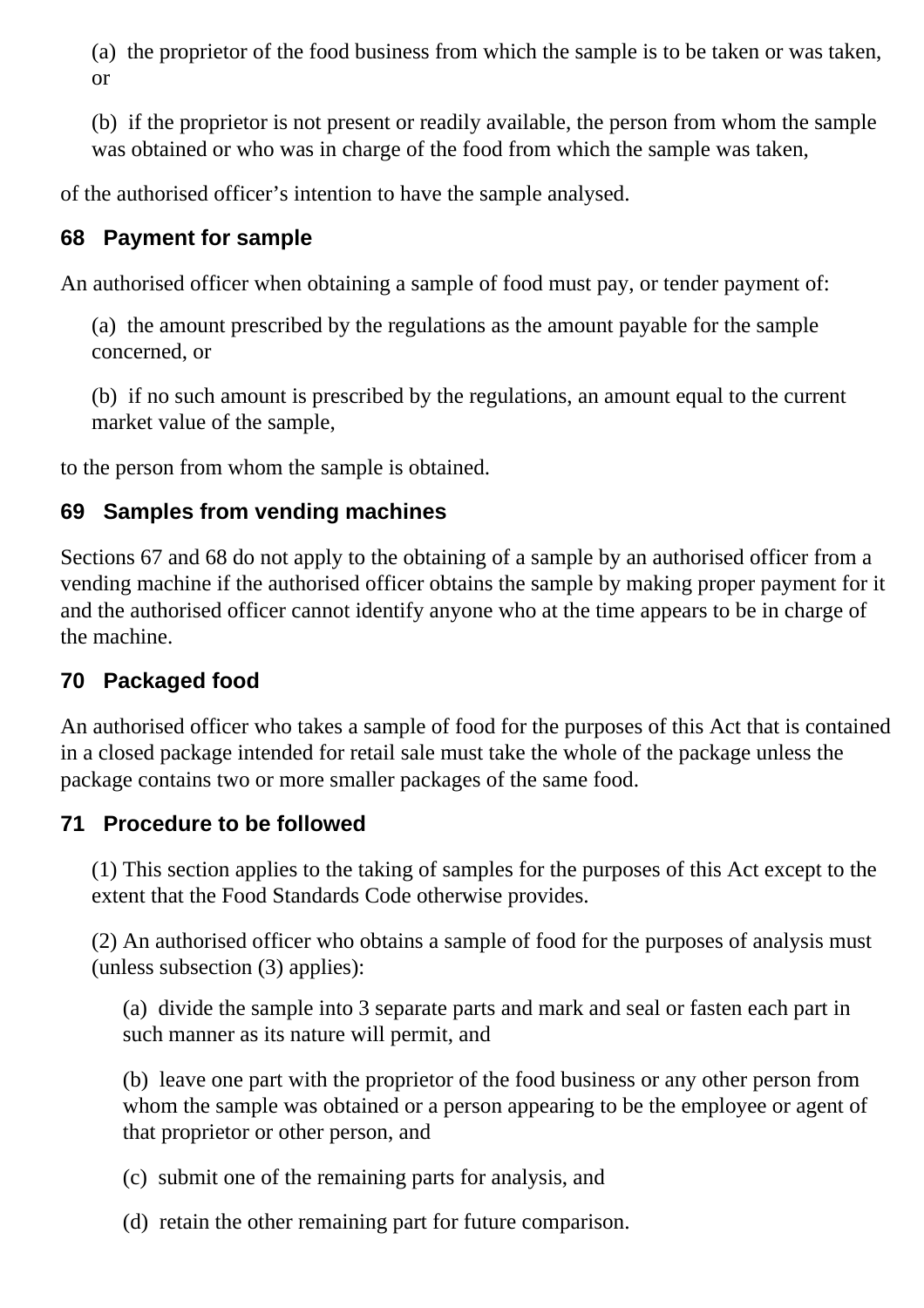(3) If the division of a sample for analysis into 3 separate parts in accordance with subsection (2) would in the opinion of the authorised officer:

(a) so affect or impair the composition or quality of the sample as to render the separate parts unsuitable for accurate analysis, or

(b) result in the separate parts being of an insufficient size for accurate analysis, or

(c) render the sample in any other way unsuitable for analysis, including a method of analysis prescribed by the regulations in relation to the food from which the sample was taken,

 the authorised officer may take, in accordance with this section, as many samples as the authorised officer considers necessary to enable an accurate analysis to be carried out and may deal with the sample or samples in such manner as is appropriate in the circumstances.

(4) If a sample of food is taken by an authorised officer in the form of separate or severable objects, it is not necessary, in dividing that sample into parts in accordance with this section, to divide any one of those objects, and it is sufficient compliance with this section if the authorised officer:

(a) takes a number of those objects, and

(b) divides the number so taken into the requisite number of parts so that each part consists of one or more than one of the separate or severable objects, and

(c) deals with those parts in accordance with the preceding provisions of this section.

#### **72 Samples to be submitted for analysis**

An authorised officer must submit any sample obtained in accordance with this Division for analysis under Division 2 unless no longer of the opinion that the sample ought to be analysed.

#### **Division 2Procedures relating to analyses**

#### **73 Compliance with Food Standards Code**

Except as provided by the regulations, a person who carries out an analysis for the purposes of this Act is to comply with any requirements of the Food Standards Code relating to the carrying out of analyses.

#### **74 Certificate of analysis**

- (1) This section applies to an analysis that is carried out:
	- (a) by an approved laboratory, or
	- (b) by an approved analyst, or
	- (c) under the supervision of an approved analyst,

for the purposes of this Act.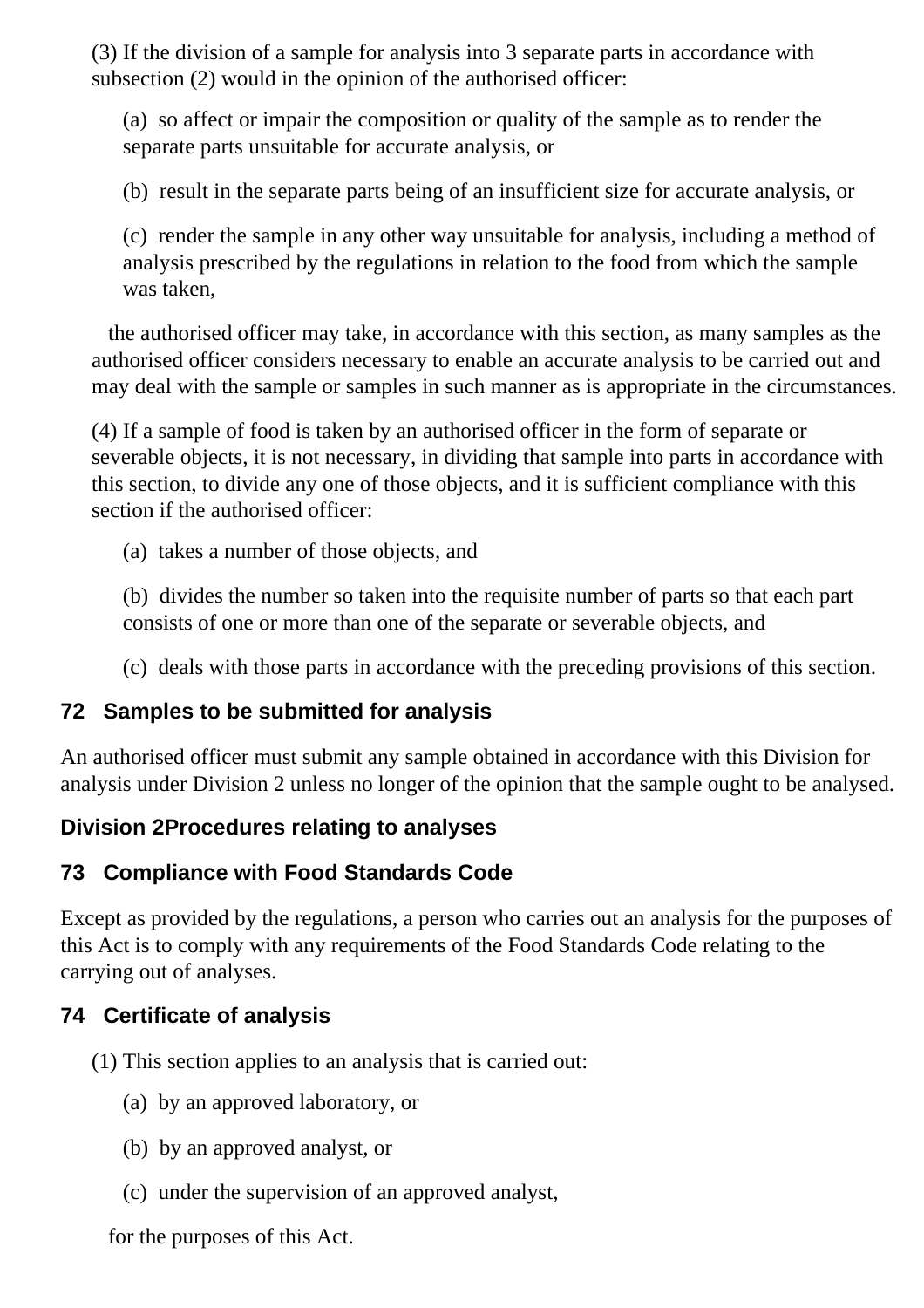(2) On completion of an analysis to which this section applies:

- (a) the person in charge of the laboratory at which the analysis was carried out, or
- (b) the approved analyst who carried out the analysis, or
- (c) the approved analyst who supervised the carrying out of the analysis,

 is to give the person who requested the analysis, or an agent of the person, a certificate of analysis, in the approved form, that complies with the requirements of subsection (3).

(3) The certificate of analysis must:

(a) be dated and signed by the person in charge of the laboratory at which the analysis was carried out or by the approved analyst who carried out the analysis or who supervised the carrying out of the analysis, and

(b) contain a written report of the analysis that sets out the findings, and

(c) specify the requirements, if any, of the Food Standards Code relating to the carrying out of the analysis and certify that the analysis was carried out in accordance with those requirements.

# **Division 3Approval of laboratories**

## **75 Approval of laboratories**

(1) The Food Authority may approve laboratories for the purposes of carrying out analyses under this Act.

(2) A person providing or intending to provide analysis services at a laboratory may make an application, in the approved form, to the Food Authority for an approval of the laboratory under this Division.

(3) The application is to be accompanied by:

- (a) such information as the Food Authority requires to determine the application, and
- (b) the fee, if any, prescribed by the regulations.

(4) The Food Authority may, after considering an application for approval:

- (a) grant the application, with or without conditions, or
- (b) refuse the application.

(5) If the Food Authority grants an application for approval, it must issue the applicant with a written approval that sets out the conditions to which the approval is subject.

(6) If the Food Authority refuses an application for approval, the Food Authority must give notice of the refusal in writing to the applicant setting out the reasons for the refusal.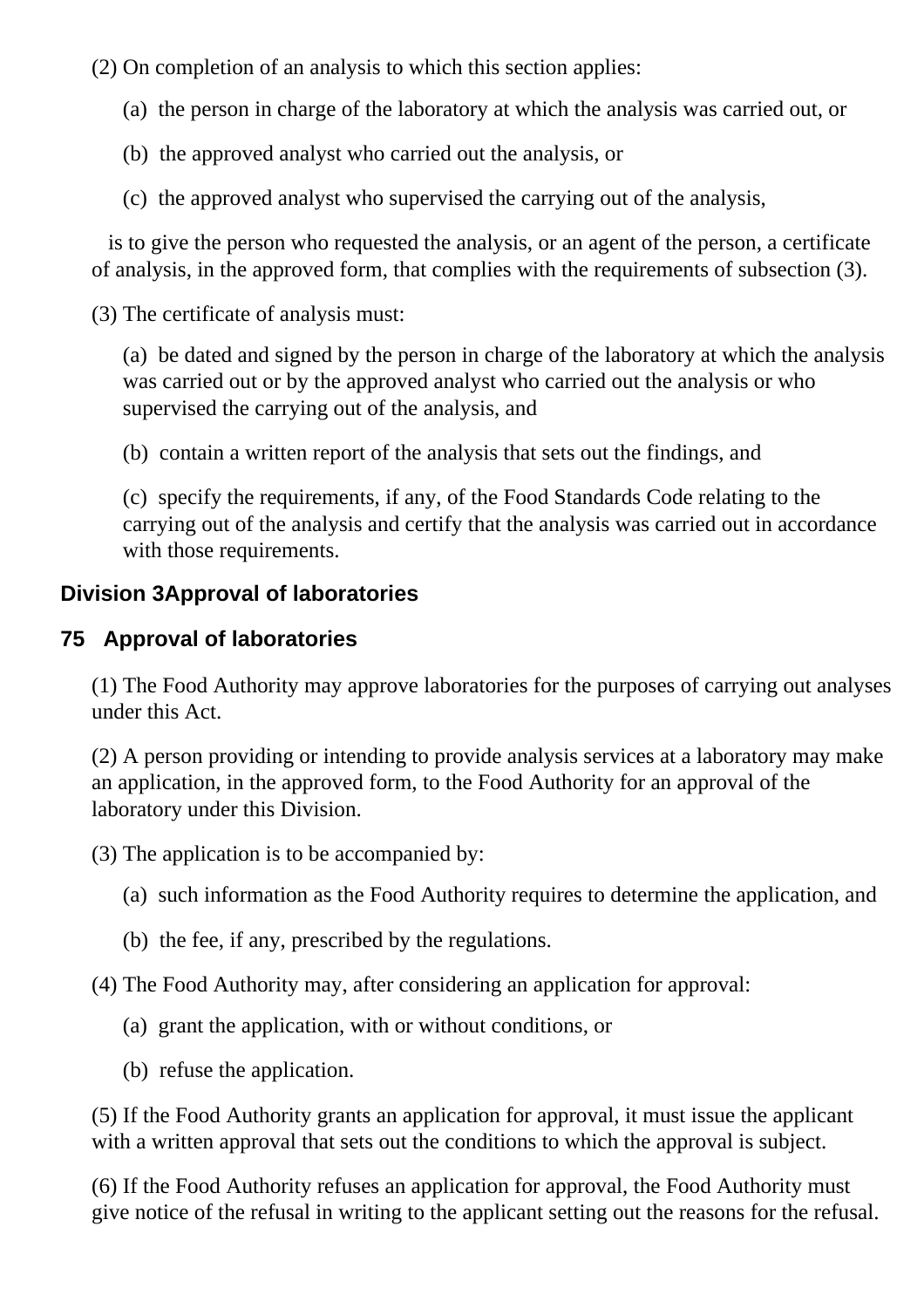### **76 Term of approval**

Except during any period of suspension, an approval of a laboratory granted under this Division remains in force until cancelled.

# **77 Approved laboratory to give notice of certain interests**

The person in charge of an approved laboratory must notify the Food Authority of any direct or indirect interest in any food business that a person concerned in the management of, or an employee of, the approved laboratory has as soon as possible after becoming aware of that interest.

Maximum penalty: 50 penalty units.

### **78 Variation of conditions or suspension or cancellation of approval of laboratory**

(1) The Food Authority may vary the conditions of, or suspend or cancel, the approval of a laboratory under this Division.

(2) An approval of a laboratory may be suspended or cancelled on one or more of the following grounds:

(a) if the Food Authority is satisfied that a person providing services at the laboratory has wilfully or negligently contravened or failed to comply with any provision of this Act or the regulations,

(b) if the Food Authority is satisfied that a person providing services at the laboratory has contravened a condition to which the approval is subject,

(c) if the Food Authority is satisfied that a person in charge of, concerned in the management of or employed by, the laboratory has a direct or indirect interest in any food business that, in the opinion of the Food Authority, could affect the carrying out of the laboratory's functions under this Act,

(d) at the request of the person in charge of the laboratory,

(e) for any other reason that the Food Authority considers appropriate.

(3) The Food Authority may only vary the conditions of, or suspend or cancel, the approval of a laboratory:

- (a) after having given the person in charge of the laboratory:
	- (i) written reasons of its intention to vary, suspend or cancel, and
	- (ii) an opportunity to make submissions, and
- (b) after having considered any submissions duly made by the person.

(4) Subsection (3) does not apply to the cancellation of an approval at the request of the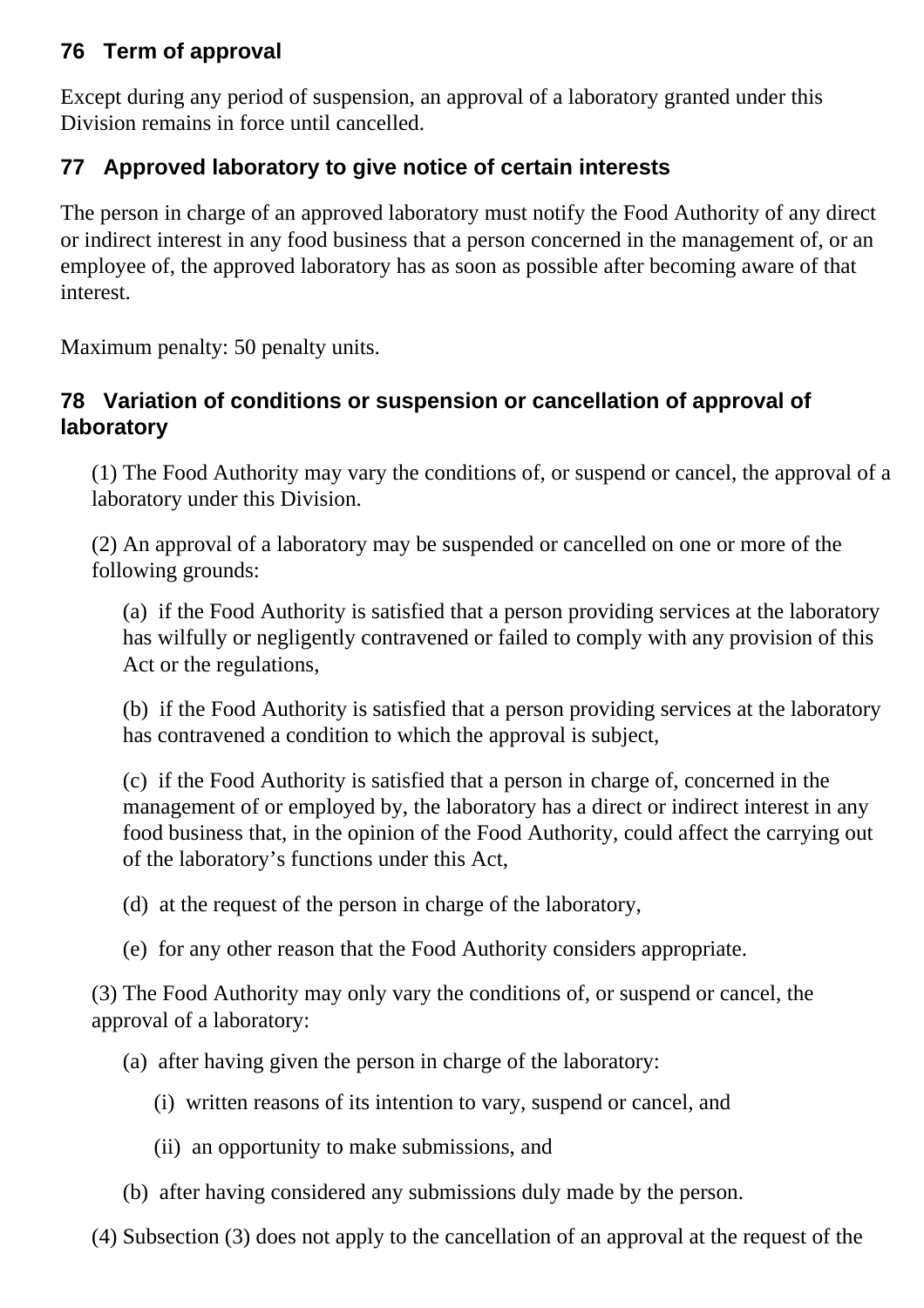person in charge of the laboratory.

(5) A variation of the conditions of, or the suspension or cancellation of, the approval of a laboratory:

- (a) must be made by notice in writing, and
- (b) must be served on the person in charge of the laboratory, and

(c) takes effect at the time at which the notice is served or at a later time specified in the notice.

### **79 Review of decisions relating to approval**

(1) An applicant for an approval of a laboratory under this Division, or the holder of such an approval, may apply to the Administrative Decisions Tribunal for a review of any of the following decisions relating to the application or approval:

(a) the grant or refusal of an application for approval of a laboratory under this Division,

- (b) the imposition of conditions on an approval,
- (c) the variation of conditions of an approval,
- (d) the suspension or cancellation of an approval.
- (2) An application under this section may only be made within 10 days after service of:

(a) the relevant written approval or notice of refusal under section 75, in the case of an application for the review of a decision referred to in subsection (1) (a) or (b), or

(b) the relevant notice of the variation, suspension or cancellation under section 78, in the case of an application for the review of a decision referred to in subsection (1) (c) or (d).

#### **80 List of approved laboratories to be maintained**

- (1) The Food Authority is to prepare and maintain a list of approved laboratories.
- (2) The list is to be made publicly available and is to be revised at least annually.

#### **Division 4Approval of analysts**

#### **81 Approval of persons to carry out analyses**

(1) The Food Authority may approve natural persons for the purposes of carrying out analyses under this Act.

(2) A natural person may make an application, in the approved form, to the Food Authority for an approval under this Division.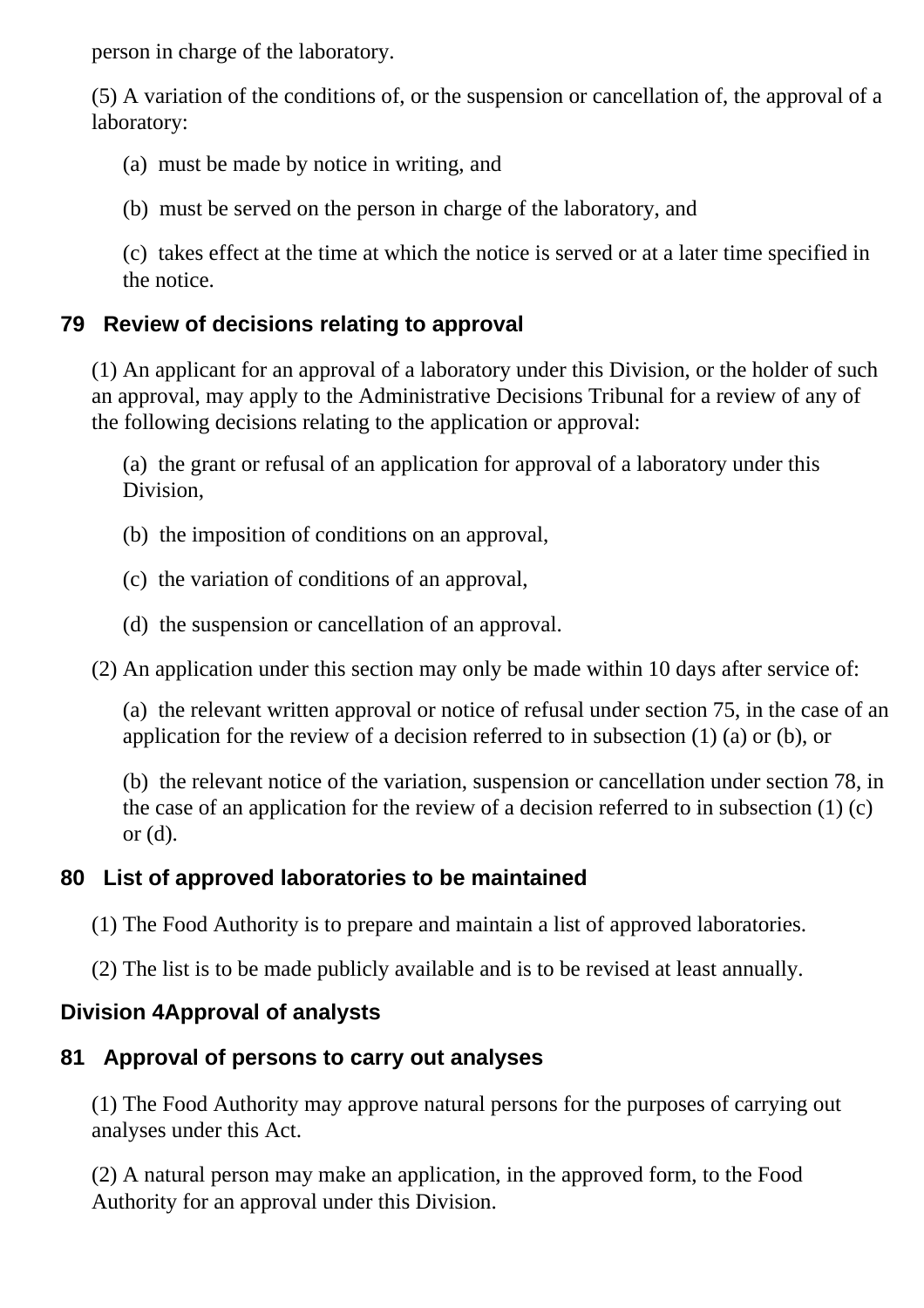- (3) The application is to be accompanied by:
	- (a) such information as the Food Authority requires to determine the application, and
	- (b) the fee, if any, prescribed by the regulations.
- (4) The Food Authority may, after considering an application for approval:
	- (a) grant the application, with or without conditions, or
	- (b) refuse the application.

(5) If the Food Authority grants an application for approval, it must issue the applicant with a written approval that sets out the conditions to which the approval is subject.

(6) If the Food Authority refuses an application for approval, the Food Authority must give notice of the refusal in writing to the applicant setting out the reasons for the refusal.

# **82 Term of approval**

Except during any period of suspension, an approval of a person granted under this Division remains in force until cancelled.

## **83 Approved analyst to give notice of certain interests**

A person who is an approved analyst must notify the Food Authority of any direct or indirect interest in any food business that the person has as soon as possible after becoming aware of that interest.

Maximum penalty: 50 penalty units.

## **84 Variation of conditions or suspension or cancellation of approval of analyst**

(1) The Food Authority may vary the conditions of, or suspend or cancel, an approval under this Division.

(2) An approval of a person under this Division may be suspended or cancelled on one or more of the following grounds:

(a) if the Food Authority is satisfied that the person has wilfully or negligently contravened any provision of this Act or the regulations,

(b) if the Food Authority is satisfied that the person has contravened a condition to which the approval is subject,

(c) if the Food Authority is satisfied that the person has a direct or indirect interest in any food business that, in the opinion of the Food Authority, could affect the carrying out of the person's functions under this Act,

(d) at the request of the person,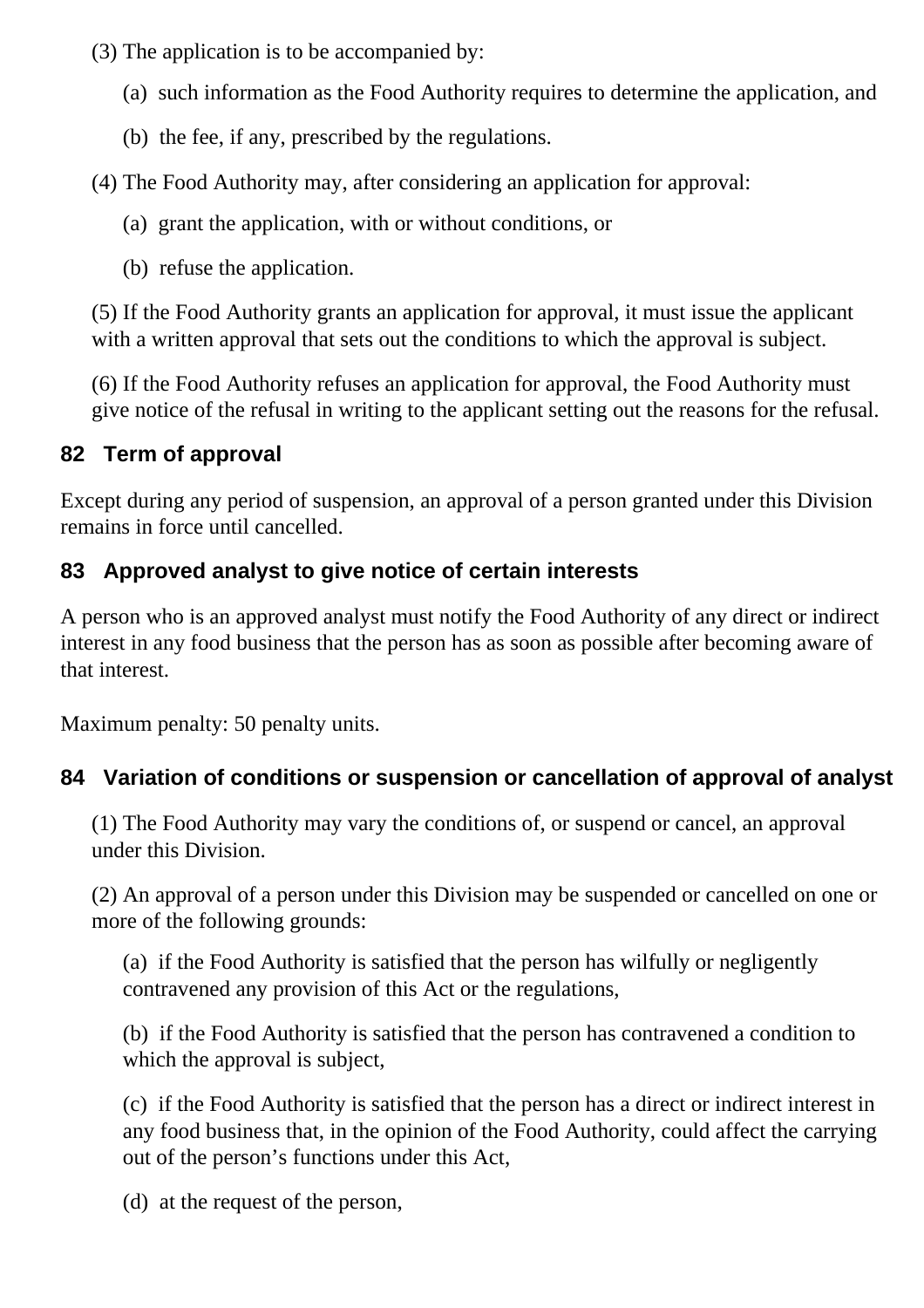(e) for any other reason that the Food Authority considers appropriate.

(3) The Food Authority may only vary the conditions of, or suspend or cancel, the approval of a person under this Division:

- (a) after having given the person:
	- (i) written reasons of its intention to vary, suspend or cancel, and
	- (ii) an opportunity to make submissions, and
- (b) after having considered any submissions duly made by the person.

(4) Subsection (3) does not apply to the cancellation of an approval at the request of the person to whom the approval relates.

(5) A variation of the conditions of, or the suspension or cancellation of, an approval of a person under this Division:

- (a) must be made by notice in writing, and
- (b) must be served on the person, and

(c) takes effect at the time at which the notice is served or at a later time specified in the notice.

### **85 Review of decisions relating to approval**

(1) An applicant for an approval under this Division, or the holder of such an approval, may apply to the Administrative Decisions Tribunal for a review of any of the following decisions of the Food Authority relating to the application or approval:

- (a) the grant or refusal of an application for approval under this Division, or
- (b) the imposition of conditions on an approval, or
- (c) the variation of conditions of an approval, or
- (d) the suspension or cancellation of an approval.

(2) An application under this section may only be made within 10 days after service of:

(a) the relevant written approval or notice of refusal under section 81, in the case of an application for the review of a decision referred to in subsection (1) (a) or (b), or

(b) the relevant notice of the variation, suspension or cancellation under section 84, in the case of an application for the review of a decision referred to in subsection (1) (c) or (d).

# **86 List of approved analysts to be maintained**

(1) The Food Authority is to prepare and maintain a list of approved analysts.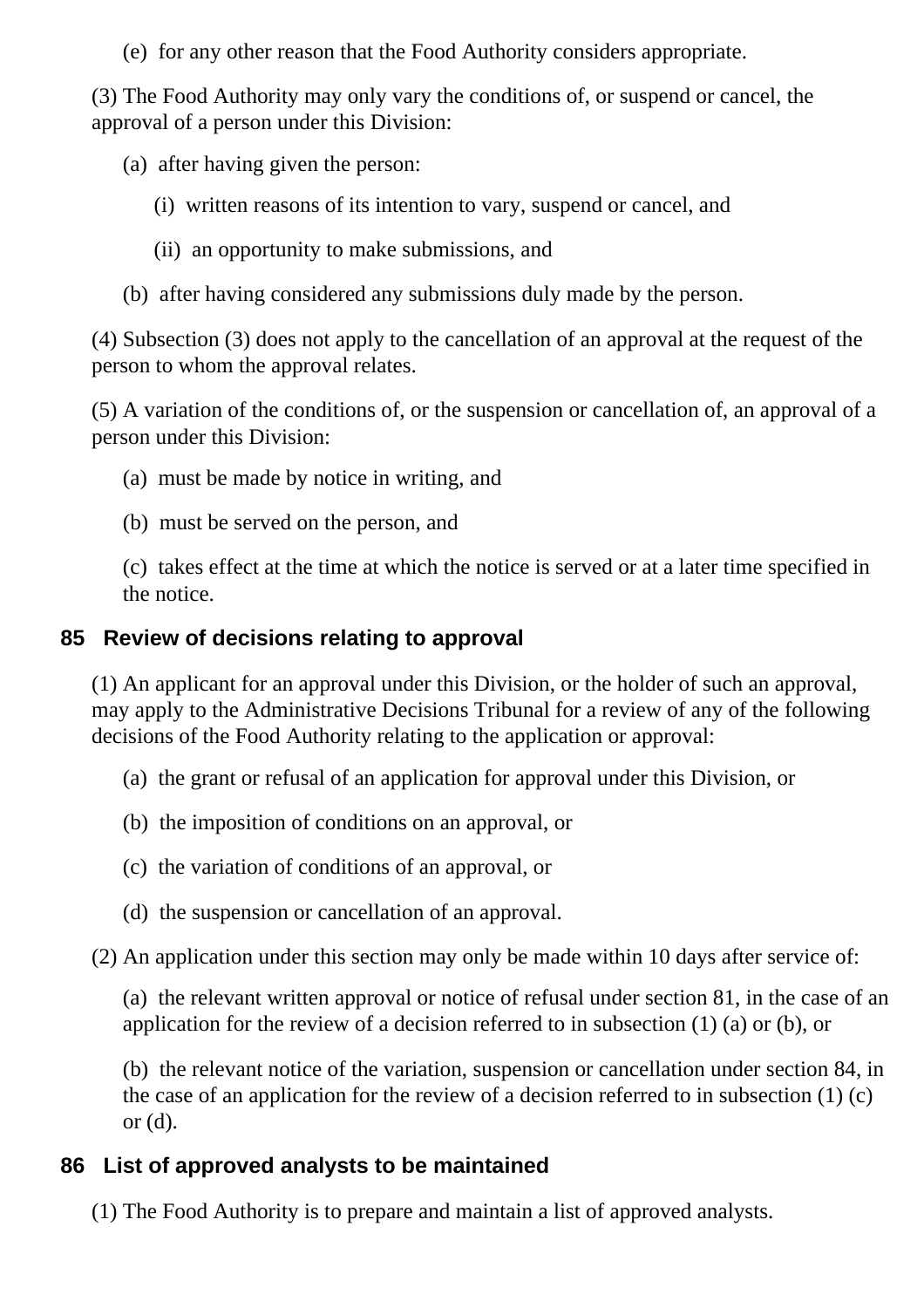(2) The list is to be made publicly available and is to be revised at least annually.

## **Part 7Auditing**

# **Division 1Approval of food safety auditors**

## **87 Approval of food safety auditors**

(1) The Food Authority may authorise a person who is a member of staff of the Food Authority, or approve any other natural person, to be a food safety auditor for the purposes of this Act if the Food Authority is satisfied that the person is competent to carry out the functions of a food safety auditor having regard to:

- (a) the person's technical skills and experience, and
- (b) any guidelines relating to competency criteria approved by the Food Authority.

(2) A natural person may make an application, in the approved form, to the Food Authority for an approval under this Part.

- (3) The application is to be accompanied by:
	- (a) such information as the Food Authority requires to determine the application, and
	- (b) the fee, if any, prescribed by the regulations.
- (4) The Food Authority may, after considering an application for approval:
	- (a) grant the application, with or without conditions, or
	- (b) refuse the application.

(5) If the Food Authority grants an application for approval, it must issue the applicant with a written approval that sets out any conditions to which the approval is subject.

(6) If the Food Authority refuses an application for approval, the Food Authority must give notice of the refusal in writing to the applicant setting out the reasons for the refusal.

### **88 Term of approval**

Except during any period of suspension, an approval granted under this Division remains in force for the period specified in the approval unless sooner cancelled.

### **89 Food safety auditor to give notice of certain interests**

(1) A food safety auditor must notify the Food Authority of any direct or indirect interest in any food business that the auditor has as soon as possible after becoming aware of that interest.

Maximum penalty: 50 penalty units.

(2) Payment to an auditor for carrying out the functions of an auditor does not constitute a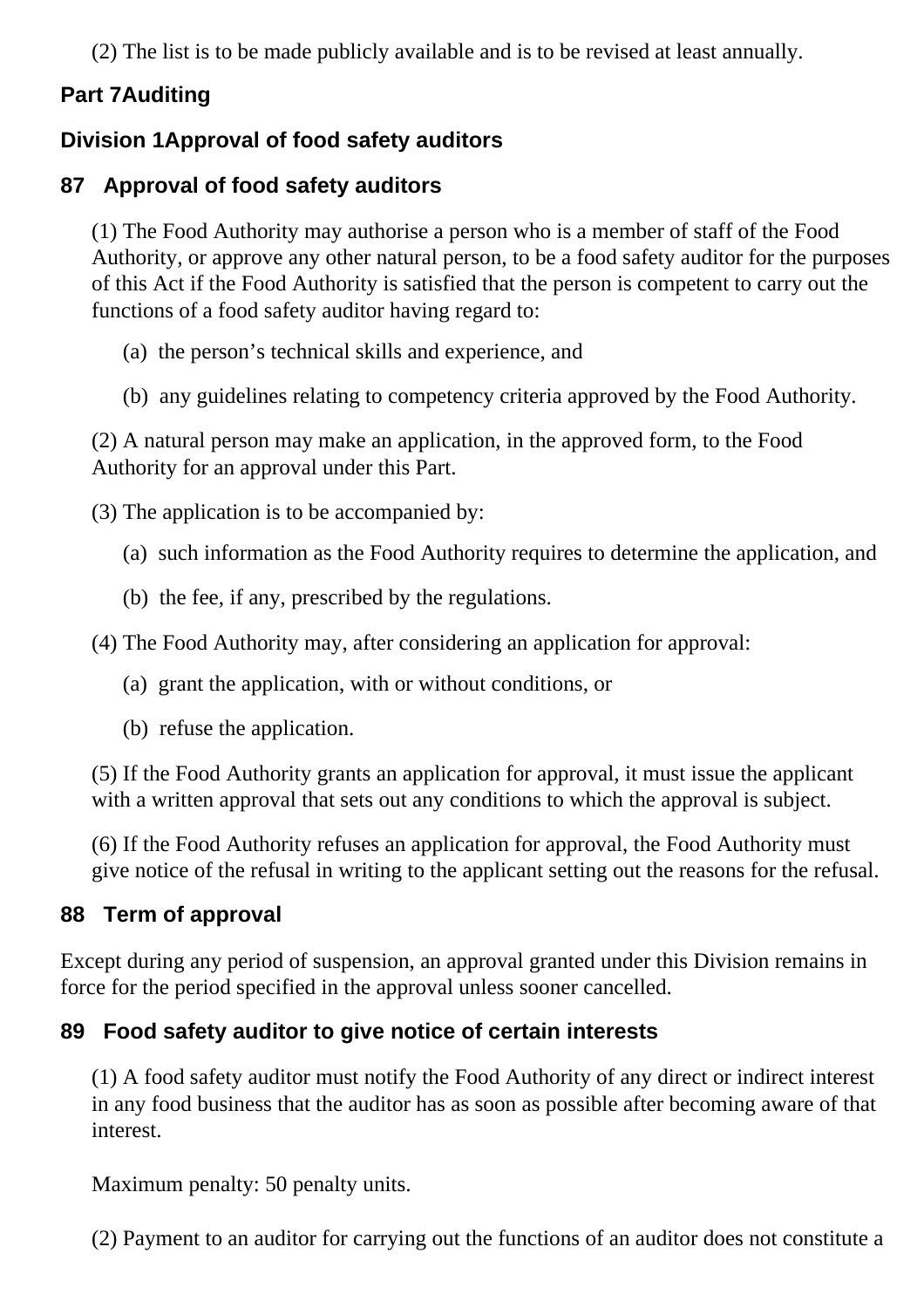direct or indirect interest in a food business for the purposes of subsection (1).

### **90 Variation of conditions or suspension or cancellation of approval of auditor**

(1) The Food Authority may vary the conditions of, or suspend or cancel, an approval under this Division.

(2) An approval of a person may be suspended or cancelled on one or more of the following grounds:

(a) if the Food Authority is satisfied that the person has wilfully or negligently contravened any provision of this Act or the regulations,

(b) if the Food Authority is satisfied that the person has contravened a condition to which the approval is subject,

(c) if the Food Authority is satisfied that the person has not competently carried out any duty of an auditor under this Act,

(d) if the Food Authority is satisfied that the person has a direct or indirect interest in any food business that, in the opinion of the Food Authority, could affect the performance of the person's duties under this Act,

- (e) at the request of the person,
- (f) for any other reason that the Food Authority considers appropriate.

(3) Payment to an auditor for performing the duties of an auditor does not constitute a direct or indirect interest in a food business for the purposes of subsection (2) (d).

(4) The Food Authority may only vary the conditions of, or suspend or cancel, the approval of a person:

- (a) after having given the person:
	- (i) written reasons of its intention to vary, suspend or cancel, and
	- (ii) an opportunity to make submissions, and
- (b) after having considered any submissions duly made by the person.

(5) Subsection (4) does not apply to the cancellation of an approval at the request of the person to whom the approval relates.

(6) A variation of the conditions of, or the suspension or cancellation of, the approval of a person under this Part:

- (a) must be by notice in writing, and
- (b) must be served on the person to whom the approval relates, and
- (c) takes effect on the day on which the notice is served or on a later day specified in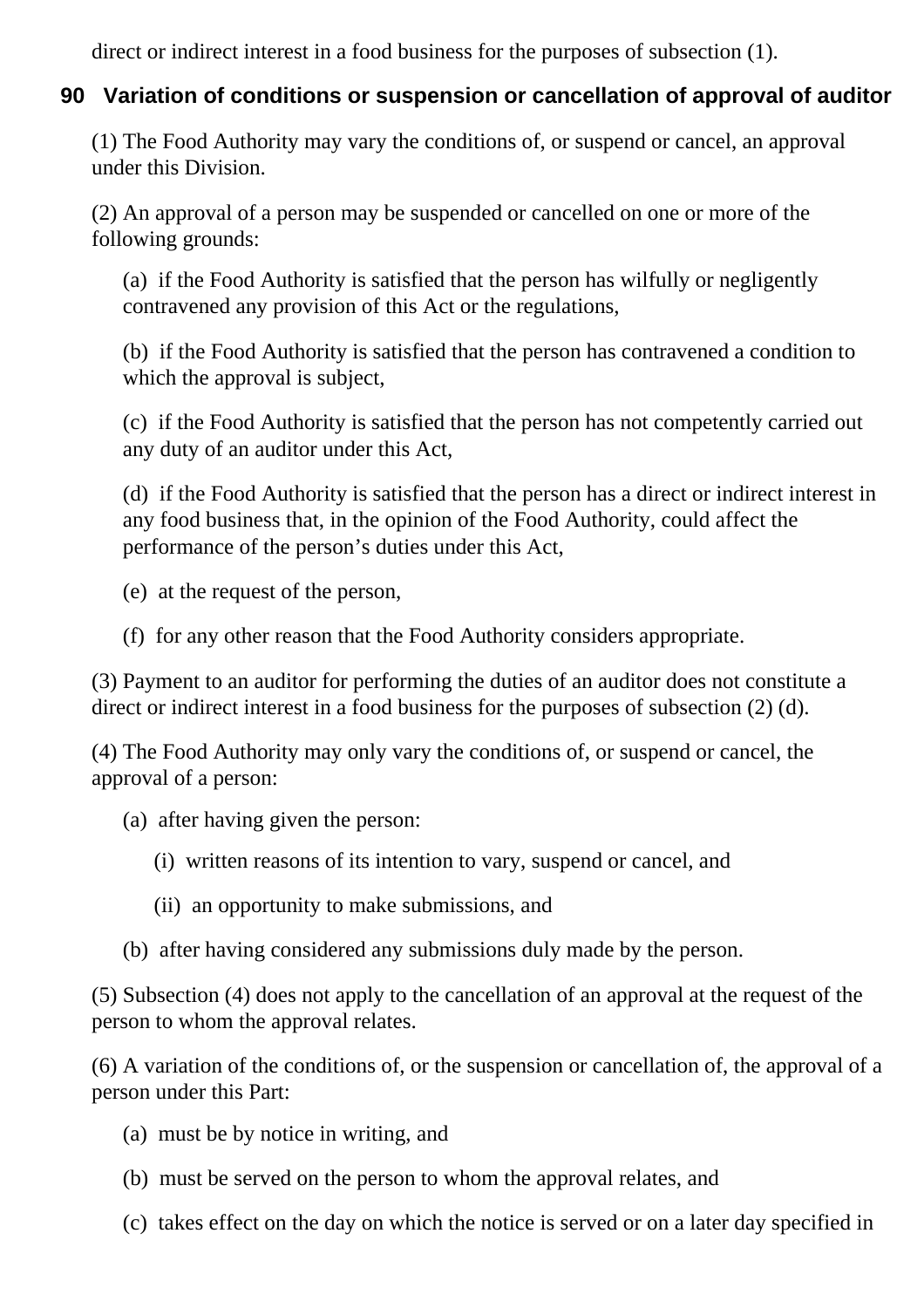the notice.

# **91 Review of decisions relating to approvals**

(1) An applicant for an approval under this Division, or the holder of such an approval, may apply to the Administrative Decisions Tribunal for a review of any of the following decisions of the Food Authority relating to the application or approval:

- (a) the grant or refusal of an application for an approval under this Division,
- (b) the imposition of conditions on an approval,
- (c) the variation of conditions of an approval,
- (d) the suspension or cancellation of an approval.

(2) An applicant for an approval under this Division, or the holder of such an approval may apply to the Food Authority for a review of any of the following decisions relating to the application or approval if the decision was made by a body acting under a delegation given by the Food Authority:

- (a) the grant or refusal of an application for an approval under this Division,
- (b) the imposition of conditions on an approval,
- (c) the variation of conditions of an approval,
- (d) the suspension or cancellation of an approval.

(3) An application under this section may only be made within 10 days after service of:

(a) the relevant written approval or notice of refusal under section 87, in the case of an application for the review of a decision referred to in subsection  $(1)$  (a) or  $(b)$  or  $(2)$  (a) or (b), or

(b) the relevant notice of the variation, suspension or cancellation under section 90, in the case of an application for the review of a decision referred to in subsection (1) (c) or (d) or  $(2)$  (c) or (d).

# **Division 2Auditing and reporting requirements**

# **92 (Repealed)**

# **93 Priority classification system and frequency of auditing**

(1) The appropriate enforcement agency must determine:

(a) the priority classification of individual food businesses for the purposes of the application of any requirements of the regulations relating to food safety programs, and

(b) the frequency of auditing of any food safety programs required to be prepared by the regulations in relation to the food businesses.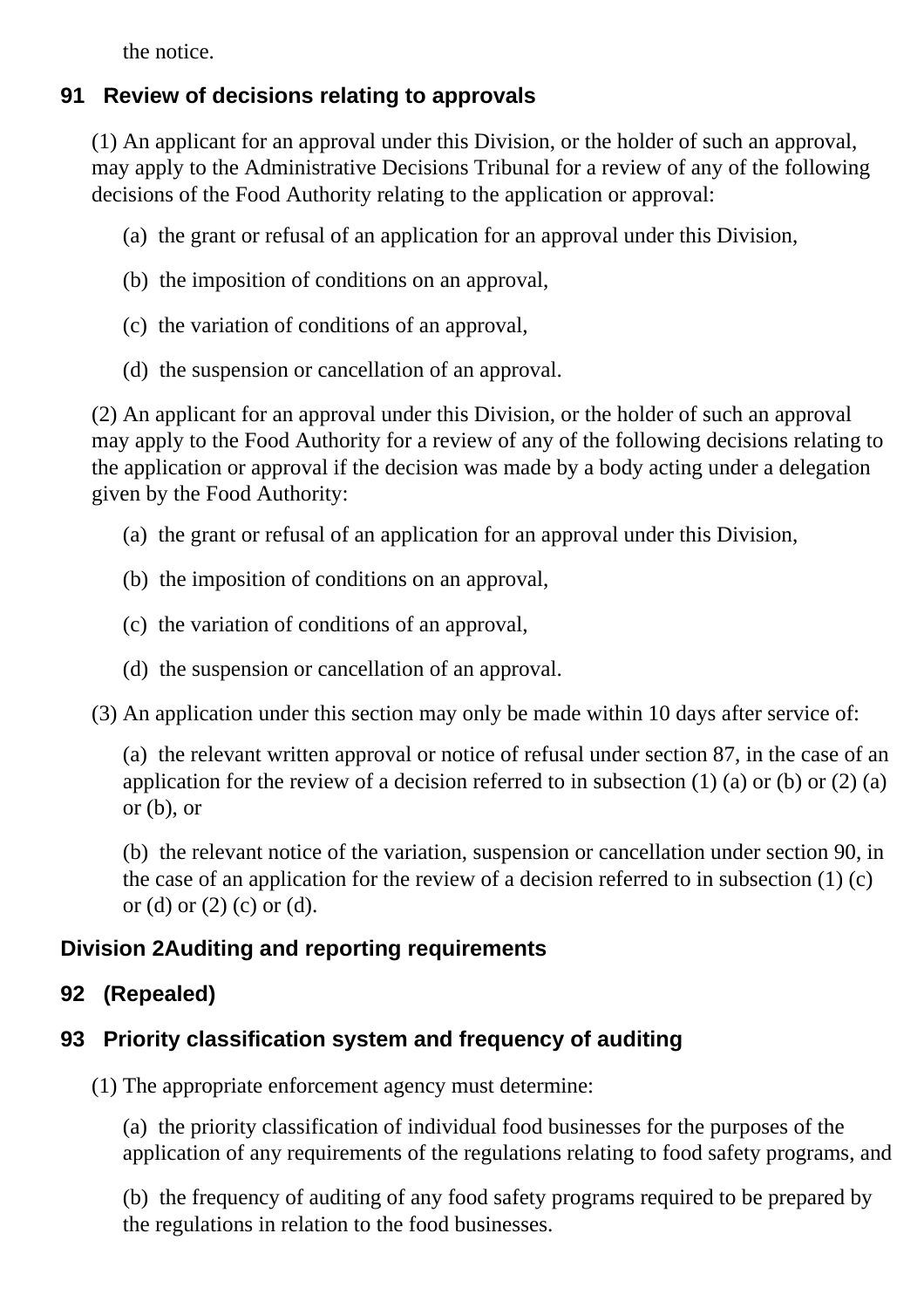(2) The determination must be made having regard to a priority classification system for types of food businesses approved by the Food Authority.

(3) The appropriate enforcement agency must provide written notification to the proprietor of a food business of:

(a) the priority classification it has determined for the food business, and

(b) the frequency of auditing of any food safety programs required to be prepared by the regulations in relation to the food business, and

(c) the date by which the food business must have implemented any food safety program required to be prepared by the regulations in relation to the food business.

(4) The appropriate enforcement agency may change the priority classification of an individual food business if the appropriate enforcement agency believes that the classification is inappropriate for any reason, including as a result of changes made to the conduct of the food business.

(5) The appropriate enforcement agency must provide written notification to the proprietor of a food business of any change in priority classification of the food business under subsection (4).

### **94 Duties of food safety auditors**

A food safety auditor has the following duties:

(a) to carry out audits of any food safety programs required by the regulations to be prepared in relation to food businesses having regard to the requirements of the regulations,

(b) to carry out any necessary follow-up action, including further audits, if necessary, to determine whether action has been taken to remedy any deficiencies of any such food safety program identified in an audit,

(c) to carry out assessments of food businesses to ascertain their compliance with requirements of the Food Safety Standards,

(d) to report in accordance with section 95.

### **95 Reporting requirements**

(1) A food safety auditor must report in writing to the appropriate enforcement agency the results of any audit or assessment carried out by the food safety auditor for the purposes of this Act.

(2) A report under subsection (1) must:

- (a) be in the prescribed form, and
- (b) be submitted to the appropriate enforcement agency within 21 days after the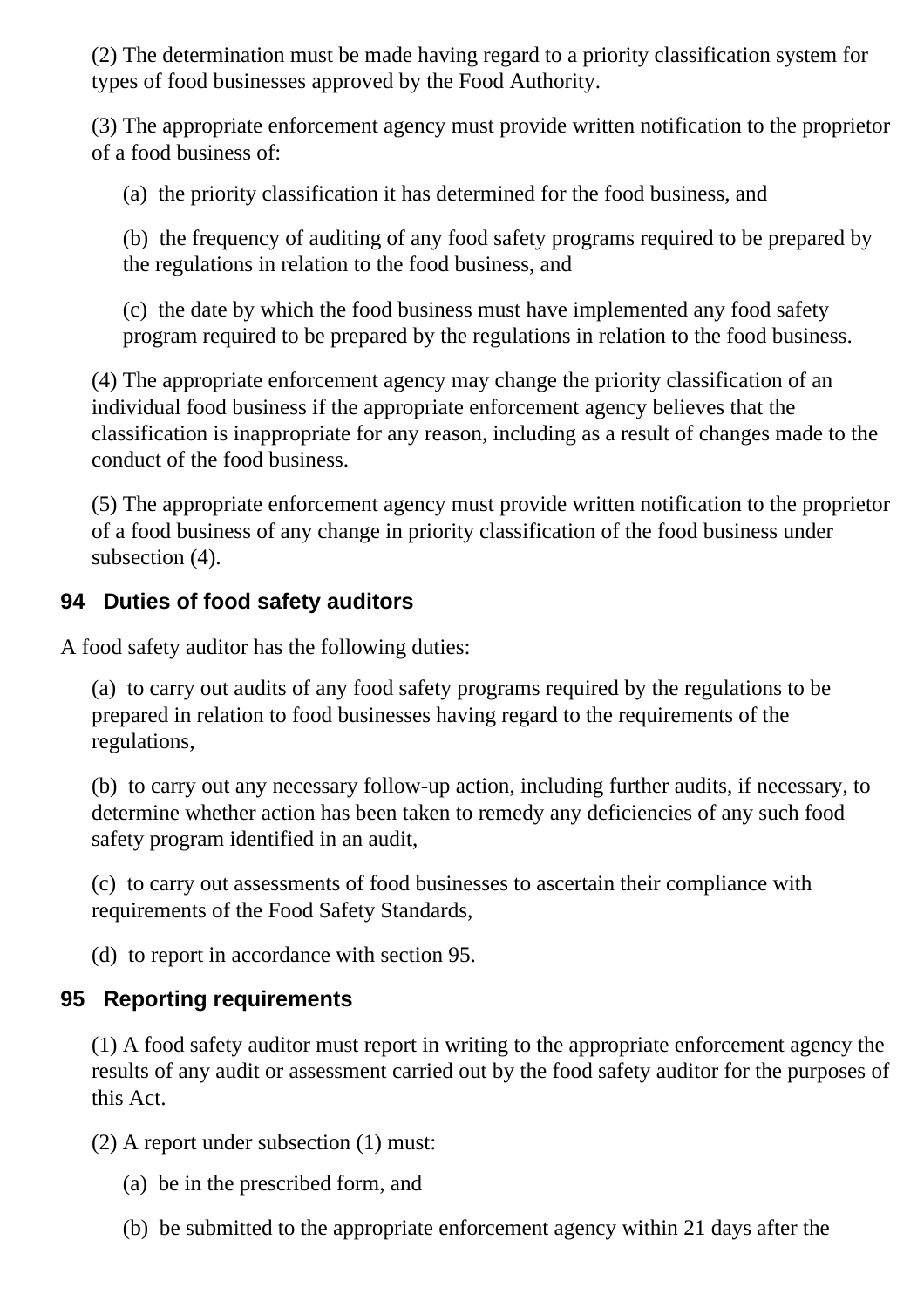completion of the audit or assessment, and

(c) take account of any action taken before the submission of the report to remedy any deficiency identified by the food safety auditor.

(3) A food safety auditor must indicate in a report of an audit under subsection (1):

(a) whether or not the food safety auditor is of the opinion that the food business is being carried on in compliance with the requirements of the regulations relating to food safety programs, and

(b) any such requirements that the food safety auditor is of the opinion are being contravened in relation to the food business and the manner in which they are being contravened.

(4) A food safety auditor must indicate in a report of an assessment under subsection (1):

(a) whether or not the food safety auditor is of the opinion that the food business is being carried on in compliance with the provisions of the Food Safety Standards, and

(b) any such provisions that the food safety auditor is of the opinion are being contravened in relation to the food business and the manner in which they are being contravened.

(5) A food safety auditor must report to the appropriate enforcement agency any contravention of this Act, the regulations relating to food safety programs, or the Food Safety Standards that comes to the food safety auditor's attention in the course of carrying out an audit or assessment for the purposes of this Act:

- (a) that is an imminent and serious risk to the safety of food intended for sale, or
- (b) that will cause significant unsuitability of food intended for sale,

 as soon as possible but in any event within 24 hours after the contravention comes to the food safety auditor's attention.

(6) A food safety auditor must report in writing to the appropriate enforcement agency, giving reasons, if the food safety auditor considers that the priority classification of a food business that has been audited by the food safety auditor should be changed.

(7) A copy of a report provided to the appropriate enforcement agency in relation to an audit or assessment must be given to the proprietor of the food business concerned.

### **96 Redetermination of frequency of auditing**

(1) In this section:

*food safety program*, in relation to a food business, means the food safety program (if any) required by the regulations to be prepared for the food business.

*priority classification*means a priority classification set out in the priority classification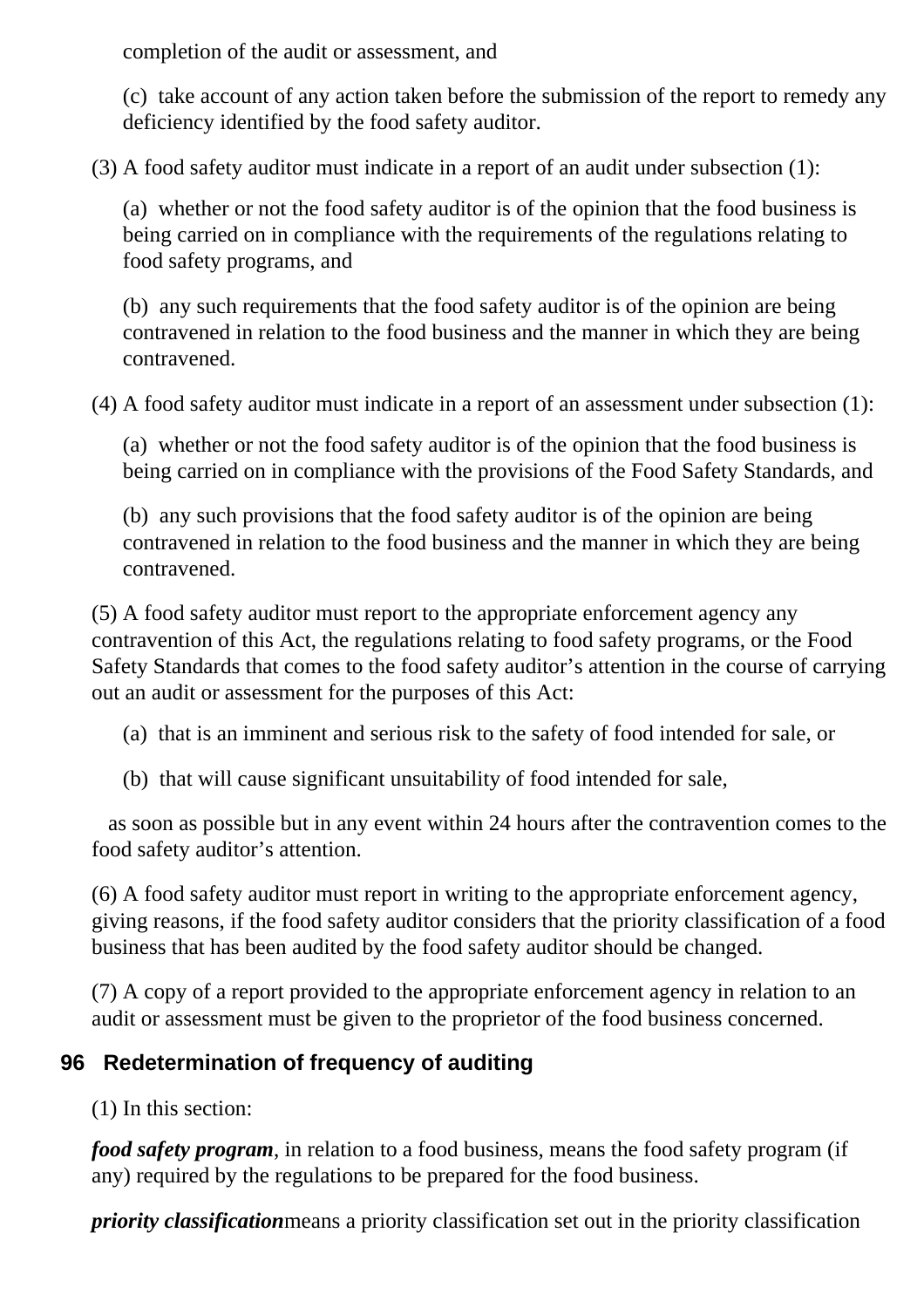system referred to in section 93.

(2) A food safety auditor may determine that the audit frequency of a food safety program for a food business that has been audited by a food safety auditor be changed from the initial audit frequency applicable to a food business within the relevant priority classification to another audit frequency.

(3) The audit frequency to which the initial frequency may be changed must be within the range of audit frequencies appropriate for food businesses within that relevant priority classification.

(4) A food safety auditor must have regard to the following matters in making such a determination:

(a) the compliance history of the food business concerned in relation to any requirements of the regulations regarding food safety programs and the requirements of the Food Safety Standards,

(b) the audit compliance history (if any) established before the commencement of this subsection.

### **97 Certificates of authority of food safety auditors**

(1) The Food Authority is to provide each food safety auditor with a certificate of authority as a food safety auditor.

(2) The certificate of authority:

(a) must state that it is issued under this Act, and

(b) must give the name of the person to whom it is issued and bear a photograph of that person and the person's signature, and

- (c) must state the date, if any, on which it expires, and
- (d) must specify any conditions to which the person's approval is subject, and

(e) must bear the signature of the person by whom it is issued and state the capacity in which the person is acting in issuing the certificate.

### **98 List of food safety auditors to be maintained**

(1) The Food Authority is to prepare and maintain a list of food safety auditors.

(2) The list is to be made publicly available and is to be revised at least annually.

### **99 Obstructing or impersonating food safety auditors**

(1) A person must not, without reasonable excuse, resist, obstruct or attempt to obstruct, a food safety auditor in the exercise of the food safety auditor's functions under this Act.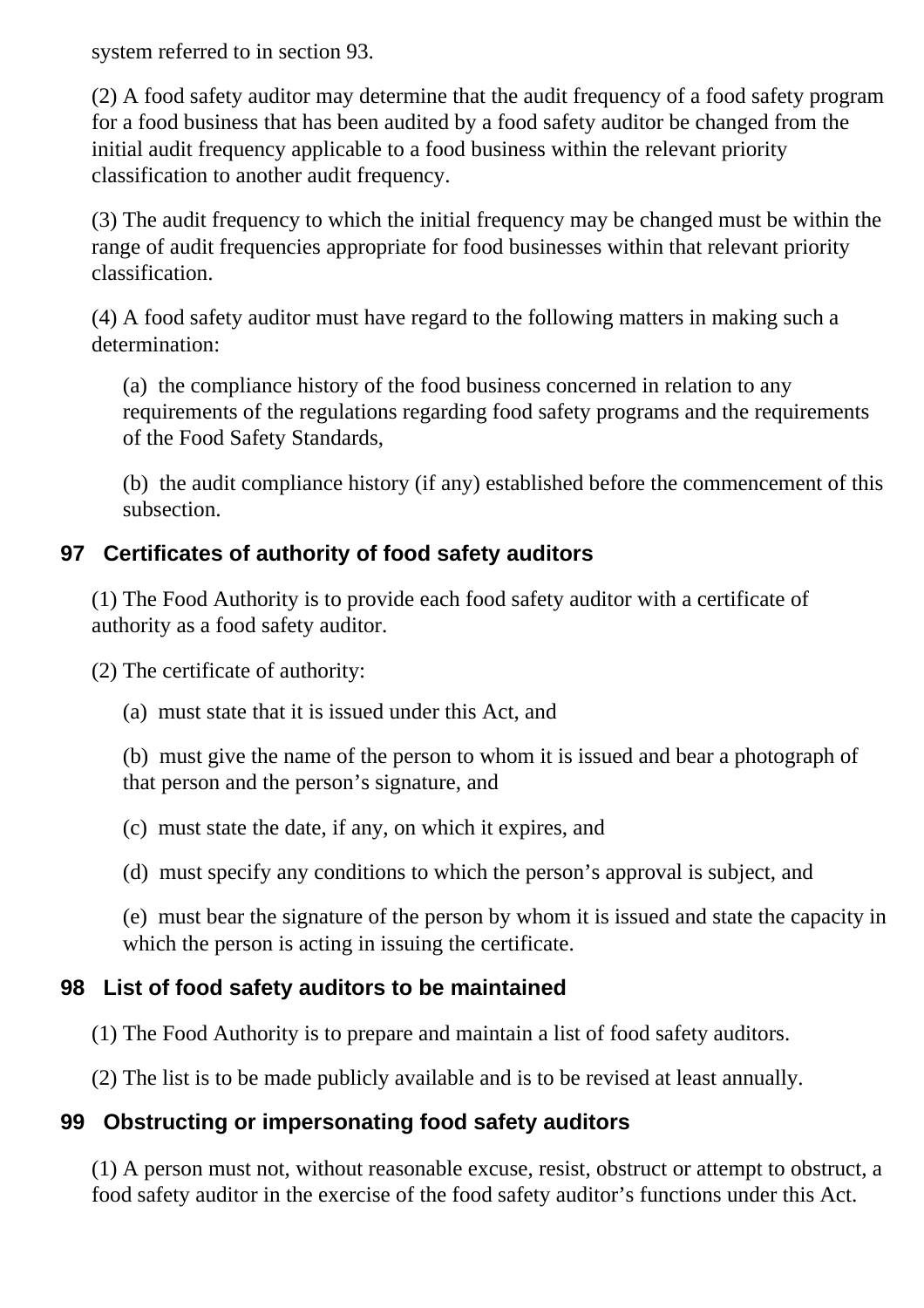Maximum penalty: 500 penalty units in the case of an individual and 2,500 penalty units in the case of a corporation.

(2) A person who impersonates a food safety auditor is guilty of an offence.

Maximum penalty: 500 penalty units.

# **Part 8Regulation of food businesses**

# **100 Notification of conduct of food businesses**

(1) The proprietor of a food business must not conduct the food business unless the proprietor has given written notice, in the approved form, of the information specified in the Food Safety Standards that is to be notified to the appropriate enforcement agency before the business is conducted.

Maximum penalty: 500 penalty units in the case of an individual and 2,500 penalty units in the case of a corporation.

(2) Subsection (1) does not require the giving of a notice in relation to the conduct of a food business that is primary food production unless a food safety scheme provides that subsection (1) applies to the food business or to a class of food businesses that includes the food business concerned.

# **101 Exemption in relation to notification of information**

Section 21 (to the extent to which it requires notification of the information referred to in section 100) and section 100 do not apply to the following food businesses:

(a) any food business that is not required by the Food Safety Standards to notify that information, or

(b) any food business that is the subject of a licence or some other form of authorisation under this Act or under a law prescribed by the regulations.

# **102 Regulations relating to establishment of food safety schemes**

(1) The regulations may prescribe food safety schemes in relation to a type, class or description of food, food business or activity carried out in respect of food.

(2) In particular, the regulations prescribing a food safety scheme may make provision for or with respect to the following:

(a) regulating the handling or sale of food,

(b) prohibiting activities in relation to the handling or sale of food,

(c) without limiting the generality of paragraphs (a) and (b), regulating the temperatures at which food must be kept,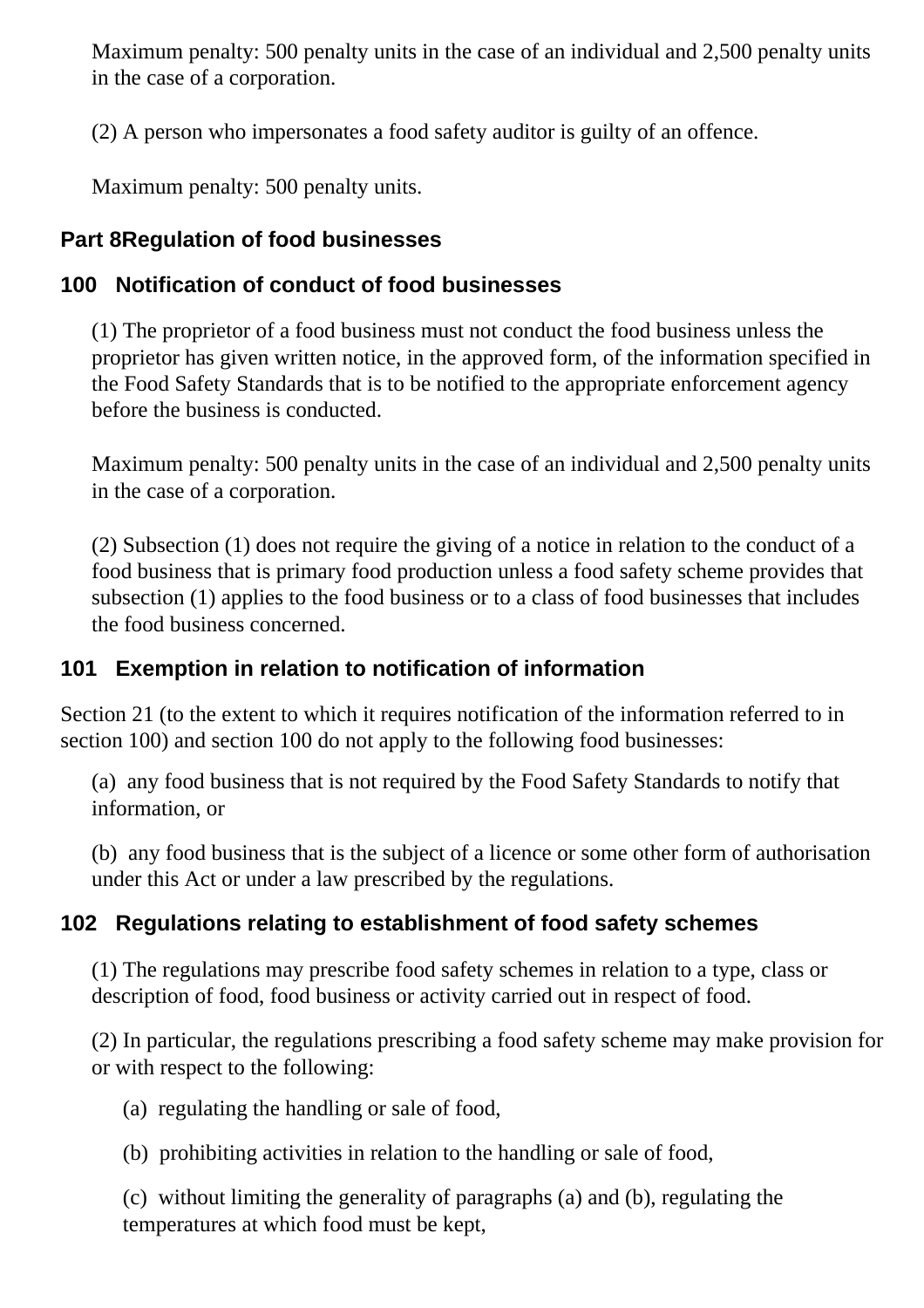(d) the classification, marking or other identification of food,

(e) requiring the licensing of activities in relation to the handling or sale of food,

(f) requiring the licensing of any person, business, premises, vehicle or equipment in relation to the handling or sale of food,

(g) the imposition of conditions on licences,

(h) the suspension or cancellation of licences,

(i) appeals from, or reviews of, decisions made under the regulations in relation to licences or applications for the granting of licences,

(j) requiring the preparation, implementation, maintenance and monitoring of food safety programs for food businesses to ensure that the provisions of this Act and the regulations are complied with,

(k) the certification and auditing of programs referred to in paragraph (j),

(l) the manner of taking samples for the purposes of a food safety scheme,

(m) the methods of analysis to be observed when carrying out analyses for the purposes of a food safety scheme,

(n) establishing committees or other bodies with specified functions relating to the monitoring of a food safety scheme at a local level and the making of recommendations on the operation of a food safety scheme at that local level,

(o) providing for the funding of those committees or bodies by the Food Authority and the accounting by those committees or bodies of any money received from the Food Authority,

(p) the assessment of risks associated with the handling or sale of different types, classes or descriptions of food or the carrying out of different activities relating to food as part of the same business operation,

(q) requiring the preparation of plans in the event of the need for a recall of any food,

(r) requiring persons involved in the handling or sale of food to possess specified qualifications, skills, knowledge or expertise,

(s) designating the persons who are to be responsible for compliance with the obligations imposed by the regulations,

(t) requiring the giving of information, returns or notices to an enforcement agency,

(u) requiring the collection of licence fees and charges on behalf of an enforcement agency and the remission of any such fees or charges to the enforcement agency,

(v) the deduction of licence fees and other charges owed to an enforcement agency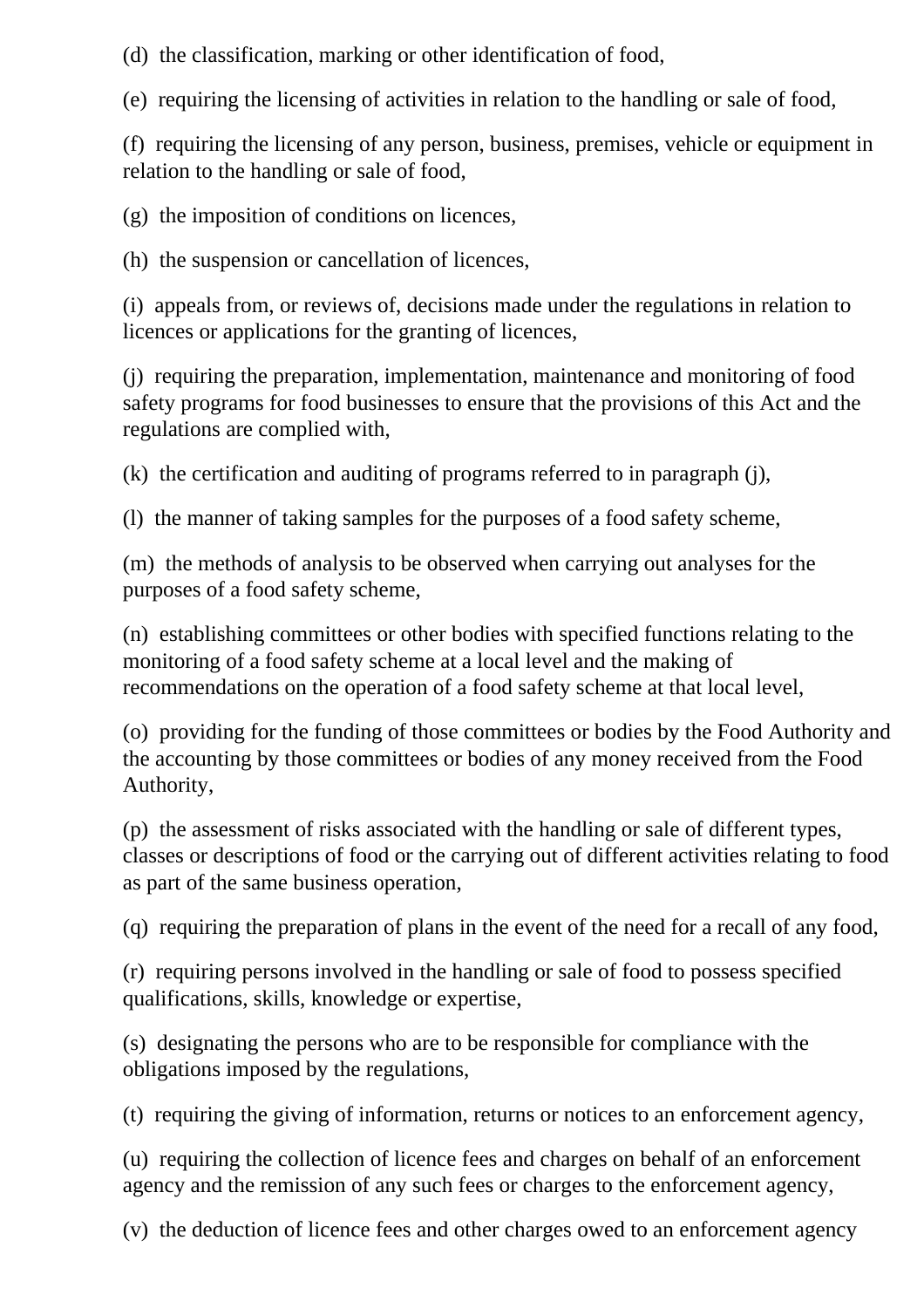from amounts otherwise payable to the person liable for the fees or charges,

(w) the liability of persons with respect to amounts for licence fees or other charges collected on behalf of an enforcement agency,

(x) authorising the imposition of a levy under section 117C and providing for the amount of the levy, or the basis on which it is to be calculated, and for its recovery,

(y) establishing a method of consultation with the relevant industry or sector of industry for the purposes of the ongoing review of the operation of the food safety scheme,

(z) establishing consultative bodies for the purposes of paragraph (y) and providing for the membership and procedure of those bodies (including providing, where appropriate, for consumer representation on those bodies),

(aa) enabling an enforcement agency to undertake functions relating to the education and training of persons in safe food practices in respect of the type, class or description of food, food business or activity to which the food safety scheme relates,

(ab) without limiting paragraph (d), requiring the branding of sheep meat to identify whether it is lamb or hogget, regardless of whether the purpose of the requirement relates to the safety of meat for human consumption.

(3) Without limiting subsection (2) (g), the regulations may permit the imposition of conditions of the following kinds on licences issued under a food safety scheme:

(a) a condition prohibiting the passing on of costs related to licences, or other fees charged under this Act, to another person subject to licence or other fees under this Act,

(b) a condition requiring a person licensed under this Act to collect, on behalf of the relevant enforcement agency, licence fees or other charges payable by another person under this Act and to remit those fees or charges to the enforcement agency.

(4) For the purpose of preventing risks to the safety of food for human consumption, the regulations establishing a food safety scheme may extend to anything that is intended as food for animal consumption, or the carrying on of a business or any activity involving the handling or sale of anything that is intended as food for animal consumption.

(5) It is to be presumed, in the absence of evidence to the contrary, that a regulation relating to anything that is intended as food for animal consumption was made for the purpose referred to in subsection (4).

 $(6)–(10)$  (Repealed)

### **103 Consultation to be undertaken on regulations establishing food safety schemes**

(1) The Minister is to ensure that consultation with the relevant industry or sector of industry is undertaken before the making of any regulation that establishes a food safety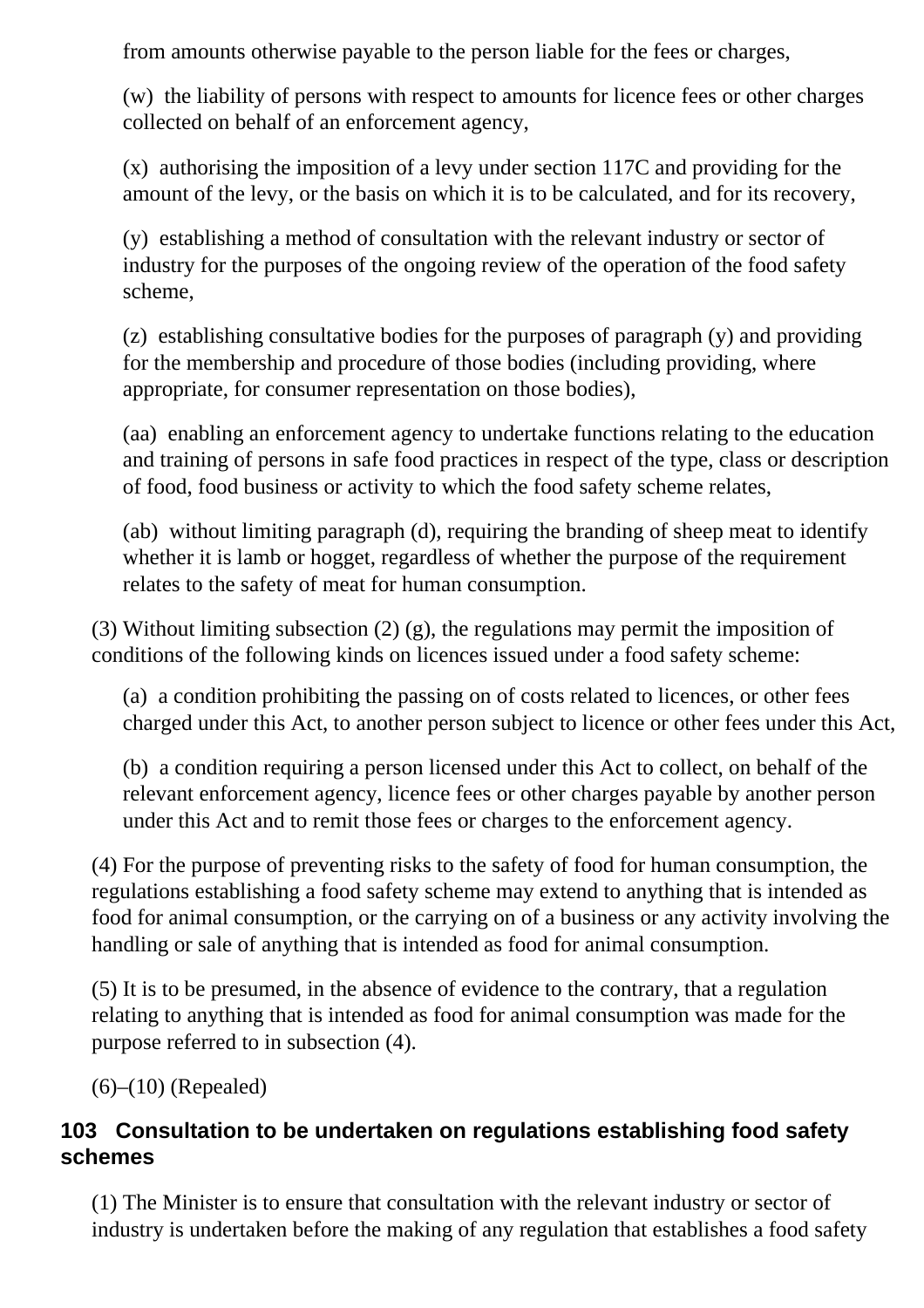scheme.

(2) The provisions of section 5 (Regulatory impact statements) of the *[Subordinate](http://www.legislation.nsw.gov.au/xref/inforce/?xref=Type%3Dact%20AND%20Year%3D1989%20AND%20no%3D146&nohits=y)  [Legislation Act 1989](http://www.legislation.nsw.gov.au/xref/inforce/?xref=Type%3Dact%20AND%20Year%3D1989%20AND%20no%3D146&nohits=y)*apply to a regulation that establishes a food safety scheme in the same way as they apply to a principal statutory rule (within the meaning of that Act).

(3) In addition to any matters that are required to be included in a regulatory impact statement under the *[Subordinate Legislation Act 1989](http://www.legislation.nsw.gov.au/xref/inforce/?xref=Type%3Dact%20AND%20Year%3D1989%20AND%20no%3D146&nohits=y)*, the following matters are to be included in such a statement prepared in relation to a proposed regulation establishing a food safety scheme:

(a) an assessment of food safety risks in the industry or sector of industry to which the food safety scheme relates in accordance with national and international standards for risk assessment,

(b) a statement of whether the food safety scheme is based on national standards or supplements national standards, and for those standards imposed by the food safety scheme that are not national standards, an explanation of why those standards are required,

(c) an explanation as to whether the food safety scheme is performance-based or prescriptive, or a combination of both, and the rationale for the approach adopted taking into account the assessed food safety risks in the relevant industry or sector of industry and the capacity of the people involved in that industry or sector of industry to deal adequately with those risks,

(d) an explanation of the scope of the food safety scheme, including the persons who have responsibilities under the scheme,

(e) an explanation of any agreements involving the Food Authority and other government agencies as to the regulation of the food, food business or activity carried out in respect of food to which the food safety scheme relates,

(f) if a food safety scheme includes a licensing scheme, an explanation of why the licensing scheme is necessary to ensure the safety of food,

(g) an assessment of any quality assurance scheme operating in the industry or sector of industry to which the food safety scheme relates, including an assessment of the extent to which the scheme satisfies the requirements of any relevant national standard.

(4) Consultation is taken to have been undertaken on a food safety scheme for the purposes of subsection (1) if notice of the proposed regulation establishing the food safety scheme has been published in accordance with section 5 (2) (a) of the *[Subordinate](http://www.legislation.nsw.gov.au/xref/inforce/?xref=Type%3Dact%20AND%20Year%3D1989%20AND%20no%3D146&nohits=y) [Legislation Act 1989](http://www.legislation.nsw.gov.au/xref/inforce/?xref=Type%3Dact%20AND%20Year%3D1989%20AND%20no%3D146&nohits=y)*, consultation on the regulation has taken place in accordance with section 5 (2) (b) of that Act and comments and submissions received have been appropriately considered in accordance with section 5 (2) (c) of that Act.

# **104 Offences relating to food safety schemes**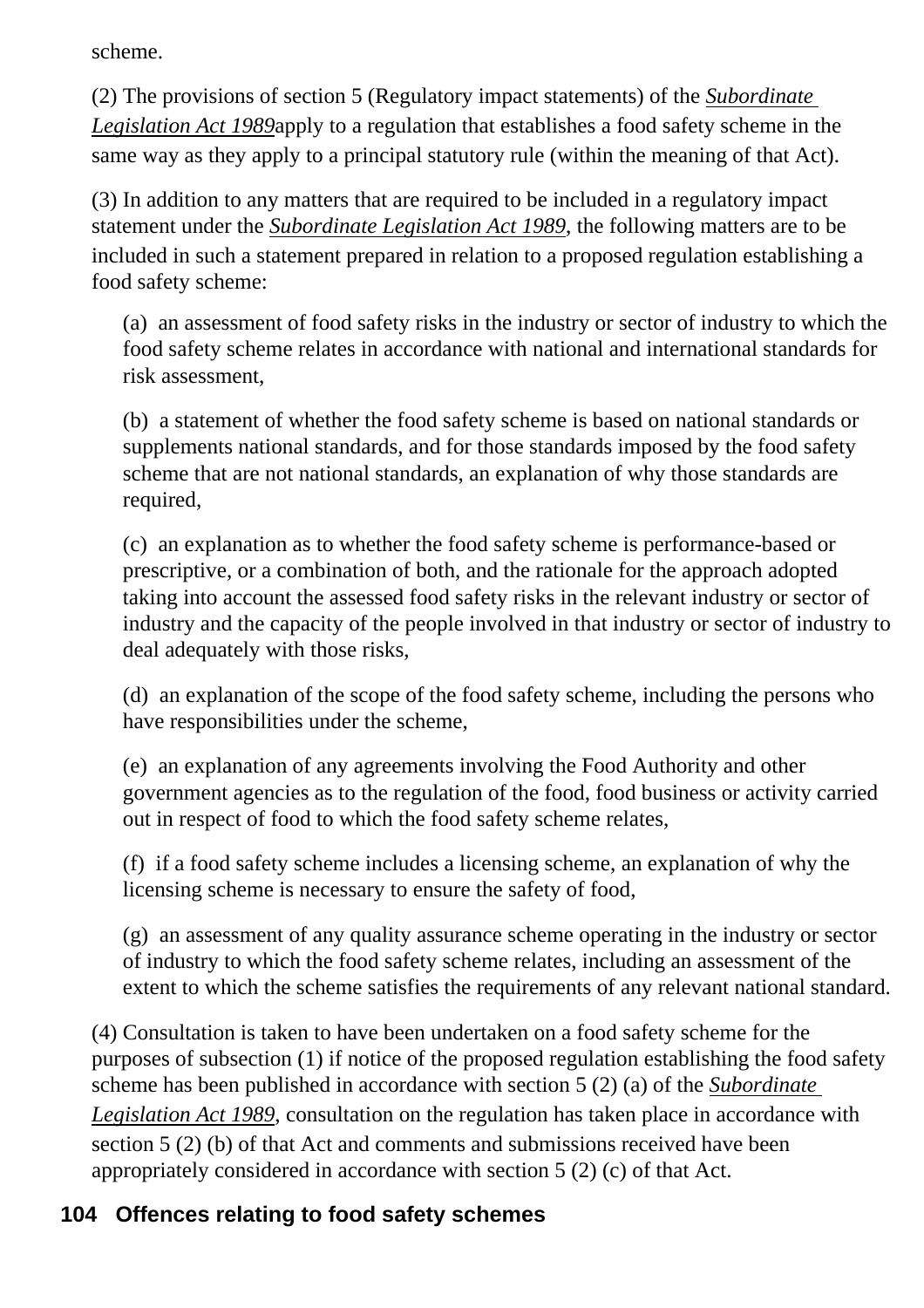(1) A person who handles or sells food in a manner that contravenes a provision of a food safety scheme is guilty of an offence.

Maximum penalty: 500 penalty units in the case of an individual and 2,500 penalty units in the case of a corporation.

(2) A person who carries on any food business or activity for which a licence is required by the regulations is guilty of an offence unless the person is the holder of such a licence.

Maximum penalty: 500 penalty units in the case of an individual and 2,500 penalty units in the case of a corporation.

(3) The holder of a licence granted under the regulations who contravenes or fails to comply with a condition of the licence is guilty of an offence.

Maximum penalty: 500 penalty units in the case of an individual and 2,500 penalty units in the case of a corporation.

(4) The proprietor of a food business must ensure that any requirement imposed by a food safety scheme in relation to the preparation, implementation, maintenance, monitoring, certification or auditing of a food safety program for the food business is complied with.

Maximum penalty: 500 penalty units in the case of an individual and 2,500 penalty units in the case of a corporation.

(5) The proprietor of a food business must ensure that any food safety program required to be prepared by a food safety scheme in relation to the food business is audited at least as frequently as is determined under section 93 (1), or as redetermined under section 96, in relation to the food business.

Maximum penalty: 500 penalty units in the case of an individual and 2,500 penalty units in the case of a corporation.

### **105 Industry consultation**

(1) The Food Authority is to ensure that consultation on the following matters is undertaken with the relevant industry or sector of industry to which a food safety scheme relates and that such consultation is undertaken in accordance with the provisions of the food safety scheme:

- (a) the continuing operation of a food safety scheme,
- (b) any proposed amendment of a food safety scheme.

(2) The Minister may confer additional functions on any consultative body established by a food safety scheme relating to any or all of the following: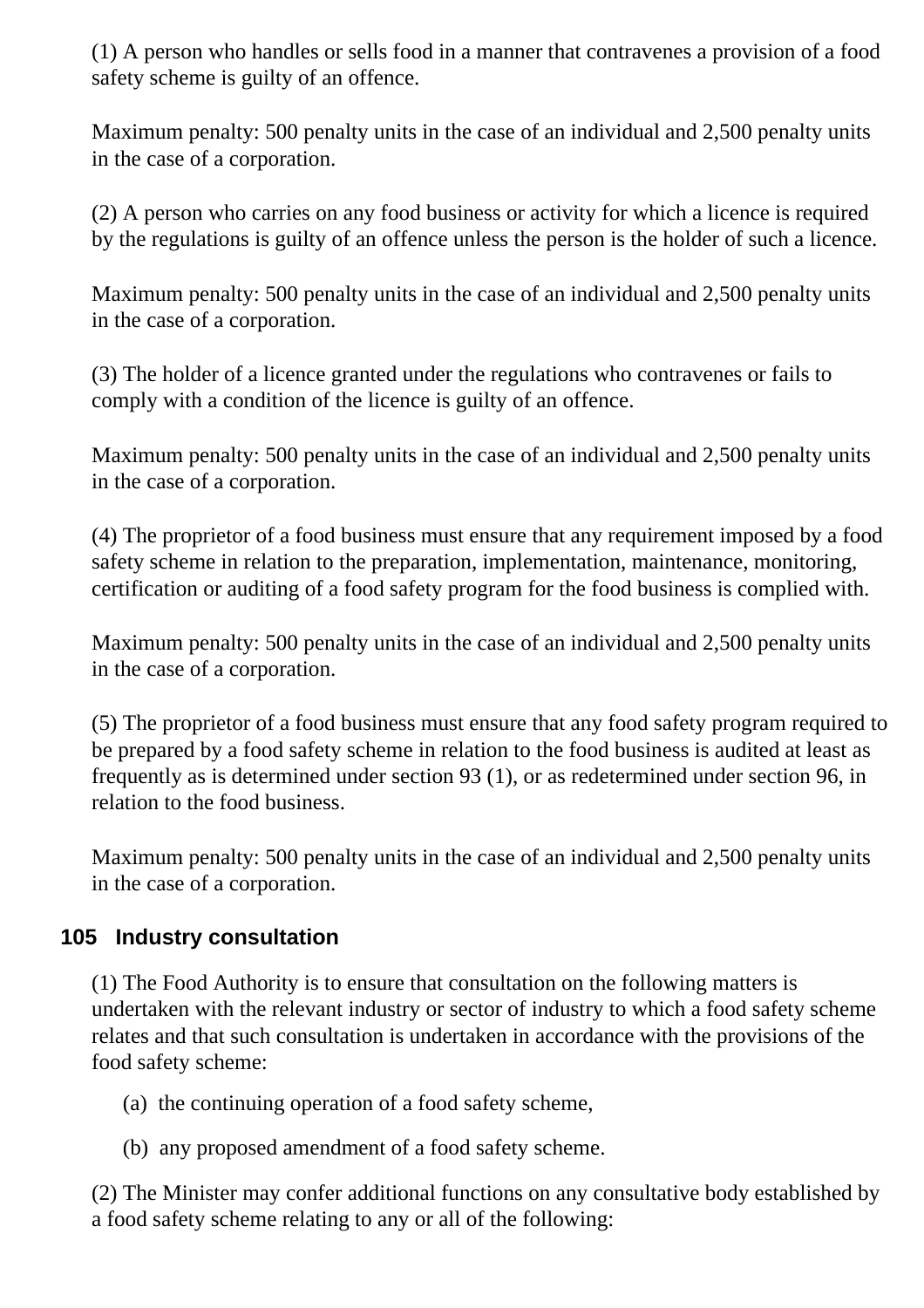(a) the provision of advice to the Minister on matters relating to the relevant sector of industry the subject of the scheme,

(b) assisting in achieving industry support for the implementation of the scheme,

(c) assisting in promoting the safe handling of the types of food covered by the scheme.

### **106 List of food businesses to be maintained**

(1) Each enforcement agency is to prepare and maintain a list of:

(a) each food business notified to it under section 100, and

(b) each food business the subject of a licence granted by it under a food safety scheme.

(2) The list is to be revised at least annually.

(3) The list is to be made available for public inspection at an office of the relevant enforcement agency during ordinary business hours (whether in document or electronic form) or on the Internet.

(4) The Food Authority may charge a fee, determined by the Authority on a cost-recovery basis, for any such inspection of the list (other than inspection on the Internet).

(5) The Food Authority is to make copies of, or extracts from, the list available on request on payment of a reasonable copying fee determined by the Authority.

### **Part 9Administration**

### **Division 1NSW Food Authority**

### **107 Constitution of NSW Food Authority**

(1) There is constituted by this Act a body corporate with the corporate name of the NSW Food Authority.

(2) The affairs of the Food Authority are to be managed by the Director-General.

(3) Any act, matter or thing done in the name of, or on behalf of, the Food Authority by the Director-General, or with the authority of the Director-General, is taken to have been done by the Food Authority.

(4) The Food Authority is, for the purposes of any Act, a statutory body representing the Crown.

**Note.** Section 50 of the *[Interpretation Act 1987](http://www.legislation.nsw.gov.au/xref/inforce/?xref=Type%3Dact%20AND%20Year%3D1987%20AND%20no%3D15&nohits=y)*provides for the powers of a statutory corporation.

### **108 Functions of Food Authority**

(1) The Food Authority has such functions as are conferred or imposed on it by or under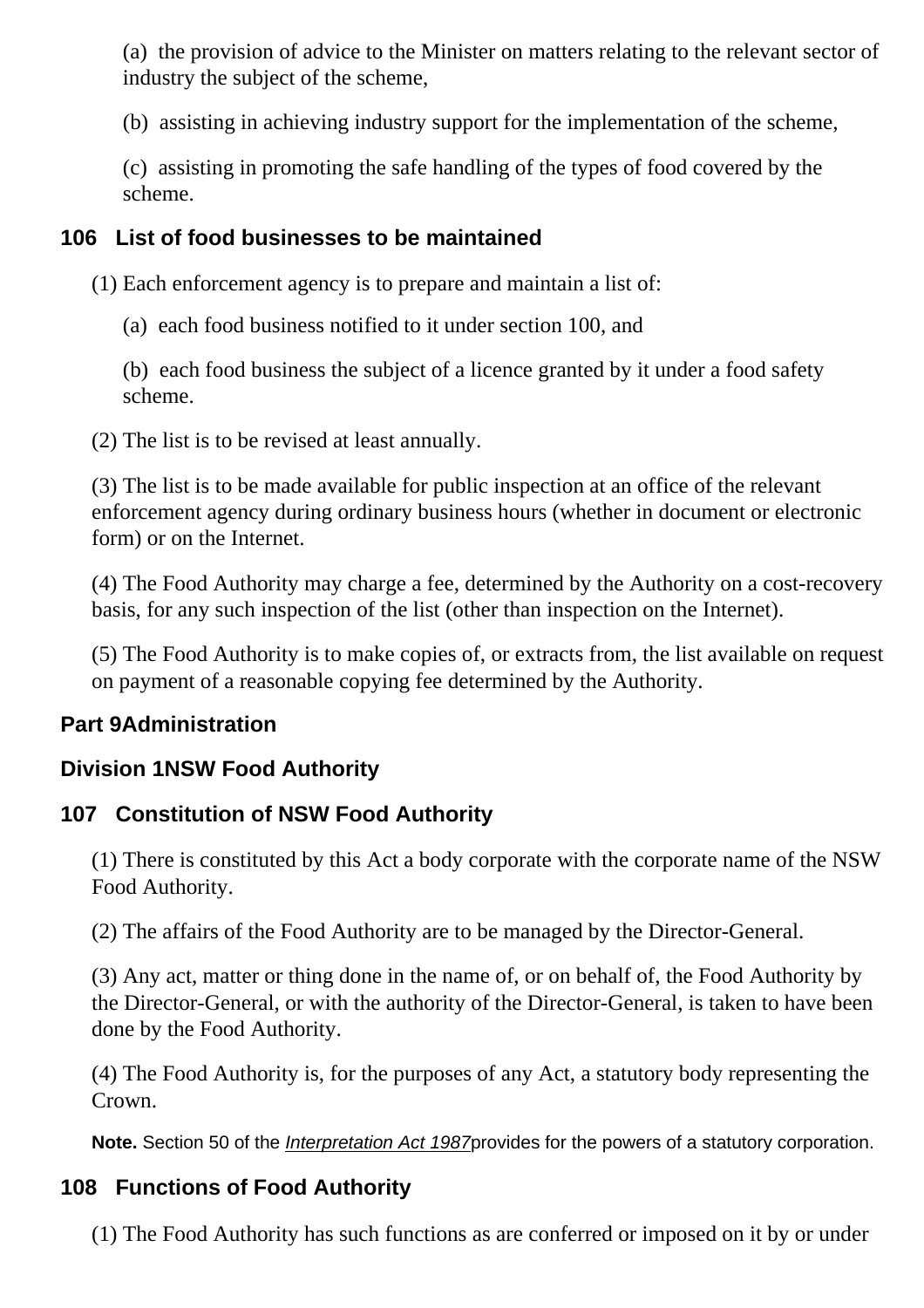this or any other Act.

(2) In particular, the Food Authority has the following functions:

(a) to keep under review the construction, hygiene and operating procedures of premises, vehicles and equipment used for the handling or sale of food,

(b) to provide advice or recommendations to the Minister on the establishment, development or alteration of food safety schemes,

(c) to regulate the handling and sale of food the subject of food safety schemes to ensure that it is safe and suitable for human consumption,

(d) to encourage businesses engaged in the handling or sale of food to minimise food safety risks,

(e) to undertake or facilitate the education and training of persons to enable them to meet the requirements of the Food Standards Code and food safety schemes,

(f) to provide advice, information, community education and assistance in relation to matters connected with food safety or other interests of consumers in food,

(f1) to make recommendations as to the maximum fees to be charged by local councils in relation to inspections carried out under section 37 by authorised officers of enforcement agencies (other than inspections in connection with premises the subject of a licence under a food safety scheme or the granting of a licence under a food safety scheme),

- (g) to carry out such research as is necessary in order to perform its other functions.
- (3) The Food Authority cannot employ any staff.

**Note.** Staff may be employed under Chapter 1A of the *[Public Sector Employment and](http://www.legislation.nsw.gov.au/xref/inforce/?xref=Type%3Dact%20AND%20Year%3D2002%20AND%20no%3D43&nohits=y)  [Management Act 2002](http://www.legislation.nsw.gov.au/xref/inforce/?xref=Type%3Dact%20AND%20Year%3D2002%20AND%20no%3D43&nohits=y)*in the Government Service to enable the Food Authority to exercise its functions.

### **109 Ministerial control of Food Authority**

The Food Authority is, in the exercise of its functions, subject to the control and direction of the Minister, except in relation to the following:

(a) the contents of any advice, report or recommendation given to the Minister,

(b) decisions whether to grant, suspend or cancel a licence held by a particular person under the regulations,

(c) decisions whether to institute criminal proceedings in a particular case.

### **109A (Repealed)**

### **109B Use of consultants and contractors**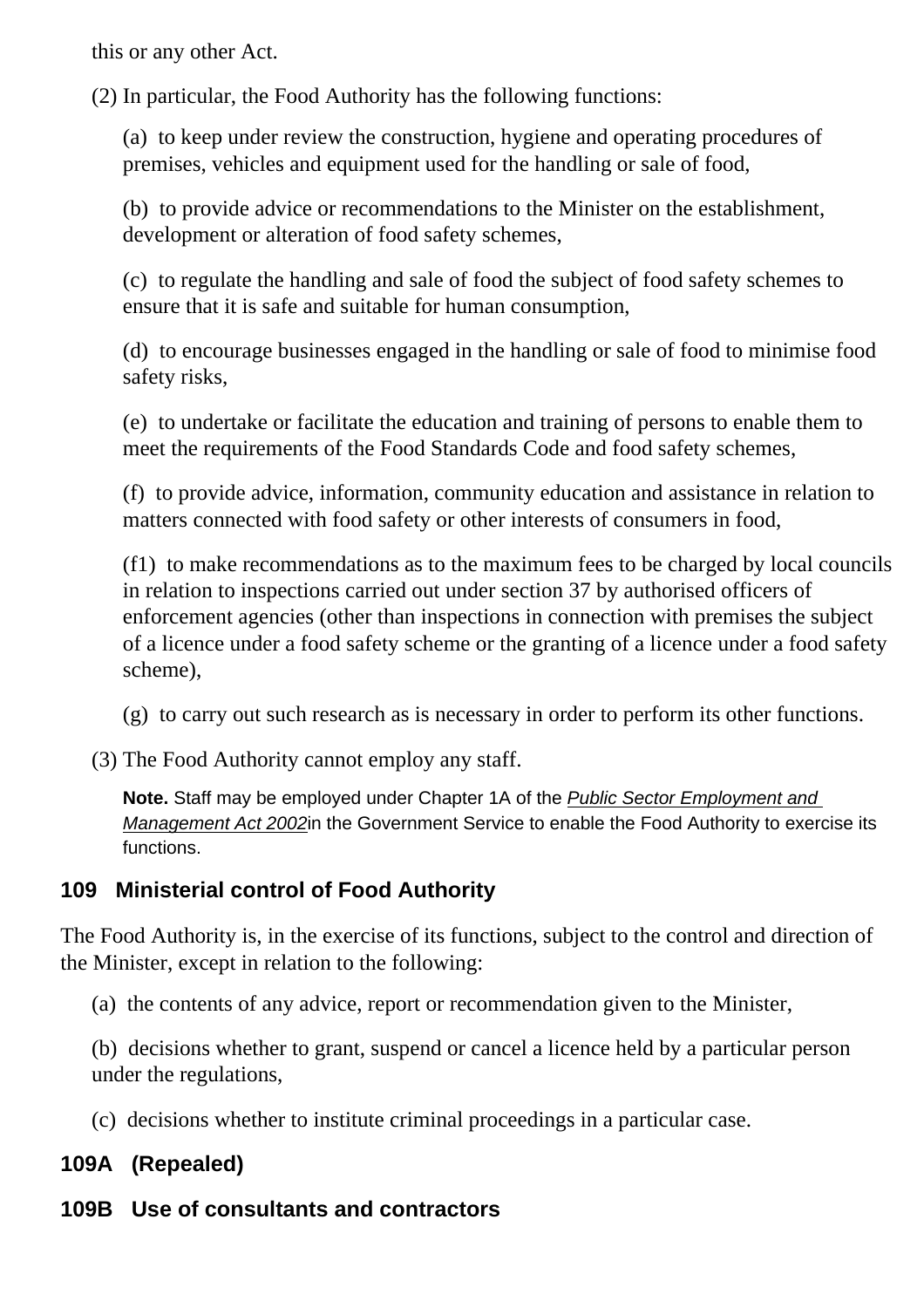The Food Authority may engage such consultants and contractors as may be necessary or convenient to exercise any of the functions of the Food Authority.

#### **109C Private corporations**

(1) The Food Authority may, subject to subsection (2):

- (a) form, or participate in the formation of, private corporations, and
- (b) acquire interests in private corporations, and
- (c) sell or otherwise dispose of interests in private corporations,

whether or not the activities or proposed activities of any such private corporation are related to food safety.

(2) The Food Authority must not, without the approval of the Minister:

(a) form, or participate in the formation of, a private subsidiary corporation, or

(b) acquire an interest in a private corporation so that, as a result of the acquisition, the corporation becomes a private subsidiary corporation, or

(c) sell or otherwise dispose of any interest in a private subsidiary corporation so that, as a result of the sale or disposal, it ceases to be a private subsidiary corporation.

(3) The New South Wales Dairy Industry Conference also has the functions conferred on the Food Authority by this section. Those functions may be exercised jointly with the Food Authority.

(4) A private subsidiary corporation is not, and does not represent, the Crown.

### **109D Funding of private subsidiary corporations**

(1) The Food Authority may, out of its funds:

(a) pay for the formation of a private corporation, or for other costs incurred, under section 109C, and

(b) with the approval of the Minister, make grants of money to a private subsidiary corporation for use in the exercise of its functions.

(2) The Food Authority may, with the approval of the Minister, transfer any of its assets to a private subsidiary corporation.

### **109E Delegation**

(1) The Food Authority may delegate to:

(a) a member of staff of the Food Authority (whether by name or by reference to the holder of an office), or

(b) an authorised officer, or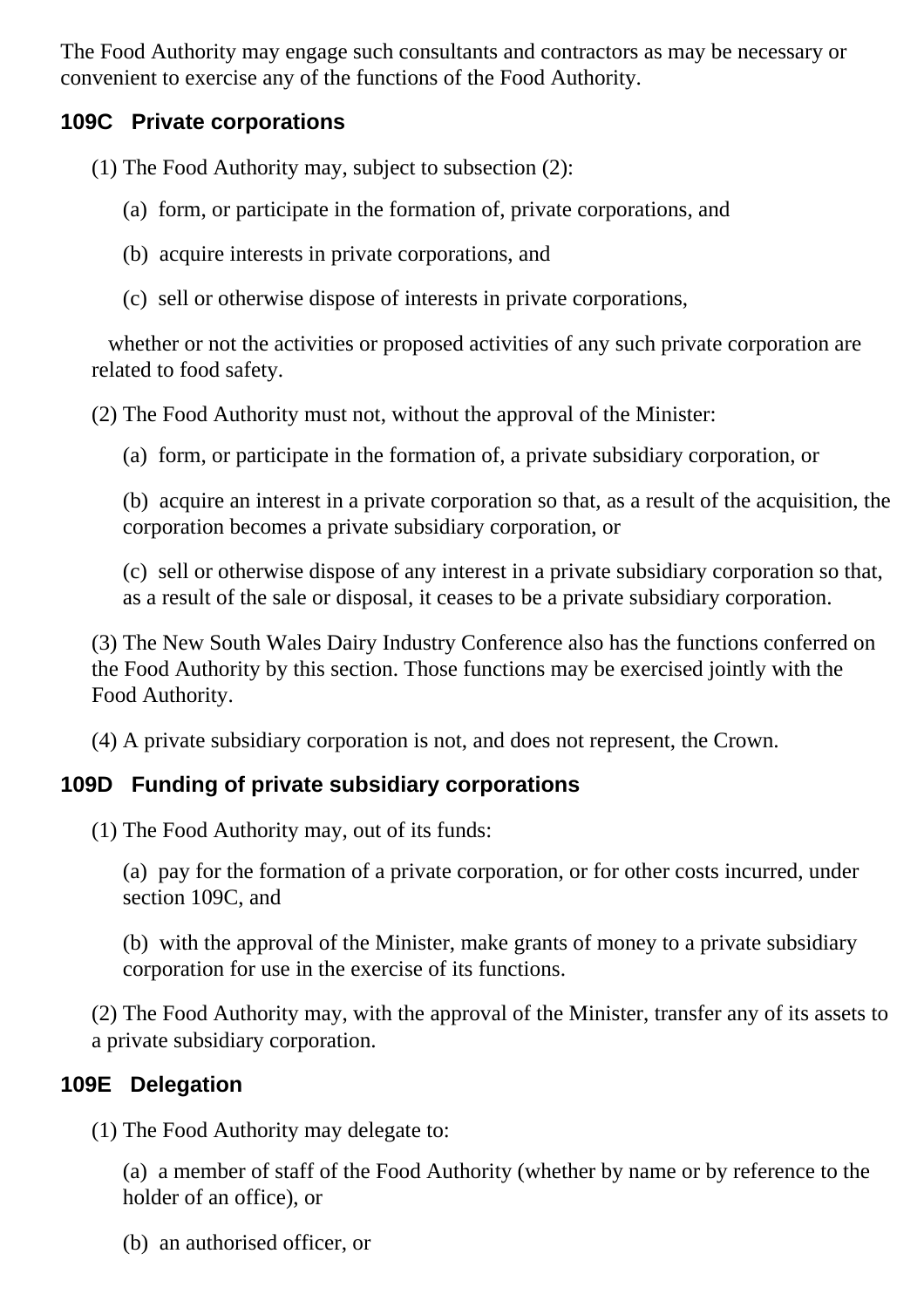(c) a private subsidiary corporation, or

(d) the holder of an office prescribed by the regulations, or

(e) an enforcement agency or a person holding a position prescribed by the regulations as the head of an enforcement agency,

any function of the Food Authority under this Act that is not specified in subsection (2).

(2) The following functions of the Food Authority cannot be delegated:

(a) the power of delegation conferred by this section,

(b) any function under Part 3 (Emergency powers),

(c) any function under section 111B (Conditions and limitations on exercise of functions by enforcement agencies).

(3) A delegate may sub-delegate to a person referred to in subsection (1) any function delegated by the Food Authority if the delegate is authorised in writing to do so by the Food Authority.

(4) A function must not be delegated under this section to an enforcement agency without the consent in writing of the enforcement agency.

#### **Division 2Enforcement agencies**

### **110 Definitions**

In this Division:

*guidelines*means the guidelines issued under section 111C, as in force from time to time.

*relevant body*means a local council, or the Director-General of the Department of Environment and Climate Change (but only in respect of Kosciuszko National Park).

#### **111 Appointment of enforcement agencies**

(1) The Food Authority may appoint a relevant body to be an enforcement agency for the purposes of this Act.

(2) The Food Authority is not to appoint a relevant body as an enforcement agency unless the Food Authority:

(a) has consulted with the relevant body and considered any representations made by the relevant body in accordance with the guidelines, and

(b) has considered the resources and skills that will be available to the relevant body to enable the exercise of the functions of an enforcement agency that are proposed to be conferred or imposed on the relevant body, and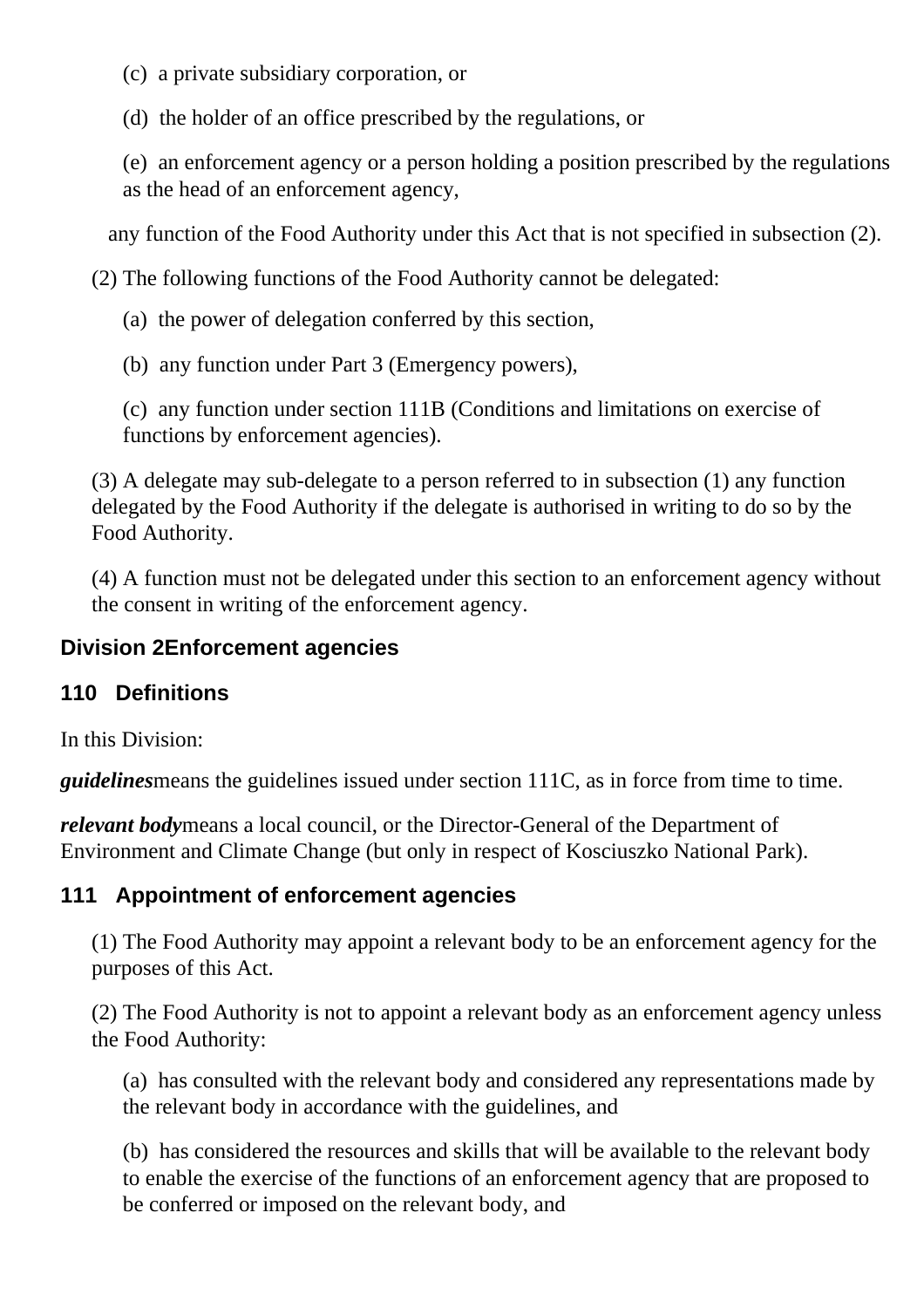(c) in the case of a local council, has considered any representations made by another local council in accordance with the guidelines as to the other local council's willingness to exercise the functions of an enforcement agency in the area concerned and the resources and skills that will be available to that other local council to enable the exercise of such functions.

(3) An appointment:

(a) is to be by instrument in writing given to the relevant body concerned, and

(b) is to contain any limitations or conditions relating to the exercise of functions by the enforcement agency or the type of functions that may be exercised by the enforcement agency that are imposed under section 111B (whether by reference to a category of functions to be exercised by the enforcement agency or otherwise), and

(c) takes effect from a day specified in the instrument of appointment.

(4) The Food Authority may appoint a local council as an enforcement agency in respect of any or all of the following:

(a) its own local government area or part of its own local government area,

(b) another local government area or part of another local government area, but only after consultation with the local council of that other area,

(c) an area that is not within a local government area.

(5) Nothing in this Act prevents the Food Authority from appointing more than one enforcement agency in respect of the same area so long as each of those enforcement agencies is only authorised to exercise functions under this Act in relation to that area that are different from the functions that may be exercised under this Act in relation to that area by any other enforcement agency.

### **111A Variation or revocation of appointment of enforcement agency**

(1) The Food Authority may vary or revoke an appointment of a relevant body as an enforcement agency by notice in writing given to the enforcement agency concerned.

(2) A variation or revocation of an appointment has effect from a day specified in the notice of the variation or revocation, being a day occurring after the day on which the notice is given under this section.

### **111B Conditions and limitations on exercise of functions by enforcement agencies**

(1) The Food Authority may, in writing, impose conditions or limitations on the exercise of functions under this Act by any enforcement agency and may vary or revoke any such condition or limitation.

(2) The Food Authority may not take action under subsection (1) unless it has consulted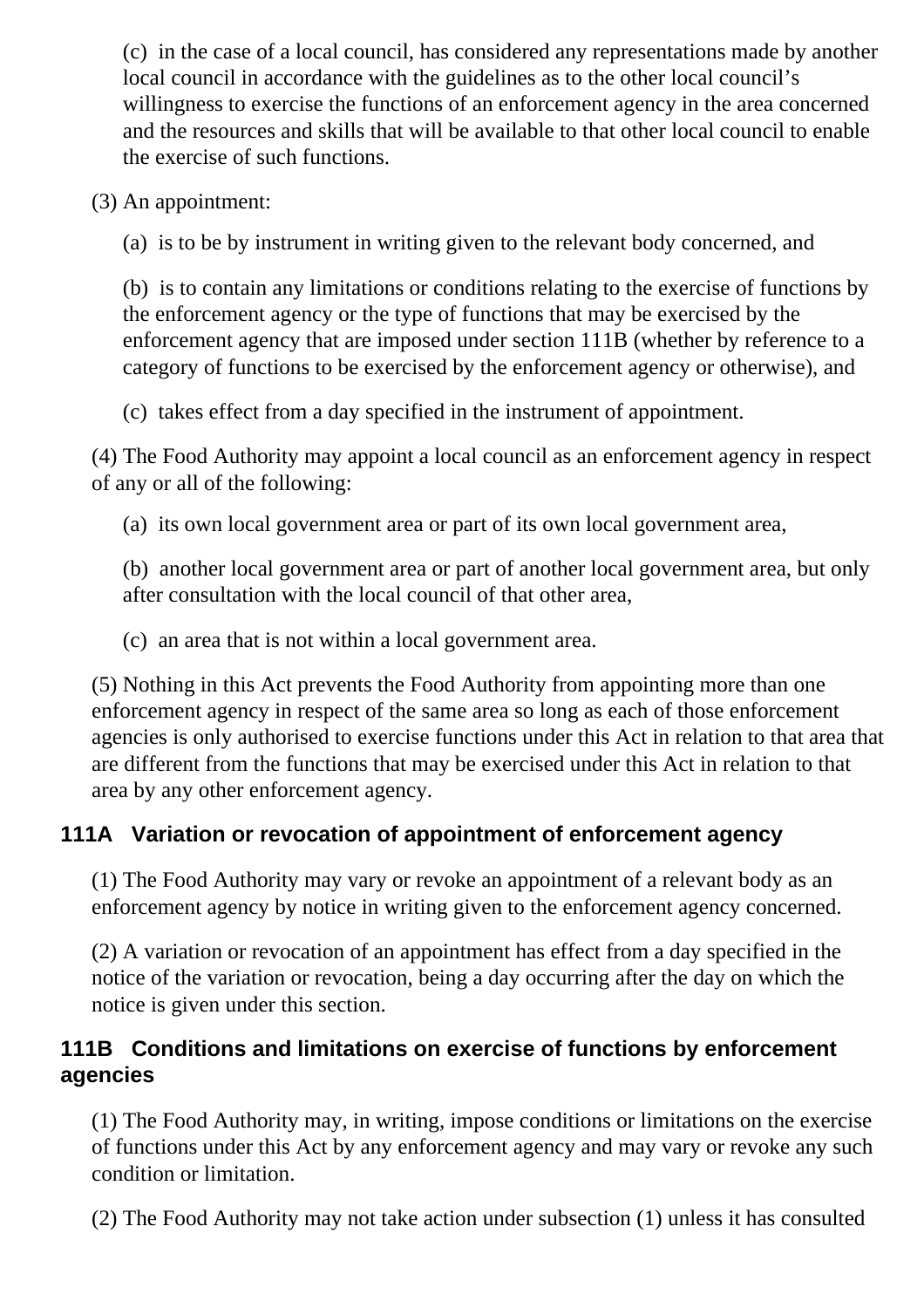with the person or body who or which is, or is proposed to be, the enforcement agency.

(3) If the person or body concerned is a relevant body appointed or proposed to be appointed as an enforcement agency under section 111, the imposition, variation or revocation of any such condition or limitation is to be done as part of the appointment under section 111 or in accordance with section 111A as a variation of the appointment.

#### **111C Guidelines relating to appointment of enforcement agencies**

(1) The Food Authority may issue guidelines in relation to any or all of the following matters:

(a) the different categories of functions that may be exercised by enforcement agencies,

(b) an explanation of the nature of the obligations in respect of those different categories of functions,

(c) the matters to be taken into account by the Food Authority when determining the appropriate functions to be exercised by an enforcement agency,

(d) the making of representations to the Food Authority by a relevant body as to whether or not the relevant body should be appointed as an enforcement agency,

(e) the making of representations to the Food Authority by a relevant body in relation to the appropriate types or categories of functions to be exercised by the relevant body as an enforcement agency,

(f) the provision of information to the Food Authority by a relevant body to enable the consideration by the Food Authority of the matters referred to in section 111 (2),

(g) the time within which any such representations must be made or information must be provided.

(2) The exercise of functions under this Act, or the appointment of any enforcement agency, is not affected by anything contained in the guidelines.

### **111D Functions of enforcement agencies in relation to this Act**

Subject to section 135, it is the duty of an enforcement agency to exercise the functions conferred or imposed on it by or under this Act or delegated to it under this Act.

#### **112 Exercise of functions by enforcement agencies**

(1) The Food Authority may adopt national guidelines relating to the exercise of its functions under this Act and may require other enforcement agencies and authorised officers to adopt those guidelines in the carrying out of their functions under this Act.

(2) In this section, *national guidelines*means guidelines prepared for the purposes of this section by the Commonwealth Food Authority.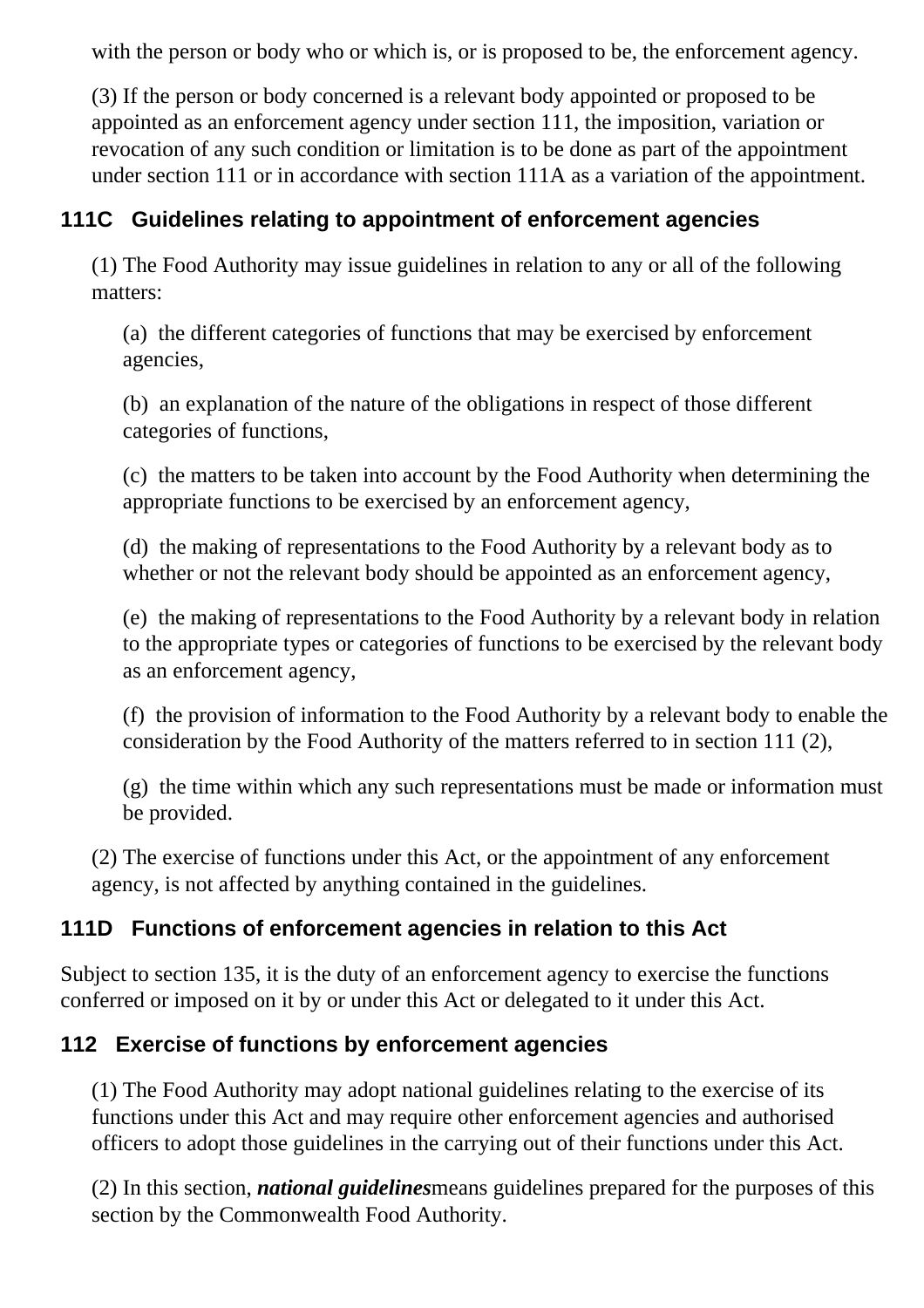### **113 Reports by enforcement agencies**

(1) An enforcement agency for which an appointment is in force under this Division is to report to the Food Authority on the exercise of functions under this Act by or on behalf of the agency.

(2) The reports referred to in subsection (1) are to be made in accordance with protocols prepared by the Food Authority in consultation with the Food Regulation Forum.

(3) Any other enforcement agency (except the Food Authority) is to report to the Food Authority, at such intervals as the Food Authority requires, on the exercise of functions under this Act by or on behalf of the agency.

(4) In addition to any report required under subsection (1) or (3), an enforcement agency is to forward to the Food Authority details of any proceedings for an offence under this Act or the regulations taken by or on behalf of the agency within 21 days after the proceedings are finally dealt with.

### **113A Publication of information relating to enforcement agencies**

(1) The Food Authority is to keep a record of each appointment of an enforcement agency under this Division, including any limitations and conditions in relation to the appointment and any variation or revocation of an appointment.

(2) The record is to be published on the Food Authority's internet website, is to be updated regularly and is to indicate when it was last updated.

### **Division 3Appointment of authorised officers**

### **114 Appointment of authorised officers**

(1) An enforcement agency may appoint a person to be an authorised officer for the purposes of this Act, but only if the enforcement agency considers the person has appropriate qualifications or experience to exercise the functions of an authorised officer.

(2) Each enforcement agency is to prepare and maintain a list of authorised officers appointed by it.

(3) Unless sooner revoked, the appointment of an authorised officer by a person or body ceases to have effect if the person or body ceases to be an enforcement agency.

### **115 Certificates of authority**

(1) An enforcement agency is to provide each authorised officer appointed by it with a certificate of authority as an authorised officer.

(2) The functions of an authorised officer may be limited by the authorised officer's certificate of authority.

(3) The certificate of authority: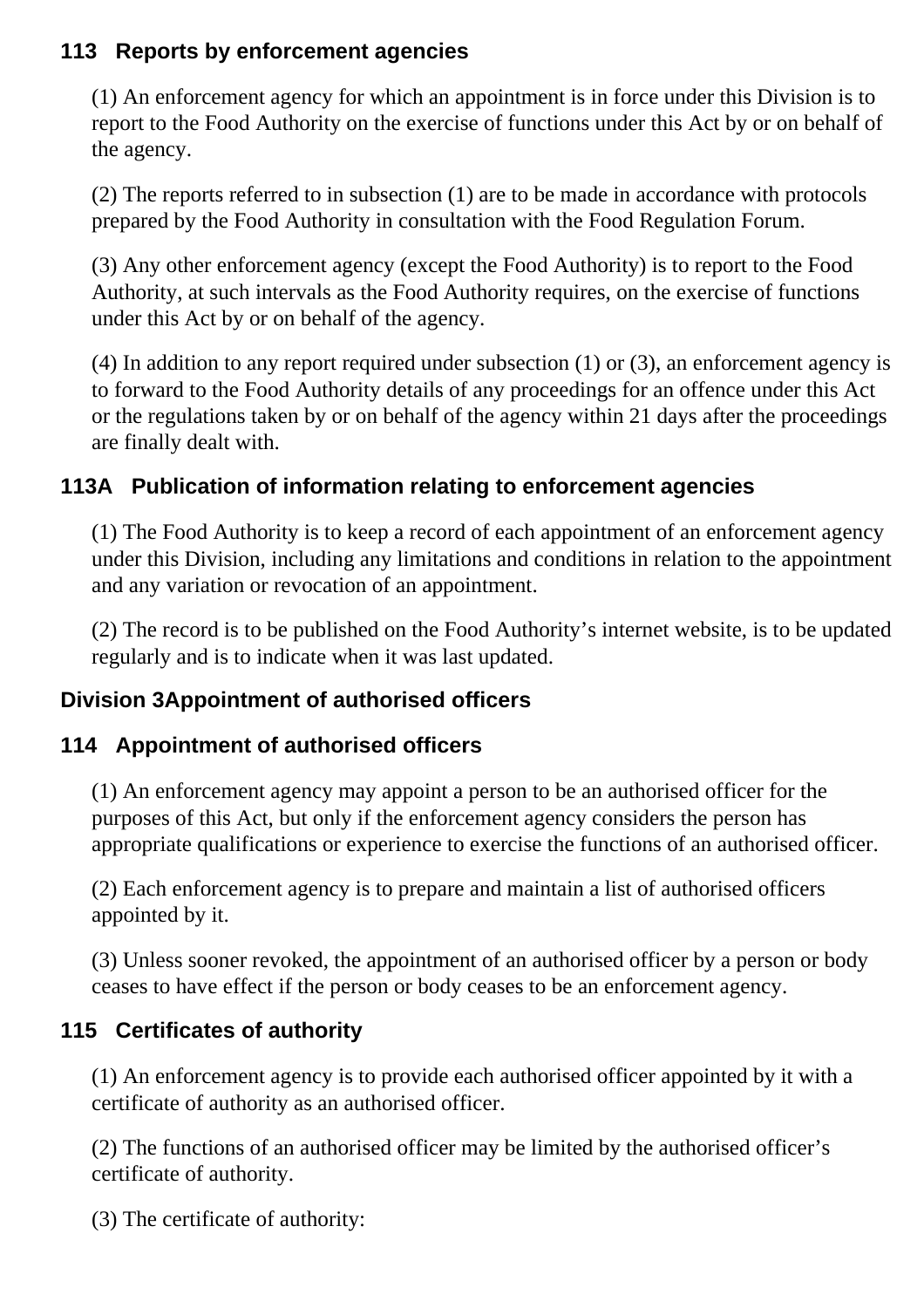(a) must state that it is issued under this Act, and

(b) must give the name of the person to whom it is issued and bear a photograph of that person and the person's signature, and

(c) must state the date, if any, on which it expires, and

(d) must specify any conditions to which the person's authority is subject, and

(e) must bear the signature of the person by whom it is issued and state the capacity in which the person is acting in issuing the certificate.

(4) An authorised officer is required to produce the certificate of authority:

(a) if requested to do so by the proprietor of a food business whose premises are entered by the authorised officer, or

(b) if requested to do so by a person whom the authorised officer requires to produce anything or to answer any question.

# **Division 3AFood Regulation Forum**

## **115A Food Regulation Forum**

(1) The Minister is to establish a Food Regulation Forum consisting of the following members:

(a) the Director-General or a nominee of the Director-General,

(b) 2 persons appointed by the Minister, on the nomination of the Director-General, who are members of staff of the Food Authority,

(c) one person who the Minister is satisfied has experience in local government matters and who is appointed by the Minister with the concurrence of the Presidents of the Local Government and Shires Associations,

(d) 3 persons appointed by the Minister, on the nomination of the Local Government and Shires Associations, to represent those Associations,

(e) one person appointed by the Minister, on the nomination of the Local Government Managers Australia, NSW, to represent that body,

(f) 2 persons appointed by the Minister, on the nomination of the Australian Institute of Environmental Health, NSW Division, to represent that Institute,

(g) 2 persons appointed by the Minister, on the nomination of the Development and Environmental Professionals' Association, to represent that Association.

(2) The person appointed under subsection (1) (c) is to be the Chair of the Forum.

(3) If a nomination referred to in subsection (1) (d), (e), (f) or (g) is not made by a body within such time as the Minister allows, the Minister may appoint a person the Minister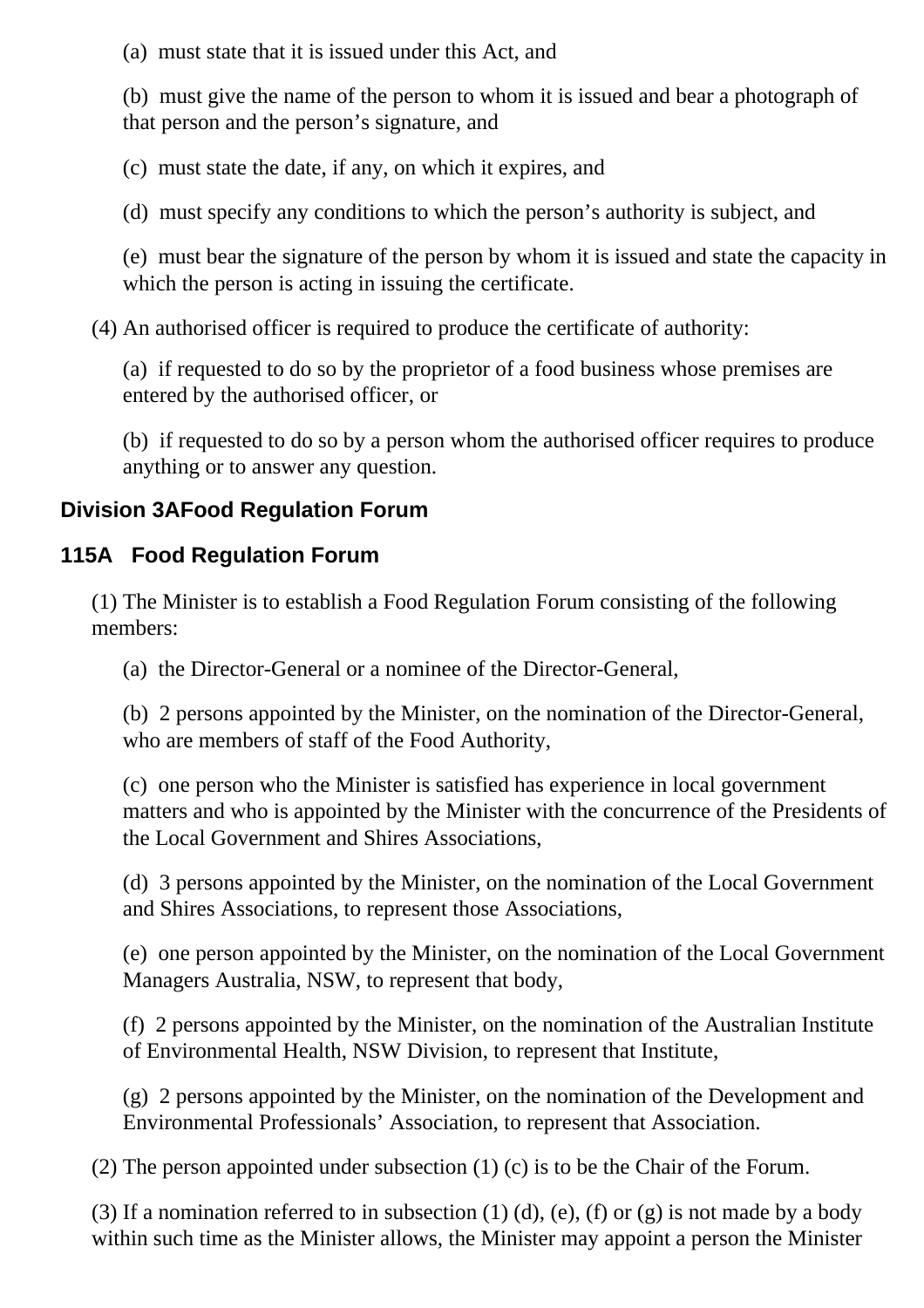considers to be suitable to represent that body in place of a person required to be so nominated.

(4) A person appointed by the Minister under this section holds office for the term specified in the instrument of appointment but may be removed from office by the Minister.

(5) Subject to any directions of the Minister, the Forum is to determine the procedure of the Forum, including the calling and conduct of meetings of the Forum, the vacation of office of members, the filling of vacancies and the appointment of deputies.

### **115B Functions of Food Regulation Forum**

The Food Regulation Forum has the following functions:

(a) to evaluate, and provide advice to the Food Authority on, guidelines issued from time to time under section 111C,

(b) to evaluate, and provide advice on the improvement of, arrangements for the sharing of functions under this Act by the Food Authority and other enforcement agencies,

(c) to advise the Food Authority on a program to support and assist the role of other enforcement agencies in food regulation,

(d) to assist the Food Authority in the preparation of protocols for enforcement agencies exercising functions under this Act, including protocols relating to any or all of the following:

(i) emergency situations where there is an imminent threat to food safety,

(ii) the taking of food recall action where the Food Authority determines such action is required,

(iii) the use of the facilities and resources of NSW Health for the analysis of food samples,

(iv) the making of reports to the Food Authority on the exercise of functions under this Act,

(v) the exchange of information for the purposes of this Act by enforcement agencies with other persons and bodies authorised to give or receive such information,

(e) to assist in the preparation of reports by the Food Authority on food regulation in New South Wales,

(f) to advise the Food Authority on appropriate bodies to which particular issues relating to food regulation might be referred for assistance or advice,

(g) any other function conferred or imposed on it by or under this or any other Act.

### **Division 4Advisory committees**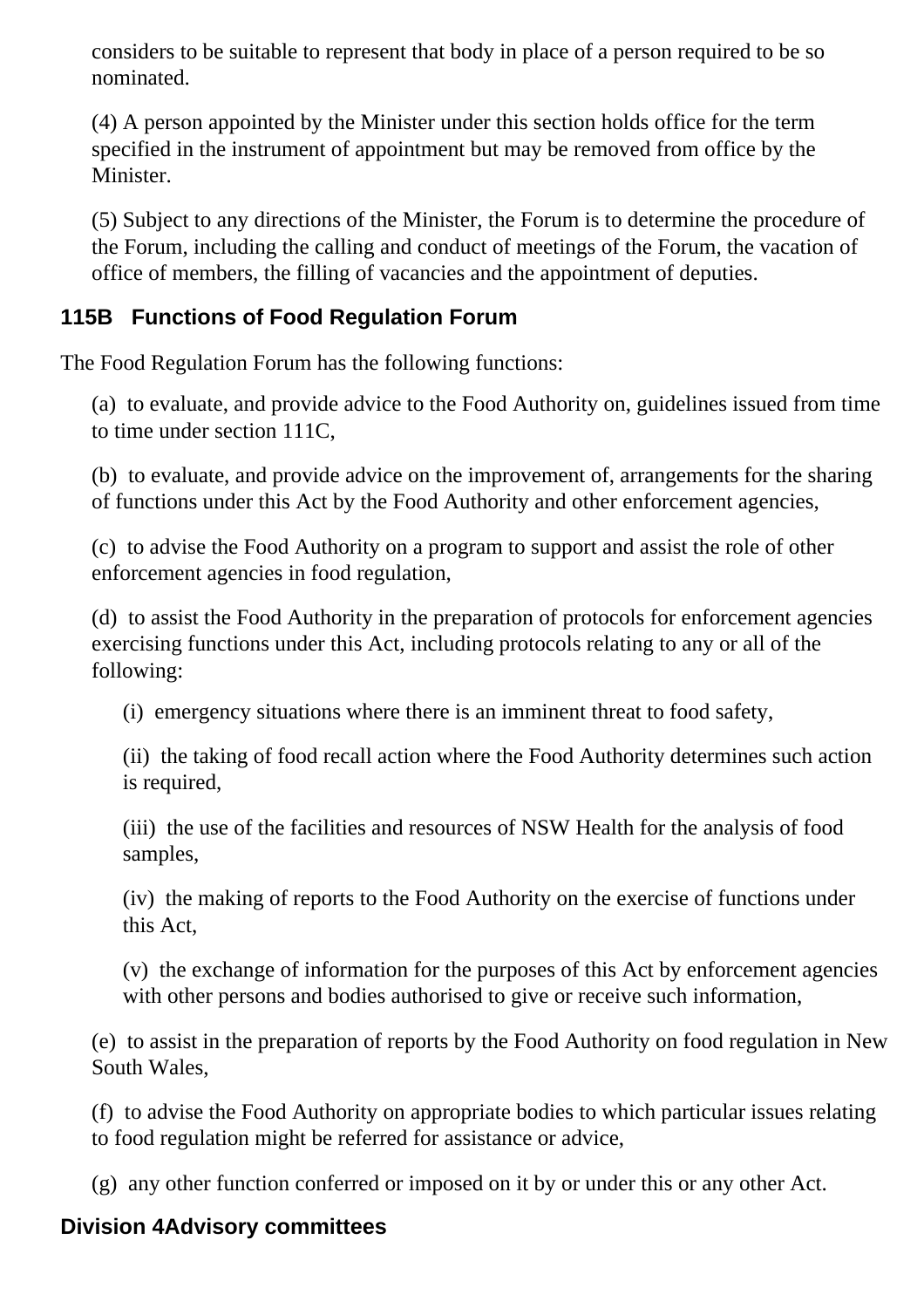### **116 Establishment of advisory committees**

(1) The Minister may establish advisory committees to assist the Food Authority in the exercise of its functions.

(2) An advisory committee is to consist of members appointed from persons having expertise in one or more of the following areas:

- (a) the food industry,
- (b) public health,
- (c) the interests of consumers,
- (d) the enforcement of food legislation.

(3) In addition, the Minister may appoint as members of an advisory committee persons having expertise in nutrition, toxicology, microbiology and food technology and such other persons as the Minister considers have appropriate expertise, qualifications or experience as will enable them to make a valuable contribution to the advisory committee.

(4) The Minister may determine the term of office and remuneration of members and the procedure of an advisory committee.

### **117 Functions of advisory committees**

An advisory committee has the following functions:

(a) to provide advice to the Minister and the Food Authority on any issue relating to food as the Minister or the Food Authority may require,

(b) such other advisory functions relating to food as the Minister may determine.

### **Division 5Finance**

### **117A Food Authority Fund**

(1) There is to be established in the Special Deposits Account a Food Authority Fund (the *Fund*) into which is to be paid:

(a) all money advanced to the Food Authority by the Treasurer or appropriated by Parliament for the purposes of the Food Authority, and

(b) all money directed or authorised to be paid into the Fund by or under this or any other Act, and

(c) the proceeds of the investment of money in the Fund, and

(d) all money received by the Food Authority under this Act from any other source.

(2) The Fund is to be applied for the purposes of enabling the Food Authority to exercise its functions under this Act and, in such cases as the Food Authority determines, enabling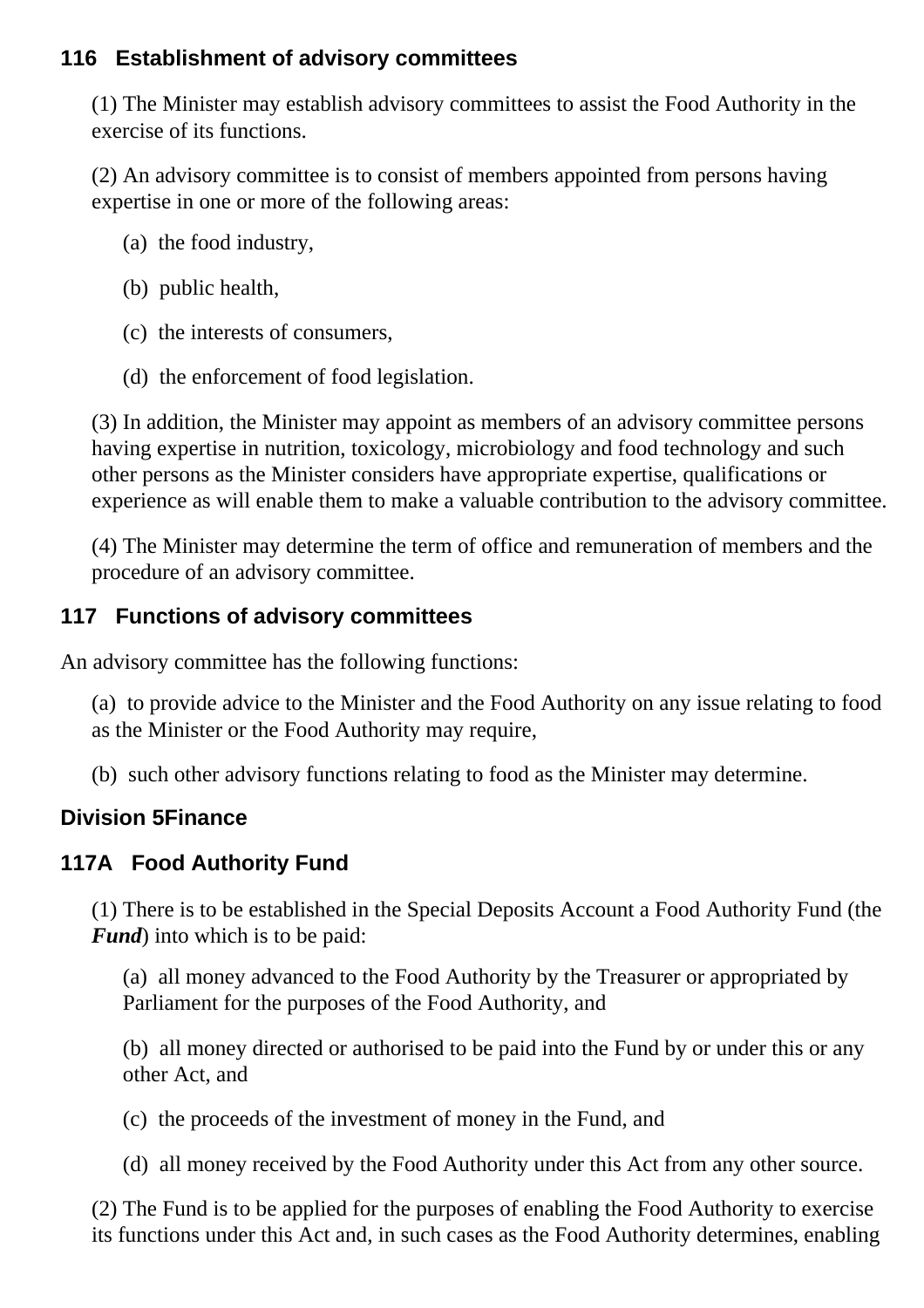another enforcement agency to exercise its functions under this Act.

(3) All expenditure incurred by the Food Authority under this Act is to be paid from the Fund.

(4) A separate account is to be maintained in the Fund in relation to each levy under section 117C imposed in respect of a particular industry or sector of industry.

### **117B Investment**

The Food Authority may invest money held by it:

(a) in the manner authorised by the *[Public Authorities \(Financial Arrangements\) Act](http://www.legislation.nsw.gov.au/xref/inforce/?xref=Type%3Dact%20AND%20Year%3D1987%20AND%20no%3D33&nohits=y) [1987](http://www.legislation.nsw.gov.au/xref/inforce/?xref=Type%3Dact%20AND%20Year%3D1987%20AND%20no%3D33&nohits=y)*, or

(b) if that Act does not confer power on the Food Authority to invest the money, in any other manner approved by the Minister with the concurrence of the Treasurer.

### **117C Industry levies**

(1) The Food Authority may levy a contribution towards the cost of the administration of this Act on any person, or member of a class of persons, who is subject to the requirements of a food safety scheme, but only if authorised to do so by the provisions of a food safety scheme.

(2) A levy under this section is to be of an amount, or calculated on a basis, specified in the relevant food safety scheme.

(3) The Food Authority is to ensure, as far as is reasonably practicable, that money received from levies imposed under this section in relation to an industry or sector of industry that is subject to a food safety scheme is not used to cross-subsidise the expenses of the Food Authority in carrying out its functions in relation to any other industry or sector of industry that is subject to a food safety scheme.

(4) Nothing in this section prevents a cost of a kind referred to in this section from being covered by a licence fee charged under a food safety scheme.

# **117D Payment of penalties and fines into Food Authority Fund**

(1) Any monetary penalty or fine imposed for an offence under this Act or the regulations and recovered in proceedings instituted by the Food Authority is to be paid into the Food Authority Fund.

(2) If the amount paid into the Food Authority Fund under this section in any financial year exceeds the maximum amount for the financial year, the amount of the excess is to be paid into the Consolidated Fund.

(3) The *maximum amount*for a financial year is \$250,000 or, if the regulations make provision for the determination of the maximum amount for the financial year, the maximum amount determined in accordance with those regulations.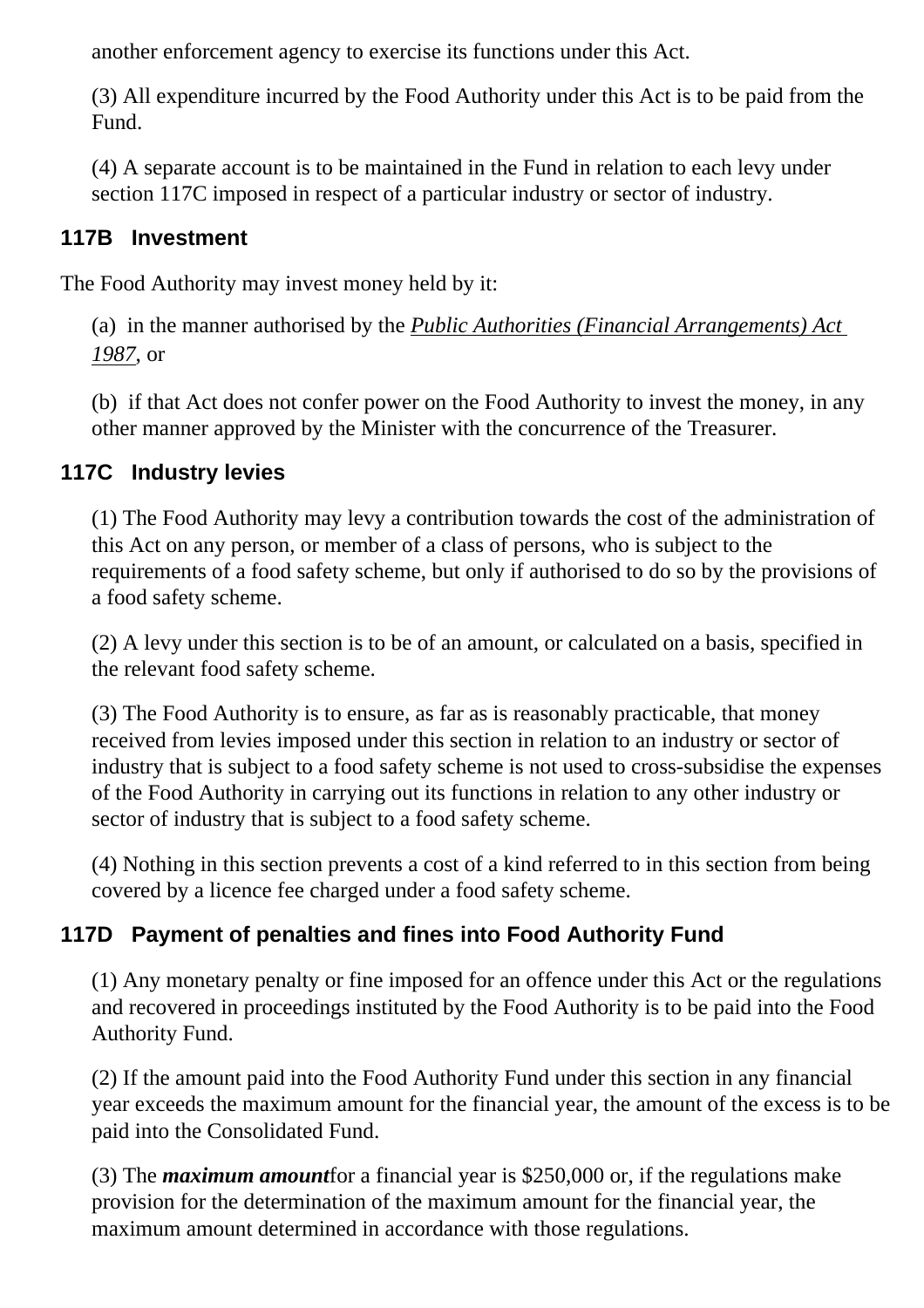(4) The regulations may make provision for the determination of the maximum amount for a financial year by prescribing a maximum amount for a financial year or by providing for the manner in which the maximum amount for a financial year is to be determined.

(5) Any such regulation may be made only with the approval of the Treasurer.

(6) In this section, a reference to proceedings instituted by the Food Authority includes:

(a) a reference to proceedings instituted under the direction or on behalf, or for the benefit, of the Food Authority, and

(b) a reference to penalty notices issued by or under the direction or on behalf of the Food Authority.

(7) In this section:

*financial year*means the period of 12 months commencing on 1 July in any year.

*fine*does not include any costs (including expenses or disbursements) payable by a person under an order made by a court in proceedings for an offence under this Act or the regulations.

# **Part 10Procedural and evidentiary provisions**

# **118 Nature of proceedings for offences**

(1) Proceedings for an offence under this Act or the regulations may be dealt with:

- (a) summarily before the Local Court, or
- (b) before the Supreme Court in its summary jurisdiction.

(2) If proceedings are brought before the Local Court, the maximum monetary penalty that the Local Court may impose for the offence is \$10,000, despite any higher maximum monetary penalty provided in respect of the offence.

# **119 Institution of proceedings**

(1) Proceedings for an offence under this Act or the regulations may only be instituted:

(a) unless paragraph (b) applies, within 12 months after the date on which the offence is alleged to have been committed, or

(b) if the proceedings are in respect of a sample of food, within 6 months after the date on which the sample was obtained.

(2) The court may extend the time referred to in subsection (1) for the institution of proceedings.

# **120 Penalty notices for certain offences**

(1) An authorised officer may serve a penalty notice on a person if it appears to the officer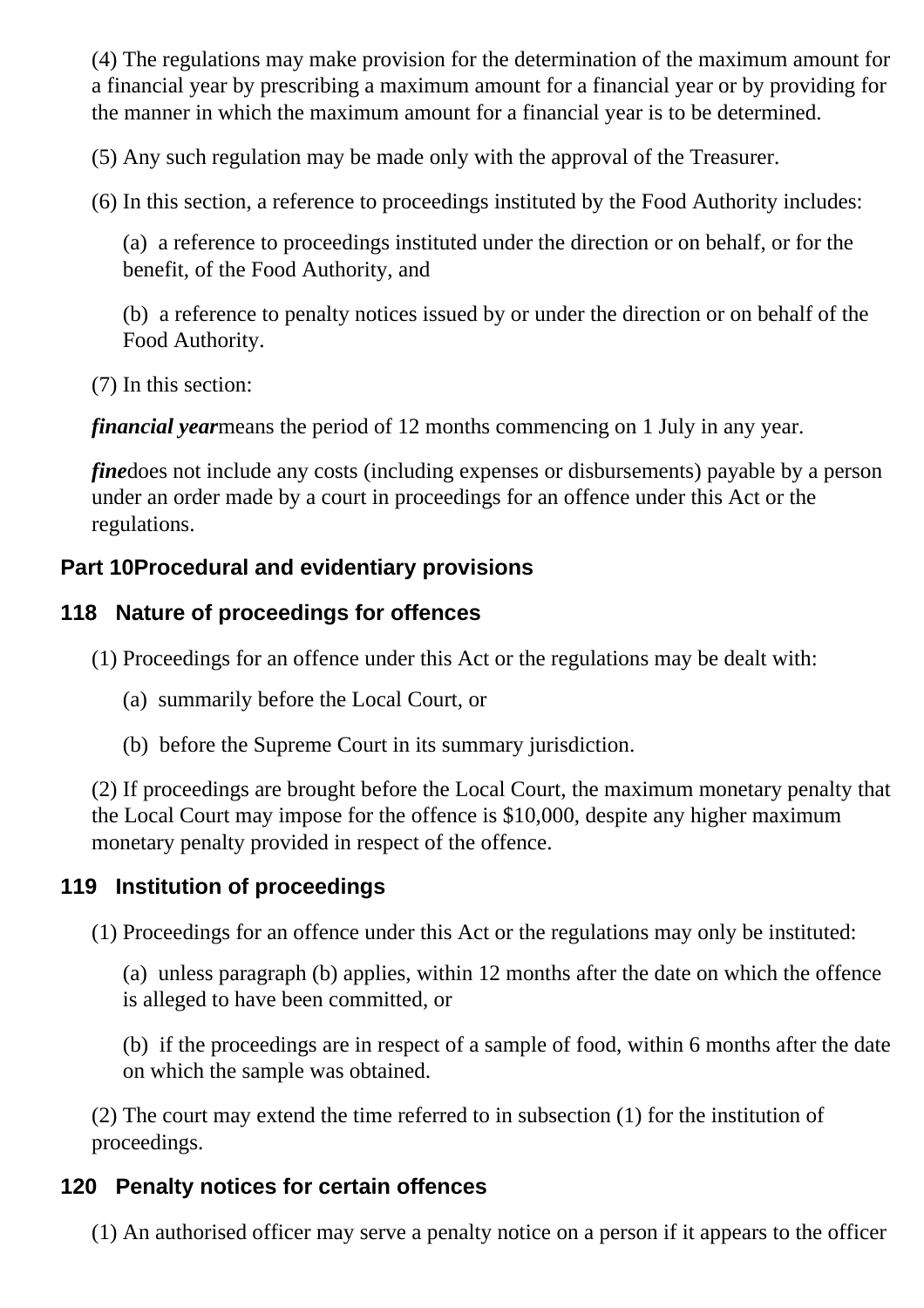that the person has committed an offence under this Act or the regulations, being an offence prescribed by the regulations.

(2) A penalty notice is a notice to the effect that, if the person served does not wish to have the matter determined by a court, the person may pay, within the time and to the person specified in the notice, the penalty prescribed by the regulations for the offence if dealt with under this section.

(3) A penalty notice is to be served personally or by post.

(4) If the amount of the penalty prescribed for an alleged offence is paid under this section, no person is liable to any further proceedings for the alleged offence.

(5) Payment under this section is not to be regarded as an admission of liability for the purpose of, nor in any way as affecting or prejudicing, any civil claim, action or proceeding arising out of the same occurrence.

(6) The regulations may:

(a) prescribe an offence for the purposes of this section by specifying the offence or by referring to the provision creating the offence, and

(b) prescribe the amount of penalty payable for the offence if dealt with under this section, and

(c) prescribe different amounts of penalties for different offences or classes of offences.

(7) The amount of a penalty prescribed under this section for an offence must not exceed the maximum amount of penalty which could be imposed for the offence by a court.

(8) This section does not limit the operation of any other provision of, or made under, this or any other Act relating to proceedings that may be taken in respect of offences.

(9) In this section, *authorised officer*means a police officer, the Director-General or an authorised officer as defined in section 4 (1).

### **121 Offences by employers**

(1) If an employee contravenes any provision of this Act or the regulations, the employer is taken to have contravened the same provision.

(2) It is a defence in proceedings against an employer for such a contravention if it is established that the employer could not, by the exercise of due diligence, have prevented the contravention.

(3) An employer may be proceeded against and convicted under a provision pursuant to this section whether or not the employee has been proceeded against or been convicted under that provision.

### **122 Offences by corporations**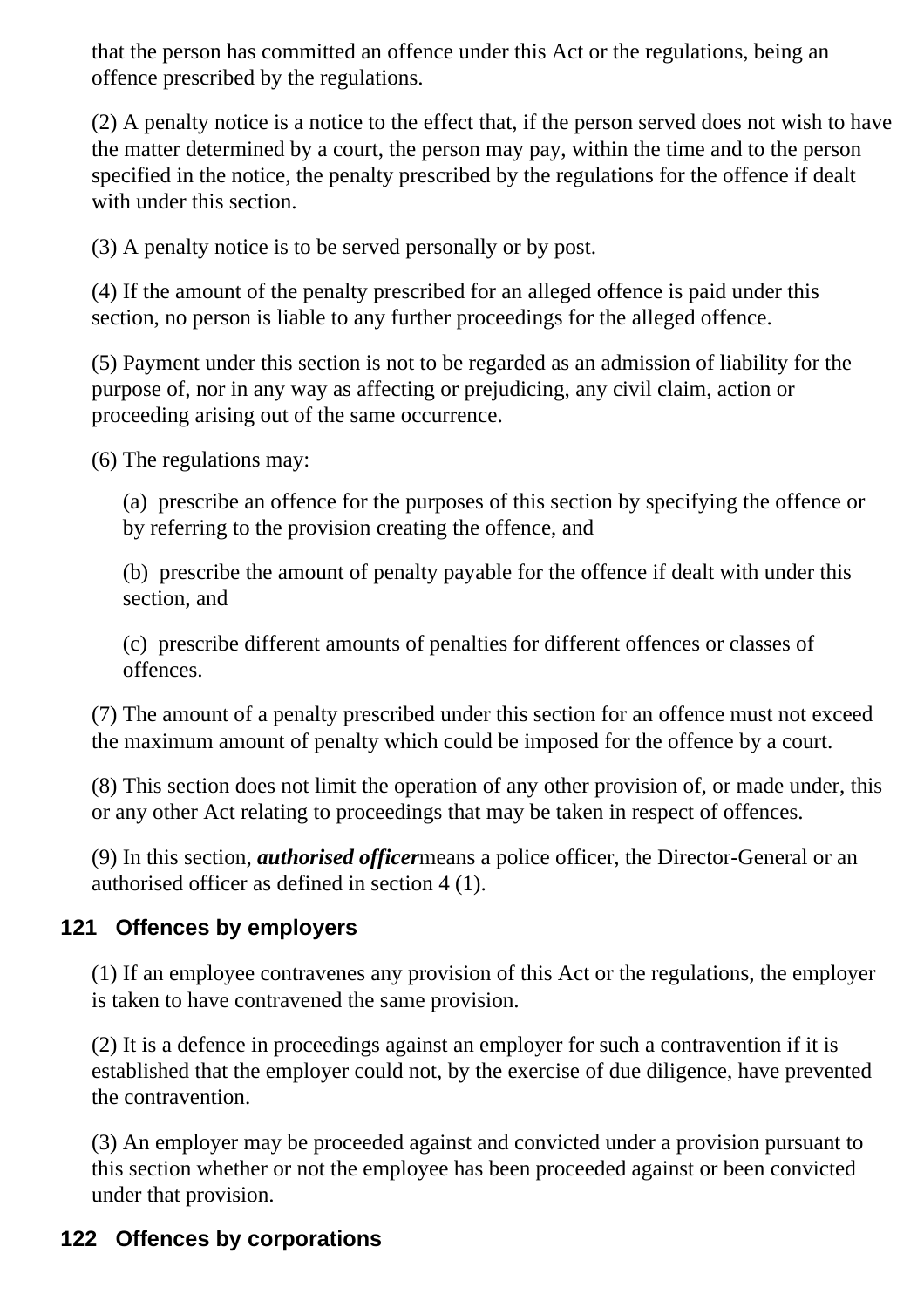(1) If a corporation contravenes, whether by act or omission, any provision of this Act or the regulations, each person who is a director of the corporation or who is concerned in the management of the corporation is taken to have contravened the same provision, unless the person satisfies the court that:

(a) the corporation contravened the provision without the knowledge actual, imputed or constructive of the person, or

(b) the person was not in a position to influence the conduct of the corporation in relation to its contravention of the provision, or

(c) the person, if in such a position, used all due diligence to prevent the contravention by the corporation.

(2) A person may be proceeded against and convicted under a provision pursuant to this section whether or not the corporation has been proceeded against or been convicted under that provision.

(3) Nothing in this section affects any liability imposed on a corporation for an offence committed by the corporation against this Act or the regulations.

(4) Without limiting any other law or practice regarding the admissibility of evidence, evidence that an officer, employee or agent of a corporation (while acting in his or her capacity as such) had, at any particular time, a particular intention, is evidence that the corporation had that intention.

### **123 Liability of employees and agents**

(1) Except as provided by subsection (2), it is no defence in proceedings for an offence under this Act or the regulations that the defendant was, at the time of the commission of the offence, an employee or agent of another person.

(2) In any proceedings for an offence under this Act or the regulations, it is a defence for the defendant to prove that the defendant was under the personal supervision of the proprietor of the food business, or the owner or person in charge of the place or vehicle, in relation to which the offence was committed or of another person representing that proprietor, owner or person in charge.

### **124 Alternative verdicts for serious food offences**

(1) If, on the trial of a person charged with an offence against section 13 the trier of fact is not satisfied that the person committed the offence but is satisfied that the person committed an offence against section 16 (1), the trier of fact may find the person not guilty of the offence charged but guilty of an offence against section 16 (1), and the person is liable to punishment accordingly.

(2) If, on the trial of a person charged with an offence against section 14, the trier of fact is not satisfied that the person committed the offence but is satisfied that the person committed an offence against section 16 (2), the trier of fact may find the person not guilty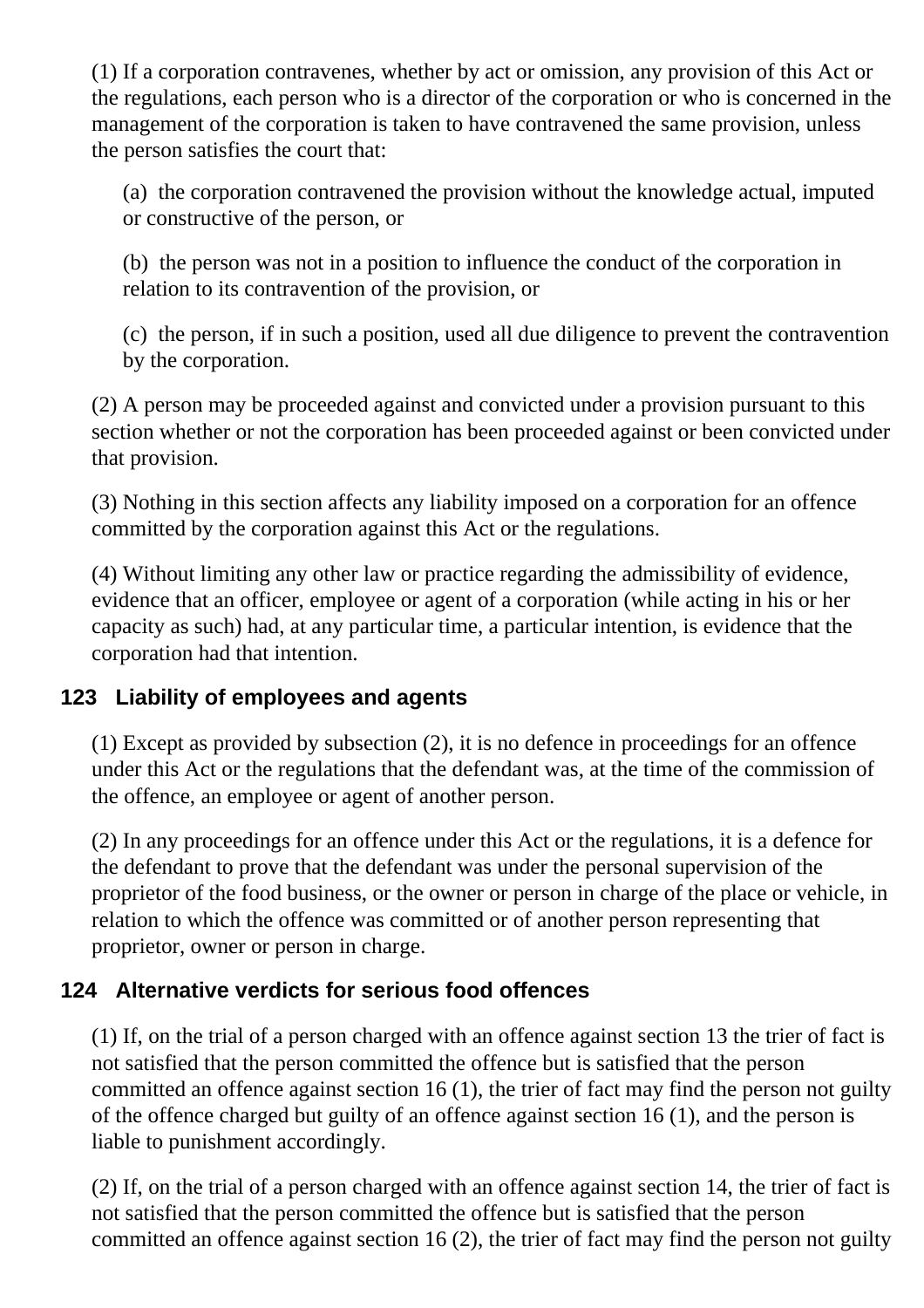of the offence charged but guilty of an offence against section 16 (2), and the person is liable to punishment accordingly.

## **125 No defence to allege deterioration of sample**

In any proceedings for an offence under this Act or the regulations, it is not a defence for a person to allege that any part of a sample retained for future comparison with a sample that has been analysed has from natural causes deteriorated, perished or undergone any material change in its constitution.

# **126 Onus to prove certain matters on defendant**

In any proceedings for an offence under this Act or the regulations against a defendant who was responsible for making a statement on a package or in an advertisement relating to the origin or composition of the food in question or the therapeutic or nutritive properties of the food, being a statement that is alleged to have caused the food to be falsely described, the onus of proving the correctness of the statement is on the defendant.

# **127 Presumptions**

In any proceedings for an offence under this Act or the regulations, it is presumed until, on the balance of probabilities, the contrary is proved that:

(a) any substance or thing capable of being used as food that was sold or prepared for sale or conveyed or intended for sale was sold, prepared, conveyed or intended for sale for human consumption, and

(b) any substance or thing capable of being used as food is not for human consumption if it is prominently marked as not being for human consumption, or with words to that effect, and

(c) food that is part of a batch, lot or consignment of food of the same class or description is representative of all of the food in that batch, lot or consignment, and

(d) each part of a sample of food divided for the purpose of analysis under this Act is of uniform composition with every other part of that sample, and

(e) a person who sold food in the conduct of a food business and was not the proprietor of the food business sold the food as the agent of the proprietor, and

(f) a person who appears from any statement on a package containing food for sale to have imported, manufactured, packed or prepared the food is the importer, manufacturer, packager or preparer of the food, as the case may be, and

(g) food that has been sold to a consumer has been sold at some time by any person who respectively imported, manufactured, prepared or packed the food, and

(h) a signature purporting to be that of the Food Authority, an authorised officer, the person in charge of an approved laboratory or an approved analyst is that signature.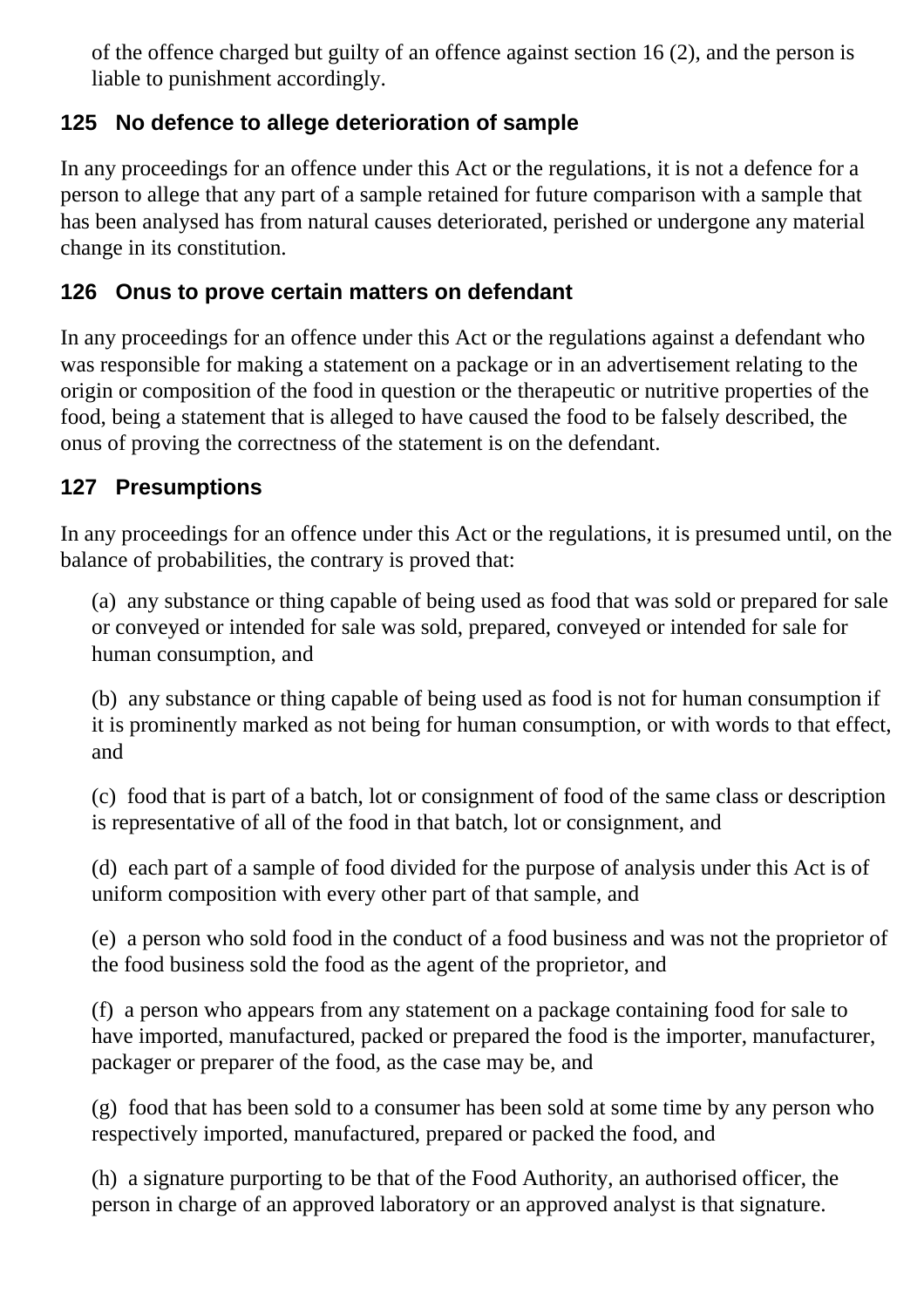### **128 Certificate evidence and evidence of analysts**

(1) A certificate of the result of an analysis obtained by the defendant or the prosecution in proceedings for an offence under this Act or the regulations is admissible in any such proceedings and evidence of the facts stated in it if:

(a) the certificate was issued in accordance with section 74, and

(b) a copy of the certificate is served by the person who obtained it on the other party to the proceedings at least 7 days before the hearing.

(2) An analyst who carried out an analysis in relation to which a certificate is produced as evidence in proceedings as referred to in subsection (1) need not be called as a witness in the proceedings by the party producing the certificate unless the court hearing the proceedings so orders (whether on application made to it or by any other means).

(3) In any proceedings for an offence under this Act or the regulations, the prosecution cannot rely on an analysis as evidence for the purposes of those proceedings unless the person who carried out the analysis:

- (a) is employed or engaged by an approved laboratory, or
- (b) is an approved analyst, or
- (c) was acting under the supervision of an approved analyst.

(4) In any proceedings for an offence under this Act or the regulations:

(a) a document purporting to be a copy of any registration, approval, order, notice or authority under this Act is evidence of that registration, approval, order, notice or authority, or

(b) a document purporting to be signed by the Food Authority certifying that at a specified time or during a specified period:

(i) there was or was not in force any registration, approval, order, notice or authority in relation to a specified person or persons, or

(ii) that a registration, approval, order, notice or authority was or was not subject to specified conditions,

is evidence of the matters contained in the document, or

(c) a document purporting to be signed by the Food Authority certifying:

(i) as to the receipt or otherwise of any notice, application or payment, or

(ii) that any amount of fees or other money is payable under this Act by a specified person and has not been paid at the date of the certificate,

is evidence of the matters contained in the document.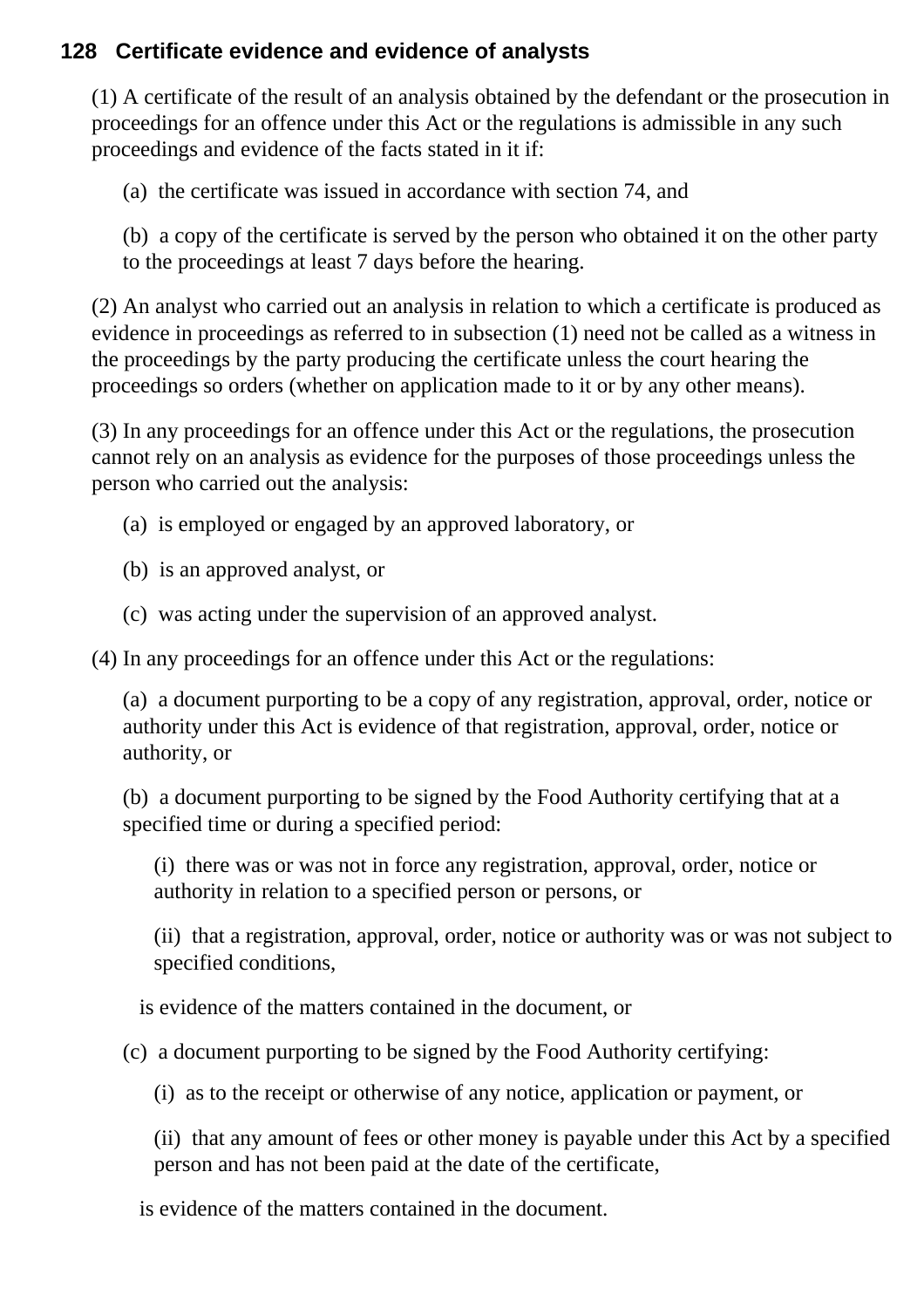### **129 Power of court to order further analysis**

(1) In any proceedings for an offence under this Act or the regulations, the court may, if satisfied that:

(a) there is a disagreement between the evidence of the analysts for the parties to the proceedings, and

(b) it is in the interests of justice to do so,

 order that the part or parts of any sample retained under section 71 be sent by the enforcement agency concerned to an analyst specified by the court or agreed to by the parties.

(2) An order may be made under subsection (1) at the request of any party to the proceedings or on the court's own motion.

(3) An analyst who is sent a part or parts of a sample for analysis under this section is to make an analysis of that part or those parts for the information of the court.

(4) Subject to section 131, the cost of an analysis under this section is to be borne by the enforcement agency concerned.

### **130 Disclosure by witnesses**

(1) In any proceedings for an offence under this Act or the regulations, a witness for the prosecution is not compelled to disclose the fact that the witness received information, the nature of the information received or the name of the person from whom the information was received.

(2) An authorised officer appearing as a witness in any proceedings is not compelled to produce any document containing any confidential matter made or received in his or her capacity as an authorised officer.

(3) Despite subsections (1) and (2), a court hearing proceedings for an offence under this Act or the regulations may order the disclosure of any matter, or the production of a document, referred to in those subsections if the court considers that it is necessary in the interests of justice.

### **131 Court may order costs and expenses**

Without affecting any other power of a court to award costs, a court that hears proceedings for an offence under this Act or the regulations has power to make such orders as it thinks fit in respect of the costs and expenses of and incidental to the examination, seizure, detention, storage, analysis (including further analysis), destruction or other disposition of any thing the subject of those proceedings.

### **132 Court may order corrective advertising**

A court by which a person (in this section referred to as *the defendant*) is found guilty of an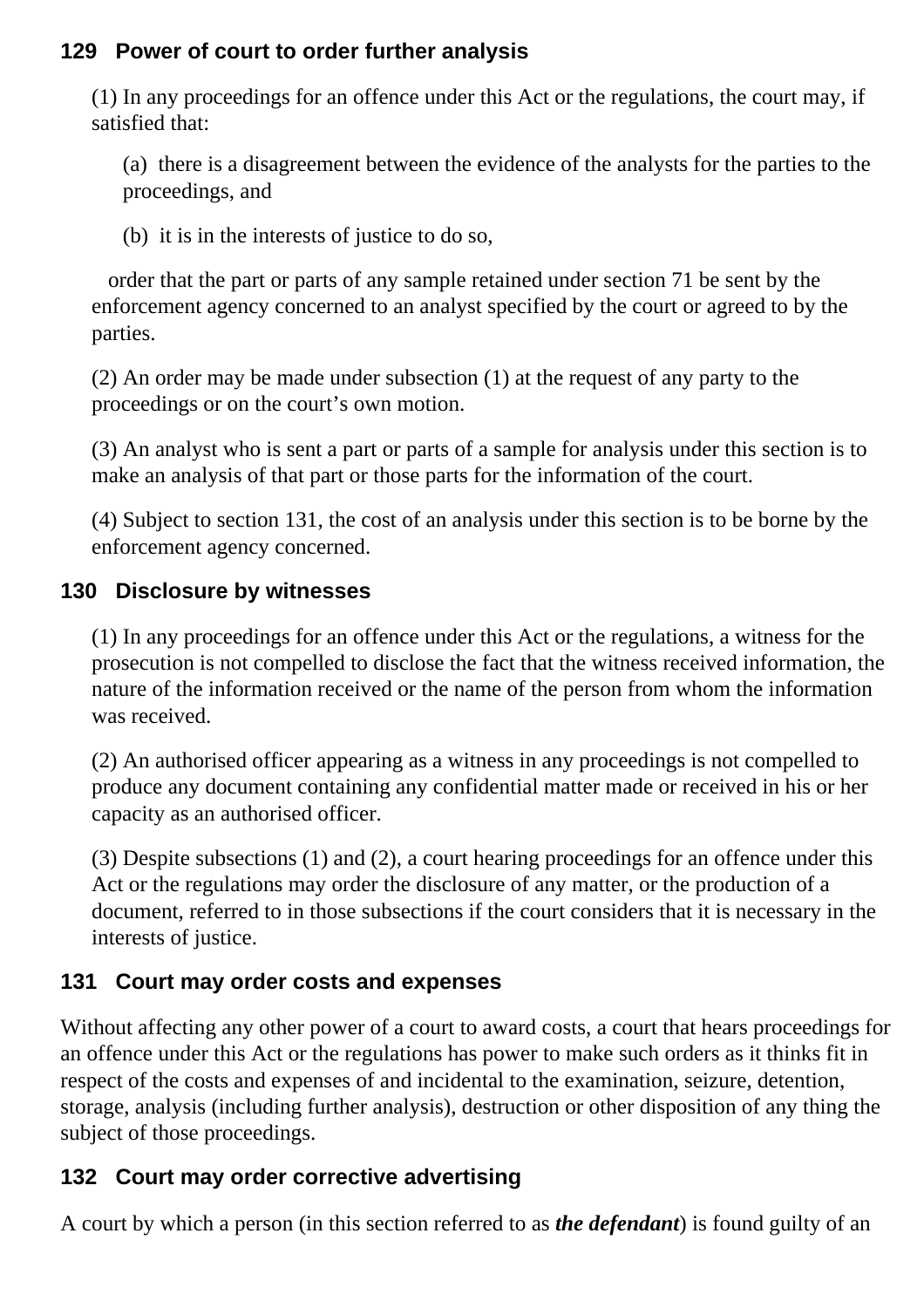offence under Part 2, may make one or both of the following orders:

(a) an order requiring the defendant to disclose in a particular manner to the public, to a particular person or to a particular class of persons specified information, or information of a specified kind, which the defendant possesses or to which the defendant has access,

(b) an order requiring the defendant to publish, at his or her own expense, in a manner and at times specified in the order, advertisements the terms of which are specified in the order.

### **Part 10ADisclosure of information about offences and alleged offences**

### **133 Register of offences**

(1) The Food Authority may keep a register of information about offences under this Act or the regulations relating to the handling or sale of food (the *register of offences*).

(2) The register may contain any of the following information in relation to a person who has been convicted by a court of an offence under this Act or the regulations relating to the handling or sale of food, or whose employee or agent has been convicted of such an offence:

(a) the name of the person,

(b) the name and address of the place of business at which the offence was committed, including the local government area in which it is located,

(c) the name and address of the usual place of business of the person,

(d) the trade name under which the person trades,

(e) if the person is a company, the name of the chief executive officer and any director of the company,

(f) a description of the nature and circumstances of the offence, the decision of the court, the penalty imposed and any forfeiture incurred,

(g) the enforcement agency or other body under the direction of which, or on behalf of whom, the relevant prosecution was conducted,

(h) such other information of a general nature in relation to matters connected with food safety or other interests of consumers in food as the Food Authority thinks necessary.

(3) Information relating to a particular offence is not to be published on the register until after the last day on which an appeal may be made against the conviction.

(4) If an appeal is made against the conviction, information relating to the offence is not to be published on the register unless a final order has been made on appeal affirming the conviction.

(5) The register of offences may be kept in such form as the Food Authority considers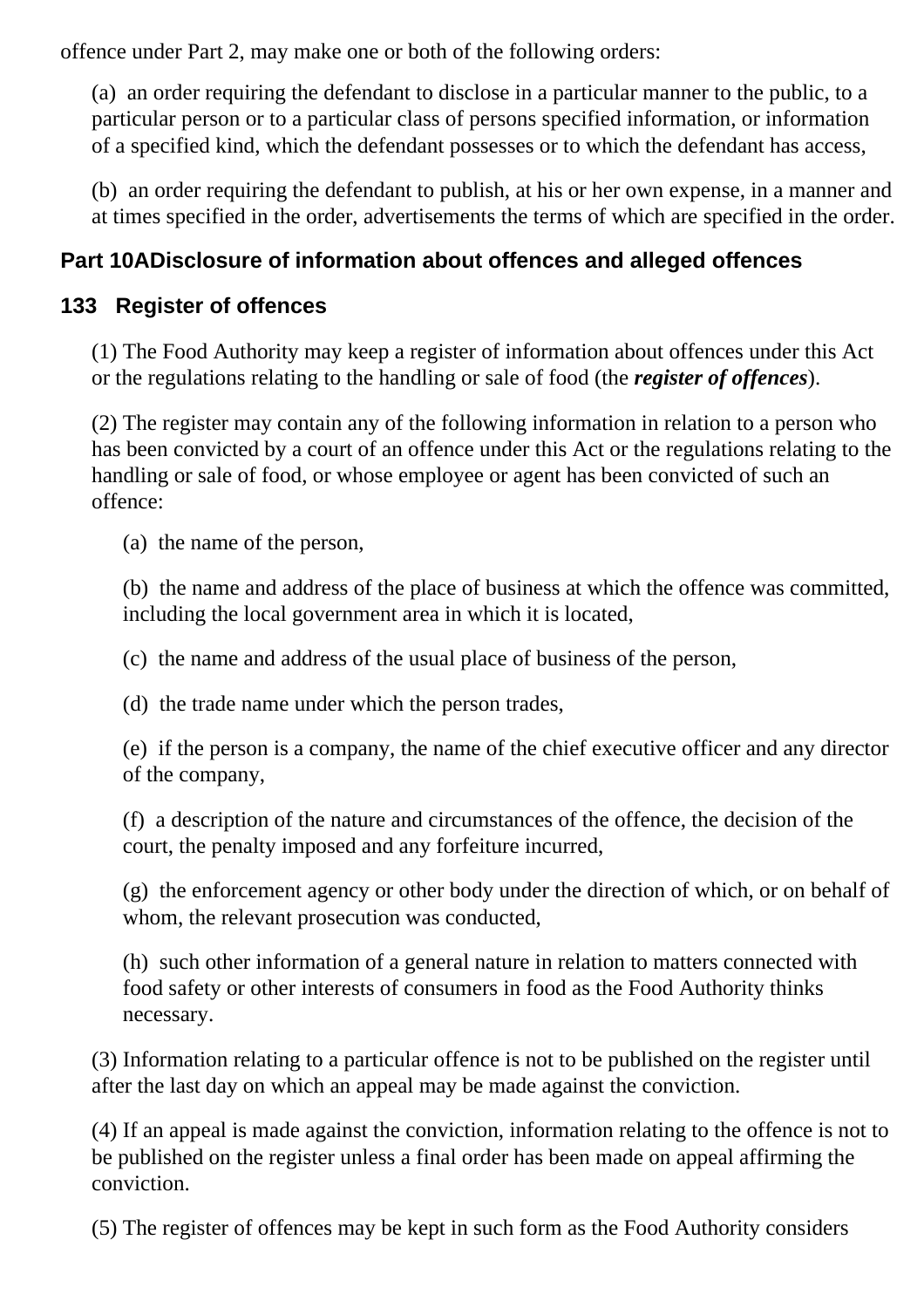appropriate.

(6) For the purposes of this Part, an order under section 10 of the *[Crimes \(Sentencing](http://www.legislation.nsw.gov.au/xref/inforce/?xref=Type%3Dact%20AND%20Year%3D1999%20AND%20no%3D92&nohits=y) [Procedure\) Act 1999](http://www.legislation.nsw.gov.au/xref/inforce/?xref=Type%3Dact%20AND%20Year%3D1999%20AND%20no%3D92&nohits=y)*in relation to an offence is taken to be a conviction for the offence.

## **133A Register of information about penalty notices**

(1) The Food Authority may keep a register of information about penalty notices issued for alleged offences under this Act or the regulations relating to the handling or sale of food (the *register of penalty notices*).

(2) The register may contain any of the following information:

(a) the name of any person served with a penalty notice for an alleged offence under this Act or the regulations relating to the handling or sale of food,

(b) the name and address of the place of business at which the offence is alleged to have been committed, including the local government area in which it is located,

(c) the name and address of the usual place of business of the person,

(d) the trade name under which the person trades,

(e) if the person is a company, the name of the chief executive officer and any director of the company,

(f) a description of the nature and circumstances of the alleged offence, including the short title of the offence,

(g) the date, time and place of the alleged offence,

- (h) the penalty notice infringement number,
- (i) the amount payable under the penalty notice,

(j) the date the penalty notice was served,

(k) the enforcement agency or other body under the direction of which, or on behalf of whom, the penalty notice was served,

(l) the status of the penalty notice (that is, particulars of whether the penalty notice has been fully or partly paid, whether a penalty notice enforcement order under Part 3 of the *[Fines Act 1996](http://www.legislation.nsw.gov.au/xref/inforce/?xref=Type%3Dact%20AND%20Year%3D1996%20AND%20no%3D99&nohits=y)*has been issued in respect of the penalty notice or whether the penalty notice is unresolved),

(m) such other information of a general nature in relation to matters connected with food safety or other interests of consumers in food as the Food Authority thinks necessary.

(3) Information relating to a penalty notice served on a person is not to be published on the register unless: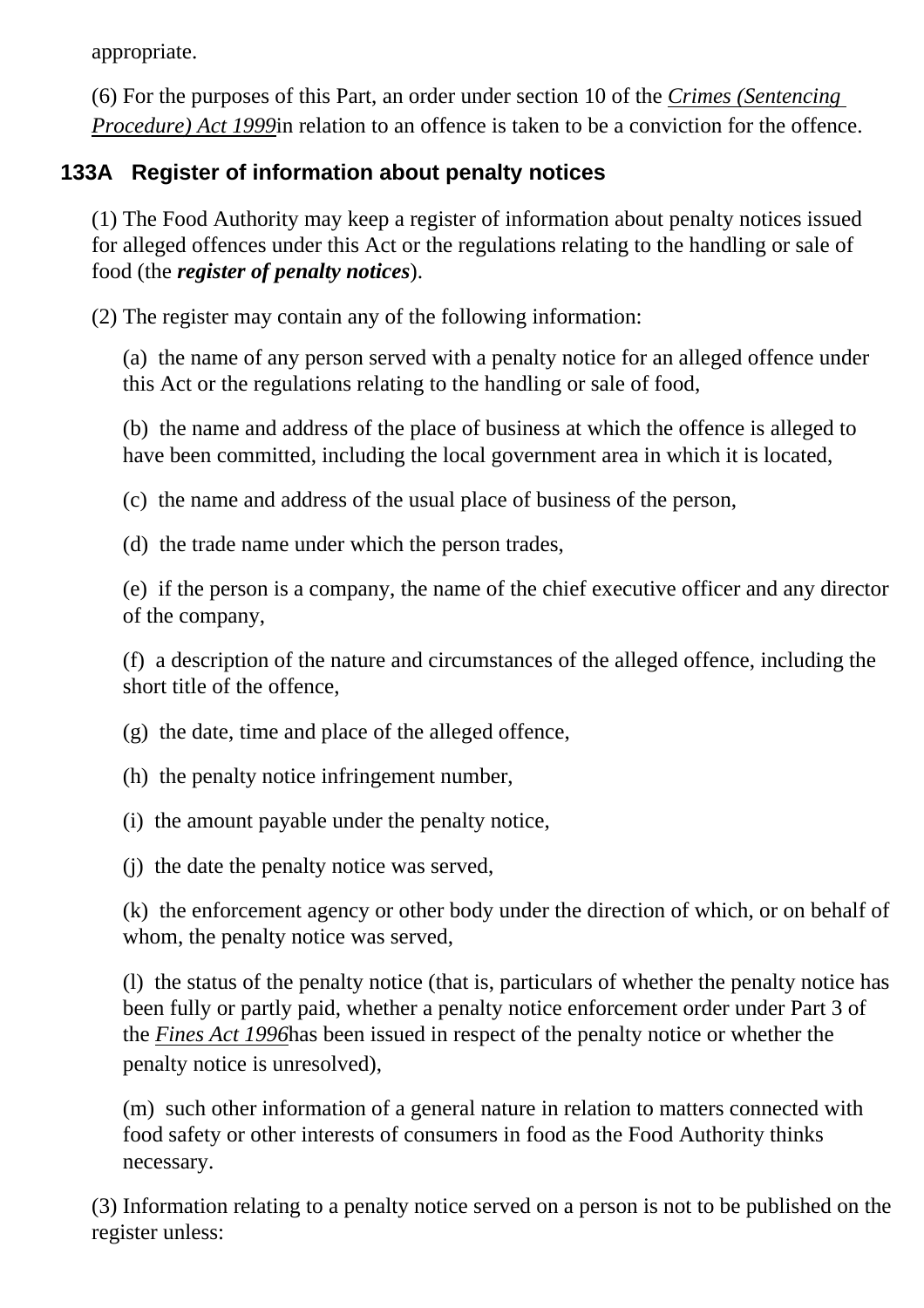(a) the amount payable under the penalty notice has been fully or partly paid, or

(b) a penalty notice enforcement order under Part 3 of the *[Fines Act 1996](http://www.legislation.nsw.gov.au/xref/inforce/?xref=Type%3Dact%20AND%20Year%3D1996%20AND%20no%3D99&nohits=y)*has been issued in respect of the penalty notice, or

(c) at least 70 days has elapsed since the penalty notice was served and the penalty notice is unresolved.

(4) For the purposes of this section, a penalty notice is *unresolved*until one of the following occurs (whichever happens first):

(a) the amount payable under the penalty notice is paid (in part or in full),

(b) a penalty notice enforcement order under Part 3 of the *[Fines Act 1996](http://www.legislation.nsw.gov.au/xref/inforce/?xref=Type%3Dact%20AND%20Year%3D1996%20AND%20no%3D99&nohits=y)*has been issued in respect of the penalty notice,

(c) an election is made by the person served with the penalty notice to have the matter determined by a court in accordance with Part 3 of the *[Fines Act 1996](http://www.legislation.nsw.gov.au/xref/inforce/?xref=Type%3Dact%20AND%20Year%3D1996%20AND%20no%3D99&nohits=y)*,

(d) a decision is made by the enforcement agency or other body under the direction of which, or on behalf of whom, the penalty notice was issued not to enforce the penalty notice,

(e) a penalty reminder notice in respect of the offence is withdrawn under the *[Fines](http://www.legislation.nsw.gov.au/xref/inforce/?xref=Type%3Dact%20AND%20Year%3D1996%20AND%20no%3D99&nohits=y)  [Act 1996](http://www.legislation.nsw.gov.au/xref/inforce/?xref=Type%3Dact%20AND%20Year%3D1996%20AND%20no%3D99&nohits=y)*.

(5) The register of penalty notices may be kept in such form as the Food Authority considers appropriate.

### **133B Publication of information on registers**

(1) Any register kept under this Part is to be made available for public inspection on an internet website of the Food Authority.

(2) Information contained in a register may be provided to members of the public in any other manner approved by the Food Authority.

(3) Without limiting subsection (2), the Food Authority may publish any information contained in a register kept under this Part in the Gazette or in a newspaper circulating in this State.

### **133C Correction of register**

(1) The Food Authority must correct any error in information in a register kept under this Part as soon as practicable after becoming aware of the error.

(2) The Food Authority may, at any time, correct any omission from information in a register kept under this Part.

(3) The Food Authority may correct any error in, or omission from, a register kept under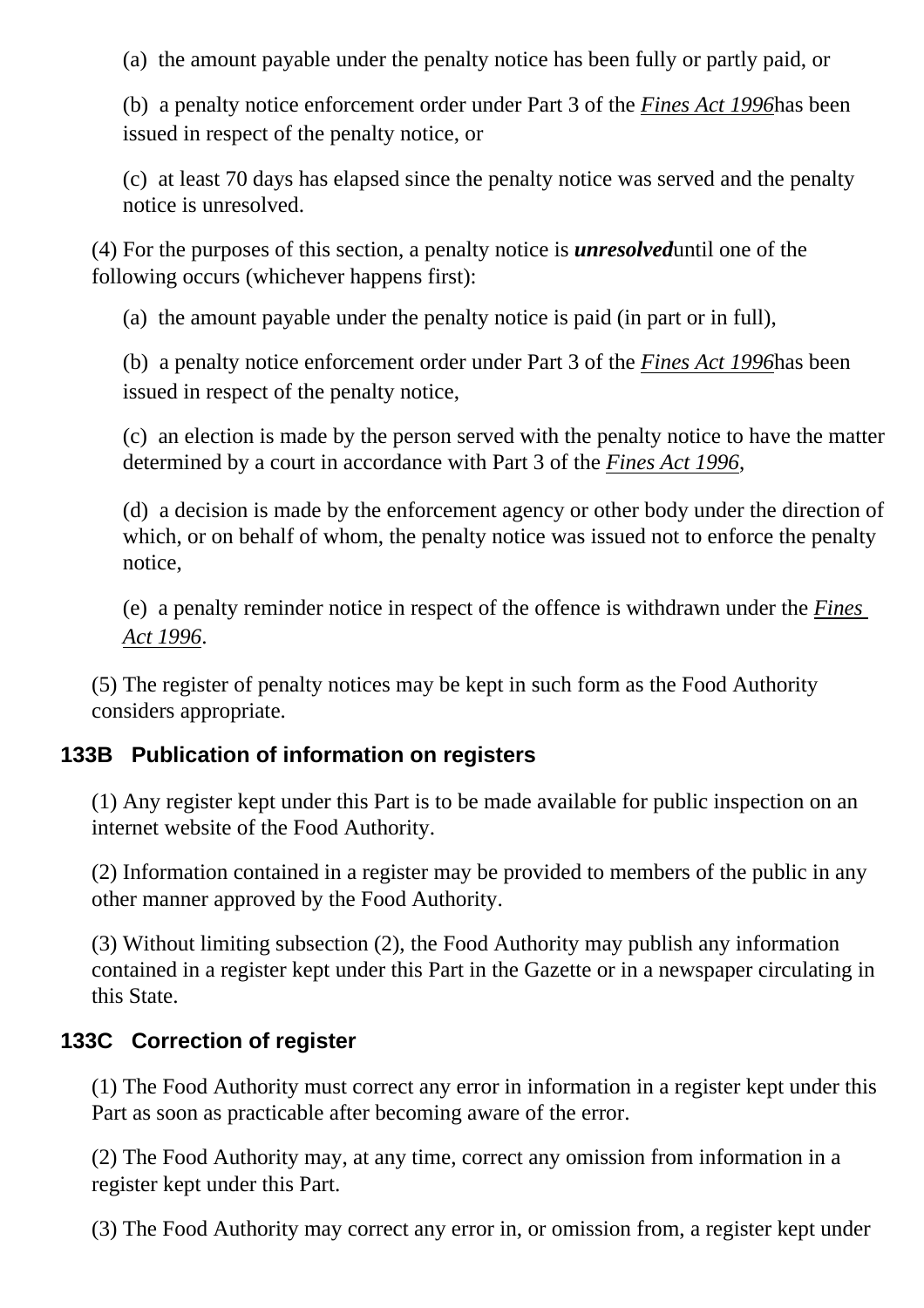this Part on its own initiative or on an application by a person under this Part.

## **133D Removal of information from register**

(1) The Food Authority may remove any information from a register kept under this Part.

(2) The Food Authority must remove information about a conviction for a particular offence from the register of offences as soon as practicable after it has become aware that:

(a) the conviction has been quashed or annulled, or

(b) an appeal has been made against the conviction, or

(c) a period of 2 years has elapsed since the end of the period during which an appeal could have been made against the conviction, or if an appeal was made against the conviction, the date on which a final order was made affirming the conviction.

(3) However, in a case where the Food Authority removes information from the register of offences because an appeal is made against a conviction for an offence, the Food Authority may restore information regarding the offence to the register if it is satisfied that any such appeal was unsuccessful.

(4) The Food Authority may remove any information about a conviction for an offence from the register of offences if it is appropriate in the circumstances to remove the information from the register.

(5) The Food Authority must remove information about a particular penalty notice from the register of penalty notices as soon as practicable after it has become aware that:

(a) the relevant penalty notice was not properly served, or

(b) the person on whom the notice was served has elected to have the matter dealt with by a court, or

(c) a decision has been made by the enforcement agency or other body under the direction of which, or on behalf of whom, the penalty notice was issued not to enforce the penalty notice, or

(d) a penalty reminder notice or penalty notice enforcement order in respect of the penalty notice has been withdrawn under the *[Fines Act 1996](http://www.legislation.nsw.gov.au/xref/inforce/?xref=Type%3Dact%20AND%20Year%3D1996%20AND%20no%3D99&nohits=y)*(unless the enforcement action authorised by the enforcement order is authorised by another penalty notice enforcement order), or

(e) a penalty notice enforcement order in respect of the penalty notice has been annulled under the *[Fines Act 1996](http://www.legislation.nsw.gov.au/xref/inforce/?xref=Type%3Dact%20AND%20Year%3D1996%20AND%20no%3D99&nohits=y)*and the matter has been referred to a court, or

(f) a period of 12 months has elapsed since the date on which the Food Authority was first authorised to publish information about the particular penalty notice on the register.

(6) The Food Authority may remove any information about a particular penalty notice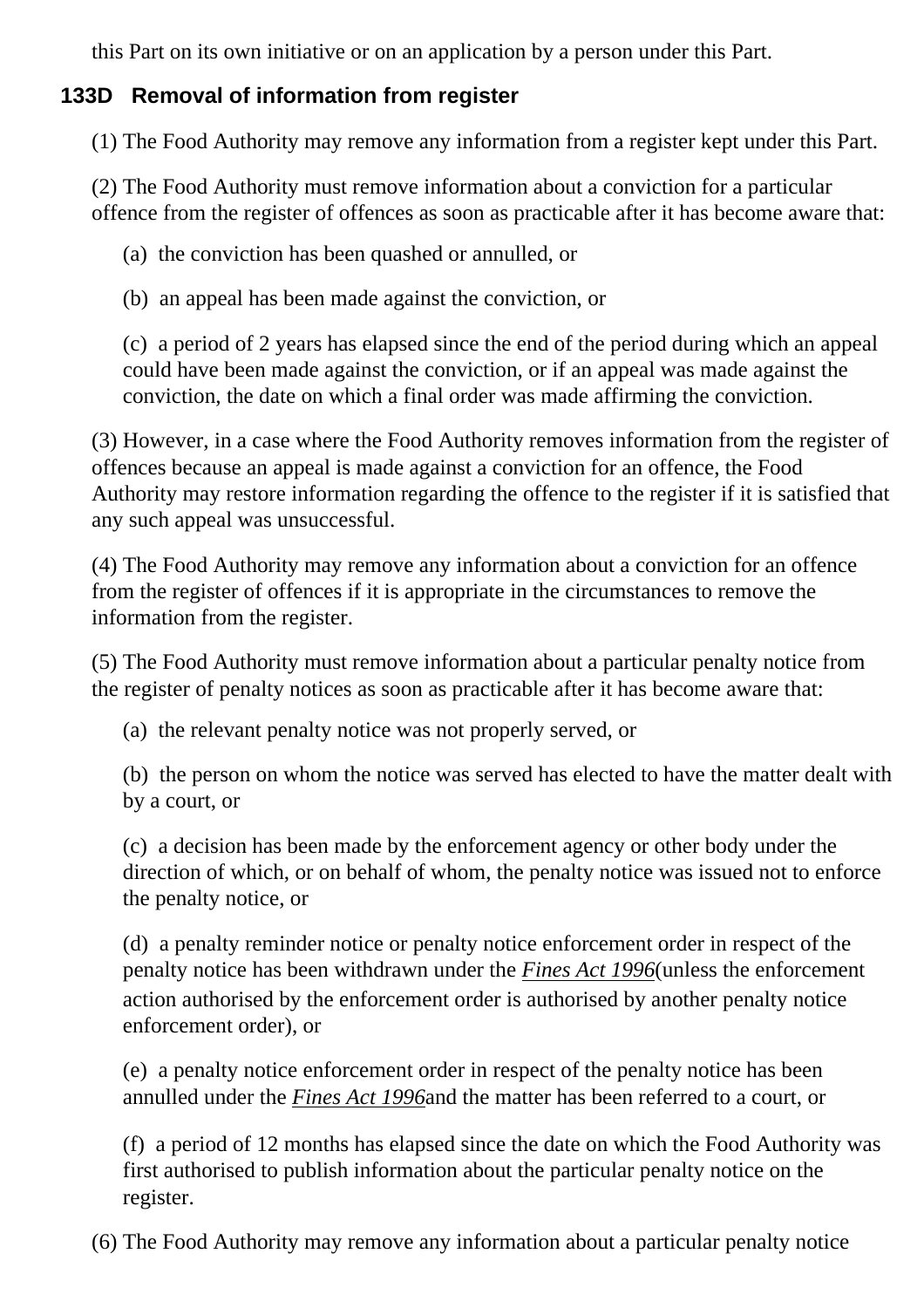from the register of penalty notices if it is satisfied it is appropriate in the circumstances to remove the information from the register (for example, if the issue of the penalty notice contravened any policy of the Food Authority relating to enforcement of the Act).

(7) The Food Authority may remove information from a register on its own initiative or on an application by a person under this Part.

### **133E Addition of information to register**

(1) If any business named in a register is sold or otherwise disposed of after the date on which an offence is committed, or a penalty notice served, in relation to an offence committed or alleged to have been committed in the conduct of the business, the Food Authority may add information to the register for the purpose of indicating that the business has been sold or otherwise disposed of.

(2) The Food Authority may make such an addition to information on a register on its own initiative or on an application by a person under this Part.

# **133F Applications for changes to register**

(1) An interested person in relation to any information on a register kept under this Part may, by application to the Food Authority, request the Food Authority:

(a) to make any correction or addition to information on the register that the Food Authority is authorised or required to make under this Part, or

(b) to remove information from the register on the ground that the Food Authority is authorised or required by this Part to remove the information.

(2) A person is an *interested person*in relation to information on a register only if the information relates to the person or to the person's employee or agent, or to a business or company which the person owns or has an interest in.

(3) An application must:

- (a) be made in a form approved by the Food Authority, and
- (b) be accompanied by the fee (if any) prescribed by the regulations.

(4) The Food Authority may reduce or waive payment of the whole or any part of the fee.

(5) A person who is aggrieved by a decision of the Food Authority not to make any correction or addition to information, or not to remove any information, in accordance with the person's request under this section may apply to the Administrative Decisions Tribunal for a review of the decision.

(6) An application for such a review must be made within 28 days after the day on which notice of the decision of the Food Authority is received by the person.

# **133G Protection from liability (including defamation)**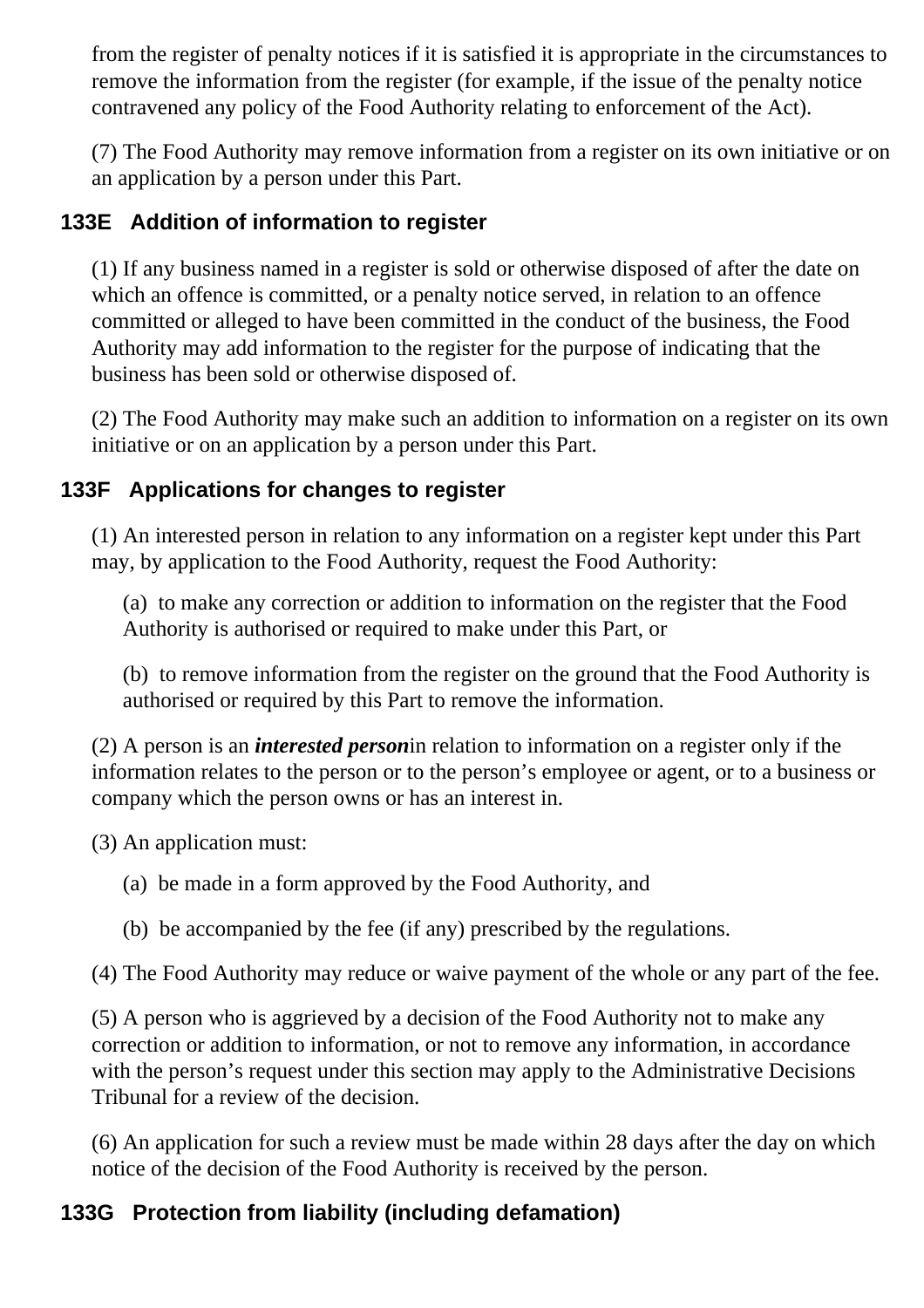(1) No liability is incurred by the State, the Minister or the Food Authority, a person acting under the direction of the Minister or the Food Authority or any person or body engaged in the administration of this Act or the *[Fines Act 1996](http://www.legislation.nsw.gov.au/xref/inforce/?xref=Type%3Dact%20AND%20Year%3D1996%20AND%20no%3D99&nohits=y)*in respect of anything done, or omitted to be done, in good faith in connection with the keeping of a register under this Part or the making public of any information contained on a register.

(2) No liability is incurred by a person for publishing in good faith:

- (a) any information contained on a register kept under this Part, or
- (b) a fair report or summary of any such information.
- (3) In this section:

*liability*includes liability for defamation.

*the State*includes the Crown in right of the State and the Government of the State.

## **133H Privacy and personal information**

(1) The Food Authority may exercise its functions under this Part despite any prohibition in, or the need to comply with, the *[Privacy and Personal Information Protection Act 1998](http://www.legislation.nsw.gov.au/xref/inforce/?xref=Type%3Dact%20AND%20Year%3D1998%20AND%20no%3D133&nohits=y)*.

(2) A public sector agency that holds personal information about a person may disclose the information, without the consent of the person, to the Food Authority, or to any person engaged in the administration of this Act, for the purpose of enabling the Food Authority to exercise its functions under this Part.

(3) In particular, the State Debt Recovery Office, and any person engaged in the administration of the *[Fines Act 1996](http://www.legislation.nsw.gov.au/xref/inforce/?xref=Type%3Dact%20AND%20Year%3D1996%20AND%20no%3D99&nohits=y)*, is authorised to disclose personal information about a person obtained under that Act to the Food Authority, or to any person engaged in the administration of this Act, for the purpose of enabling the Food Authority to exercise its functions under this Part.

(4) In this section:

*personal information*has the same meaning as in the *[Privacy and Personal Information](http://www.legislation.nsw.gov.au/xref/inforce/?xref=Type%3Dact%20AND%20Year%3D1998%20AND%20no%3D133&nohits=y)  [Protection Act 1998](http://www.legislation.nsw.gov.au/xref/inforce/?xref=Type%3Dact%20AND%20Year%3D1998%20AND%20no%3D133&nohits=y)*.

*public sector agency*has the same meaning as in the *[Privacy and Personal Information](http://www.legislation.nsw.gov.au/xref/inforce/?xref=Type%3Dact%20AND%20Year%3D1998%20AND%20no%3D133&nohits=y)  [Protection Act 1998](http://www.legislation.nsw.gov.au/xref/inforce/?xref=Type%3Dact%20AND%20Year%3D1998%20AND%20no%3D133&nohits=y)*.

### **Part 11Miscellaneous**

# **134 Protection from personal liability**

(1) Any matter or thing done or omitted to be done by an enforcement agency, an advisory committee, or a protected person does not, if the matter or thing was done or omitted in good faith for the purpose of executing any provision of this Act or any other law, subject a protected person personally to any action, liability, claim or demand.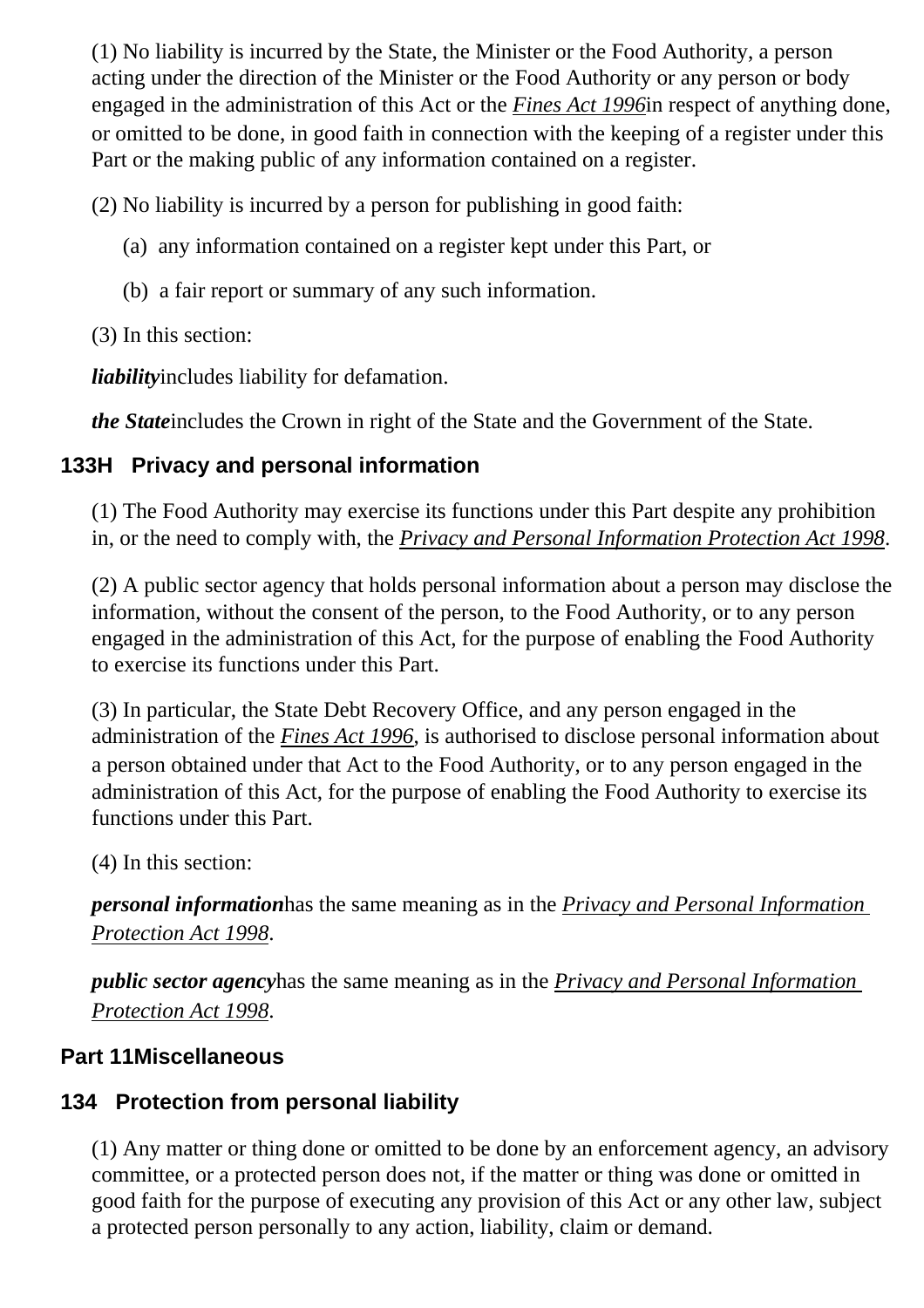(2) In this section, *protected person*means any of the following:

- (a) the Minister,
- (b) any member of the enforcement agency or of the staff of the enforcement agency,
- (c) an authorised officer,
- (d) any person acting under the direction of an enforcement agency,
- (e) any member of an advisory committee,

(f) a person employed by the Crown to carry out analyses for the purposes of this Act or a person carrying out analyses under the supervision of such a person,

(g) any member of a body that is consulted for the purposes of section 103 or 105.

### **135 Exclusion of liability of the State and others**

(1) This section applies to civil proceedings for damages or other compensation brought against the State, the Food Authority or other enforcement agency or a protected person referred to in section 134.

(2) Damages or other compensation is not payable in any such civil proceedings to the extent that:

(a) the claim is made in connection with the handling, sale or consumption of food, and

(b) the claim is based on alleged negligence or other breach of duty (including statutory duty) arising because of the exercise of, or the failure to exercise, any function under this Act.

(3) This section does not affect any entitlement to compensation expressly conferred by this Act.

(4) This section does not affect the operation of section 133G.

### **136 Disclosure of certain confidential information**

(1) A person who has, in connection with the administration or execution of this Act, obtained information relating to manufacturing secrets or commercial secrets or confidential processes must not disclose that information unless the disclosure is made:

(a) with the consent of the person from whom the information was obtained, or

(b) in connection with the administration or execution of this Act, or

(c) for the purposes of any legal proceedings arising out of this Act or of any report of any such proceedings, or

(d) in accordance with a requirement imposed by or under this Act or any other law, or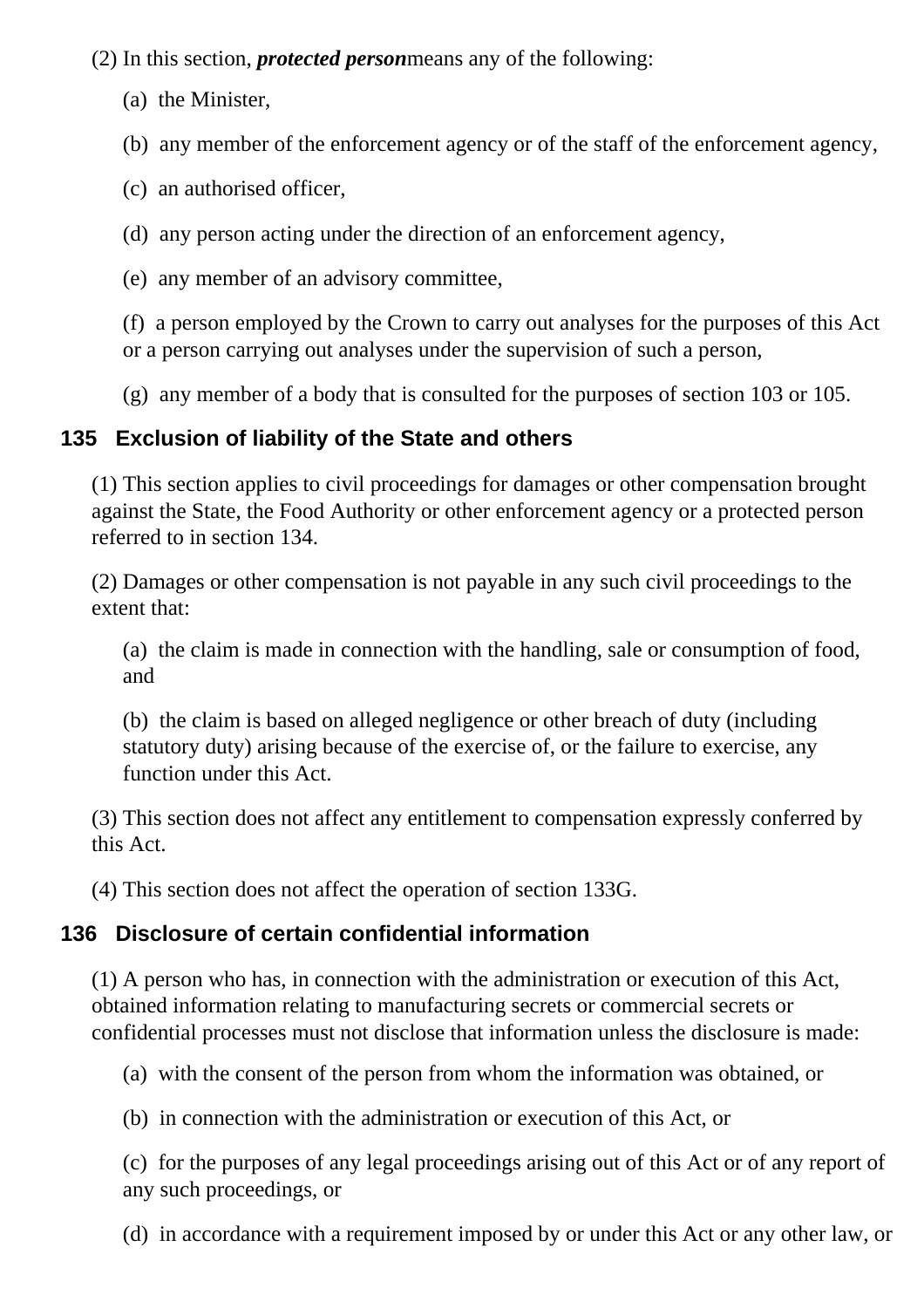(e) to a person administering or enforcing a law of another jurisdiction that corresponds to this Act or any other law prescribed by the regulations, or

- (f) to the Commonwealth Food Authority, or
- (g) to a law enforcement authority, or
- (h) with other lawful excuse.

Maximum penalty: 500 penalty units.

(2) A person is not guilty of an offence under this section if the information was publicly available at the time the disclosure concerned was made.

### **136A Certain information may be provided to and by Food Authority**

(1) An enforcement agency is authorised to provide information:

(a) to a relevant authority if the enforcement agency considers the provision of the information is necessary to enable the relevant authority to exercise its functions under the *[Public Health Act 1991](http://www.legislation.nsw.gov.au/xref/inforce/?xref=Type%3Dact%20AND%20Year%3D1991%20AND%20no%3D10&nohits=y)*, or

(b) to another enforcement agency if the enforcement agency providing the information considers the provision of the information is necessary to enable the other enforcement agency to exercise its functions under this Act.

(2) A relevant authority is authorised to provide information to an enforcement agency if the relevant authority considers the provision of the information is necessary to enable the enforcement agency to exercise its functions under this Act.

(3) Information may be provided in accordance with this section despite any prohibition in, or the need to comply with any requirement of, any Act or law (in particular, the *[Privacy and Personal Information Protection Act 1998](http://www.legislation.nsw.gov.au/xref/inforce/?xref=Type%3Dact%20AND%20Year%3D1998%20AND%20no%3D133&nohits=y)*and the *[Health Records and](http://www.legislation.nsw.gov.au/xref/inforce/?xref=Type%3Dact%20AND%20Year%3D2002%20AND%20no%3D71&nohits=y)  [Information Privacy Act 2002](http://www.legislation.nsw.gov.au/xref/inforce/?xref=Type%3Dact%20AND%20Year%3D2002%20AND%20no%3D71&nohits=y)*).

(4) In this section, *relevant authority*means any of the following:

- (a) the Director-General of the Department of Health,
- (b) a public health organisation (within the meaning of the *[Health Services Act 1997](http://www.legislation.nsw.gov.au/xref/inforce/?xref=Type%3Dact%20AND%20Year%3D1997%20AND%20no%3D154&nohits=y)*).

### **137 (Repealed)**

### **137A Recovery of fees and charges**

Any charge, fee or money due to the Food Authority under this Act is recoverable by the Food Authority in a court of competent jurisdiction as a debt due to the Crown.

#### **137B Authorised officers may perform functions under Commonwealth legislation**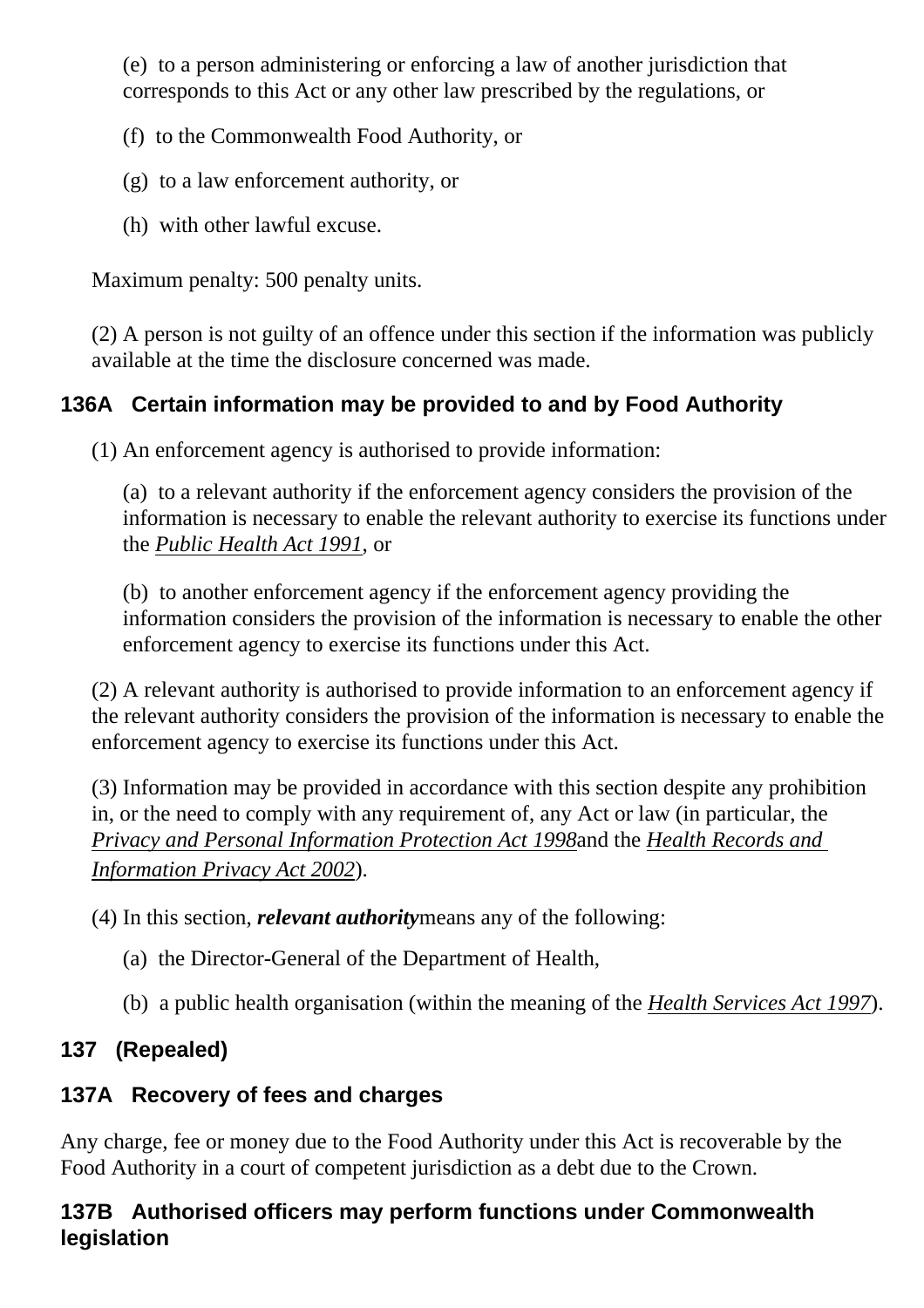The Minister may, on behalf of the State, enter into arrangements with a Commonwealth Minister or officer of the Commonwealth government in relation to the exercise under Commonwealth legislation, by authorised officers authorised under this Act, of functions relating to food inspection.

# **138 Act to bind Crown**

This Act binds the Crown in right of New South Wales and, in so far as the legislative power of the Parliament of New South Wales permits, the Crown in all its other capacities.

# **139 Regulations**

(1) The Governor may make regulations, not inconsistent with this Act, for or with respect to any matter that by this Act is required or permitted to be prescribed or that is necessary or convenient to be prescribed for carrying out or giving effect to this Act, including regulations for or with respect to the following:

(a) fees or charges for the purposes of a food safety scheme, including (but not limited to) licence fees and fees or charges for the provision of services in relation to the food safety scheme,

(b) fees or charges for the purposes of this Act, including (but not limited to) fees or charges for the provision of information, or for the carrying out of any inspection or analysis for the purposes of this Act or any audit of a program relating to food safety implemented in accordance with a food safety scheme (whether or not the inspection, analysis or audit is requested or agreed to), or in connection with the notification of the conduct of a food business,

(c) fees for the making of applications under this Act,

(c1) the waiver or refund of any licence fees or other fees or charges under this Act,

(d) requirements for the notification by food businesses of information relating to the conduct of those food businesses,

(e) regulating or prohibiting any activity relating to the handling or sale of food.

(2) A regulation may create an offence punishable by a penalty not exceeding 25 penalty units.

(2A) A regulation for or with respect to licence fees or other fees or charges charged for the purposes of a food safety scheme may enable the Food Authority to determine a licence fee or other fee or charge or the basis on which a licence fee or other fee or charge is to be determined.

(2B) Without limiting subsections (1) (a) and (b) and (2A), a fee or charge referred to in any of those provisions may cover the following matters:

(a) the costs of the Food Authority in administering a food safety scheme and other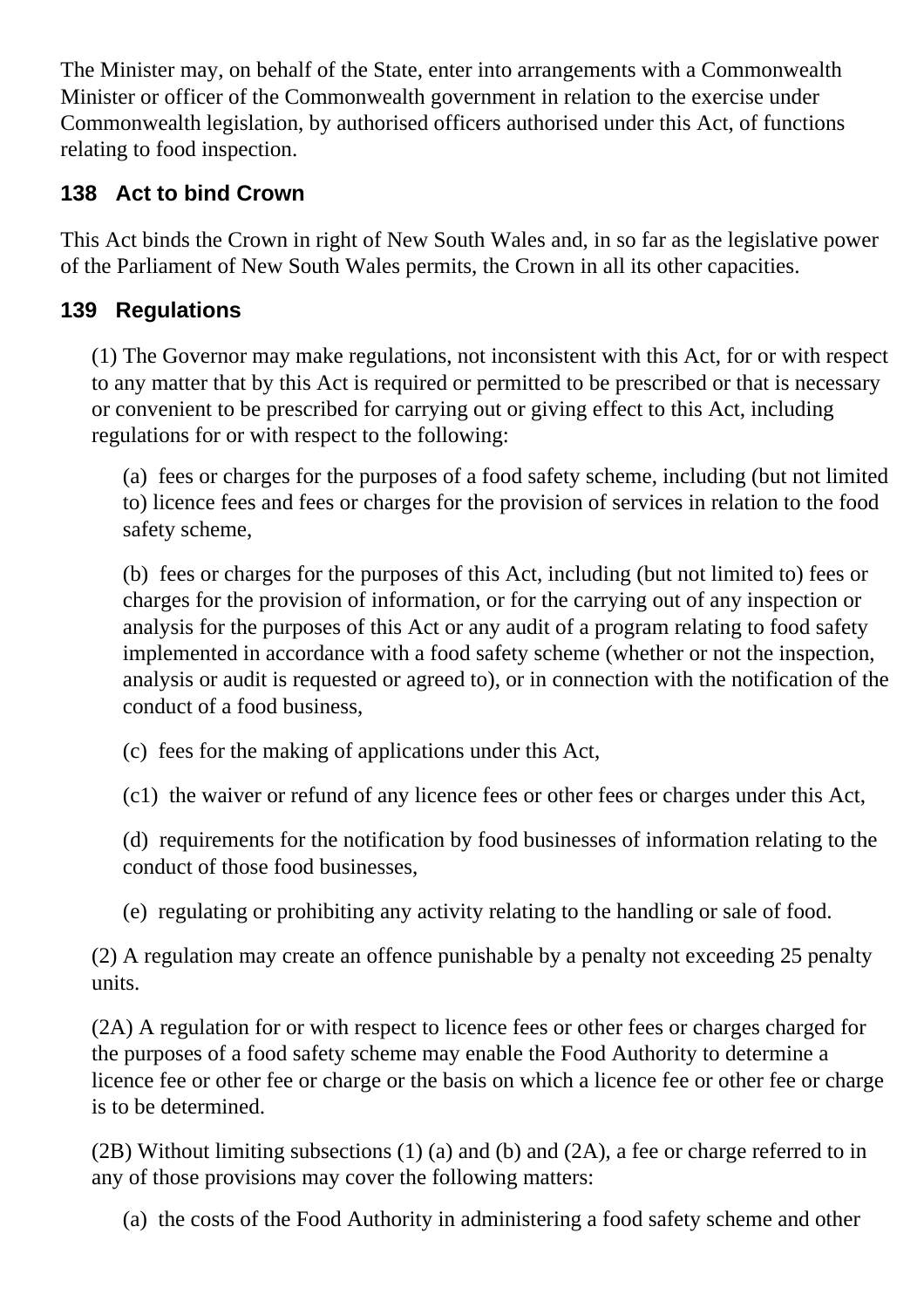related provisions of this Act,

(b) the costs of the processing of applications for licences and for the grant or renewal of licences under food safety schemes,

(c) other costs of providing services in relation to a food safety scheme (whether or not the provision of the service is requested or agreed to),

(d) annual administration charges in respect of the exercise by enforcement agencies, or any class of enforcement agency, of all or specified functions under this Act in relation to food businesses that are not required to be licensed under this Act, or any class of such food businesses.

(2C) The regulations may provide for an application to be made to the Administrative Decisions Tribunal by a person for a review of a decision, of a class prescribed by the regulations, that is made under this Act or the regulations.

(2D) A regulation referred to in subsection (2C) may be made only with the concurrence of the Minister administering the *[Administrative Decisions Tribunal Act 1997](http://www.legislation.nsw.gov.au/xref/inforce/?xref=Type%3Dact%20AND%20Year%3D1997%20AND%20no%3D76&nohits=y)*.

(3) The regulations may apply, adopt or incorporate, whether wholly or in part or with or without modifications, any standard, code (except the Food Standards Code) or other document as in force from time to time or as in force at a particular time.

#### **140 Temporary emergency regulations modifying the Code**

(1) Regulations may be made for the purposes of this section that contain provisions that are in addition to, or in substitution for, one or more of the provisions of the Food Standards Code as those provisions of the Code apply in this State.

(2) A regulation made for the purposes of this section must not be made unless the Minister has certified that such a regulation is necessary as it relates to an issue of public health and safety.

(3) A provision of a regulation made for the purposes of this section does not continue in force:

(a) except as provided by paragraph (b), for a period that is more than 12 months, or

(b) if the provision is the same in substance as a provision of a regulation that was previously in force under this Act, for a period that, when added to the period for which that previous provision was in force, is more than 12 months.

#### **141 Other regulations modifying the Code**

(1) Regulations may be made for the purposes of this section that contain provisions that are in addition to, or in substitution for, one or more of the provisions of the Food Standards Code as those provisions of the Code apply in this State.

(2) A regulation made for the purposes of this section must not be made unless the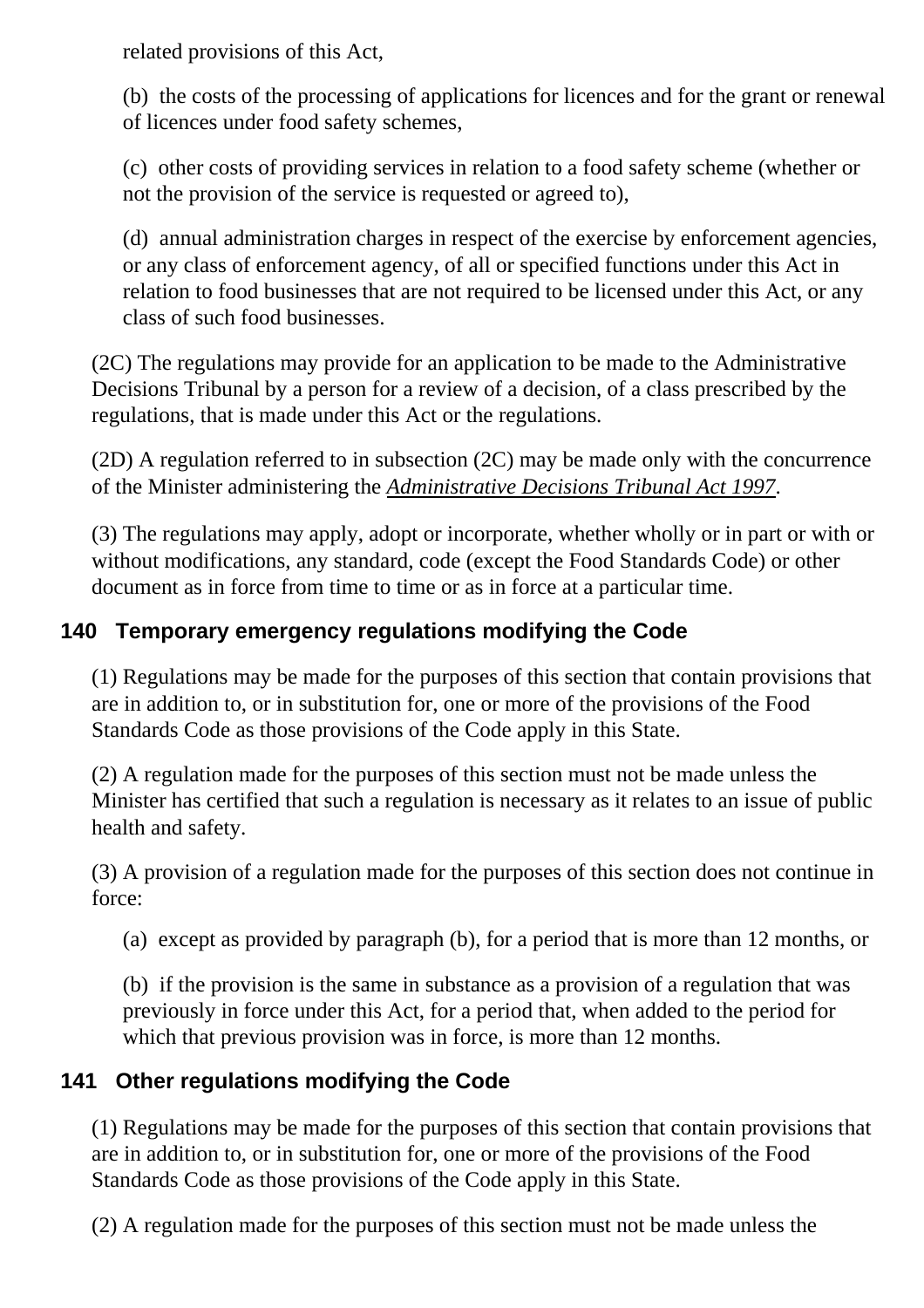Minister has certified that such a regulation does not have a significant impact on the implementation and enforcement of uniform food laws in Australia.

(3) A regulation made for the purposes of this section may be made only with the approval of the Premier.

#### **142 Repeals**

The *[Food Act 1989](http://www.legislation.nsw.gov.au/xref/inforce/?xref=Type%3Dact%20AND%20Year%3D1989%20AND%20no%3D231&nohits=y)*and the *[Food Regulation 2001](http://www.legislation.nsw.gov.au/xref/inforce/?xref=Type%3Dsubordleg%20AND%20Year%3D2001%20AND%20No%3D311&nohits=y)*are repealed.

#### **143 (Repealed)**

#### **144 Savings, transitional and other provisions**

Schedule 2 has effect.

#### **Schedule 1(Repealed)**

#### **Schedule 2Savings, transitional and other provisions**

(Section 144)

#### **Part 1General**

#### **1 Regulations**

(1) The regulations may contain provisions of a savings or transitional nature consequent on the enactment of the following Acts:

this Act

*[Food Legislation Amendment Act 2004](http://www.legislation.nsw.gov.au/xref/inforce/?xref=Type%3Dact%20AND%20Year%3D2004%20AND%20no%3D16&nohits=y)*

*[Food Amendment Act 2007](http://www.legislation.nsw.gov.au/xref/inforce/?xref=Type%3Dact%20AND%20Year%3D2007%20AND%20no%3D47&nohits=y)*

*[Food Amendment \(Public Information on Offences\) Act 2008](http://www.legislation.nsw.gov.au/xref/inforce/?xref=Type%3Dact%20AND%20Year%3D2008%20AND%20no%3D5&nohits=y)*

(2) If such a regulation so provides, it has effect despite any provision of this Act.

(3) Any such provision may, if the regulations so provide, take effect from the date of assent to the Act concerned or a later date.

(4) To the extent to which any such provision takes effect from a date that is earlier than the date of its publication in the Gazette, the provision does not operate so as:

(a) to affect, in a manner prejudicial to any person (other than the State or an authority of the State), the rights of that person existing before the date of its publication, or

(b) to impose liabilities on any person (other than the State or an authority of the State) in respect of anything done or omitted to be done before the date of its publication.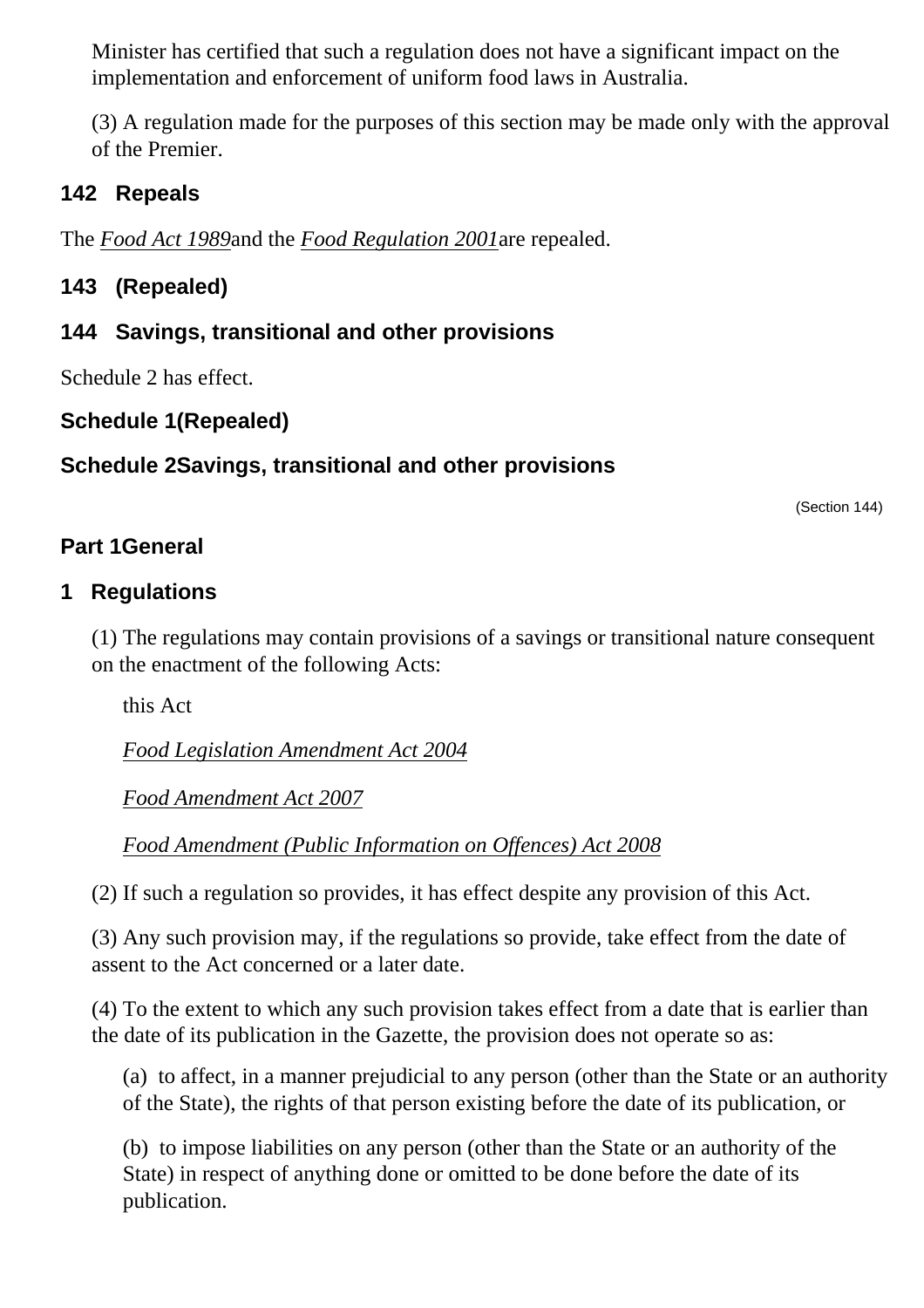#### **Part 2Provisions consequent on enactment of this Act**

# **2 Definition**

In this Part, *former Act*means the *[Food Act 1989](http://www.legislation.nsw.gov.au/xref/inforce/?xref=Type%3Dact%20AND%20Year%3D1989%20AND%20no%3D231&nohits=y)*.

# **3 Inspectors**

A person appointed as an inspector for the purposes of the former Act and holding that position immediately before the commencement of section 114 of this Act is taken to have been appointed as an authorised officer under that section and the appointment is subject to the same conditions as were imposed on the original appointment.

### **4 Analysts and certificates**

(1) A person appointed as an analyst for the purposes of the former Act and holding that position immediately before the commencement of section 81 of this Act is taken to have been approved as an analyst under that section and the approval is subject to the same conditions as were imposed on the original appointment.

(2) A certificate given under section 39 of the former Act by an analyst is, for the purposes of any proceedings under this Act, taken to be a certificate given under section 74 of this Act.

### **5 Orders and clean-up notices**

An order or clean-up notice made under Part 4 of the former Act before its repeal by this Act continues to have effect, and may be enforced, as if that Act had not been repealed.

#### **Part 3Provisions consequent on enactment of [Food Legislation Amendment](http://www.legislation.nsw.gov.au/xref/inforce/?xref=Type%3Dact%20AND%20Year%3D2004%20AND%20no%3D16&nohits=y)  [Act 2004](http://www.legislation.nsw.gov.au/xref/inforce/?xref=Type%3Dact%20AND%20Year%3D2004%20AND%20no%3D16&nohits=y)**

### **6 Definitions**

In this Part, *former Act*means the *[Food Production \(Safety\) Act 1998](http://www.legislation.nsw.gov.au/xref/inforce/?xref=Type%3Dact%20AND%20Year%3D1998%20AND%20no%3D128&nohits=y)*.

# **7 Food Authority**

The Food Authority is a continuation of, and the same legal entity as, Safe Food Production NSW constituted under section 8 of the former Act.

### **8 Safe Food Production Fund**

The Fund established under section 55 of the former Act is taken to be the Fund required to be established under section 117A of this Act.

### **9 Safe Food Production Advisory Committee**

(1) The Safe Food Production Advisory Committee established under the former Act is dissolved.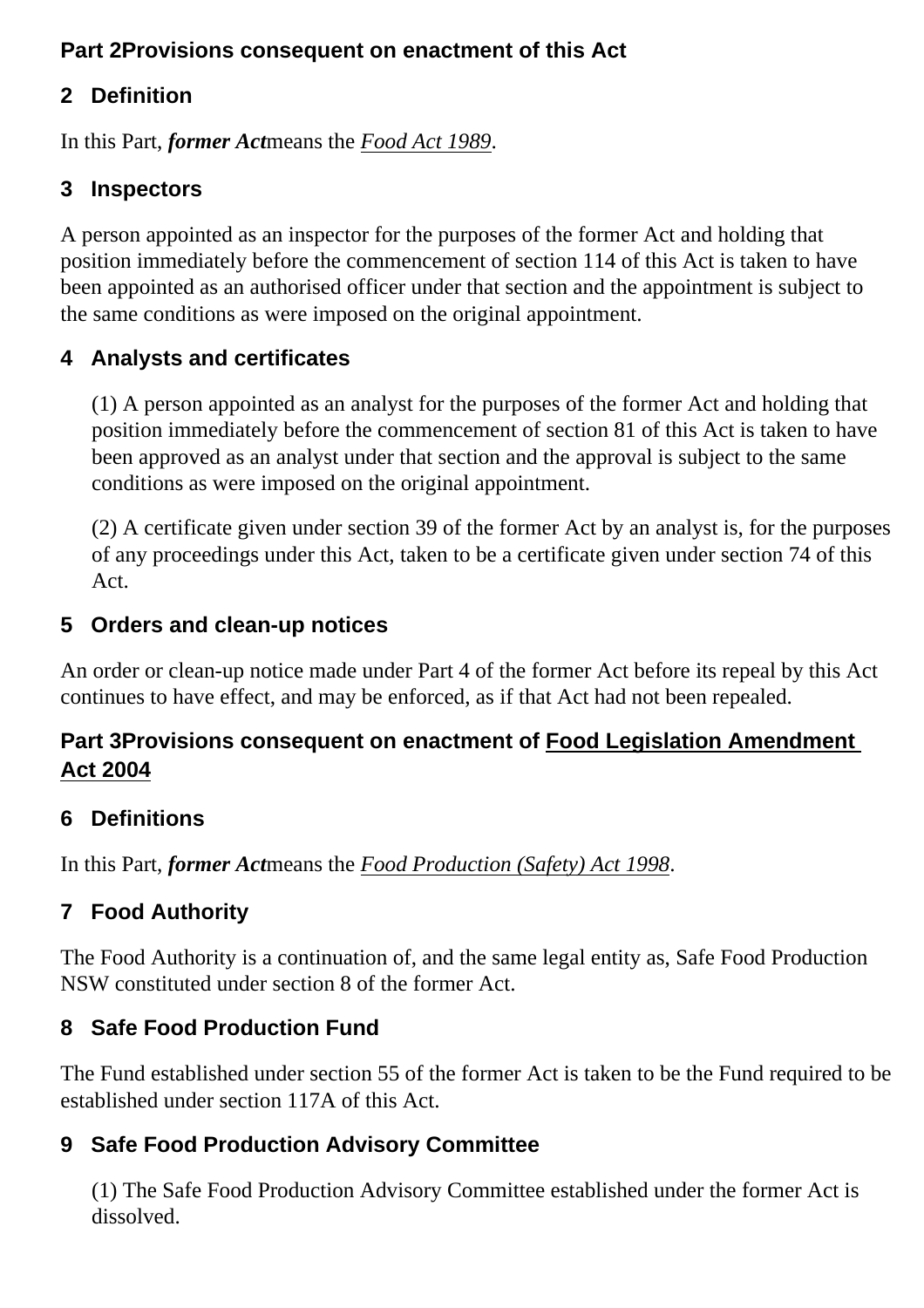(2) The members of the Safe Food Production Advisory Committee holding office immediately before the commencement of this clause:

(a) cease to hold office as such on that commencement, and

(b) are not entitled to any compensation for ceasing to hold office because of the operation of this clause.

### **10 Chief Executive Officer of Safe Food**

The person holding office as the Chief Executive Officer of Safe Food Production NSW immediately before the commencement of this clause:

(a) ceases to hold that office on that commencement, and

(b) is not entitled to any compensation for ceasing to hold that office because of the operation of this clause, and

(c) is taken to have been appointed to the office of the Director-General of the NSW Food Authority on the same terms and conditions specified in the person's contract of employment as Chief Executive Officer of Safe Food Production NSW and for the remainder of the person's term of office as Chief Executive Officer, and

(d) despite paragraph (c), may be removed from office in accordance with the *[Public](http://www.legislation.nsw.gov.au/xref/inforce/?xref=Type%3Dact%20AND%20Year%3D2002%20AND%20no%3D43&nohits=y) [Sector Employment and Management Act 2002](http://www.legislation.nsw.gov.au/xref/inforce/?xref=Type%3Dact%20AND%20Year%3D2002%20AND%20no%3D43&nohits=y)*.

### **11 Transfer of certain staff of Department of Health**

(1) The Minister may direct, by order in writing, that any specified members of staff of the Department of Health be transferred to the Food Authority.

(2) An order may be made under subclause (1) only with the concurrence of the Minister for Health.

(3) Each person transferred under subclause (1) becomes a member of staff of the Food Authority and continues (until other provision is duly made) to be employed in accordance with the awards, agreements and determinations applying, immediately before the transfer, to the person as a member of staff of the Department of Health.

(4) An order may only be made under this clause within the period of 2 years after the commencement of this clause.

### **12 Transfer of certain staff of area health services**

(1) The Minister may direct, by one or more orders in writing, that any specified members of staff of an area health service (within the meaning of the *[Health Services Act 1997](http://www.legislation.nsw.gov.au/xref/inforce/?xref=Type%3Dact%20AND%20Year%3D1997%20AND%20no%3D154&nohits=y)*) be transferred to the Food Authority.

(2) An order may be made under subclause (1) only with the concurrence of the Minister for Health.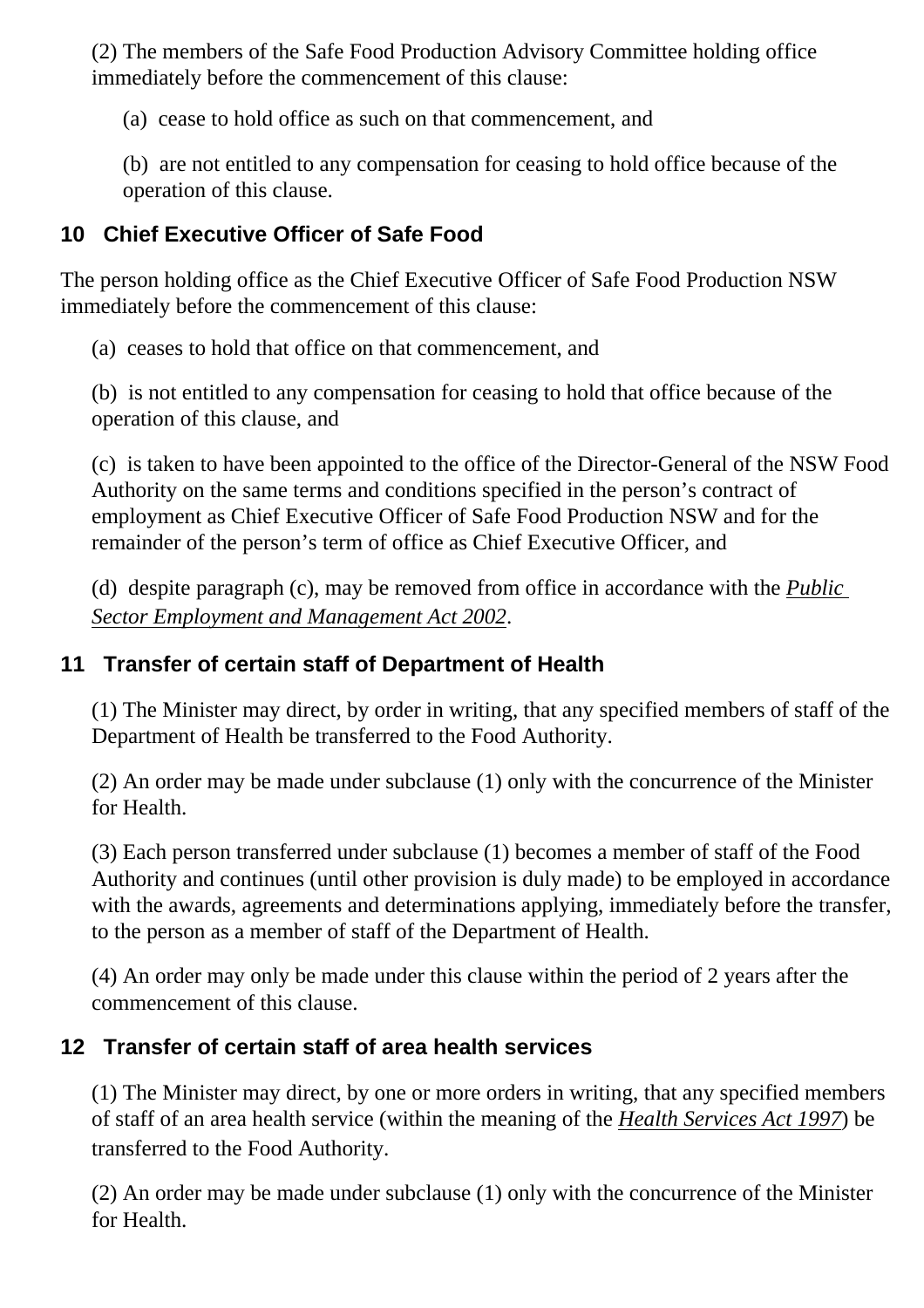(3) Each person transferred under subclause (1) becomes a member of staff of the Food Authority and continues (until other provision is duly made) to be employed in accordance with arrangements:

(a) agreed to by the Department of Health, the Public Employment Office, the Public Service Association and the Health Services Union, and

(b) set out in the order made under subclause (1) transferring the person.

(4) An order may only be made under this clause within the period of 2 years after the commencement of this clause.

#### **13 Authorised officers**

Despite clause 3 of this Schedule, a person taken to be appointed as an authorised officer by operation of that clause because the person was appointed as an inspector under the *[Food Act](http://www.legislation.nsw.gov.au/xref/inforce/?xref=Type%3Dact%20AND%20Year%3D1989%20AND%20no%3D231&nohits=y) [1989](http://www.legislation.nsw.gov.au/xref/inforce/?xref=Type%3Dact%20AND%20Year%3D1989%20AND%20no%3D231&nohits=y)*by the Director-General of the Department of Health, ceases to hold the office of authorised officer on the commencement of this clause.

#### **14 Orders and improvement notices**

An order made under Division 3 of Part 5 of the former Act, or an improvement notice or prohibition order made under Division 4 of that Part, and in force immediately before the commencement of this clause continues to have effect, and may be enforced, as if those provisions of that Act had not been repealed.

#### **15 Regulations**

(1) A regulation under the former Act that was in force immediately before the repeal of a provision of the former Act under which the regulation was made is taken to have been made under this Act and may be amended or repealed accordingly.

(2) For the purposes of the *[Subordinate Legislation Act 1989](http://www.legislation.nsw.gov.au/xref/inforce/?xref=Type%3Dact%20AND%20Year%3D1989%20AND%20no%3D146&nohits=y)*, a regulation referred to in subclause (1) is taken to have been made on the commencement of this subclause.

(3) Until the commencement of sections 93 and 96, a food safety scheme may make provision in relation to the preparation, implementation, maintenance, monitoring, certification and auditing of food safety programs that is inconsistent with those sections.

#### **16 Orders of Minister in relation to assets of former authority**

(1) The Minister may give the Food Authority a direction, in writing, that specified assets of a former authority transferred to the Food Authority by the operation of clause 4 of Schedule 5 to the former Act are to be used for specified purposes only.

(2) Before giving a direction under subclause (1), the Minister must consult with:

(a) the New South Wales Dairy Industry Conference, if the former authority was the New South Wales Dairy Corporation, or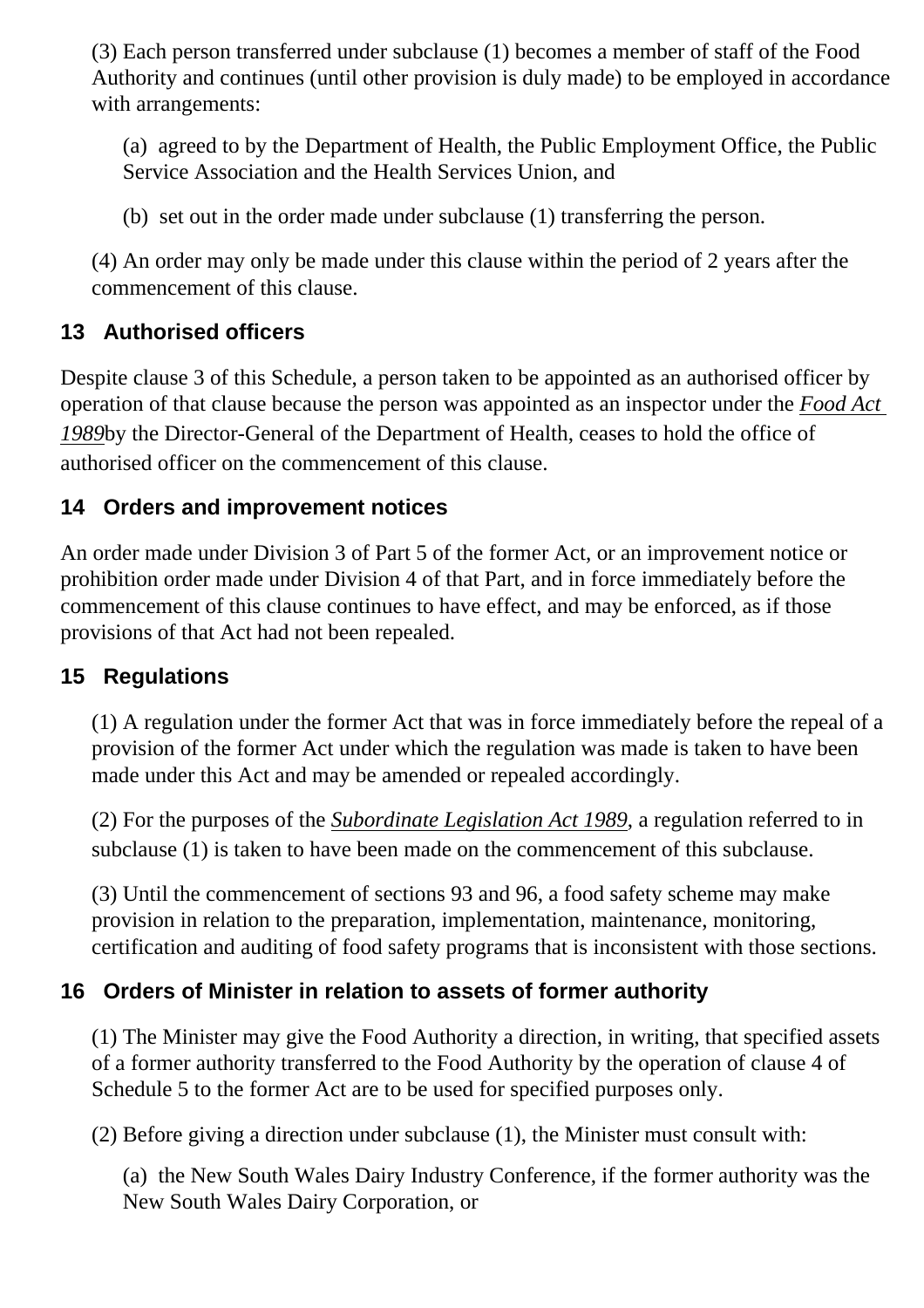(b) the consultative body established under section 102 (2) (z) for the meat industry, if the former authority was the New South Wales Meat Industry Authority.

(3) In this clause, *former authority*means:

(a) the New South Wales Dairy Corporation dissolved under clause 3 (1) of Schedule 5 to the former Act, and

(b) the New South Wales Meat Industry Authority dissolved under clause 3 (2) of Schedule 5 to the former Act.

#### **17 Private and subsidiary corporations**

(1) A private corporation established, or an interest in a private corporation acquired, under section 15A of the former Act is taken to have been established or acquired by the Food Authority under section 109C of this Act.

(2) An approval given under section 15B (2) of the former Act, and in force immediately before the repeal of that provision, is taken to have been given to the Food Authority under section 109D (2) of this Act.

(3) A delegation in force under section 15C of the former Act immediately before the repeal of that provision is taken to have been given by the Food Authority under section 109E of this Act and continues to have effect as if it had been given under this Act.

(4) Subclause (3) applies only to the extent to which a delegation relates to a function that is of the same kind as a function that the Food Authority has under the *[Dairy Industry Act](http://www.legislation.nsw.gov.au/xref/inforce/?xref=Type%3Dact%20AND%20Year%3D2000%20AND%20no%3D54&nohits=y)  [2000](http://www.legislation.nsw.gov.au/xref/inforce/?xref=Type%3Dact%20AND%20Year%3D2000%20AND%20no%3D54&nohits=y)*.

#### **Part 4Provisions consequent on enactment of [Food Amendment Act 2007](http://www.legislation.nsw.gov.au/xref/inforce/?xref=Type%3Dact%20AND%20Year%3D2007%20AND%20no%3D47&nohits=y)**

#### **18 Existing enforcement agencies**

(1) Despite the amendment of the definition of *enforcement agency*by the *[Food](http://www.legislation.nsw.gov.au/xref/inforce/?xref=Type%3Dact%20AND%20Year%3D2007%20AND%20no%3D47&nohits=y)  [Amendment Act 2007](http://www.legislation.nsw.gov.au/xref/inforce/?xref=Type%3Dact%20AND%20Year%3D2007%20AND%20no%3D47&nohits=y)*, a relevant body that, immediately before the commencement of that amendment, was prescribed by the regulations as an enforcement agency is taken to continue from that commencement to be an enforcement agency for the purposes of that definition until:

(a) the expiration of the period of 18 months after that commencement, or

(b) the appointment of the relevant body as an enforcement agency under section 111, or

(c) the publication in the Gazette of an order made by the Food Authority declaring that the relevant body is no longer an enforcement agency,

whichever occurs first.

(2) Nothing in this clause prevents a relevant body who ceases to be an enforcement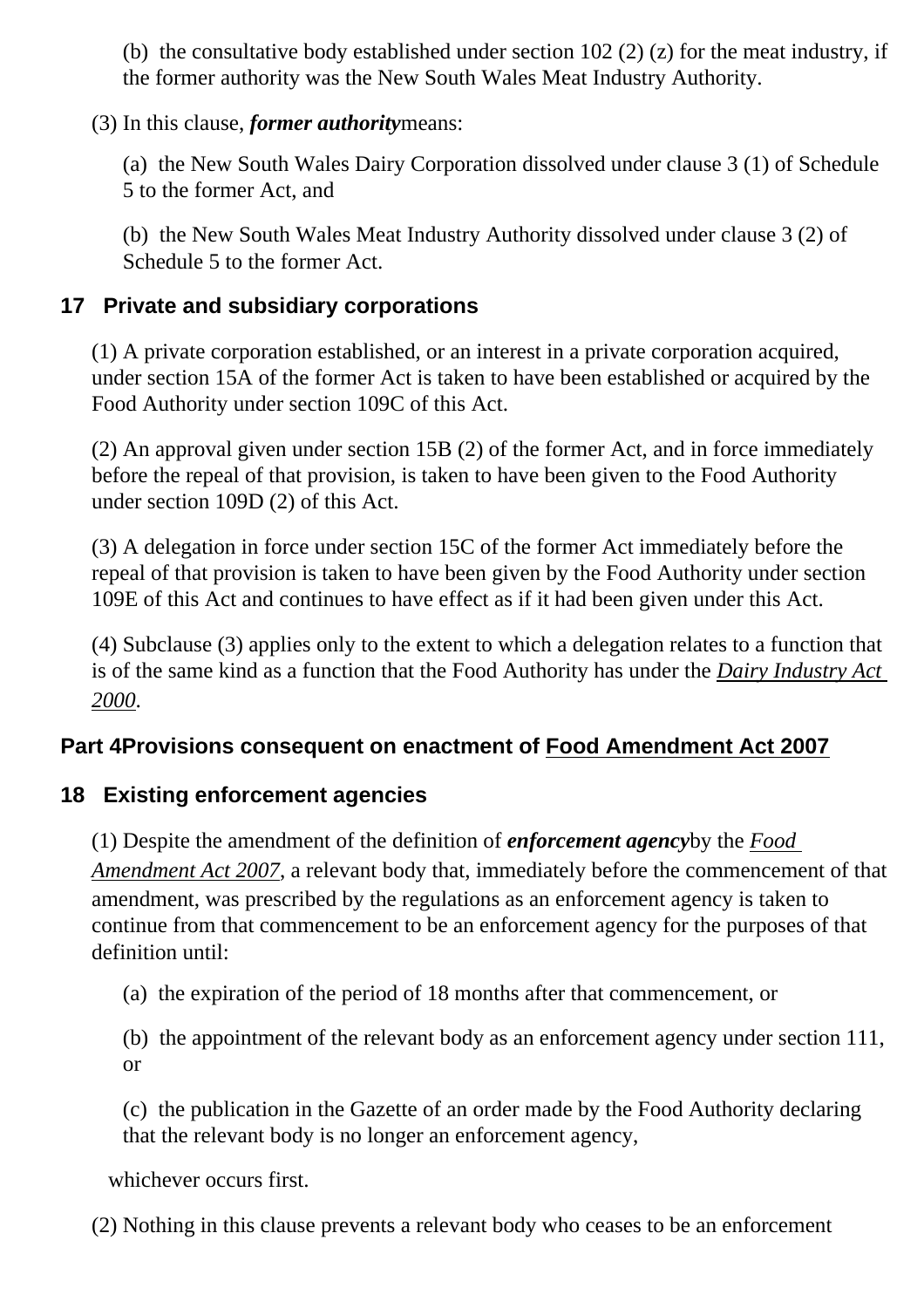agency by operation of this clause from subsequently being appointed as an enforcement agency under section 111.

(3) In this clause, *relevant body*has the same meaning as in Division 2 of Part 9.

# **19 Pending proceedings by enforcement agencies**

(1) This clause applies to an enforcement agency or former enforcement agency on which a function was conferred or imposed under this Act (an *original function*), whether before or after the commencement of this clause, and that ceases to be authorised to exercise the function (including because of ceasing to be an enforcement agency).

(2) If an enforcement agency or former enforcement agency has exercised an original function before ceasing to be authorised to do so, the agency may, in accordance with this Act, do any of the following:

(a) commence or continue any proceedings, or take any action, in connection with that exercise of the original function,

(b) without limiting paragraph (a), if the exercise of the original function involved the issuing of an improvement notice under Part 5 of the Act, take any action under that Part to enforce compliance with the improvement notice, including issuing a prohibition order.

(3) In this clause:

(a) a reference to an *enforcement agency*includes a reference to an authorised officer of an enforcement agency, and

(b) a reference to a *former enforcement agency*includes a reference to a former authorised officer of an enforcement agency.

(4) Nothing in this clause limits the operation of section 30 of the *[Interpretation Act 1987](http://www.legislation.nsw.gov.au/xref/inforce/?xref=Type%3Dact%20AND%20Year%3D1987%20AND%20no%3D15&nohits=y)*.

### **Part 5Provisions consequent on enactment of [Food Amendment \(Public](http://www.legislation.nsw.gov.au/xref/inforce/?xref=Type%3Dact%20AND%20Year%3D2008%20AND%20no%3D5&nohits=y) [Information on Offences\) Act 2008](http://www.legislation.nsw.gov.au/xref/inforce/?xref=Type%3Dact%20AND%20Year%3D2008%20AND%20no%3D5&nohits=y)**

### **20 Payment of penalties and fines to Food Authority Fund**

Section 117D, as inserted by the *[Food Amendment \(Public Information on Offences\) Act](http://www.legislation.nsw.gov.au/xref/inforce/?xref=Type%3Dact%20AND%20Year%3D2008%20AND%20no%3D5&nohits=y)  [2008](http://www.legislation.nsw.gov.au/xref/inforce/?xref=Type%3Dact%20AND%20Year%3D2008%20AND%20no%3D5&nohits=y)*, applies to monetary penalties and fines recovered on or after the commencement of that section (regardless of when the relevant proceedings were instituted).

### **21 Register of offences**

(1) New section 133 applies only to offences committed on or after the commencement of that section.

(2) Section 137 (as in force immediately before its repeal by the *[Food Amendment \(Public](http://www.legislation.nsw.gov.au/xref/inforce/?xref=Type%3Dact%20AND%20Year%3D2008%20AND%20no%3D5&nohits=y)  [Information on Offences\) Act 2008](http://www.legislation.nsw.gov.au/xref/inforce/?xref=Type%3Dact%20AND%20Year%3D2008%20AND%20no%3D5&nohits=y)*) continues to apply in relation to any conviction for an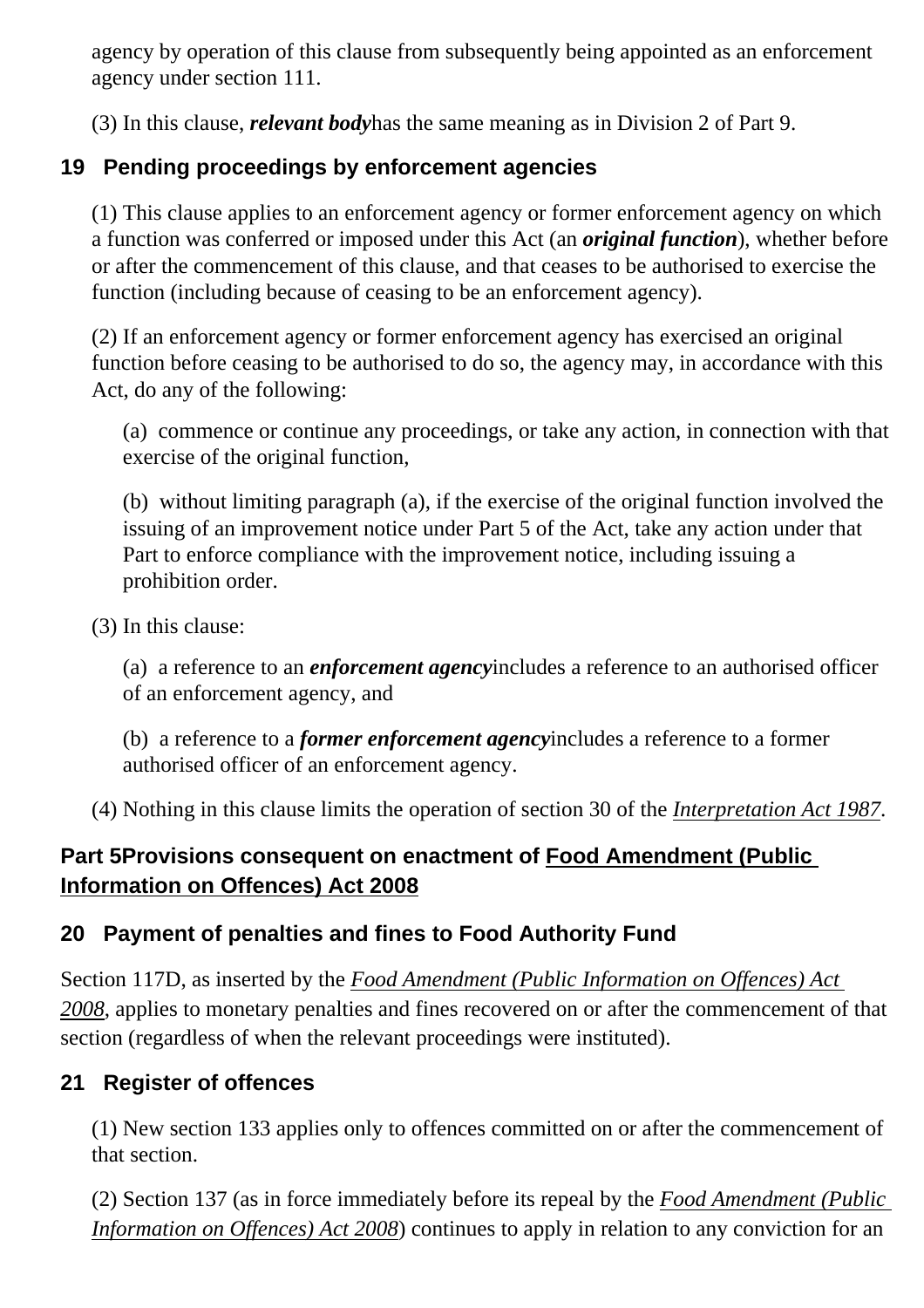offence committed before the commencement of new section 133, as if section 137 had not been repealed. Accordingly, the Food Authority may continue to exercise its functions under section 137 in respect of offences committed before the commencement of new section 133.

(3) In this clause:

*new section 133*means section 133, as inserted by the *[Food Amendment \(Public](http://www.legislation.nsw.gov.au/xref/inforce/?xref=Type%3Dact%20AND%20Year%3D2008%20AND%20no%3D5&nohits=y)  [Information on Offences\) Act 2008](http://www.legislation.nsw.gov.au/xref/inforce/?xref=Type%3Dact%20AND%20Year%3D2008%20AND%20no%3D5&nohits=y)*.

#### **22 Register of penalty notices**

Section 133A (as inserted by the *[Food Amendment \(Public Information on Offences\) Act](http://www.legislation.nsw.gov.au/xref/inforce/?xref=Type%3Dact%20AND%20Year%3D2008%20AND%20no%3D5&nohits=y)  [2008](http://www.legislation.nsw.gov.au/xref/inforce/?xref=Type%3Dact%20AND%20Year%3D2008%20AND%20no%3D5&nohits=y)*) applies only to penalty notices served on or after the commencement of that section.

# **Historical notes**

The following abbreviations are used in the Historical notes:

| Am             | amended                   | LW   | legislation website | Sch        | Schedule            |
|----------------|---------------------------|------|---------------------|------------|---------------------|
| C <sub>1</sub> | clause                    | No   | number              | Schs       | Schedules           |
| <b>Cll</b>     | clauses                   | p    | page                | <b>Sec</b> | section             |
| Div            | Division                  | pp   | pages               | Secs       | sections            |
| <b>Divs</b>    | <b>Divisions</b>          | Reg  | Regulation          | Subdiv     | Subdivision         |
| GG             | <b>Government Gazette</b> | Regs | Regulations         | Subdivs    | <b>Subdivisions</b> |
| Ins            | inserted                  | Rep  | repealed            | Subst      | substituted         |

#### **Table of amending instruments**

[Food Act 2003 No 43.](http://www.legislation.nsw.gov.au/xref/inforce/?xref=Type%3Dact%20AND%20Year%3D2003%20AND%20no%3D43&nohits=y) Second reading speech made: Legislative Assembly, 30.4.2003; Legislative Council, 28.5.2003. Assented to 8.9.2003. Date of commencement (except secs 92 (2), 93, 96 and 102–106), 23.2.2004, sec 2 and GG No 42 of 20.2.2004, p 711; secs 92 (2) and 102–106 as originally enacted were not commenced and were repealed by the [Food Legislation Amendment Act 2004 No 16](http://www.legislation.nsw.gov.au/xref/inforce/?xref=Type%3Dact%20AND%20Year%3D2004%20AND%20no%3D16&nohits=y); date of commencement of secs 93 and 96, 1.1.2008, sec 2 and GG No 185 of 21.12.2007, p 9810. This Act has been amended as follows:

| 2004 No 16    | Food Legislation Amendment Act 2004. Assented to 24.3.2004.                     |
|---------------|---------------------------------------------------------------------------------|
|               | Date of commencement, 5.4.2004, sec 2 and GG No 69 of 2.4.2004, p 1795.         |
| $2005$ No 64  | Statute Law (Miscellaneous Provisions) Act 2005. Assented to 1.7.2005.          |
|               | Date of commencement of Sch 3, assent, sec 2(1).                                |
| No 98         | Statute Law (Miscellaneous Provisions) Act (No 2) 2005. Assented to 24.11.2005. |
|               | Date of commencement of Sch 1, assent, sec 2(2).                                |
| $2006$ No 2   | Public Sector Employment Legislation Amendment Act 2006. Assented to 13.3.2006. |
|               | Date of commencement, 17.3.2006, sec 2 and GG No 35 of 17.3.2006, p 1378.       |
| No 120        | Statute Law (Miscellaneous Provisions) Act (No 2) 2006. Assented to 4.12.2006.  |
|               | Date of commencement of Sch 1, assent, sec 2(2).                                |
| $2007$ No. 47 | Food Amendment Act 2007. Assented to 1.11.2007.                                 |
|               | Date of commencement, 1.1.2008, sec 2 and GG No 185 of 21.12.2007, p 9809.      |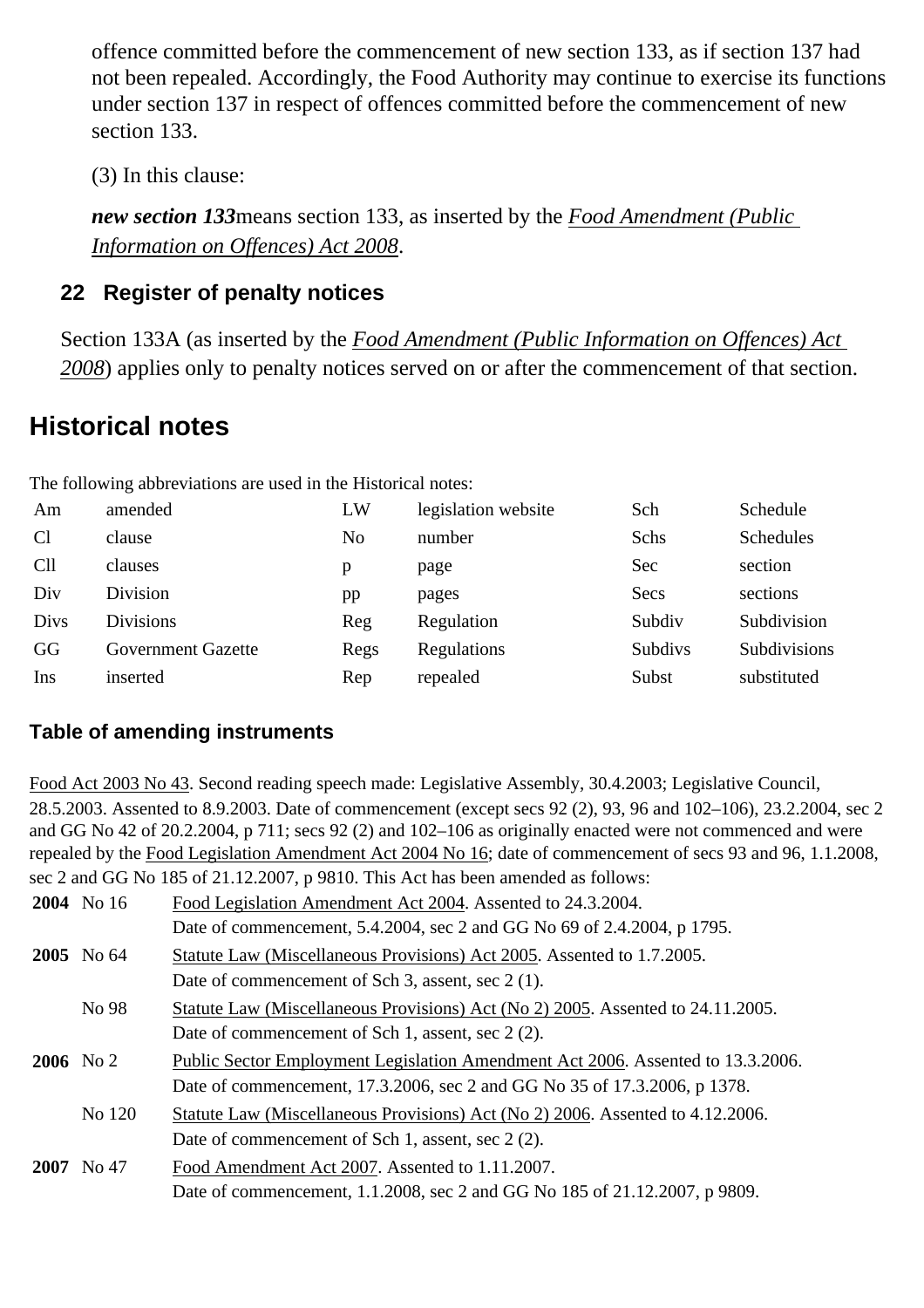| No 94     | Miscellaneous Acts (Local Court) Amendment Act 2007. Assented to 13.12.2007.     |
|-----------|----------------------------------------------------------------------------------|
|           | Date of commencement of Sch 2, 6.7.2009, sec 2 and 2009 (314) LW 3.7.2009.       |
| 2008 No 5 | Food Amendment (Public Information on Offences) Act 2008. Assented to 14.4.2008. |
|           | Date of commencement, 3.5.2008, sec 2 and GG No 48 of 2.5.2008, p 2963.          |

#### **Table of amendments**

| Sec 4                                         | Am 2004 No 16, Sch 1 [2] [3]; 2007 No 47, Sch 1 [1] [2]; 2008 No 5, Sch 1 [1].     |
|-----------------------------------------------|------------------------------------------------------------------------------------|
| Sec 5                                         | Am 2008 No 5, Sch 1 [2].                                                           |
| Sec 6                                         | Am 2004 No 16, Sch 1 [4].                                                          |
| Sec 10                                        | Rep 2004 No 16, Sch 1 [5].                                                         |
| Sec 21                                        | Am 2004 No 16, Sch 1 [6].                                                          |
| Sec 24                                        | Am 2004 No 16, Sch 1 [7].                                                          |
| Sec 39                                        | Am 2007 No 47, Sch 1 [3].                                                          |
| Sec 52                                        | Am 2007 No 94, Sch 2.                                                              |
| Sec 57                                        | Am 2004 No 16, Sch 1 [8] [9].                                                      |
| Sec 60                                        | Am 2004 No 16, Sch 1 [10] [11].                                                    |
| Sec 66AA                                      | Ins 2007 No 47, Sch 1 [4].                                                         |
| Sec 66A                                       | Ins 2004 No 16, Sch 1 [12].                                                        |
| Sec 73                                        | Am 2004 No 16, Sch 1 [13].                                                         |
| Sec 87                                        | Am 2004 No 16, Sch 1 [14].                                                         |
| Sec 92                                        | Rep 2004 No 16, Sch 1 [15].                                                        |
| Part 8, heading                               | Subst 2004 No 16, Sch 1 [16].                                                      |
| Sec 100                                       | Am 2004 No 16, Sch 1 [17] [18].                                                    |
| Sec 101                                       | Am 2004 No 16, Sch 1 [19].                                                         |
| Sec 102                                       | Subst 2004 No 16, Sch 1 [20]. Am 2006 No 120, Sch 1.12 [1]; 2007 No 47, Sch 1 [5]. |
| Secs 103-106                                  | Subst 2004 No 16, Sch 1 [20].                                                      |
| Part 9, Div 1                                 | Subst 2004 No 16, Sch 1 [21].                                                      |
| Sec 107                                       | Rep 2004 No 16, Sch 1 [20]. Ins 2004 No 16, Sch 1 [21].                            |
| Sec 108                                       | Subst 2004 No 16, Sch 1 [21]. Am 2006 No 2, Sch 4.18 [1]; 2007 No 47, Sch 1 [6].   |
| Sec 109                                       | Subst 2004 No 16, Sch 1 [21].                                                      |
| Sec 109A                                      | Ins 2004 No 16, Sch 1 [21]. Rep 2006 No 2, Sch 4.18 [2].                           |
| Secs 109B-109D                                | Ins 2004 No 16, Sch 1 [21].                                                        |
| Sec 109E                                      | Ins 2004 No 16, Sch 1 [21]. Am 2007 No 47, Sch 1 [7]–[9].                          |
| Part 9, Div 2,<br>heading                     | Subst 2007 No 47, Sch 1 [10].                                                      |
| Secs 110, 111                                 | Subst 2007 No 47, Sch 1 [11].                                                      |
| Secs 111A-111D                                | Ins 2007 No 47, Sch 1 [11].                                                        |
| Sec 113                                       | Subst 2007 No 47, Sch 1 [12].                                                      |
| Sec 113A                                      | Ins 2007 No 47, Sch 1 [13].                                                        |
| Sec 114                                       | Am 2007 No 47, Sch 1 [14].                                                         |
| Part 9, Div 3A<br>$(\text{secs } 115A, 115B)$ | Ins 2007 No 47, Sch 1 [15].                                                        |
| Part 9, Div 5                                 | Ins 2004 No 16, Sch 1 [22].                                                        |